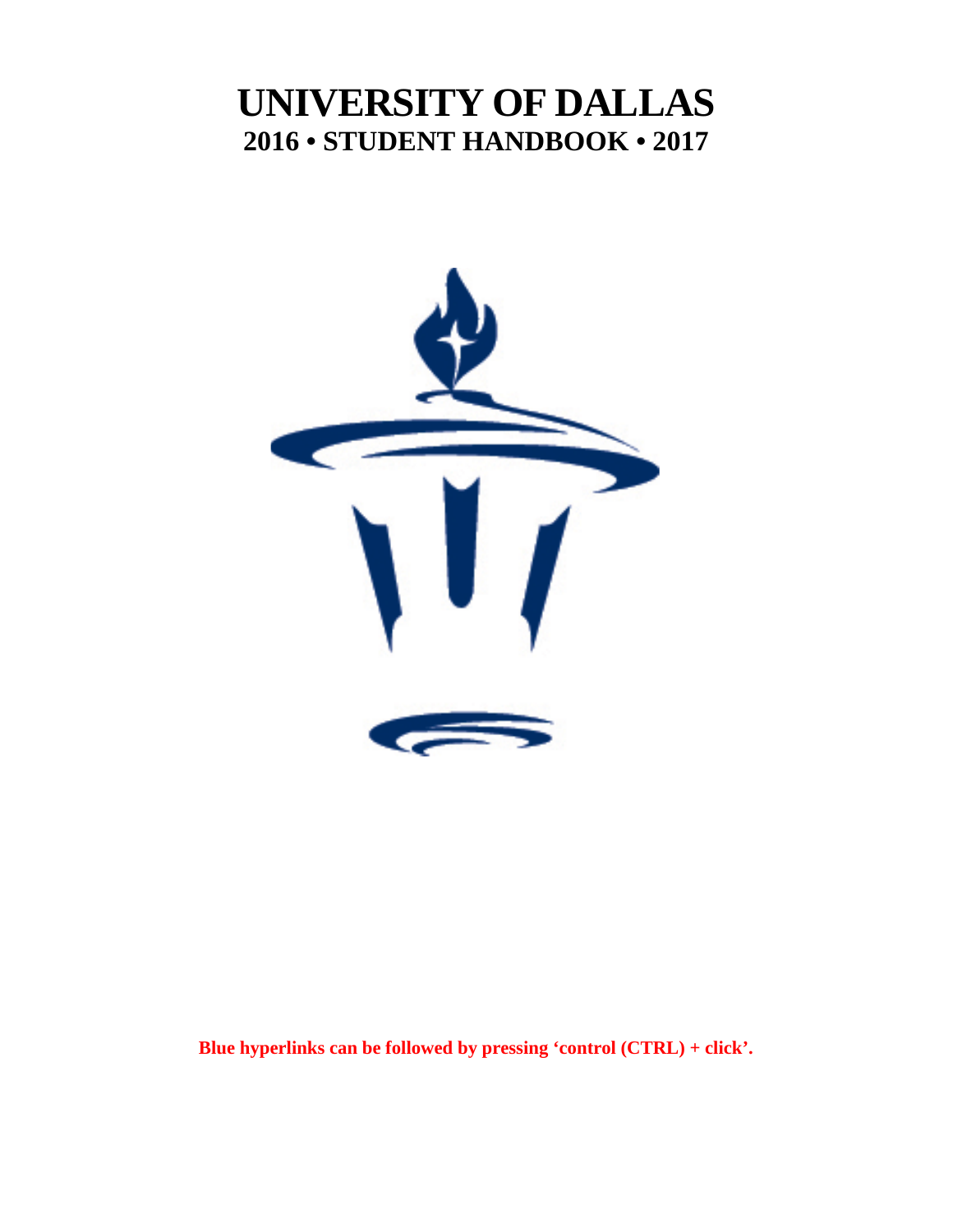# **TABLE OF CONTENTS**

The Table of Contents is interactive. Press 'control  $(CTRL) + click'$ ' to be redirected to the page

# <span id="page-1-0"></span>**CONTENTS**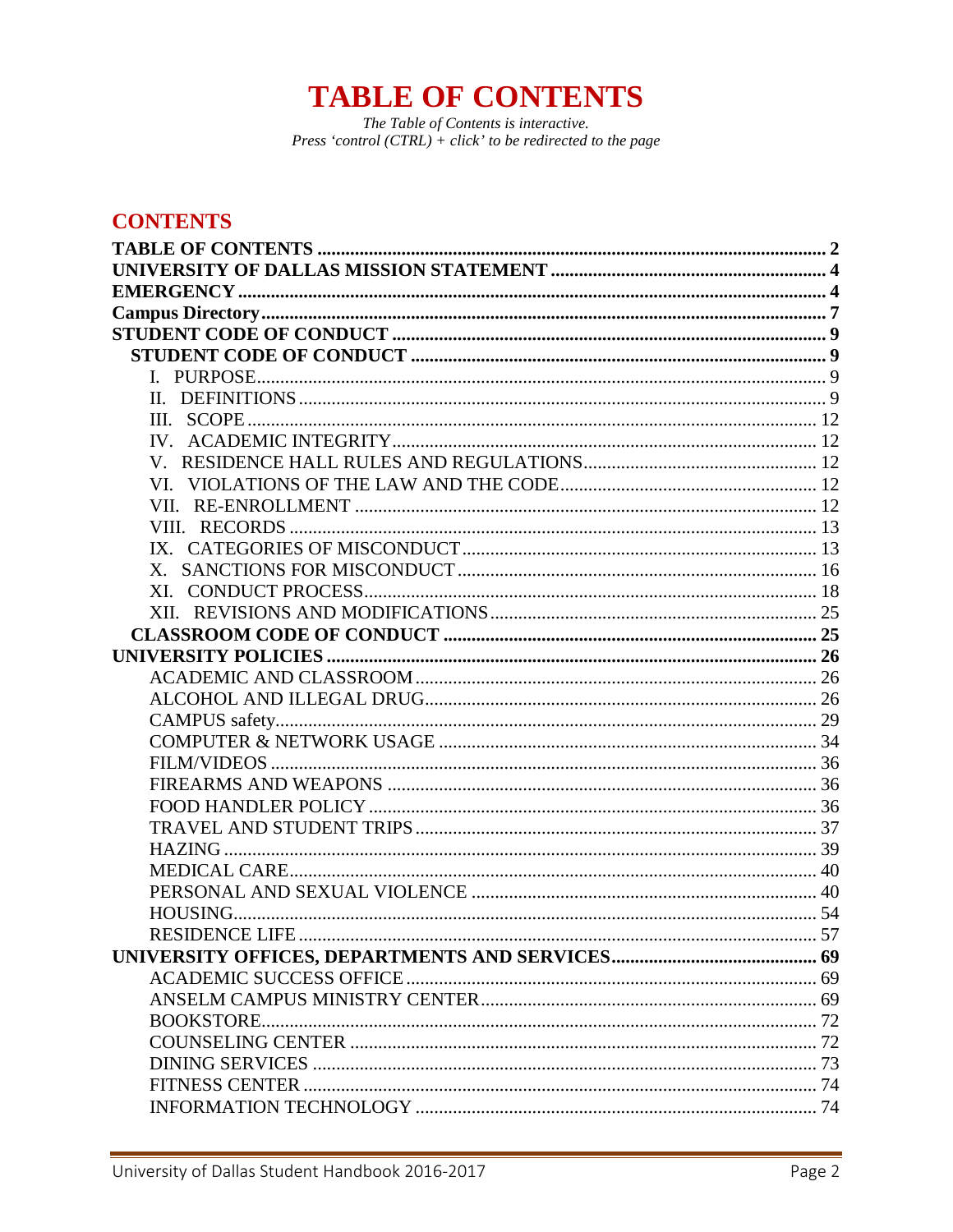|          | 75             |
|----------|----------------|
|          | 75             |
|          |                |
|          |                |
|          |                |
|          |                |
|          |                |
|          |                |
|          | -90            |
|          |                |
|          |                |
|          |                |
|          |                |
| TLE IX . | Q <sub>3</sub> |
|          |                |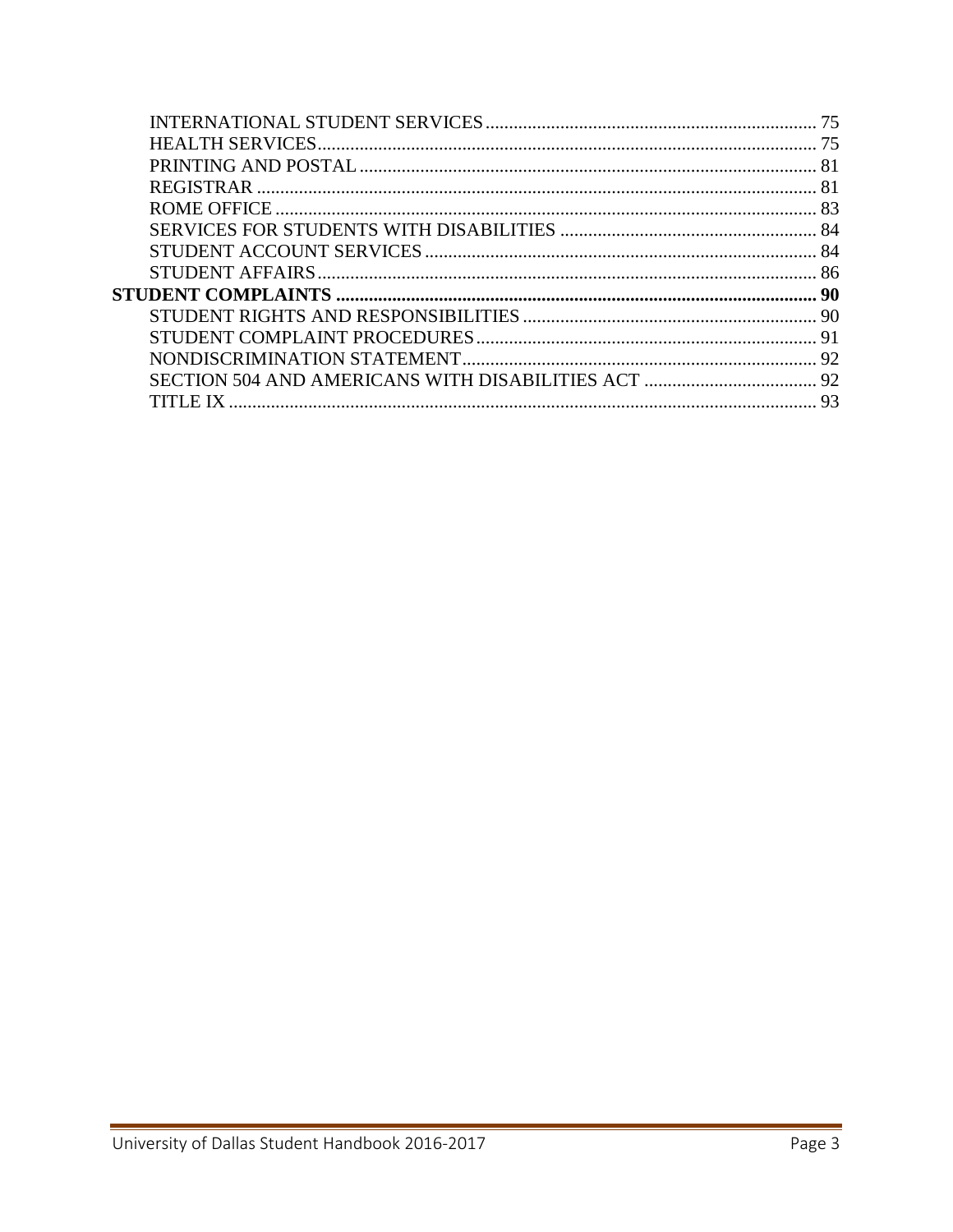# <span id="page-3-0"></span>**UNIVERSITY OF DALLAS MISSION STATEMENT**

The University is dedicated to the pursuit of wisdom, of truth, and of virtue as the proper and primary ends of education. The university seeks to educate its students so they may develop intellectual and moral virtues, prepare themselves for life and work in a problematic and changing world, and become leaders able to act responsibly for their own good and for the good of their families, communities, country and church. The university as a whole is shaped by the long tradition of Catholic learning, and acknowledges its commitment to the Catholic Church and its teaching. (*Excerpted from the Mission Statement of the University of Dallas*)

#### *NOTICE*

The University is an equal opportunity, co-educational and private Catholic institution of higher education. It is open to students and faculty of all faiths and does not discriminate in admissions, educational programs or activities, or in employment on the basis of religion, race, color, sex, age, disability , national origin, veteran status or based on genetic information

The provisions of this Student Handbook do not constitute a contract between the University and any student, applicant for admission or any other individual. Updated policies and procedures can be found on departmental and/or Student Affairs websites. Changes are effective once published on a University website. Familiar to become familiar with University policies does not mitigate a student's obligation to comply.

Every effort has been made to include information in this handbook that, at the time of publication, is accurate and pertinent. The provisions of this handbook are subject to change by the University of Dallas without notice.

S is responsible for reading and adhering to all policies and regulations which are outlined in this Handbook, the University of Dallas Bulletin and other publications issued by the University.

# **EMERGENCY**

#### <span id="page-3-1"></span>*EMERGENCY TELEPHONE NUMBERS*

| Campus Safety Office (non-emergencies) | $(972)$ 721-5305   |
|----------------------------------------|--------------------|
| Campus Safety Office (emergencies)     | $(972)$ 265-5911   |
| <b>Student Health Services</b>         | $(972) 721 - 5322$ |
| <b>Texas Poison Control Network</b>    | $(800)$ 222-1222   |
| <b>Baylor Medical Center (Irving)</b>  | $(972) 579 - 8100$ |
| Las Colinas Medical Center             | $(972)$ 969-2000   |
| Parkland (Dallas)                      | $(214)$ 590-8000   |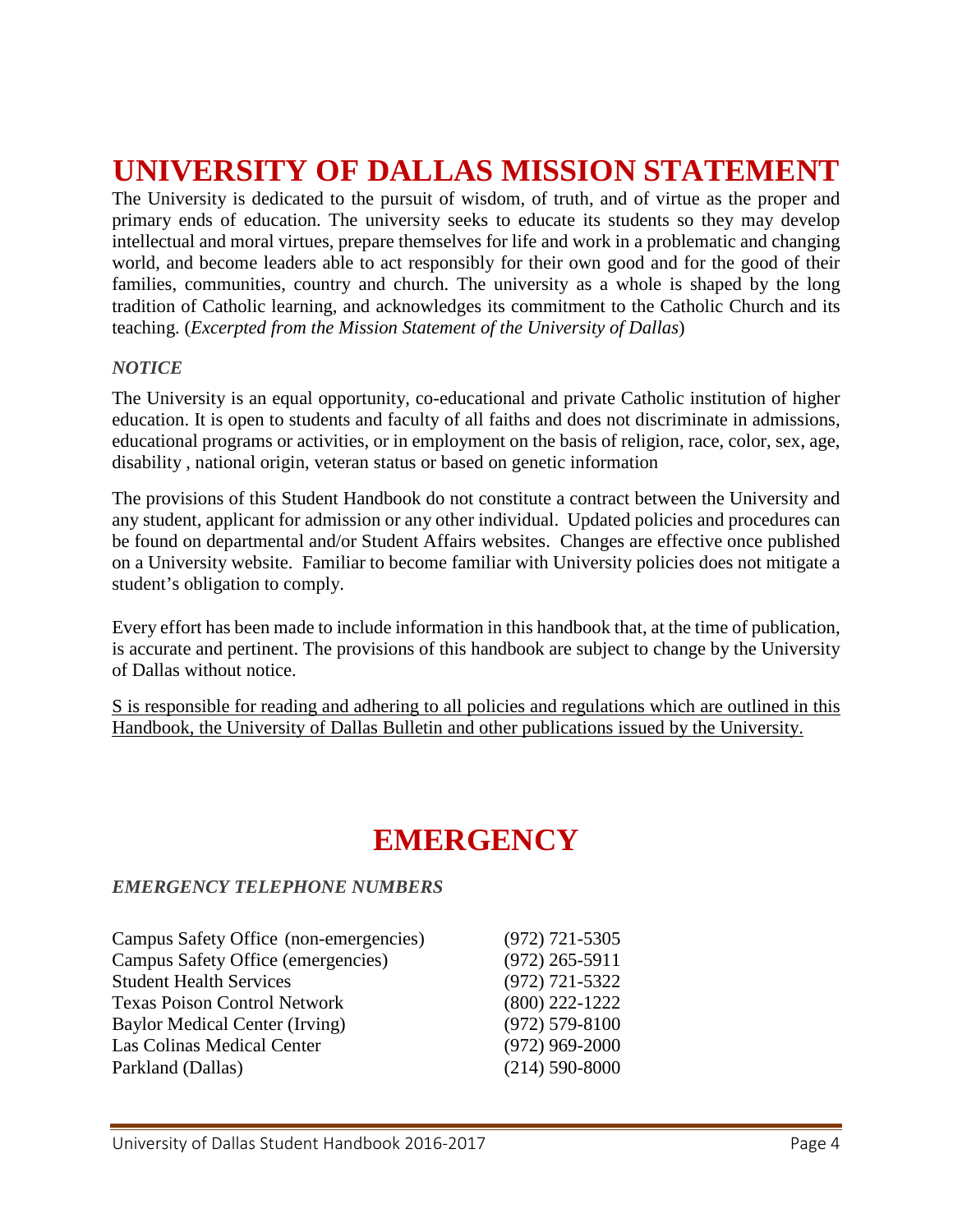### *CAMPUS SAFETY OFFICE (CSO)*

The Campus Safety Office (CSO) provides physical security, fire protection and prevention, emergency first aid, safety programs, inspections, and investigates violations of the Student Code of Conduct and University Policy. The CSO is located on the first floor of the Haggar University Center and has professional safety officers on duty 24 hours per day. When necessary the CSO works with federal, state and local law enforcement in the investigation of crimes occurring on University property or during University activities. The CSO is also responsible for maintaining the Annual Security Report and the Annual Fire Safety Report which can be accessed at http://www.udallas.edu/offices/cso/ .

#### *EMERGENCY ALERT SYSTEM*

To the maximum extent possible, the University of Dallas is dedicated to providing a safe and secure environment through the implementation of a comprehensive Emergency Response Plan. In the event of any major emergency or disaster that affects the UD campus, steps will be taken immediately to assure the safety and security of the campus community, to communicate quickly, and to resume normal operations as soon as it is practical.

The university maintains an Emergency Alert System using Blackboard Connect. In the event of an emergency students will be notified by voicemails, text messages and emails Members of the UD community will quickly receive notifications, instructions and updates during campus emergencies, ranging from weather-related closings to unique emergency situations where time is of the essence. The Emergency Alert System is used only in true emergencies, such as major weather events that force the cancellation of classes or imminent threats to the safety and security of the members of the community.

Students are registered for the Emergency Alert System at the time they initially enroll or register for classes. Students may contact the Campus Safety Office at the start of each semester to submit a written request not to be registered to receive emergency alerts. Students are expected to keep their contact information up-to-date through [BannerWeb](http://banner.udallas.edu/PROD/twbkwbis.P_GenMenu?name=homepage) to ensure they receive critical information in an emergency.

Medical Emergencies In the event of a medical emergency, students should call the Campus Safety Office immediately at x5911. Be prepared to describe the nature of the emergency and the location of the person needing assistance. Remain with the person until emergency personnel arrive.

CSO will notify the appropriate Office of Student Affairs staff. The Director of Student Affairs or her designee will determine whether a student's parents may need to be called to protect the health or safety of the student.

The cost of transportation and medical treatment is the responsibility of the student requiring care.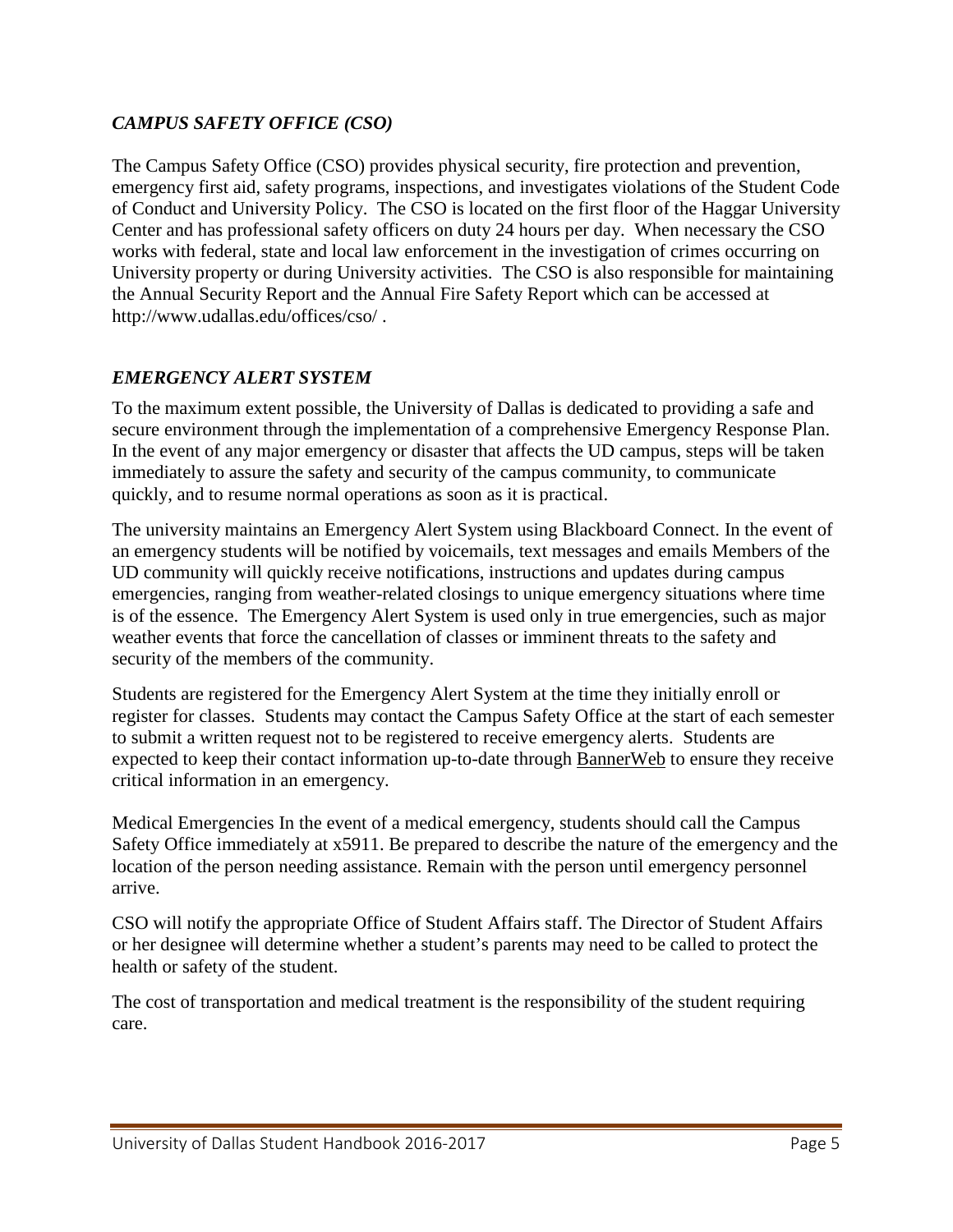### *FIRE EMERGENCIES*

All resident are required to attend emergency and evacuation training provided by residence life staff at the start of every semester. Periodically throughout the year residents are required to participate in announced and unannounced emergency drills. Failure to follow directives of University officials during an emergency may result in disciplinary action.

Should a student discover a fire or smoke in a university building, the following procedure should be used:

- Ring the building fire alarm, alert anyone else who may be in the building and exit the building promptly.
- Immediately notify the CSO and report the location and intensity of the fire. The CSO will report the fire to the Irving Fire Department.
- Residence Life Staff will instruct all occupants of the building to evacuate immediately. Residents must evacuate to the designated area and immediately check in with the Residence Life Staff. No one may return to the building until an official "all clear" notice is received.
- Firefighting is the responsibility of the Irving Fire Department. The staff of each residence hall will explain all emergency and evacuation procedures to residents. This will be done at the beginning of each semester.

#### *SEVERE STORM / TORNADO*

In the event of a tornado, the City of Irving will sound tornado warning sirens and the CSO will activate the Emergency Alert System on campus

In the event of an approaching tornado, students will be advised to move to the inner core of the building away from window areas or to the basement if one exists in the building where they are located. Students should remain in the area until the CSO issues an "all clear" signal.

- The following safe areas are identified in each building: **Haggar University Center -** Basement.
- **Carpenter Hall -** First floor hallway away from the stairwells.
- **Haggerty Science Building, Blakley Library or Braniff Building -** Basement or lowest level.
- **Gorman Lecture Hall -** Science Building basement.
- **Maher Athletic Center -** Men's Locker Room on the lower level.
- **All Residence Halls -** the first floor hallway away from the stairwell and windows.
- **Student Apartments -** In the bathtub covered by a mattress
- **Church of the Incarnation -** The sacristy or the Eucharistic Chapel.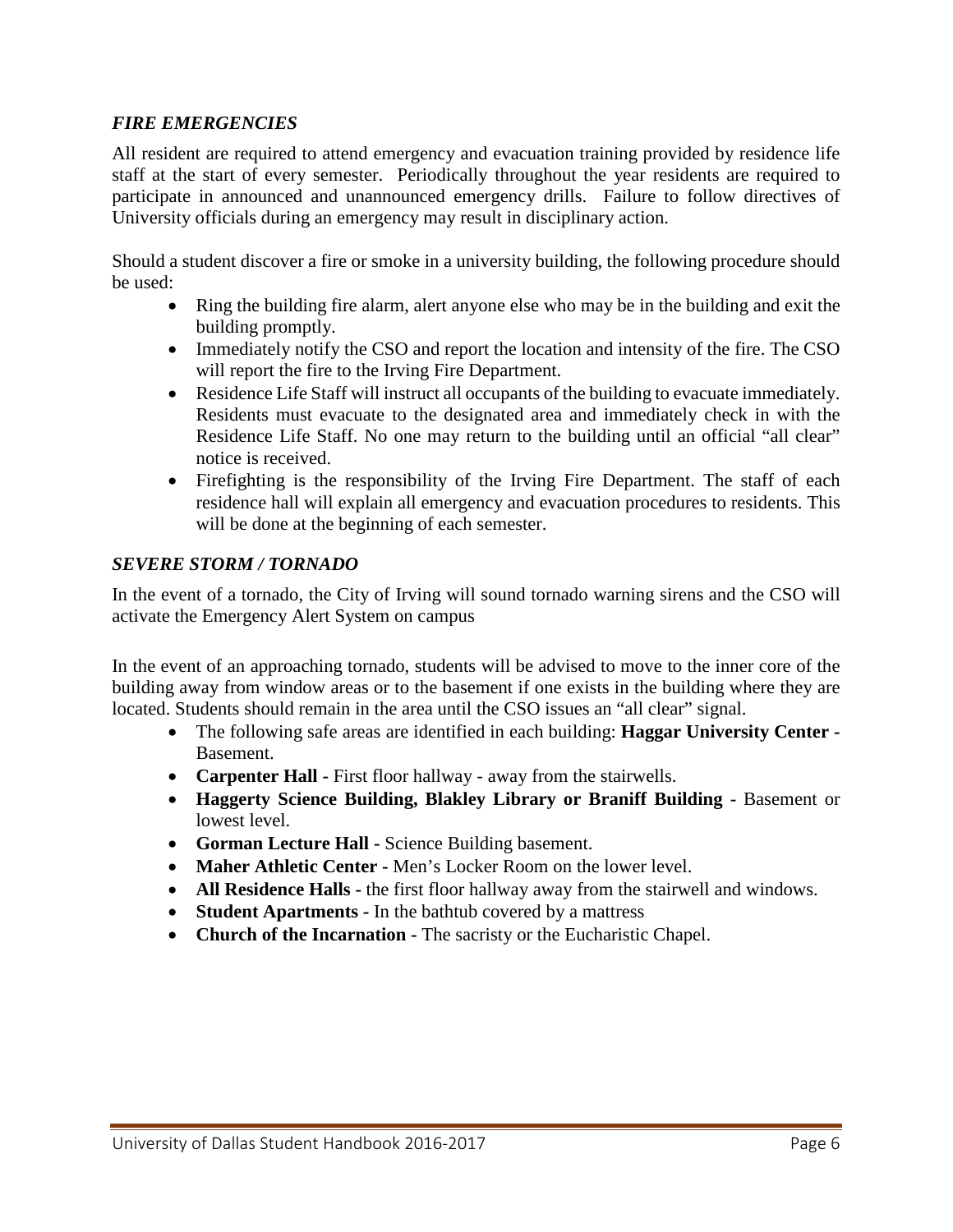# **CAMPUS DIRECTORY**

#### **UNIVERSITY OF DALLAS MAIN SWITCHBOARD: (972) 721-5000**

<span id="page-6-0"></span>**Items are in alphabetical order by topic, followed by the department and contact information**

| <b>OFFICE/DEPARTMENT</b>       | <b>CONTACT</b>                       |
|--------------------------------|--------------------------------------|
| <b>Academic Success Office</b> | <b>Sharon Oster</b>                  |
|                                | Academic Success Advisor             |
| <b>ADA Accommodations</b>      | <b>Jeffrey Taylor</b>                |
|                                | <b>Student Disabilities Coord.</b>   |
| <b>Advancement</b>             | Joan S. Canty                        |
|                                | Vice President                       |
| <b>Athletics</b>               | <b>Dick Strockbine</b>               |
|                                | Director                             |
| <b>Bookstore</b>               | <b>TBA</b>                           |
|                                | Manager                              |
| <b>Business Office</b>         | <b>Meg Johnson</b>                   |
|                                | Controller                           |
| <b>Campus Ministry</b>         | Denise Phillips                      |
|                                | Director of Campus Ministry          |
| <b>Clubs/Organizations</b>     | <b>Stephen Thie</b>                  |
|                                | <b>Student Activities Coordinate</b> |
|                                |                                      |
| <b>Computer Labs</b>           | <b>Malik Dulaney</b>                 |
|                                | Director, Academic Informat          |
|                                |                                      |
| <b>Counseling Center</b>       | <b>Mike Brock</b>                    |
|                                | Director                             |
|                                | <b>Mary Armstrong</b>                |
|                                | Counselor                            |
|                                | Doug Scott<br>Counselor              |
| <b>Dining Services</b>         | Kyle Wilson                          |
|                                | Director                             |
| <b>Financial Aid</b>           | <b>Taryn Anderson</b>                |
|                                | Director                             |
| <b>Fitness Center</b>          | <b>Stephen Thie</b>                  |
| <b>Housing</b>                 | <b>Betty Perretta</b>                |
|                                |                                      |
|                                | Director of Housing Operati          |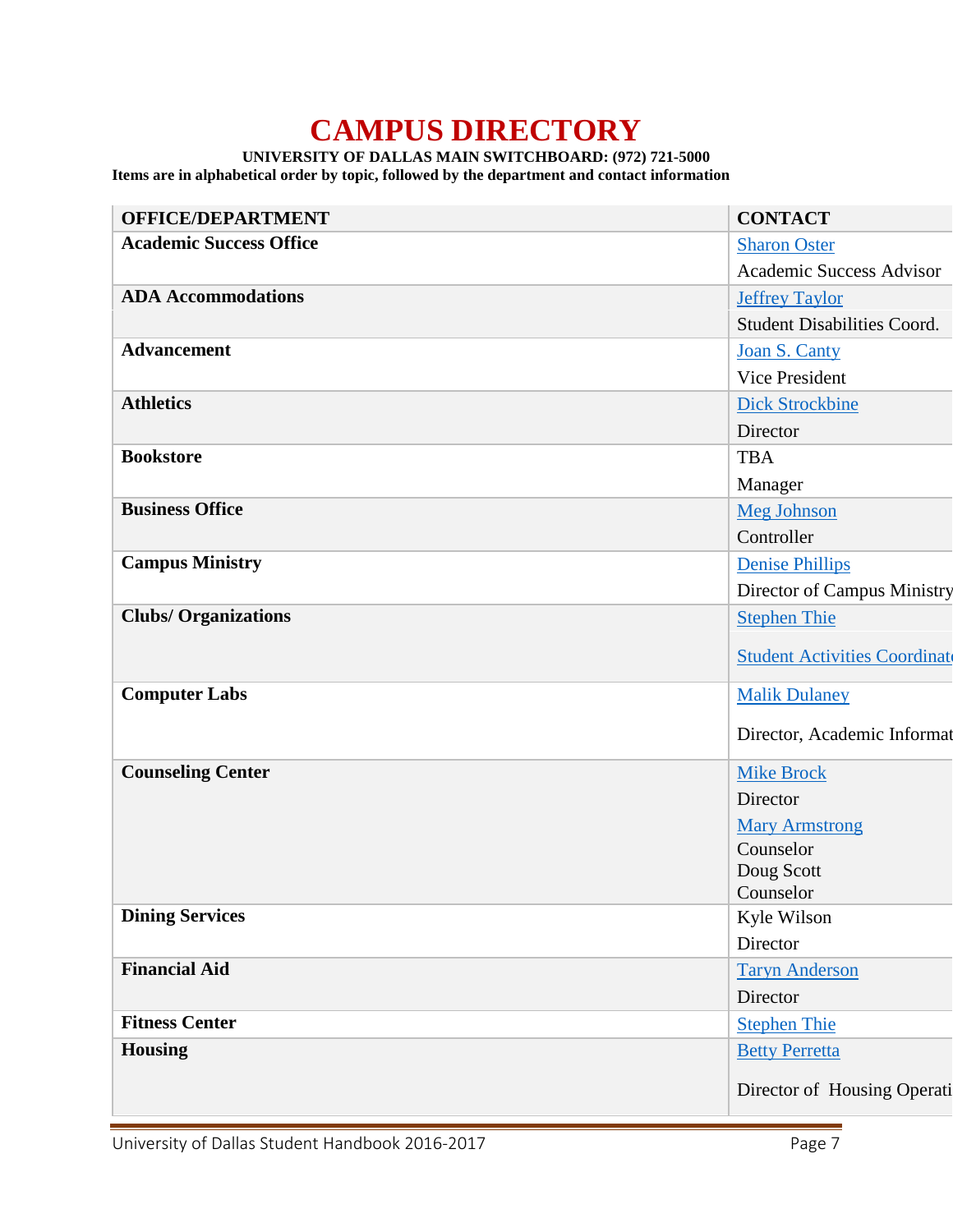| <b>International Student Services</b>  | <b>Joanne Rodriguez</b>                      |  |
|----------------------------------------|----------------------------------------------|--|
|                                        | Director                                     |  |
| <b>Maintenance</b>                     | <b>Jerry Haba</b>                            |  |
|                                        | <b>Director of Facilities</b>                |  |
| Newspaper                              | Rudy Bush                                    |  |
|                                        | <b>University News</b>                       |  |
| <b>Personal Career Development</b>     | <b>Julie Janik</b>                           |  |
|                                        | Director                                     |  |
| <b>Printing and Postal</b>             | <b>Jeff Richards (printing)</b>              |  |
|                                        | <b>Richie Fernandez (postal)</b>             |  |
| <b>Provost</b>                         | Dr. C.W. Eaker                               |  |
|                                        | Provost, Constantin College                  |  |
| <b>Registrar's Office</b>              | <b>Kathy McGraw</b>                          |  |
|                                        | Director                                     |  |
| <b>Rome Office</b>                     | <b>Rebecca Davies</b>                        |  |
|                                        | Director                                     |  |
| <b>Room Reservation</b>                |                                              |  |
| Non classrooms                         | <b>Kelly O'Neal</b>                          |  |
|                                        | Senior Coordinator of Confe                  |  |
| <b>Classroom</b>                       | <b>Sandy Morgan</b>                          |  |
|                                        | Assistant Registrar                          |  |
| <b>Student Account Services</b>        |                                              |  |
|                                        | <b>Bursar</b>                                |  |
| <b>Student Activities</b>              | <b>Catherine Duplant</b>                     |  |
|                                        | Director                                     |  |
| <b>Student Employment</b>              |                                              |  |
|                                        | <b>Human Resources Coordinat</b>             |  |
| <b>Student Government</b>              | <b>SG Executive Council</b>                  |  |
| <b>Student Affairs</b>                 | <b>Sherry Dellinger</b>                      |  |
|                                        | Director                                     |  |
| <b>Title IX Coordinator</b>            | <b>Jeffrey Taylor</b>                        |  |
|                                        | Coord. of Disability Services                |  |
|                                        |                                              |  |
| <b>Undergraduate Business Programs</b> | <b>Sheila Howard</b>                         |  |
|                                        | Director                                     |  |
|                                        |                                              |  |
| Yearbook                               | <b>Catherine Duplant</b><br>Yearbook Adviser |  |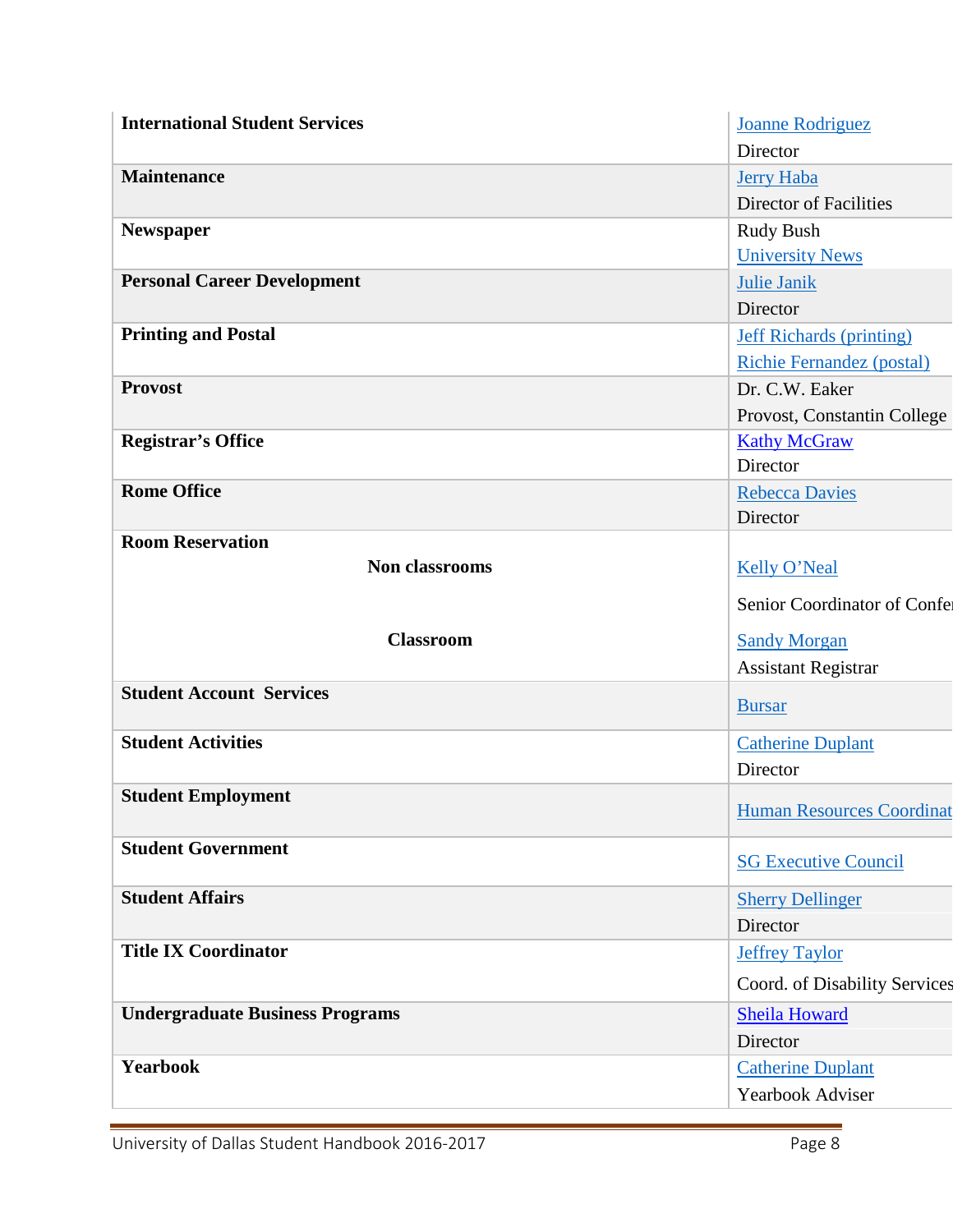# **STUDENT CODE OF CONDUCT**

<span id="page-8-0"></span>. As a private institution, the university explicitly reserves the right to judge whether it is in the best interest of the institution that a student be allowed to continue affiliation, and may, for reasons deemed sufficient by the university itself, discontinue affiliation. By registering, the student concedes to the university the right to require withdrawal whenever the university deems the withdrawal necessary.

# **STUDENT CODE OF CONDUCT**

# *I. PURPOSE*

<span id="page-8-2"></span><span id="page-8-1"></span>By entering the University of Dallas community, you are accepting the values and standards outlined in the Code of Conduct. The Code of Conduct seeks to promote the welfare of individuals and the protection of property. As a faith-based educational community the Code is not simply designed to prohibit misbehavior or serve as a means of punishment for violations of the Code, but also to encourage the development of character qualities that the community hopes to promote such as individual responsibility and self-discipline. The University of Dallas is an educational community. Its purpose is to promote wisdom, truth, and virtue. The Code of Conduct is an opportunity for the development of those values within the community.

# *II. DEFINITIONS*

#### <span id="page-8-3"></span>**CODE OF STUDENT CONDUCT**

Standards of conduct and procedures established to provide a full and fair opportunity for review of alleged student misconduct.

#### **COMPLAINANT**

An individual who files a complaint alleging a violation of the Code of Student Conduct

#### **CONSENT**

A clear, unambiguous and voluntary verbal agreement between participants to engage in sexual activity. A verbal "no" even if perceived to be indecisive constitutes a lack of consent. Consent cannot be gained by force, by ignoring or acting without regard to the objectives of another, or by taking advantage of the incapacitation of another, where the student knows or reasonably should have known of such incapacity. Use of alcohol or drugs may impair an individual's capacity to freely consent and may render an individual incapable of giving consent. Consent is absent when the activity in question exceeds the scope of consent previously given.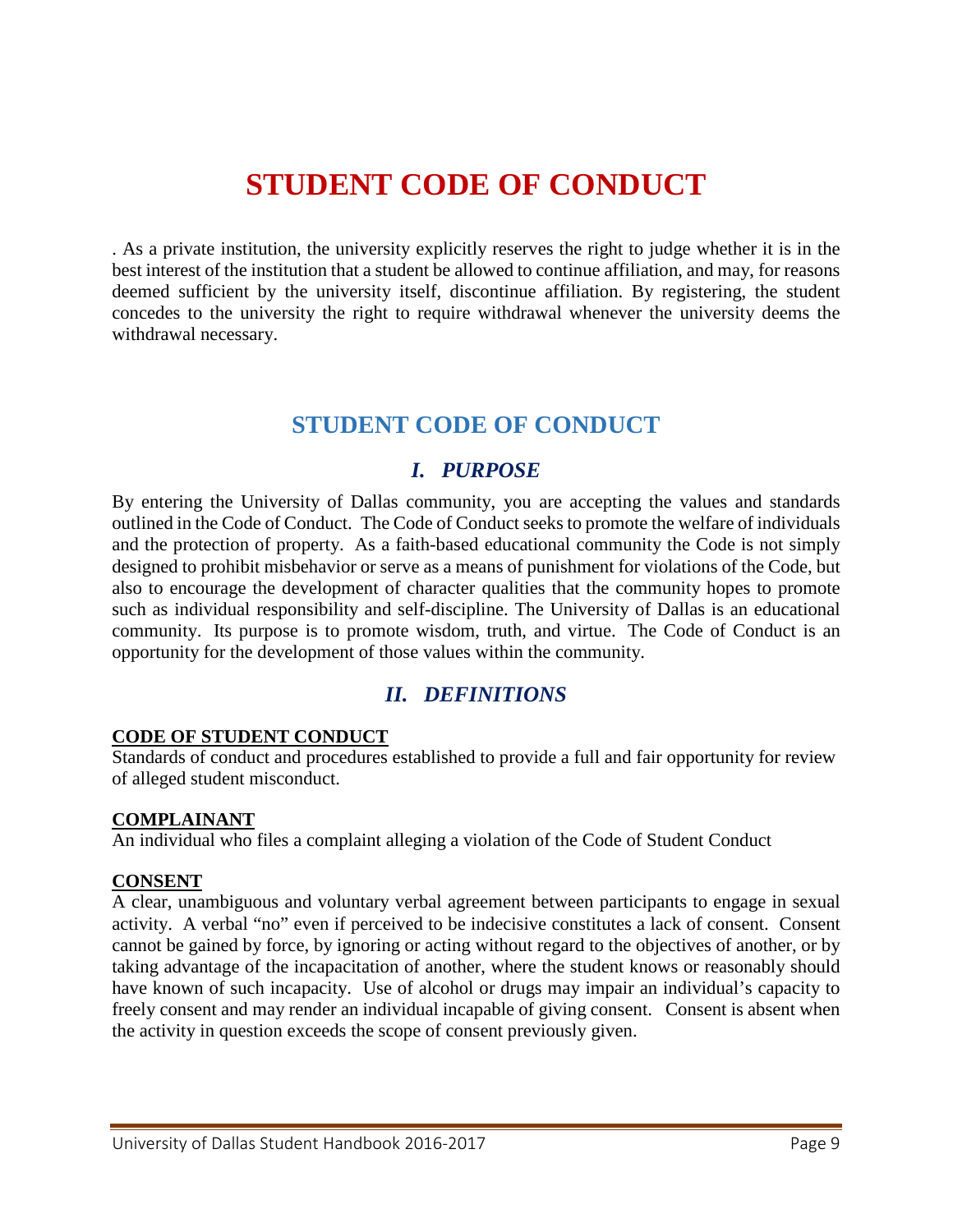### **DATING VIOLENCE**

Violence committed by a person who is or has been in a social relationship of a romantic or intimate nature with the victim; and where the existence of such a relationship shall be determined based on a consideration of the following factors: the length of the relationship, the type of relationship, the frequency of the interactions between the persons involved in the relationship.

#### **DAY**

Monday through Friday during regular university business hours unless otherwise specifically noted.

#### **DIRECTOR**

Refers to the Director of Student Affairs unless otherwise noted and may also refer to a designee appointed by the Director to fulfill a specific responsibility.

#### **DOMESTIC VIOLENCE**

Violence committed by a current or former spouse intimate partner, current or former cohabitant, a person with whom the victim shares a child in common, or by a person who is cohabitating with, or has cohabited with the victim as a spouse, or by a person similarly situated to a spouse of a victim under the domestic or family violence laws of Texas, or by any other person against an adult or youth victim who is protected from that person's acts under the domestic or family violence laws of Texas. Domestic violence includes any behavior that may intimidate, manipulate, humiliate, isolate, frighten, terrorize, coerce, threaten, blame, hurt, injure or would someone.

#### **GREATER WEIGHT OF THE EVIDENCE**

Standard of review in the student conduct process which evaluates whether allegations are more likely than not to have happened.

#### **NO CONTACT ORDER**

Order issued by either the Director of Student Affairs or an officer of Campus Security prohibiting contact between individuals. A no contact order may be imposed as a sanction or as a directive during the investigation of an allegation of student misconduct.

#### **RECONSIDERATION**

An opportunity for a student to present new information to the Director of Student Affairs in order to modify a finding of misconduct and/or imposed conduct sanctions.

#### **RESPONSIBLE STUDENT**

A student who is found or alleged to have engaged in an act or acts in violation of the Code.

#### **SENIOR VICE PRESIDENT**

Refers to the Senior Vice President for Enrollment and Student Affairs.

#### **SEXUAL EXPLOITATION**

Taking non-consensual or abusive sexual advantage of another for another's own advantage or benefit, or to benefit or advantage anyone other than the person being exploited, including but not limited to, non-consensual video or audio-taping of sexual activity or undetected viewing of another's sexual activity.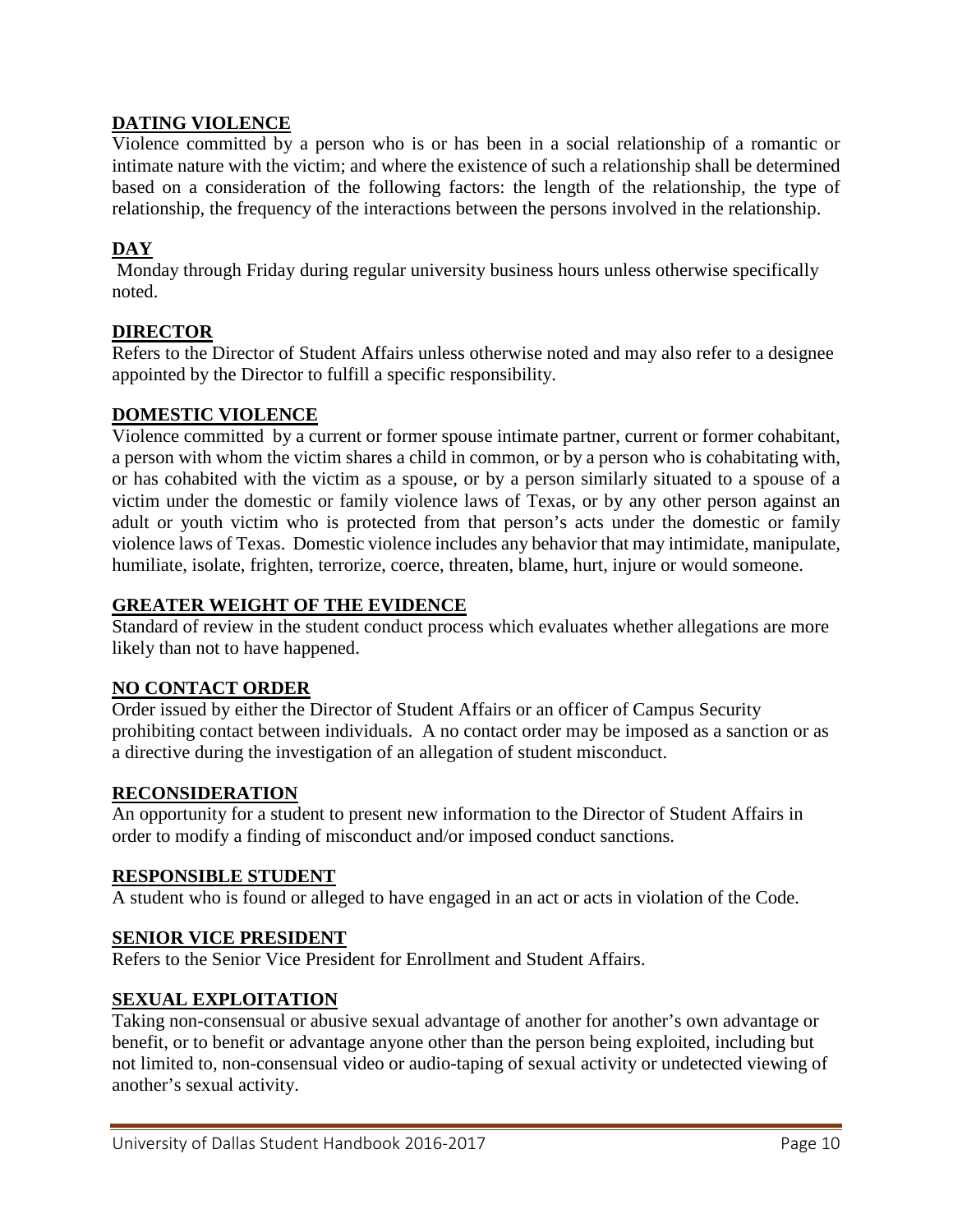#### **SEXUAL HARASSMENT**

Unwelcome, unsolicited and offensive conduct that is severe or pervasive and tends to injure, degrade, disgrace, or show hostility toward a person because of a person's gender, including but not limited to unwelcome sexual advances, requests for sexual favors, sexual violence and other verbal, nonverbal or physical conduct of a sexual nature.

#### **SEXUAL MISCONDUCT**

Conduct including sexual harassment, sexual exploitation, and/or sexual violence.

#### **SEXUAL VIOLENCE**

Physical sexual acts perpetrated against a person's will or when a person is incapable of giving consent due to the victim's use of drugs or alcohol or other disability, including age. Sexual violence includes, but is not limited to rape, sexual assault, sexual battery or sexual coercion.

#### **SEXUAL COERCION**

The use of manipulation or threat to force someone to have sex.

#### **STALKING**

Engaging in a course of conduct directed at a specific person that would cause a reasonable person to fear for his or her safety or the safety of others, or to suffer substantial emotional distress. Stalking is evaluated considering whether a reasonable person under similar circumstances, and with similar identity to the victim would consider the activity stalking. An activity will be considered a "course of conduct" if it involves two or more acts, in which the stalker follows, monitors, observes, surveys, threatens or communicates to or about a person or interferes with a person's property either directly or indirectly or through a third party and by any means. A "course of conduct" can involve any method, device or means including physical stalking or cyber stalking. "Substantial emotional distress" results in significant mental suffering or anguish that may, but does not necessarily require medical or other professional treatment or counseling.

#### **STUDENT**

An individual taking courses at the University, either full-time or part-time, in person, on line or studying abroad including on the Rome campus, and pursuing either undergraduate or graduate studies, including individuals who withdraw from the University during the conduct process; those who are not currently enrolled in courses but who have a continuing relationship with the University and those who have applied readmission to the University.

#### **TITLE IX COORDINATOR**

University official responsible for monitoring and coordinating university compliance with Title IX.

#### **UNIVERSITY COMMUNITY**

The collective group of students, faculty, staff, university officials and any other person employed by or contributing to the University.

#### **UNIVERSITY PREMISES**

All buildings, facilities, land and other property that is owned, used or controlled by the University, including property owned and controlled in Rome, Italy.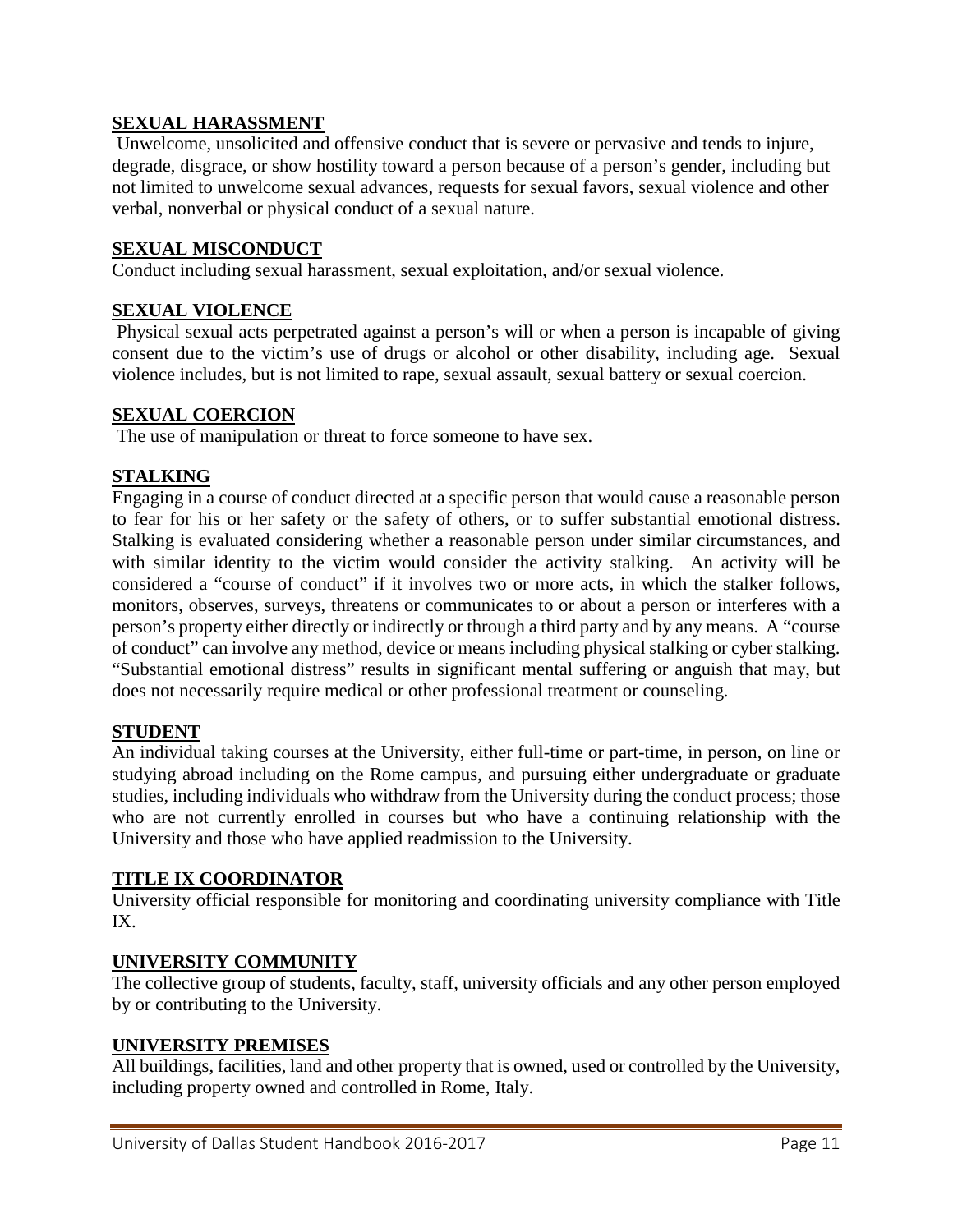#### **UNIVERSITY PRIVILEGES**

Special benefits that are granted by the university and enjoyed by students, including but not limited to, residing in university residence halls, participating in social events or university sponsored activities, election to student leadership positions, permission to operate or park a personal motor vehicle on campus, access to all university premises open to students, and engaging in campus employment.

## *III. SCOPE*

<span id="page-11-0"></span>The Code of Student Conduct ("the Code") is a University policy adopted by the University President based on authority delegated by the University Board of Trustees. The Code is implemented and enforced by the Director of Student Affairs ("Director") under the direction of the Sr. Vice President for Enrollment Management and Student Affairs ("Sr. Vice President"). The University President has ultimate executive authority over all university matters.

The Code applies to all university students and conduct that occurs on university premises, including the Rome campus, at university activities and any off campus conduct that could adversely affect the university community and/or pursuit of the university's educational mission, or that could create a hostile environment for a student on campus. The Director decides whether the Code will apply to student off campus conduct on a case-by-case basis.

A student is responsible for their conduct from the time of admission to the University through the award of a degree, or such other time as their relationship with the university is formally ended. Each student is responsible for conduct between academic semesters, during the academic year and during periods between terms of enrollment. The Code applies to student conduct even is a student withdraws from the University during the conduct process.

# *IV. ACADEMIC INTEGRITY*

<span id="page-11-1"></span>Matters of academic integrity are reviewed and enforced under the authority of the Provost and faculty. Students engaged in acts which may constitute both academic dishonesty and misconduct as defined in the Code may be subject to sanctions under both authorities.

## *V. RESIDENCE HALL RULES AND REGULATIONS*

<span id="page-11-2"></span>Students and guests in university residence halls are subject to the rules and regulations governing residence halls. In the event of a conflict between the residence hall rules and regulations and the Code, the Code shall take precedence subject to the discretion of the Director of Student Affairs.

# *VI. VIOLATIONS OF THE LAW AND THE CODE*

<span id="page-11-3"></span>Students may be accountable to criminal or civil authorities for conduct which may also violate the Code. The conduct process will normally proceed even if related criminal or civil proceedings are pending and sanctions will not be reconsidered even if related criminal charges are dismissed or otherwise resolved.

# *VII. RE-ENROLLMENT*

#### <span id="page-11-4"></span>**CONDUCT REVIEW OF APPLICANTS FOR RE-ENROLLMENT**

1. The Director of Admissions will refer applicants for re-enrollment to the Director of Student Affairs to consider alleged misconduct that could violate the Code and could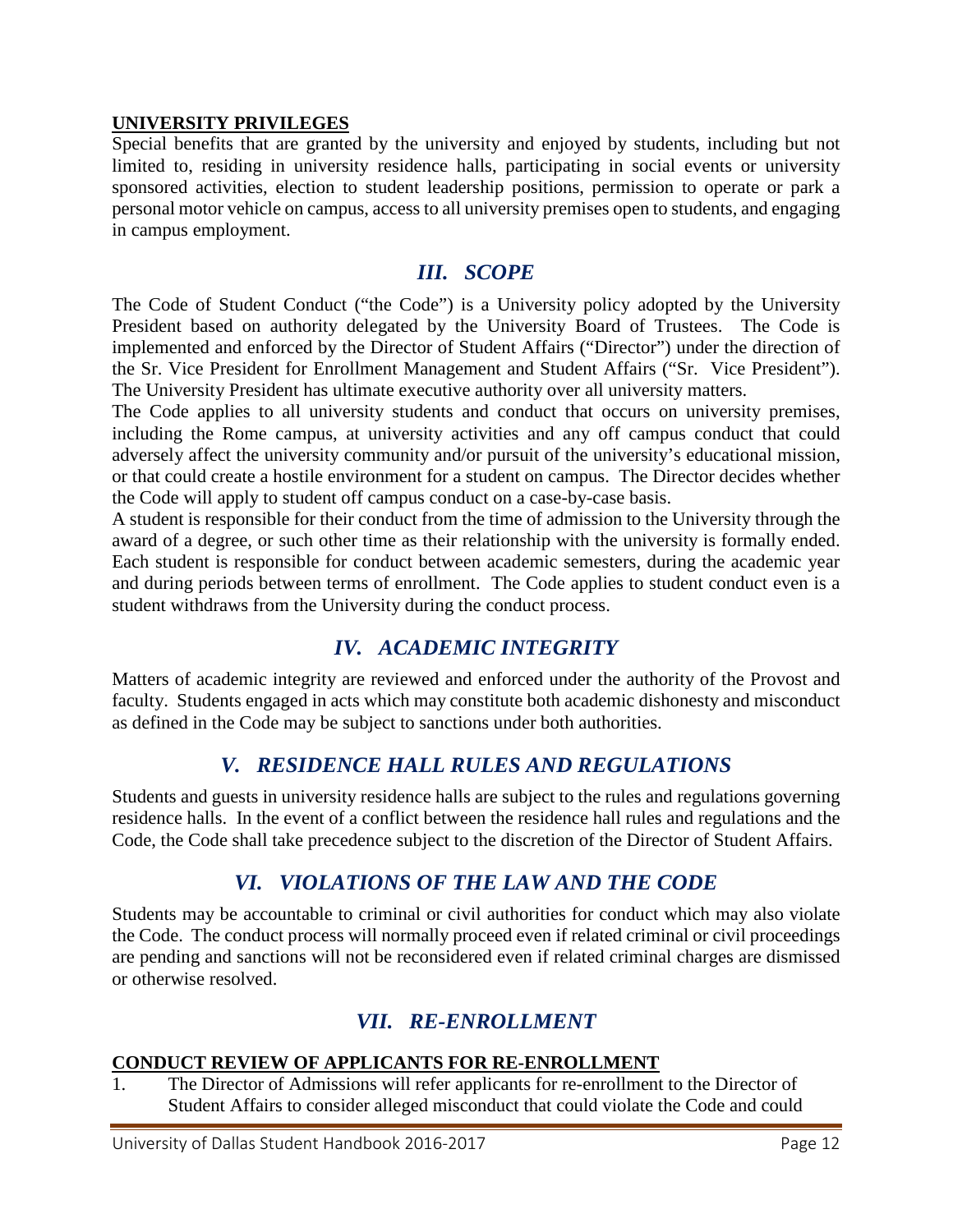impact re-enrollment, including falsification of re-enrollment documents. The Director will review the alleged misconduct to consider the individual's potential to benefit from university attendance as well as the welfare and safety of the school community.

- 2. The Director may recommend that an applicant not be re-enrolled or that the student be conditionally re-enrolled with appropriate sanction(s) when evidence indicates that the former student has:
	- a. Engaged in acts that were disruptive to the normal operations of another educational institution.
	- b. Falsified the re-enrollment forms.
	- c. Engaged in conduct prohibited by the Code.
	- d. Been formally charged for a crime.
	- e. Been convicted of a crime and still subject to criminal penalty, including but not limited to imprisonment, parole and/or probation.
	- 3. A student who is declined re-enrollment based on misconduct may request a meeting with the Director to discuss a decision regarding re-enrollment. The decision of the Director relating to re-enrollment issued following such a meeting is final.

# *VIII. RECORDS*

<span id="page-12-0"></span>Documents that are created and maintained as part of the conduct process are subject to the protections of the Family Education Rights and Privacy Act (FERPA), 20 USC § 1232g. FERPA provides specific exceptions for disclosure of disciplinary records in certain circumstances, including disclosure of the final results of any disciplinary action to consider misconduct involving an alleged crime of violence or non-forcible sex offenses to the victims of the alleged misconduct, regardless of whether the Director concluded a violation was committed and disclosure without student consent to parents of students under 21 years of age who are found responsible for violations of the Code related to drugs or alcohol.

Conduct records are maintained in the Office of Student Affairs. A student may request that permanent conduct records related to expulsion or suspension be destroyed by submitting a written request to the Director, including the specific basis for the request. The Director will evaluate requests on a case-by-case basis and the decision the Director will be final.

Discussion of an alleged violation of University policies should be limited to only those University officials with a legitimate educational need to be involved and the involved student(s). Individuals who are not members of the University community (i.e., parents, legal counsel, etc.) may not be present for conduct hearings/conversations. If a student wishes for his/her parent(s) or legal guardian(s) to have information pertaining to a conduct incident, the student must sign a FERPA release form which is available in the Office of Student Affairs.

# *IX. CATEGORIES OF MISCONDUCT*

<span id="page-12-1"></span>Students are expected to make positive contributions to the university community and to assume responsibility for misconduct that deviates from the standards set forth in the Code. Sanctions may be imposed upon any student found to have committed or to have attempted to commit the following misconduct: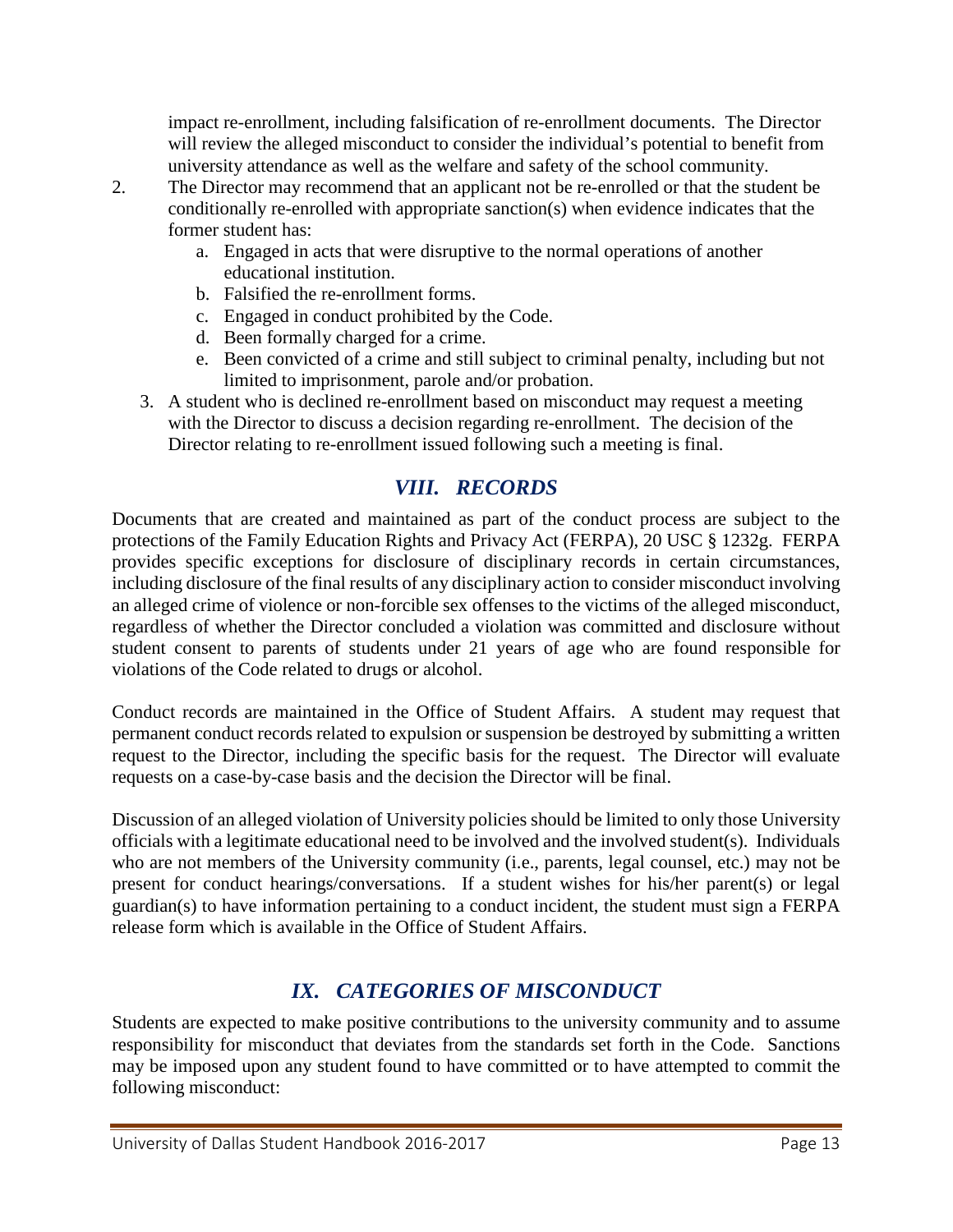## **UNIVERSITY COMMUNITY**

Acts affecting the university community, including but not limited to:

- 1. Engaging in disruptive or obstructive activity that interferes with university or university-sponsored activities including teaching, learning, research or normal business operations, or that otherwise breaches the peace.
- 2. Failing to comply with a reasonable directive of a university official acting in the performance of their duties.
- 3. Interfering with emergency services, including campus safety, fire or local or state law enforcement services.
- 4. Engaging in disorderly, lewd, indecent or obscene conduct including recording another's image in violation of their reasonable expectation of privacy and without effective consent.

#### **HEALTH, SAFETY OR WELFARE**

Acts affecting health, safety or welfare, including but not limited to:

- 1. Engaging in physical and/or verbal abuse, fighting, domestic violence, dating violence, threats, intimidation, harassment, coercion, physical or electronic stalking or any other conduct which threatens or endangers the health, safety or welfare of any person whether such activity occurs in person or through written medium including social networking posts, texts or emails.
- 2. Hazing, as defined in Texas law, including engaging in, soliciting, encouraging, directing, aiding or intentionally, knowingly or recklessly permitting behaviors such as physical brutality, risk of harm to mental or physical health or safety, intimidation, threat or ostracism, mental stress, humiliation, or other behaviors adverse to health or human dignity in association with pledging, initiation, affiliation with, holding office in, or maintain membership in a student organization or group; or having firsthand knowledge of the planning of hazing or of its occurrence and failing to report it to university authorities.
- 3. Arson or the irresponsible use of fire, explosives or other objects that are dangerous or flammable.
- 4. Possession or use of firearms, explosive fireworks, other weapons or dangerous chemicals. Any object that could potentially inflict injury or cause harm that is used in a threatening, careless or aggressive manner is considered a weapon.
- 5. Use, possession or distribution of narcotics or other controlled substances, except as permitted by law including possession of drug associated items or paraphernalia.
- 6. Use, implied use, possession or distribution of alcoholic beverages, except as expressly permitted by law and university policy or regulation; public intoxication; driving under the influence; driving while intoxicated.
- 7. Creating a safety hazard in any form, including setting a false fire alarm, reporting a false emergency or threat, misusing or interfering with fire equipment, smoke detectors, extinguishers or hoses, failing to follow fire drill or other emergency procedures.
- 8. Engaging in or attempting to engage in acts of sexual misconduct, sexual assault, sexual harassment, sexual exploitation, sexual violence or sexual coercion as defined by state, international and federal law and university policy.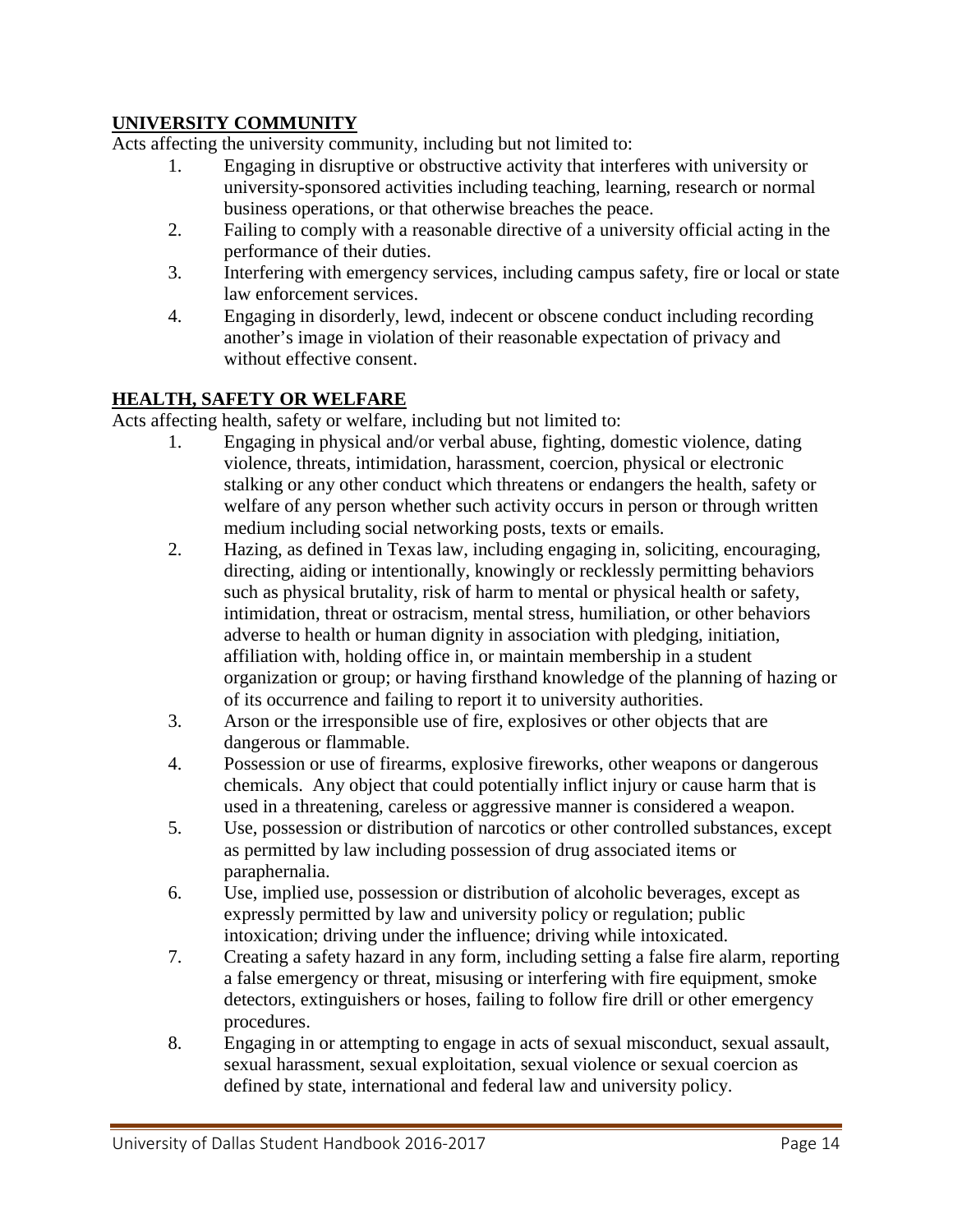### **PROPERTY OR SERVICES**

Acts affecting property or services, including but not limited to:

- 1. Theft of property or services and knowingly possessing stolen property.
- 2. Intentional or reckless destruction or damage to university property, or property of a member of the university community.
- 3. Unauthorized possession, modification, duplication or use of keys or access devices to enter any university premises.
- 4. Unauthorized entry to or use of University premises.

#### **INTELLECTUAL PROPERTY**

Acts affecting intellectual property, including but not limited to:

- 1. The use or distribution of the original work of another (whether copyrighted or not) without the express consent of the owner, including but not limited to the unauthorized downloading of copyrighted music and the distribution for commercial or personal purposes, or creation of derivative works from written materials created by faculty or staff, without expressed written permission of the originator. To the extent that conduct overlaps with plagiarism or other matters defined as academic integrity issues, such matters will be consider in accordance with the university academic integrity policy.
- 2. The use or distribution of a trademark, including the university trademark, without the expressed written consent of the owner.

#### **COMPUTING RESOURCES OR TECHNOLOGY**

Acts affecting computing resources or technology, including but not limited to:

- 1. Unauthorized access, use or misuse of university computing resources, systems or data, including use of computing facilities to send obscene, threatening or abusive messages, or to disrupt university operations.
- 2. Disrupting university computer operations, or the availability of computing resources.
- 3. Using another's identification, password or other credentials to access university computing resources.
- 4. Unauthorized sharing of copyrighted materials through electronic means.
- 5. Initiating or contributing to attacks against external networks or university systems.

#### **INTERFERING WITH THE CONDUCT PROCESS**

Interfering with the conduct process, including but not limited to:

- 1. Failing to comply with the request of a university official to participate in the conduct process, including failing to appear at a meeting with the Director.
- 2. Falsifying, distorting or misrepresenting information at any stage of the conduct process; or knowingly initiating a false complaint.
- 3. Disrupting or interfering in the conduct process in any way.
- 4. Attempting to discourage an individual's participation in or access to the conduct process.
- 5. Retaliating or engaging in any threatening behavior against any person participating in the conduct process.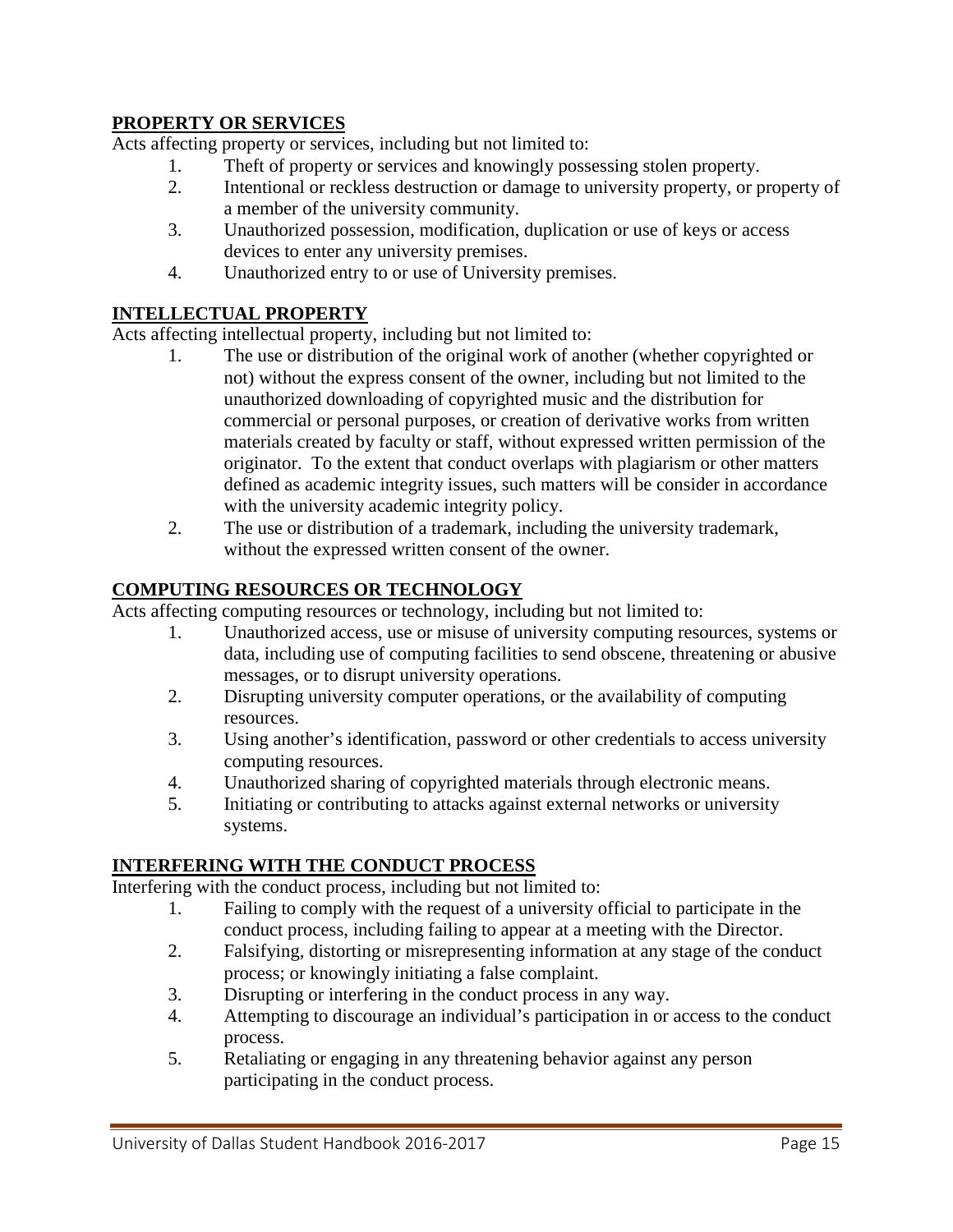6. Harassing (verbal, written or physical) and/or intimidating any person participating in the conduct process, including university officials or students.

#### **VIOLATION OF LAWS OR UNIVERSITY POLICY**

Violation of international, federal, state or local law (whether convicted or not) or university policy.

## **RIGHT TO ACTION**

The University reserves the right to take action based on any conduct not specifically identified above whenever, in the judgment of the Director, action in accordance with this Code is considered to be in the best interests of the University.

# *X. SANCTIONS FOR MISCONDUCT*

<span id="page-15-0"></span>The university believes in a restorative and educational conduct process. The university takes seriously any violation of the Code and desires to provide students with opportunities to learn from their mistakes. To this end, the university, as part of the conduct process, will assess sanctions as needed to help form and develop students toward a life of wisdom, truth, and virtue. Sanctioning is at the discretion of the conduct officer. Repeated or egregious violations may result in more serious sanctions. Students found in violation of the Code may be subject to one or more of the following sanctions. Other sanctions may also be identified as deemed appropriate by the Director.

### **WARNING**

Warnings are filed and remain on a student's conduct record. Warnings are not subject to review by the Committee on Student Discipline or the Sr. Vice President.

#### **WRITTEN PAPER**

Student may be required to produce a reflection or research paper. This paper, the topic, and the requirements are at the discretion of the conduct officer. However, the paper will never be longer than 6 pages in length. Written papers are not subject to review by the Committee on Student Discipline or the Sr. Vice President.

#### **SEMINAR**

Student may be required to attend a seminar. This seminar will create a space for students to reflect on their experiences and decisions at the university and to share ways they can make better decisions in the future. Seminars are frequently the given sanction for a first violation involving alcohol. Required attendance at a seminar is not subject to review by the Committee on Student Discipline or the Sr. Vice President.

#### **RESTITUTION OR FINES**

Student may be required to pay a monetary fine or participate in community service to compensate the university or a member of the university community for damages caused by misconduct. Restitution and fines are not subject to review by the Committee on Student Discipline or the Sr. Vice President.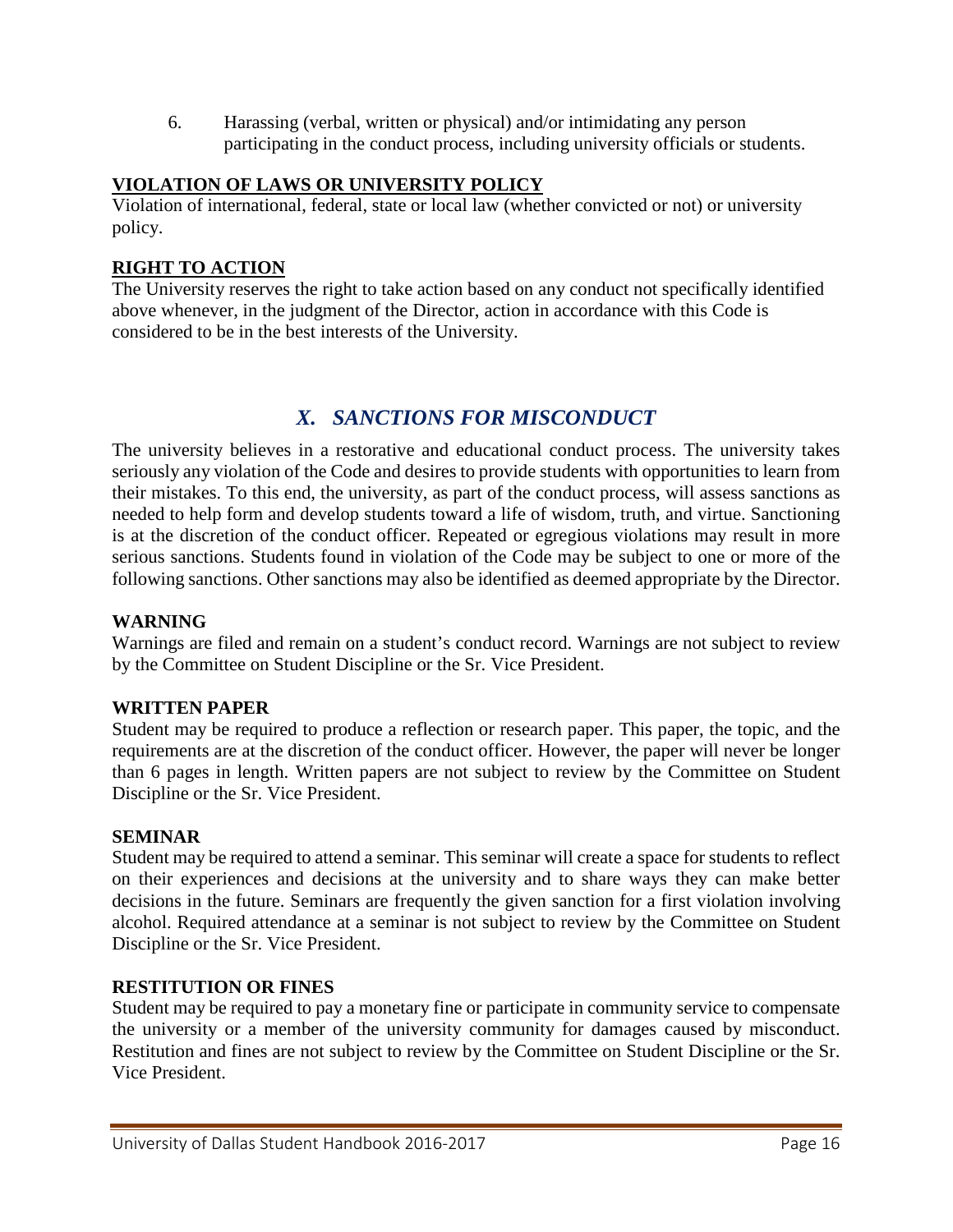#### **LOSS OF UNIVERSITY PRIVILEGES**

Student access to university privileges, including current or potential leadership positions, may be limited or removed temporarily or permanently. Lost privileges are not subject to review by the Committee on Student Discipline or the Sr. Vice President. The Rome Office consults with the Office of Student Affairs about a student's eligibility to participate in the Rome Program.

#### **DISCIPLINARY PROBATION**

Student receives a written reprimand and is placed on probation, which includes the probability of a more severe sanction if a student violates the Code again during the probationary period.

- 1. **Level I Disciplinary Probation**  automatically expires after a specific period of time. Level I Disciplinary Probation is not subject to review by the Committee on Student Discipline or the Sr. Vice President.
- 2. **Level II Disciplinary Probation**  remains in effect during the remainder of the student's academic career (including future enrollments). Level II Disciplinary Probation may be reviewed by the Committee on Student Discipline but may not be reviewed by the Sr. Vice President.

#### **SUSPENSION**

Student will be formally separated from the university for a specific period of time after which the student is eligible to return. While suspended, the student cannot earn academic credit at the University of Dallas. If suspension occurs during the semester, no credit will be awarded for the semester and the student will not be eligible for incomplete grades. During the period of suspension students may not enter university premises or attend university sponsored events without prior written approval from the Director. The University may establish conditions to be satisfied during the period of suspension or requirements for re-entry. Suspension may be reviewed by the Committee on Student Discipline and by the Sr. Vice President.

#### **EXPULSION**

Student will be permanently separated from the campus community. The student is prohibited from entering university premises or attending university sponsored events. If expulsion occurs during the semester, no credit will be awarded for the semester and the student will not be eligible for incomplete grades. Expulsion may be reviewed by the Committee on Student Discipline and by the Sr. Vice President.

#### **UNIVERSITY WITHDRAWAL**

Student may be administratively withdrawn from a class, a course, or all courses. A withdrawn student may also be prohibited from entering university premises and barred from re-enrollment until specific conditions are met. Reasons for university withdrawal include, but are not limited to:

- 1. To prevent disruption of the education process.
- 2. The student failed to respond to an official summons from a university official.
- 3. The student has been suspended or expelled from the university.

University withdrawal is not subject to review by the Committee on Student Discipline or the Sr. Vice President.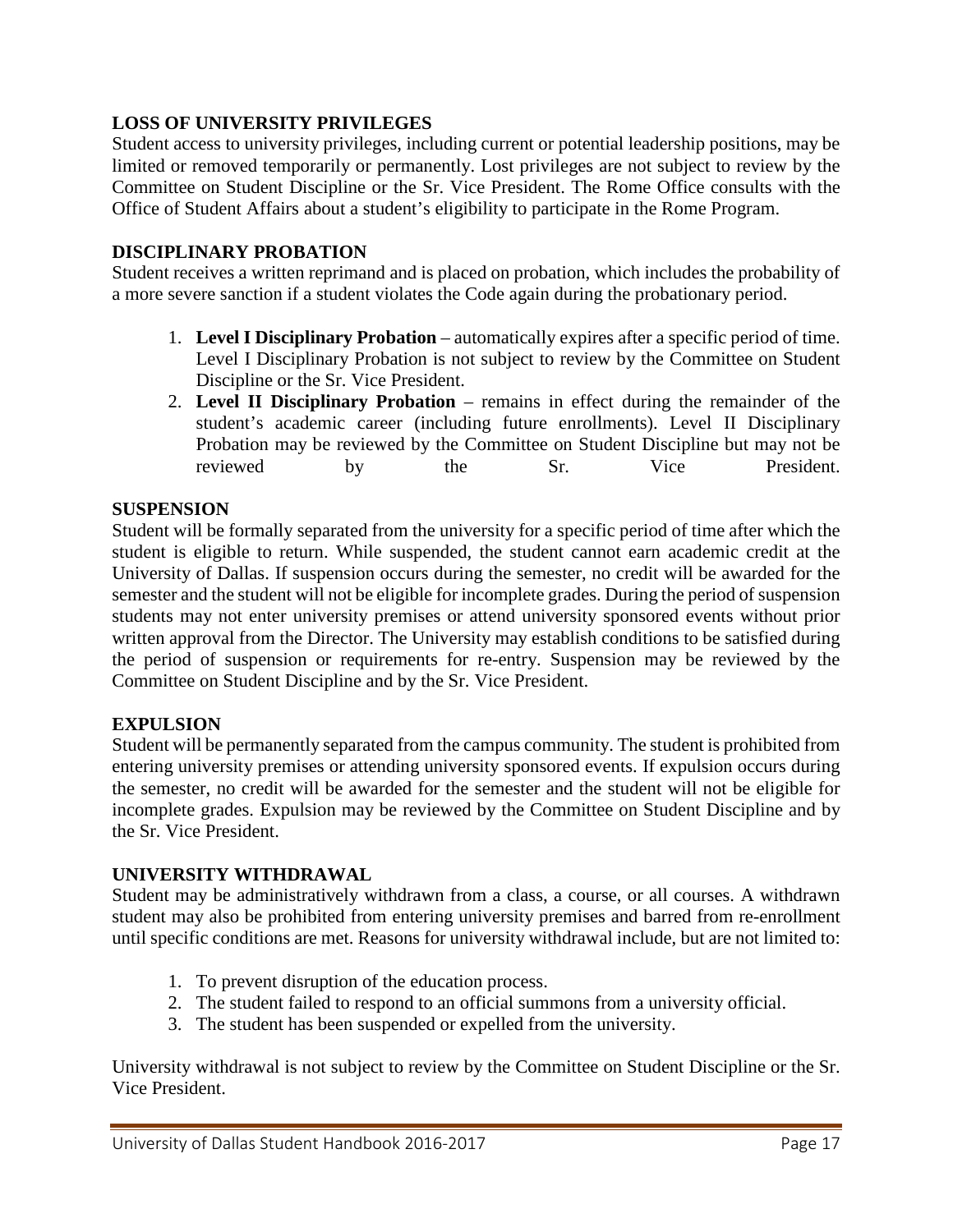#### **IMMEDIATE SUSPENSION**

Immediate removal from all or part of the university premises while the conduct process is pending when a violation reasonably indicates that the student's continued presence poses a substantial or immediate danger to the health, safety, or welfare of any member of the university community or to the university premises. Immediate Suspension is not subject to review by the Committee on Student Discipline or the Sr. Vice President.

#### **NO CONTACT ORDER**

The Director, an official of Campus Security or the Sr. Vice President may impose a limited or campus-wide No Contact Order between parties involved in a conduct matter when the fear of retaliation and/or harassment may be present. Specific instructions will accompany the No Contact Order outlining expected behavior including face-to-face contact, correspondence, email, social media or telephone. Friends, relatives and other acquaintances are also prohibited from contact on behalf of either party. A no-contact order is not subject to review by the Committee on Student Discipline or the Sr. Vice President.

# *XI. CONDUCT PROCESS*

#### <span id="page-17-0"></span>**ADMINISTRATION**

The conduct process proceeds under the direction of the Director of Student Affairs. The Director retains discretion to appoint a designee to act on behalf of the Director. Throughout the Code reference to the Director should also be considered to include reference to a designee of the Director.

#### **COMPLAINT METHODS**

- 1. **Campus Safety Reports** Officers from the Campus Safety Office (CSO) write reports outlining violations of University policies by students, other members of the University community, and campus guests. They also generate reports documenting health and safety calls (i.e., ambulance, fire alarm, etc.). These reports are sent via email to the Office of Student Affairs and Residence Life staff.
- 2. **Incident Reports** Resident Assistants document Student Code of Conduct violations and incidents that take place in the residence halls. When Resident Assistants (RA) are aware of a violation of University policies, they complete an on-line Incident Report (IR) form. Appropriate staff members are notified via email and can view the report on the Advocate Judicial System.
- 3. **Conduct Complaints** University of Dallas community members, including students, faculty, staff, guests and visitors, may file a conduct complaint against a student alleging a violation of the Student Code of Conduct. University [conduct complaint](http://www.udallas.edu/studentcomplaints/complaintform.html)  [forms](http://www.udallas.edu/studentcomplaints/complaintform.html) are available from the Office of Student Affairs web page. The University may institute an investigation or proceeding based on information it receives even if not filed as a formal student conduct complaint.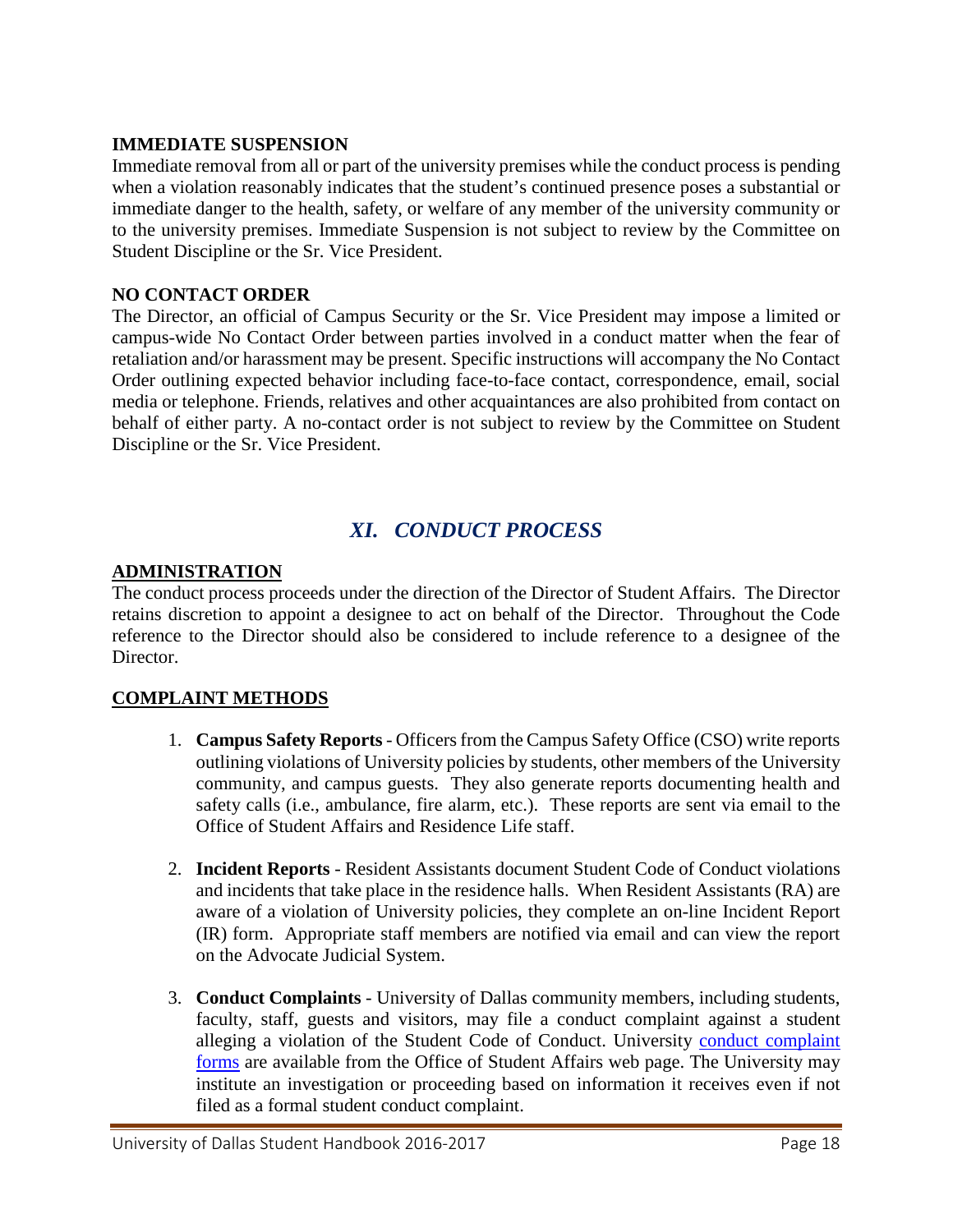#### **PRELIMINARY INVESTIGATION**

- 1. **Investigation of Complaints**  The Director will investigate all suspected and reported violations of the Code whether initiated internally without a formal complaint or when referred by students, faculty, staff, campus security, local law enforcement, guests, visitors or any other credible third party source.
	- a. Upon receiving a complaint, the Director will designate an investigator who may be a member of the staff of the Office of Student Affairs or Campus Security. In certain investigations, the Title IX Coordinator may also participate jointly in an investigation as described below.
	- b. The Director will notify the Title IX coordinator upon receipt of a complaint of sexual misconduct, domestic violence, dating violence and stalking subject to the requests for confidentiality as described below. The Director will the requests for confidentiality as described below. coordinate with the Title IX Coordinator throughout the investigation and will similarly coordinate with any law enforcement agencies that may be involved as appropriate.
- 2. In matters of sexual misconduct, domestic violence, dating violence and stalking:
	- a. Prior to beginning an investigation, the Director will review issues of confidentiality with the Complainant. If the Complainant requests confidentiality or requests that the complaint not be pursued, the Director will take all reasonable steps to investigate the complaint and will respond in the manner consistent with the Complainant's request so long as doing so will not prevent the University from meeting its obligations under federal law. The Director will inform the Complainant that confidentiality in the conduct process cannot be assured.
	- b. If a Complainant insists that she/he remain anonymous in the investigation, the Director will inform the Complainant that such a request will limit the University's ability to respond to the complaint. The Director will evaluate Complainant's request for confidentiality in the context of the University's responsibility to provide a safe and nondiscriminatory environment for all students.
	- c. The Director will inform Complainants and Responsible Student that retaliation will not be tolerated and that steps, such as No Contact Orders may be taken to prevent retaliation, and that strong action will be taken if retaliation occurs.
	- d. The Director will complete an investigation of allegations within sixty (60) calendar days of receiving notice except in exceptional circumstances as determined based on the availability of witnesses, the number of witnesses or the volume of documents to be collected and/or reviewed. The Director will regularly update the Complainant and if appropriate the Responsible Student on the status of the investigation.
	- e. The Director will notify the Complainant about the right to file a criminal complaint with appropriate law enforcement officials; however, a Complainant's decision not to file a criminal complaint will not preclude the Director from proceeding with a requested investigation. Students who have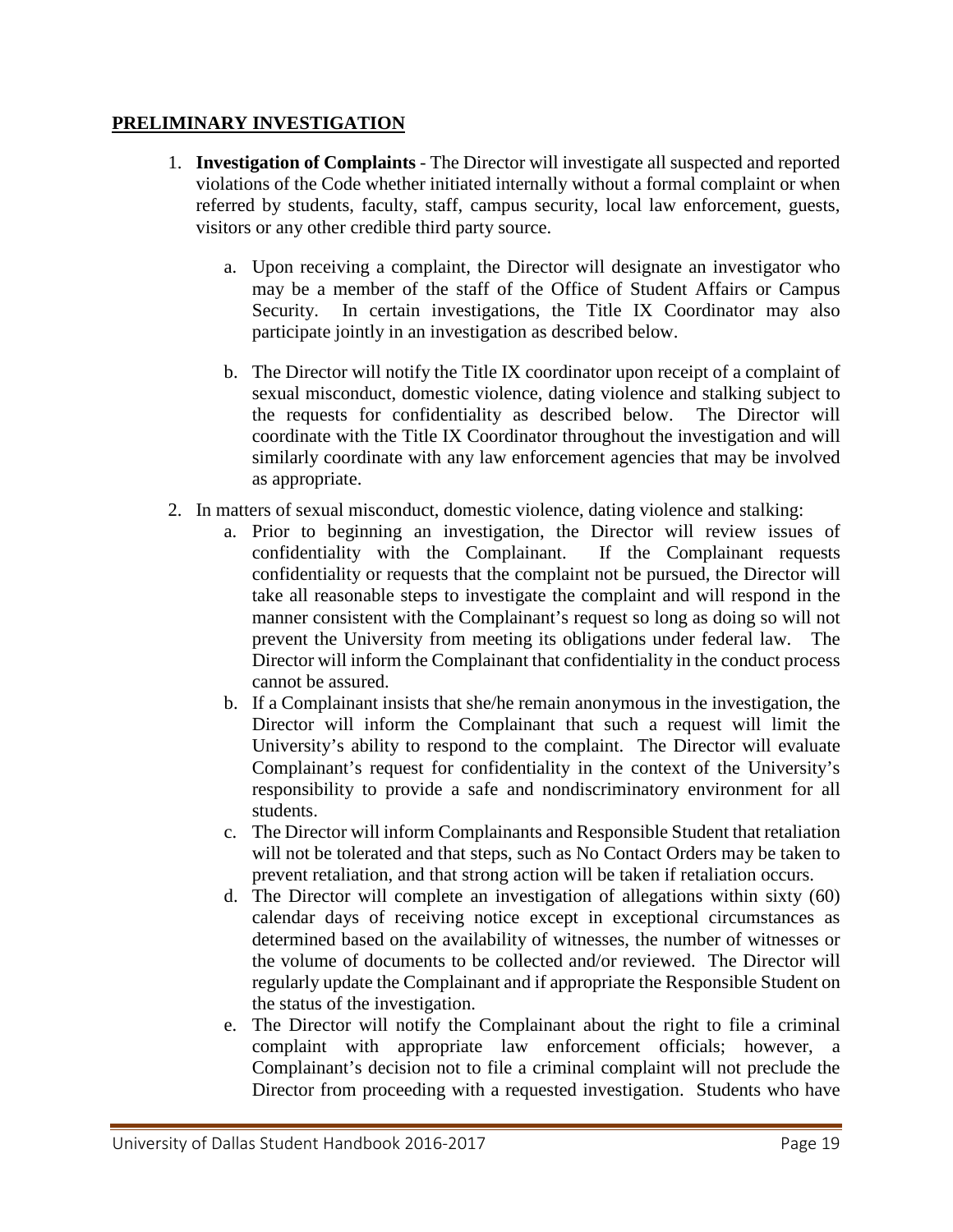not already contacted the Title IX Coordinator for cases involving sexual misconduct, domestic violence, dating violence or stalking will also be informed of the right to file a complaint with the Title IX Coordinator.

- f. The Director will notify the Title IX Coordinator upon receipt of a complaint of sexual misconduct subject to the requests for confidentiality communicated by the Complainant. The Director will coordinate with the Title IX Coordinator throughout the investigation as set forth in university policy and will similarly coordinate with local law enforcement as appropriate.
- 3. Following the preliminary investigation the Director may take any of the following actions:
	- a. If the Director finds no information or evidence to support an alleged violation of the Code, the complaint will be closed with no further action. In cases of alleged sexual misconduct, domestic violence, dating violence and stalking, a notice that no further action will be taken will also be provided to the Complainant.
	- b. If the Director finds reasonable cause to believe that a student may have engaged in conduct in violation of the Code, the Director will determine which of the following processes will be followed based on the nature and severity of the violation and/or whether the student alleged to have engaged in misconduct has a prior history of misconduct:
		- i. **Informal resolution** will be assigned in cases that are likely to be resolved through mutual agreement to sanctions or in situations where the student has accepted responsibility for the misconduct.
		- ii. **Administrative review** will be assigned for minor violations that are not expected to result in a sanction of suspension or expulsion.
		- iii. **Review by the Committee on Student Discipline** will be assigned for misconduct that may result in suspension or expulsion. All alleged cases of sexual misconduct, dating violence, domestic violence and/or stalking will be assigned directly to the Committee unless during the investigative process the Responsible Party accepts responsibility for the alleged misconduct and does not seek to challenge the proposed sanction.

## **NOTICE OF COMPLAINT**

- 1. Following a preliminary investigation and if a complaint is not otherwise closed, the Director will provide notice to the student alleged to have engaged in the misconduct ("Responsible Student") which will include:
	- a. A summary of the alleged misconduct, the section of the Code that may have been violated and the possible sanctions.
	- b. The process that the Director has selected for resolution of the complaint including a date by which the student is expected to contact the Director to schedule the next step in the disciplinary process.
- 2. The Notice of Complaint will be delivered by hand-delivery, regular mail or emailed to a student's official university email account. Students are responsible for maintaining a current, accurate mailing address with the University Registrar and for regularly reviewing their university email account.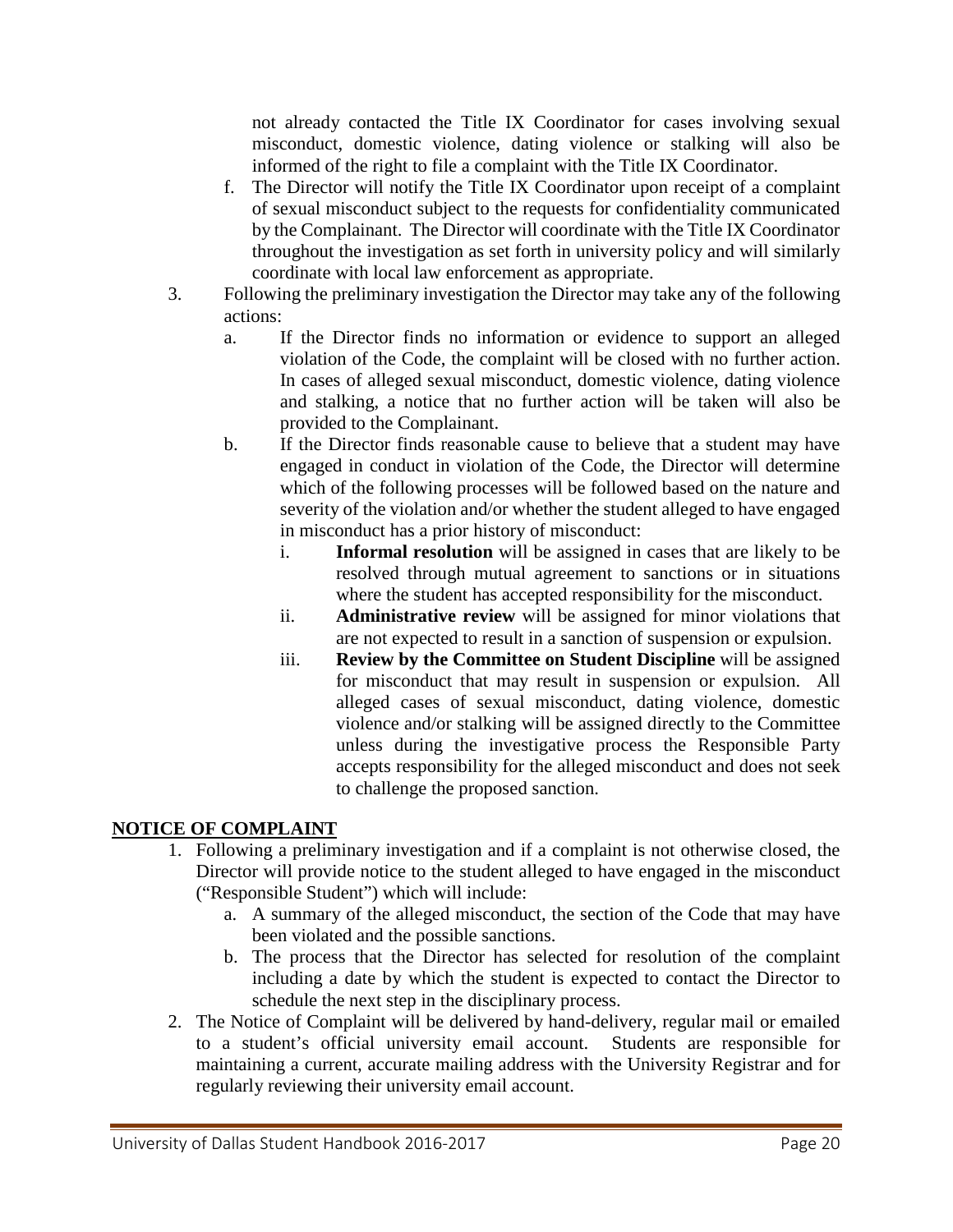3. In cases of alleged sexual misconduct, domestic violence, dating violence and/or stalking, the Notice of Complaint will be delivered concurrently to the Complainant.

#### **INFORMAL RESOLUTION**

At the discretion of the Director and with mutual agreement, an alleged violation of the Code may be resolved informally. A final decision reflecting the mutual agreement of all parties, including the Director on behalf of the University, will be final with no subsequent proceedings.

- 1. Mediation between parties will not be considered to resolve allegations of sexual misconduct, domestic violence, dating violence and/or stalking.
- 2. Any student may refuse to engage in the informal resolution process at any time in which case the Director will determine whether the case should be referred for administrative review or review by the Committee on Student Discipline.
- 3. If the Director is unable to resolve a complaint informally, the case should be referred for administrative review or review by the Committee on Student Discipline at the discretion of the Director.

#### **ADMINISTRATIVE REVIEW**

The Director will hold a disciplinary conference with a Responsible Student to review the student's alleged misconduct and to provide an opportunity for the student to respond directly to the alleged violation.

- 1. The Responsible Student may present relevant information regarding the alleged misconduct including witness information, documents, or any other information that would assist the Director in reaching a decision.
- 2. The student may be accompanied by an advisor but must represent him/herself at the conference. If the student will be accompanied by an attorney, the student must provide advance notice to the Director so that the University may also have counsel present.
- 3. If the Director determines after investigation and the disciplinary conference that the greater weight of the evidence indicates that a student engaged in misconduct in violation of the Code, the Director will deliver a Notice of Conduct Findings to the student which will identify the violation and will also include notice of the assigned sanctions. The decision of the Director will be final except for sanctions assigned as Level II Disciplinary Probation which may be appealed to the Committee on Student Discipline as described below.
- 4. If the Director determines that no violation of the Code has occurred, the student will be notified of the finding and no further action will be taken.
- 5. **Reconsideration** If new information regarding misconduct or the reasonableness of the assigned sanction is made available within three (3) days after the Notice of Conduct Findings is issued, a student may request reconsideration by the Director. The Director may extend the timeframe in the interest of fairness. All sanctions may be reconsidered, but only if new information is available.

#### **COMMITTEE ON STUDENT DISCIPLINE**

- 1. Review by the Committee on Student Discipline may be initiated either by:
	- a. Direct referral of a complaint by the Director.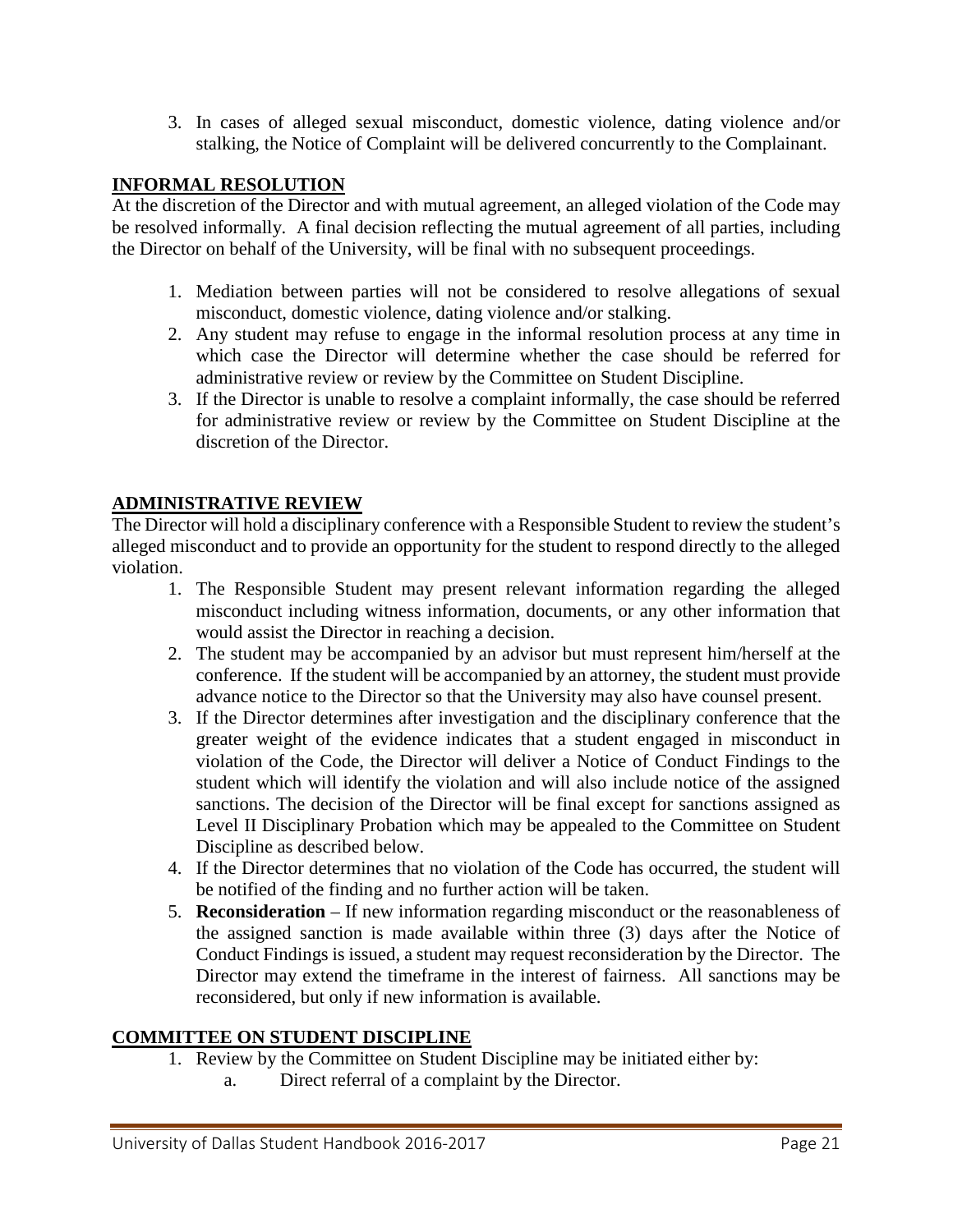- b. By written appeal delivered to the Director by a Responsible Student who may be subject to Level II Disciplinary Probation following an Administrative Review. In such cases the Responsible Student must submit a request for review to the Director no later than three (3) days after the date on the Notice of Conduct Finding. An appeal initiated by a Responsible Student to consider Level II Disciplinary Probation will only be considered by the Committee on any one or more of the following grounds:
	- i. Substantial new evidence exists, which, if heard would likely change the outcome of the case.
	- ii. The procedure followed in the administrative review was flawed and therefore the result was either unfair or arbitrary.
	- iii. The sanction is inconsistent with previous sanctions and is therefore arbitrary or unfair.
- c. In matters of sexual misconduct, domestic violence, dating violence or stalking, a Complainant may request review before the Committee directly. The Complainant must submit a request for review to the Director no later than three (3) days after the Notice of Complaint is issued.
- 2. The Committee will also be convened at the request of a Complainant in cases of alleged sexual misconduct, domestic violence, dating violence or stalking upon notice that the complaint will be closed based upon a lack of reasonable basis to proceed.

## **PROCEEDINGS BEFORE THE COMMITTEE ON STUDENT DISCIPLINE**

- 1. A student seeking review of Level II Disciplinary Probation must file a request for Committee review with the Director no later than three (3) days after receiving the Notice of Conduct Findings.
- 2. A Complainant in the case of alleged sexual misconduct, domestic violence, dating violence and stalking may file a request for Committee review with the Director no later than three (3) days after receiving the notice from the Director that the issue will be closed based on a lack of reasonable basis to proceed.
- 3. A Committee Chairperson will be appointed by the University along with three other members including at least one (1) representative from the faculty. Members of the Committee will be appointed from among a pool of qualified and trained University faculty staff and students except that students will not be appointed to a committee to consider cases of alleged sexual misconduct, domestic violence, dating violence and stalking. A student requesting Committee review may object to the presence of a Committee member prior to the start of the review based on a concern for the committee member's capacity to make a fair and objective decision. Requests to remove a committee member will be decided by the chairperson. If objection is raised to the appointed chairperson, the decision regarding removal will be made by the Senior Vice-President.
- 4. The committee chairperson will schedule a date for a requested committee review which will typically be no fewer than ten (10) or more than twenty (20) days after the request was submitted. Time frames may be adjusted by the committee chair in the interest of fairness. Notice of the scheduled date will be provided to the student requesting the review.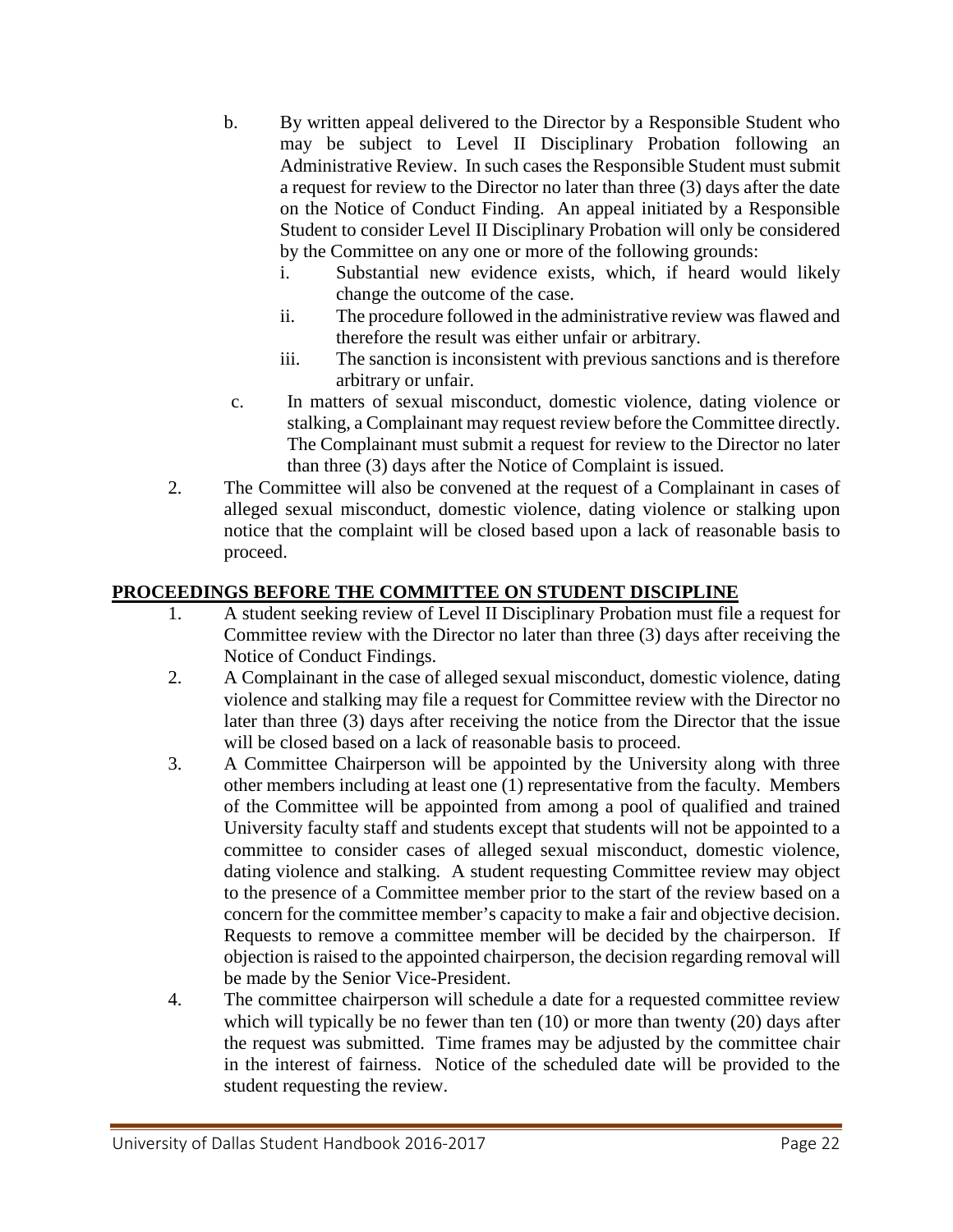- 5. No fewer than five (5) days before the scheduled review, the student requesting the review and the Director must submit the following information to the committee chair:
	- a. A written summary of their position,
	- b. A list of individuals, who will speak to the alleged misconduct on their behalf as witnesses,
	- c. A list of documents to be presented to the committee.
- 6. The committee chair will provide copies of all information submitted in advance of the committee review to all involved parties no fewer than three (3) days prior to the review.
- 7. The committee chair will preside over the committee review and make all decisions regarding review procedures.
	- a. Reviews will be conducted informally and will not apply traditional rules of courtroom evidence.
	- b. All parties will have equal time to present to the committee.
	- c. Committee members may ask questions of any individual making a presentation during the review; however, in cases of sexual misconduct, dating violence, domestic violence and sexual assault, all questions must be directed through the chairperson.
	- d. Students and the Director will have the opportunity to give a final summation of their case.
	- e. In matters of sexual misconduct, dating violence, domestic violence and stalking, the Complainant may not be required to appear in person. Complainants may be permitted to appear by telephone or other appropriate technology or configuration that will avoid direct confrontation with the Responsible Student.
	- f. In cases of sexual misconduct, the Director will not consider or entertain information relative to the past sexual history of the Complainant or the Responsible Student, except as it may directly relate to the incident being considered. Additionally, any use of alcohol or drugs at the time of the incident will not be considered as a mitigating circumstance.
- 8. Committee reviews are not open unless approved by the chairperson.
- 9. Except as set forth in paragraph 5, students requesting reviews must attend in person. Except in emergency circumstances, if the requesting party fails to attend the review, the review may be dismissed and the decision of the Director will be final or the committee will issue a final decision in the absence of the Responsible Student.
- 10. A party requesting a review must present to the committee on their own behalf. A party may be assisted by an advisor, including an attorney, but only the student party may address the committee or ask questions. Attorneys will not be permitted to present evidence or argument before the Committee. Should a party be accompanied by an attorney, the University will also have an attorney present.
- 11. The Director must show, by the greater weight of the evidence, that the student engaged in conduct in violation of the Code and/or that the sanction imposed was reasonable based on the circumstances.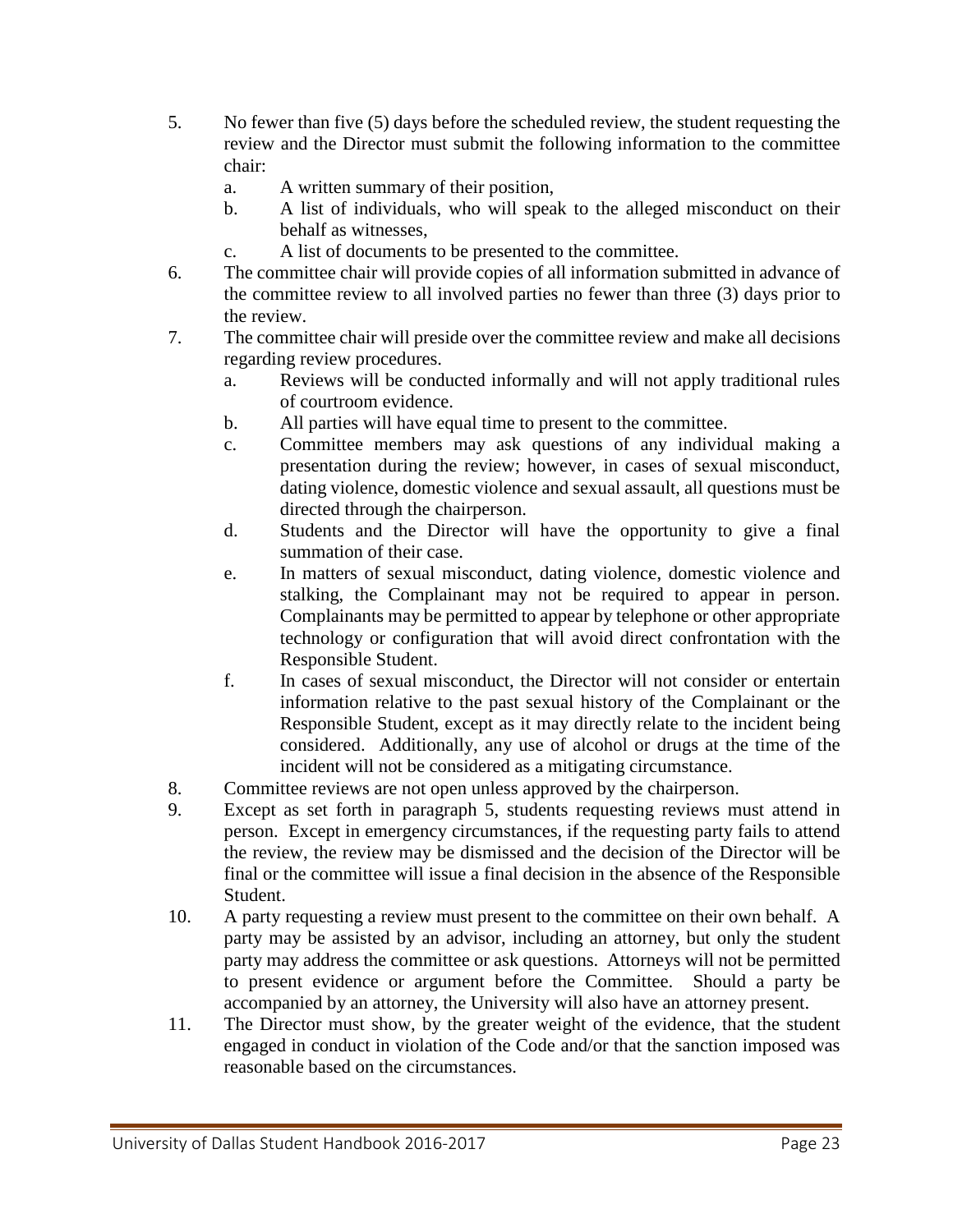12. Within a reasonable period of time after the review concludes, the chairperson will provide the students, and in matters of sexual misconduct, domestic violence, dating violence and stalking, the Responsible Student and the Complainant with a summary of the committee's findings and conclusions. Notices related to matters of sexual misconduct, dating violence, domestic violence and stalking will be prepared in compliance with FERPA. In cases of Level II Disciplinary Probation, the committee may uphold, modify or reject the decision of the Director. The Director will take appropriate action based on the findings of the committee. The findings and conclusions of the committee are final, subject to review by the Senior Vice President in matters of suspension and expulsion.

#### **REVIEW BY THE SENIOR VICE PRESIDENT**

- 1. Within three (3) days of the committee decision to suspend or expel a Responsible Student, either the Responsible Student, the Director, or in matters of sexual misconduct, domestic violence, dating violence or stalking the Complainant may request a review by the Senior Vice President. The request for review must be submitted in writing and must outline the basis for the request. Appeal to the Senior Vice President is only permitted in the following circumstances:
	- a. Substantial new evidence exists, which, if heard, would likely change the outcome of the case.
	- b. The original hearing procedures were substantially flawed and therefore unfair.
	- c. The sanction is arbitrary and highly inconsistent with previous sanctions.
- 2. The Senior Vice President may request additional information but in general will review the matter based on the information presented and considered by the committee.
- 3. The Senior Vice President may uphold, reject or modify the decision of the committee and the decision will be final. In matters of sexual misconduct, domestic violence, dating violence or stalking, the final decision will be prepared in accordance with FERPA and delivered to both the Complainant and the Responsible Student.

#### **IMMEDIATE INTERIM SUSPENSION**

- 1. A student may be immediately suspended from all or part of the university premises when alleged misconduct reasonably indicates that:
	- a. The presence of the student on the university premises poses substantial or immediate danger to the health, safety or welfare of any member of the university community or university property.
	- b. The student's continued presence on the university premises poses substantial or immediate danger to the student's own health, safety or welfare.
	- c. The presence of the student on the university premises poses a definite threat of disruption or interference with normal operations of the university.
- 2. Immediately suspended students will be immediately precluded from engaging in any activities, programs or events on the university premises or sponsored by the university.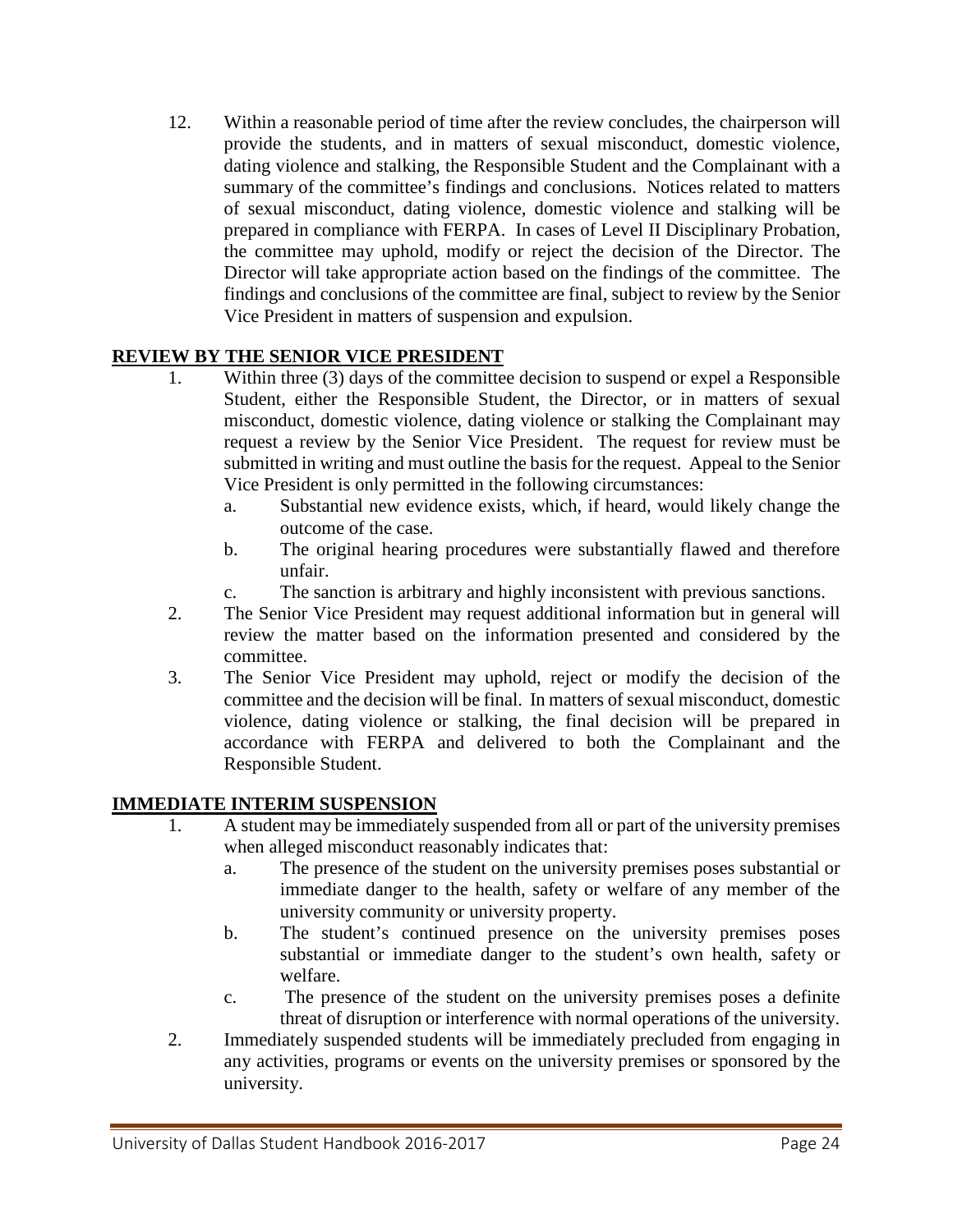- 3. An immediate suspension will remain in effect until the formal disciplinary process is complete unless otherwise altered by the Director.
- 4. An immediate suspension cannot be reviewed by the Committee.
- 5. In matters of sexual misconduct, domestic violence, dating violence or stalking, a Complainant may be provided notice regarding an immediate suspension in accordance with FERPA.

## **EFFECTIVE DATE OF SANCTIONS**

Unless a student has been immediately suspended, any sanction imposed by the Director or the Committee will not take effect until the conduct process is complete.

## **TIMEFRAMES**

- 1. Timeframes set forth in the Code are goals and the University's inability to meet a timeframe will not render the procedures invalid.
- 2. Timeframes may be extended by mutual agreement of all parties or by approval of the Senior Vice President.
- 3. The timeframe for investigation of a matter of sexual misconduct, domestic violence, dating violence or stalking may be extended by the Senior Vice President based on the anticipated complexity of the investigation and the severity and extent of the alleged conduct. An extension of the stated timeframe for investigation will be communicated upon approval to all parties.
- 4. In matters of sexual misconduct, domestic violence, dating violence and stalking, the Director will deliver investigation updates to the parties no less than weekly during the investigation.

# *XII. REVISIONS AND MODIFICATIONS*

<span id="page-24-0"></span>The President may amend or modify the requirements of the Code, as deemed warranted and appropriate in the President's sole discretion.

# **CLASSROOM CODE OF CONDUCT**

<span id="page-24-1"></span>Faculty members establish and enforce expectations for student conduct in their classrooms in addition to the standards established by the Student Code of Conduct. Expectations for classroom conduct should be provide52101d on the course syllabus at the start of the semester. Faculty members may take action to enforce their expectation for student classroom conduct including removing a student from class for a limited time. Faculty may also refer students to the Director of Student Affairs to consider whether classroom conduct may have violated the Student Code of Conduct. In general, the following expectations apply to all students while attending class, a lab, or any other academic activity.

- Students must not engage in conduct that endangers others or is considered disorderly, lewd or indecent
- Students must speak in a way that is courteous and respectful to both professor and other students
- Students must be attentive and focused (e.g., no sleeping or sidebar conversations)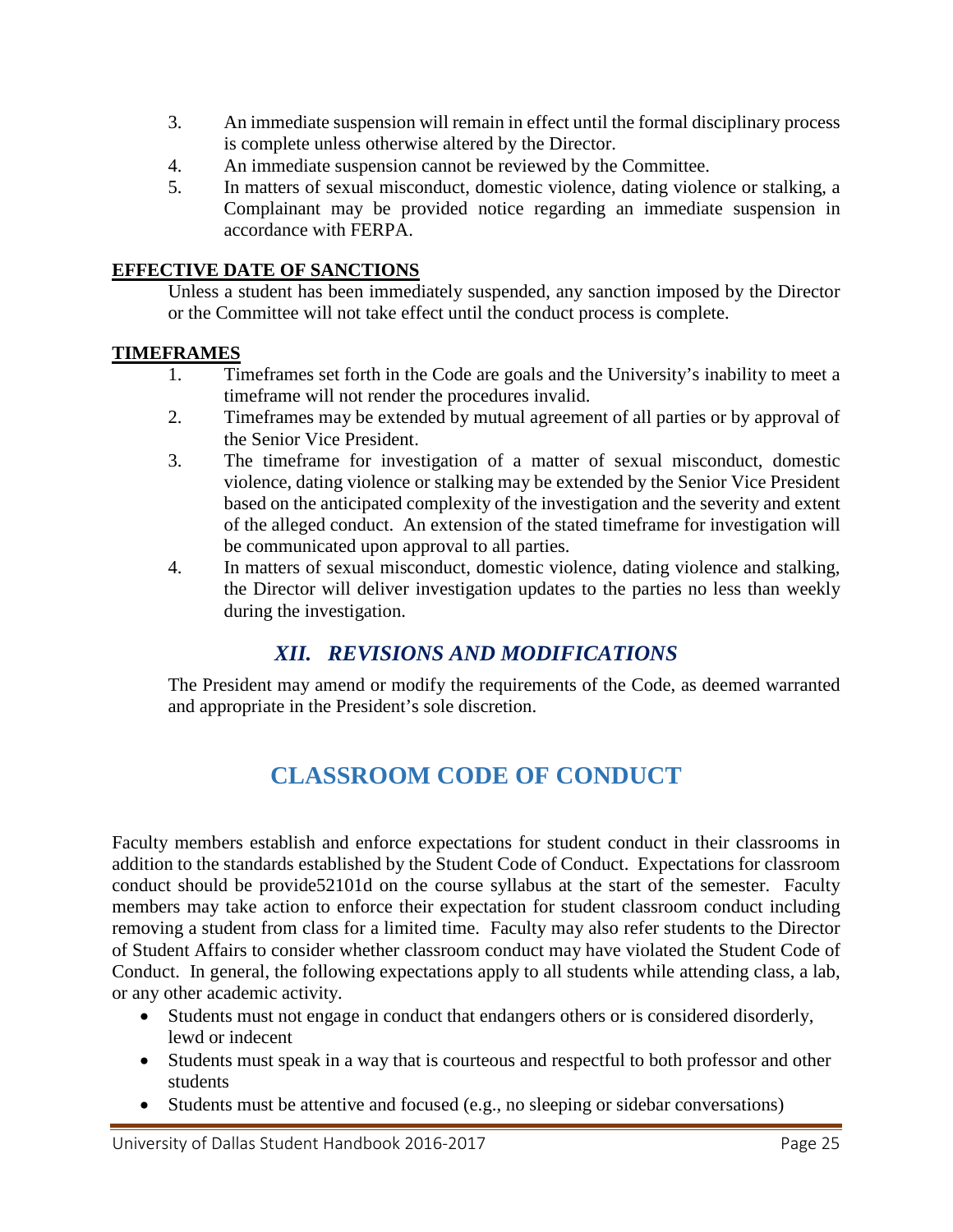<span id="page-25-0"></span>• During class time, there is to be no use of cell phones, computers or any electronic devices for personal email or "surfing".

# **UNIVERSITY POLICIES**

# *ACADEMIC AND CLASSROOM*

<span id="page-25-1"></span>The university's academic and classroom policies and procedures appear in the Academic Bulletin. This publication is available in hardcopy from the Registrar's Office and online. Please consult the *[Bulletin](http://udallas.edu/offices/registrar/documents/bulletinfinal2013-2014.pdf)* for policies such as:

Academic discipline Academic honesty Class attendance Course registration Course credits Course load

Course withdrawal Exams Grade reports Grade point average Grade changes Leave of absence

# *ALCOHOL AND ILLEGAL DRUG*

<span id="page-25-2"></span>The University prohibits illegal drugs and alcohol. Violations of the Student Code of Conduct concerning illicit drug and alcohol are addressed through the campus disciplinary system, education and counseling.

In accordance with the Family Educational Rights and Privacy Act (FERPA), the University will contact the parents of students under the age of 21 who violate university policies or civil laws pertaining to alcohol or drugs.

#### **DRUGS**

The University strictly prohibits the use, possession, sale, or offering for sale of illegal drugs. The University will cooperate with local law enforcement to protect the campus from illegal drug use and/or sale and will handle alleged violations of the Code of Conduct related to drugs through its established disciplinary channels. Possession and/or use of illegal drugs selling, providing, or distributing illegal drugs may result in suspension and/or expulsion from the university.

Persons convicted of drug possession under State or Federal Law may not be eligible for federal student grants and loans for up to one year after the first conviction and two years after the second. The penalty for sale of a controlled substance is ineligibility for federal student aid for a period of two years following the first offense and indefinitely following the second offense.

Any drug paraphernalia or items associated with the use of illegal drugs are prohibited and will be confiscated upon discovery. This includes but is not limited to bongs, hookahs, water pipes, roach clips, blow tubes, small scales, unidentifiable pills and razorblades. In cases where drug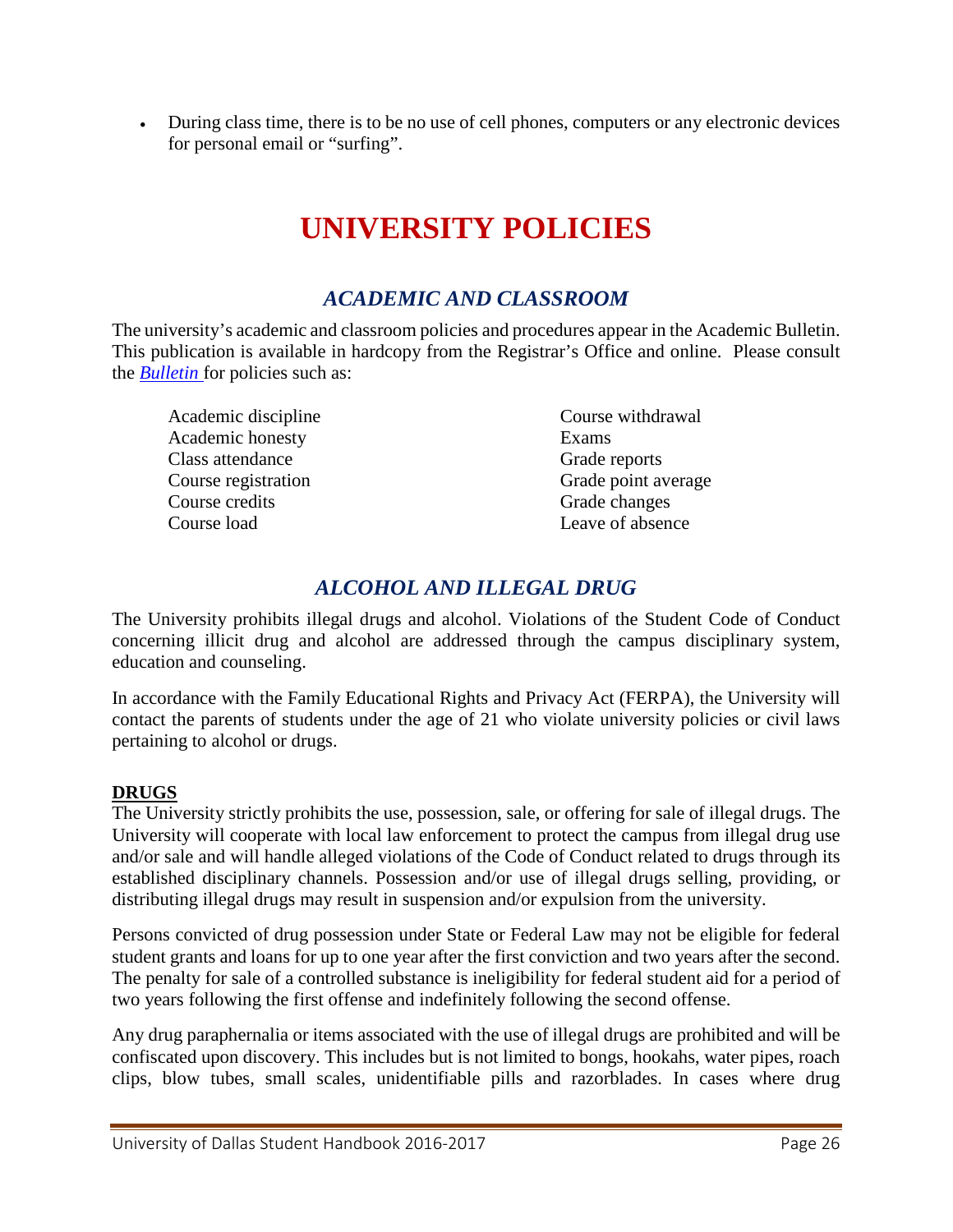paraphernalia is found with illegal substances, a minimum fine of \$300 per item will typically be assessed in addition to other appropriate sanctions.

#### **ALCOHOL**

To ensure that UD students are well informed about the risks and dangers of excessive alcohol consumption, all incoming undergraduate students are required to take an online alcohol education course called *AlcoholEdu for College* by the beginning of the spring semester.

The University of Dallas wishes to establish a healthy climate on campus regarding alcohol, one in which students feel free **not** to drink and understand the importance of drinking moderately. Underage and immoderate drinking is not tolerated.

The general provisions governing alcoholic beverages are in compliance with the laws of the state of Texas. These provisions are as follows:

- 1. To consume or possess alcohol, a student must twenty-one years old. The distribution of alcohol to underage individuals by any person is prohibited.
- 2. Immoderate drinking by any student is prohibited. Immoderate drinking is defined as the use of alcohol, on- or off-campus, in a manner that results in intoxication or in behavior judged to be abusive, offensive, disorderly, unlawful or dangerous to others and/or themselves. Student Affairs or Campus Safety staff will decide whether or not a student has been consuming alcohol immoderately.

Driving any vehicle while under the influence of alcohol is strictly prohibited and subject to sanctions under the Code of Conduct. **SPECIFIC PROVISIONS RELATED TO THE USE OF ALCOHOL ON CAMPUS**

- 1. Students of legal drinking age are permitted to drink in moderation and to store alcoholic beverages in their own residence hall rooms or in their student apartment if all other residents and guests of that room or apartment are of legal drinking age. Students of legal drinking age must store alcohol in an inconspicuous manner (i.e. in the refrigerator or closet). If one roommate is of legal drinking age and the other roommate is not of legal drinking age, no alcohol can be possessed, consumed or stored in the room or apartment. Students of legal drinking age are not permitted to consume alcohol in the rooms of underage students. Underage students may not be present in a room where students who are of age are consuming alcohol.
- 2. The consumption of alcoholic beverages and the possession of open containers, except at University-approved events (see **Hosting Guidelines** below), are restricted to the Rathskeller and the residence hall rooms and student apartments of students of legal age, in which all residents of the room or apartment and guests are of legal drinking age.
- 3. Residence hall and student apartment residents who are of legal drinking age who host a social event in their room or apartment are responsible for seeing that persons under legal drinking age are not present and that there is no immoderate drinking at the event. The residents assigned to the room/apartment are also responsible for the behavior of their guests, damages, and cleanup. (**See Social Host Responsibility Policy below.)**
- 4. Authority for the interpretation of the Campus Alcohol Policy rests with the Office of Student Affairs.
- 5. Alcohol, kegs, taps and alcohol containers in violation of University policy will be confiscated and will not be returned.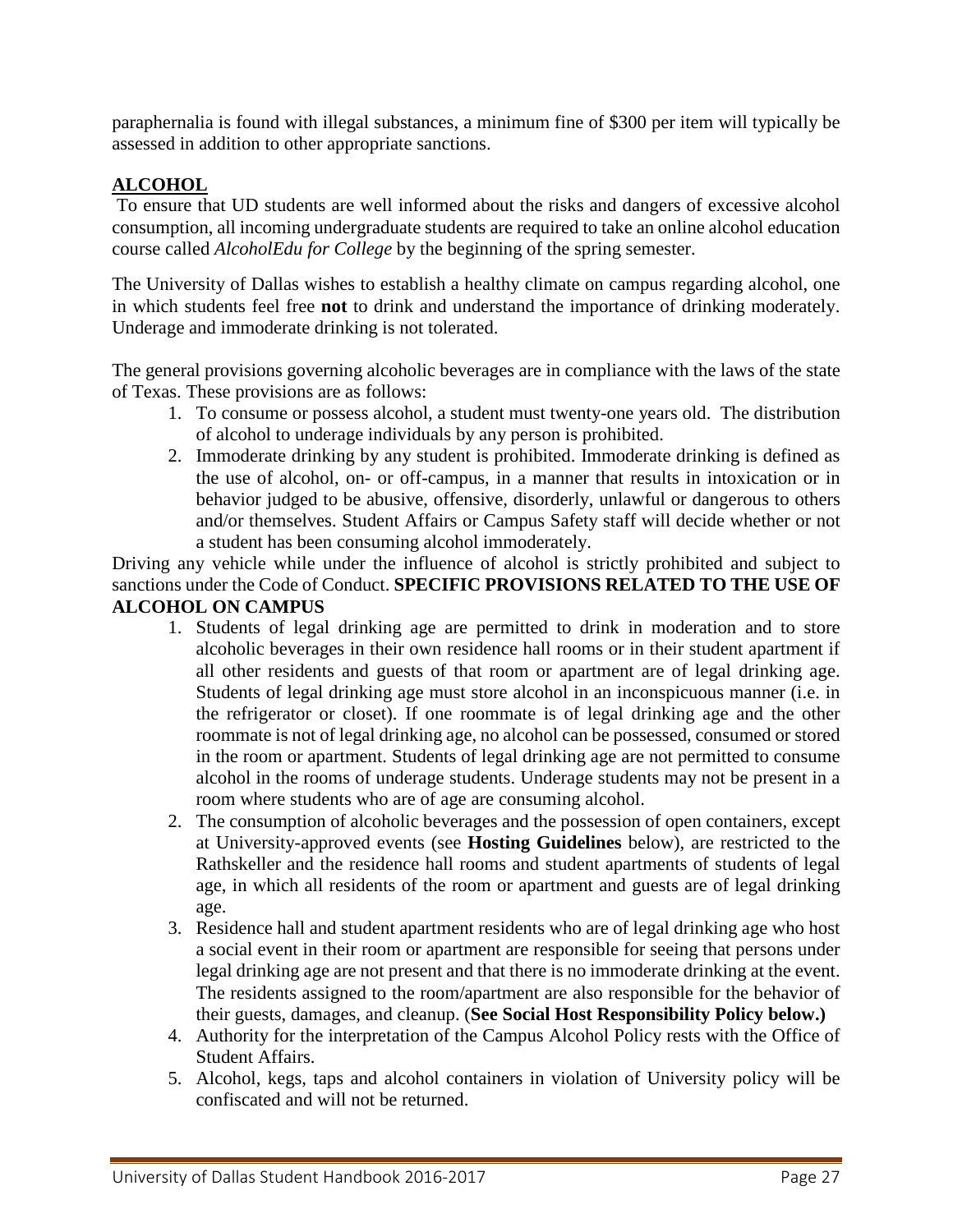- 6. Serving alcohol from an open source is prohibited. Beer bongs and beer balls are not permitted. Spiked punch and Jell-O shots, no matter what the alcohol content, are strictly prohibited.
- 7. The possession of shot glasses, flasks, empty or open containers in the presence of underage students implies consumption and is prohibited.
- 8. Collections of empty containers are prohibited on campus.
- 9. The contents of open containers will be poured out in the presence of a University official.
- 10. Games that imply or are associated with the rapid or reckless consumption of alcohol are strictly prohibited. This includes but is not limited to beer or water pong, flip cup, slap cup, kings cup.

#### **SOCIAL HOST RESPONSIBILITY POLICY**

Student(s) hosting a party (either on or off campus) are responsible under the Student Code of Conduct for the actions of, or injuries to, their guests due to the distribution of alcohol or illegal substances at the event.

#### **HOSTING GUIDELINES**

Organizations wishing to sponsor an event that includes alcohol must submit an Event/Program Alcohol Registration and Permit Form to Student Affairs at least ten days prior to the event. Specific policies for events requiring a permit are detailed on the [Alcohol Event Permit Form.](http://udallas.edu/offices/cso/alcohol-policy-event-form.html) If it becomes apparent that these guidelines cannot be met before or during an event, the host is required to cancel the event.

If the University learns that organizations or individuals are planning to have sponsored activities that violate state law or policies of the University, regardless of where held, the University may respond through administrative and/or disciplinary actions.

#### **MEDICAL AMNESTY/GOOD SAMARITAN POLICY**

The University recognizes that in an alcohol or other drug-related emergency, the potential for disciplinary action by the University may discourage students from seeking medical assistance for them or other students; therefore, the University has a Medical Amnesty protocol as part of our comprehensive approach to reducing the harmful consequences of alcohol or other drugs. The University's main concern is the well-being, health and safety of its students.

Medical Amnesty represents the University's commitment to increasing the likelihood that community members will call for medical assistance when faced with an alcohol or other drugrelated emergency. Medical Amnesty also promotes education for individuals who receive emergency medical attention related to their own use of alcohol or other drugs in order to reduce the likelihood of future occurrences.

A student who calls for emergency assistance on behalf of a person experiencing an alcohol or other drug-related emergency will not be subject to disciplinary action for related possession or use of alcohol or other drugs. The recipient of medical attention will also not be subject to disciplinary action for the related possession or use of alcohol or other drugs if she/he agrees to participate in a recommended referral to the Counseling Center and to comply with any recommendations the counselor prescribes. An individual receiving emergency medical assistance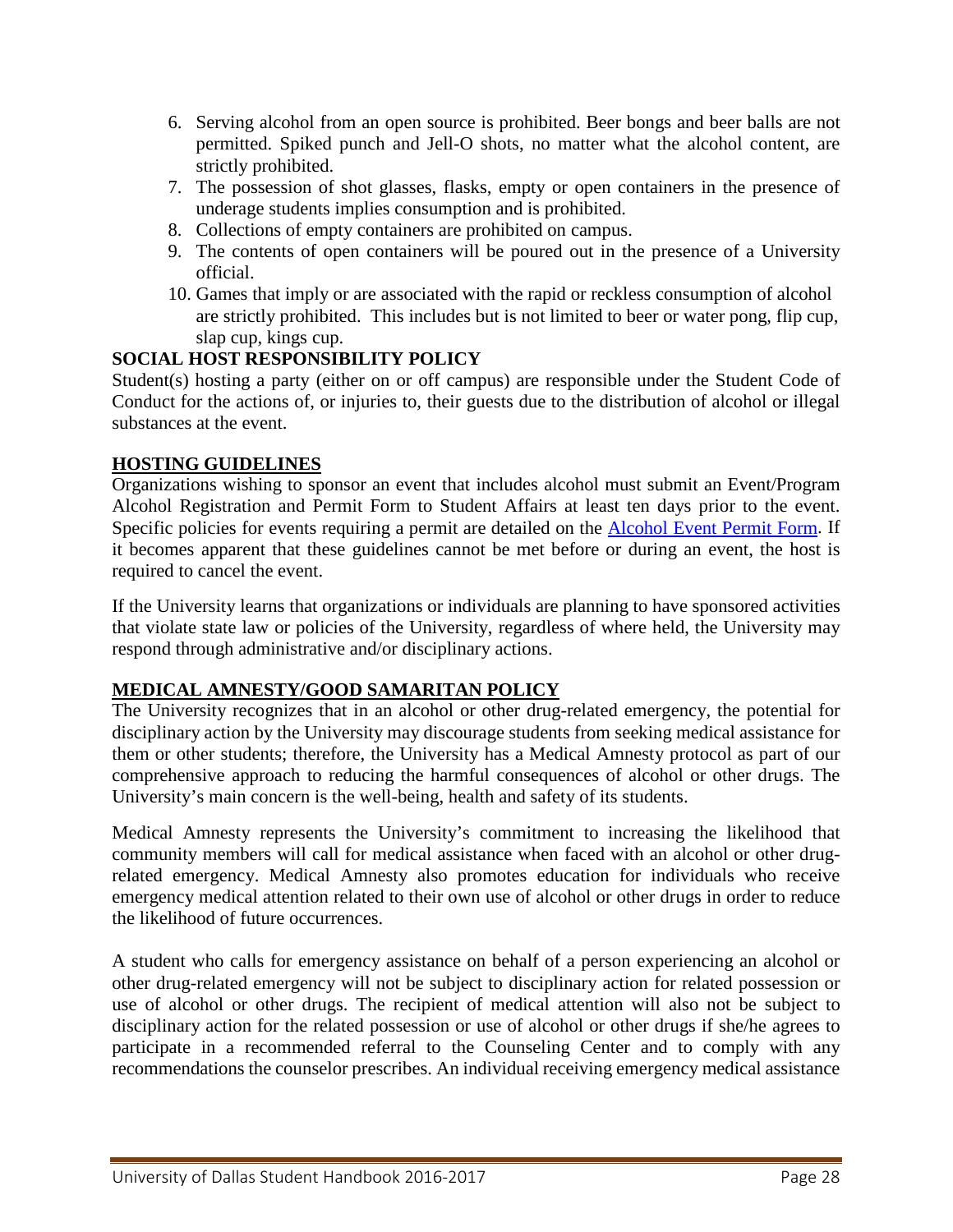on more than one occasion due to use of alcohol or other drugs will be evaluated in order to provide the student with additional resources and may be subject to sanctions under the Code of Conduct.

#### *Conduct in violation of the Student Code of Conduct that is not related to drugs or alcohol may still be subject to disciplinary action.*

#### **CONFIDENTIALITY OF DRUG AND ALCOHOL COUNSELING SERVICES**

The University is committed to a caring relationship among its students, staff, faculty, and administrators: a relationship characterized by understanding, forgiveness, and respect for individuality. UD's disciplinary procedures are intended to be constructive and redemptive. Complete confidentiality will be strictly observed to the limit of the law for students who seek help for substance-abuse problems. Insofar as federal and state statutes and professional ethical standards permit, no professional on the UD counseling or health center staff will in any way notify the administration of the name of a specific student who comes for assistance for substance abuse or any other type problem, and no records will be forwarded to the administration regarding the services or the problem.

<span id="page-28-0"></span>A student who voluntarily seeks help for drug or alcohol abuse will be assisted by the university to obtain appropriate treatment.

# *CAMPUS SAFETY*

#### **[CAMPUS PARKING AND TRAFFIC REGULATIONS](http://www.udallas.edu/offices/cso/parking_rules.html)**

#### *MOTOR VEHICLE REGISTRATION*

Vehicles parked on UD property by students, faculty or staff must display a current UD registration decal. These decals are available 24 hours a day from the Campus Safety Office located on the first floor of Haggar University Center. If a registered vehicle is sold or otherwise disposed of, the old decal must be removed, Campus Safety must be notified and any replacement vehicle registered. Decals may not be mounted to any nonpermanent device or transferred from one vehicle to another. To register a vehicle, all students must fill out the online student vehicle registration form available from the [Campus Safety webpage](http://udallas.edu/offices/cso/index.html) and show a current UD Identification Card. To be registered, vehicles must be in operating condition with current state registrations, inspections and tags.

The following parking and traffic regulations protect the safety and security of the campus and create efficient parking and traffic flow. The regulations apply to all students, staff and visitors. Voluntary compliance with these regulations is the goal; however, parking fines may be imposed to deter violations. **A one-time waiver on a failure to register citation will be given with the purchase of a current decal within 5 days of receiving the first citation. A one-day temporary parking permit will be available free of charge.**

The non-refundable registration fee is as follows:

1. **Undergraduate Students and Braniff Graduate Students:** if a permit is purchased in the fall semester, the fee is \$125.00 for the entire academic school year. If a permit is not purchased until the spring semester, the fee is \$75.00 for the remainder of the academic school year. If a permit is not purchased until the summer, the fee is \$25.00.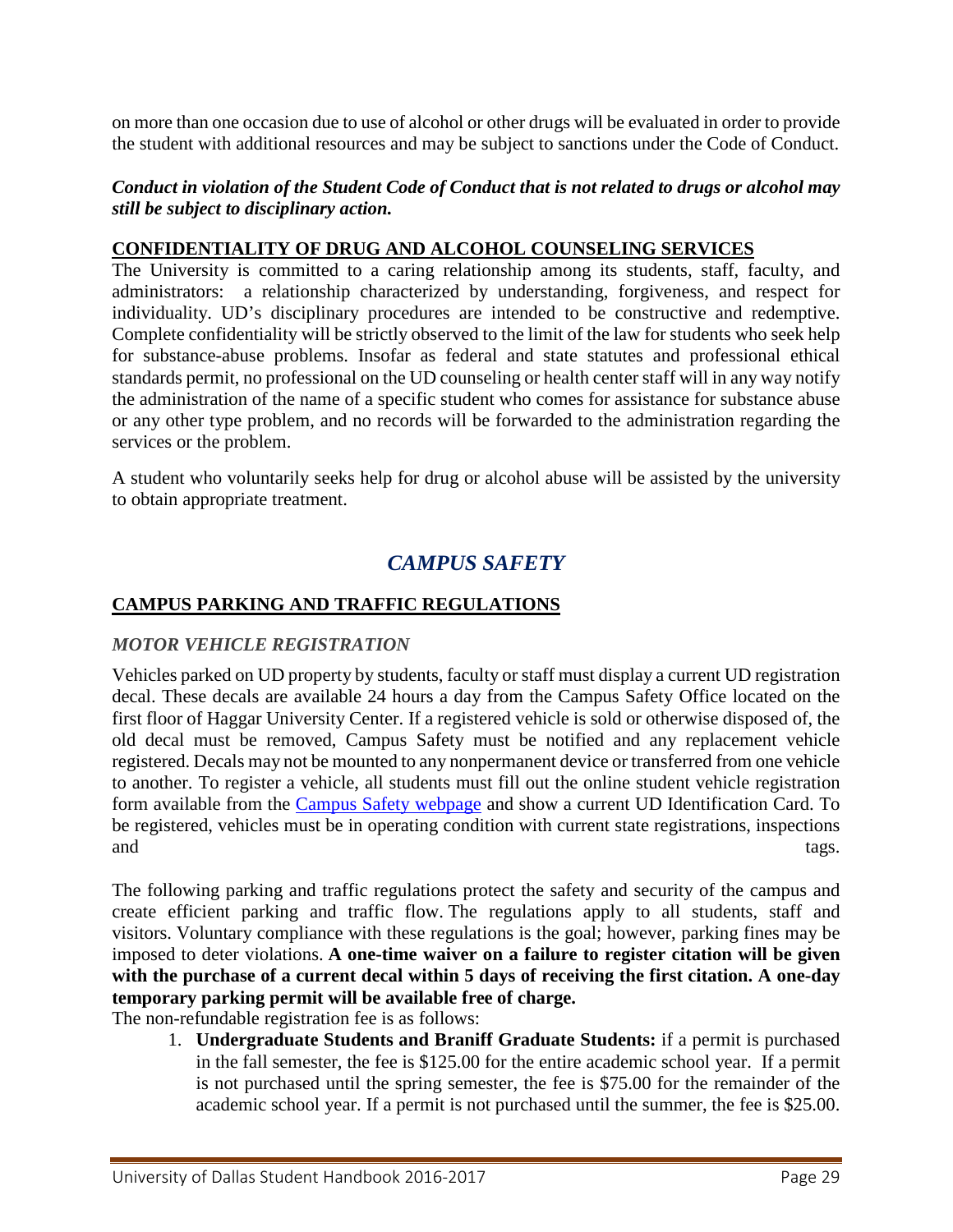All permits issued to Undergraduate Students and Braniff Graduate Students will expire on August 31.

- 2. Parking Fees for Students enrolled in **the University of Dallas' Graduate College of Business and University of Dallas School of Ministry Degree Programs**: If a permit is purchased in the fall semester, the fee is \$80.00 for the entire academic year and will expire on August 31. If a permit is not purchased until the spring semester, the fee is \$50.00 and will expire on August 31. If a permit is not purchased until the summer, the fee is \$20 and will expire on August 31. Students that are exclusively taking courses online do not have to purchase a permit and should park in Visitor parking.
- 3. The university is unable to provide "close-in" parking for all vehicles. Purchasing a parking permit **does not** guarantee a parking place nor does the perceived lack of parking space justify violation of any parking regulation.
- 4. Rules and regulations are enforced year-round, including weekends, holidays, breaks, study day, and summer (with the exception of VISITOR spaces, which are enforced 7:00 a.m. to 5:00 p.m. weekdays).
- 5. The speed limit on all university property is 20 MPH. Violators may be ticketed.
- 6. The fact that a citation is not issued when a vehicle is illegally parked does not mean nor imply that the regulation or rule is no longer in effect.
- 7. UD is not responsible for loss or damage to vehicles parked on or in transit on UD property.
- 8. Any vehicle operated or parked on university property must comply with the state registration requirements and display a current vehicle registration sticker and license tags. Additionally, proof of liability insurance must be carried in the vehicle and shown to UD Campus Safety upon request. Failure to meet these requirements may result in the vehicle being banned from campus.
- 9. Any inoperable vehicle on the UD campus may be towed at the owner's expense.
- 10. Throughout the year, the campus may host special events that require reserved parking for the patrons. This may result in some inconvenience to students, but does not authorize drivers to violate parking regulations.
- 11. Any questions regarding the parking and traffic regulations may be directed to UD Campus Safety Department. The department is open 24 hours a day, seven days a week and may be contacted at any time by calling (972) 721-5305 or by using the emergency phones that are strategically located throughout the campus.

## *MOTOR VEHICLE REGISTRATION*

- 1. All vehicles parked at any time on UD property must display a current parking permit. Permits may not be falsified, transferred to another person or vehicle, forged or altered. Permits must be permanently affixed to the inside of the vehicle's front window, lower left side. Motorcycle permits must be readily visible.
- 2. All expired UD parking permits must be removed from the vehicle prior to affixing the current year permit.
- 3. Purchasing a new vehicle or changing from the vehicle originally registered requires a replacement permit. Additionally, lost, stolen or damaged permits must be replaced immediately. The fee for a replacement permit is \$5.00 when the original permit is returned. Otherwise, the replacement fee will be the cost of purchasing a permit for the remainder of the current year. **This fee applies to all permit types.**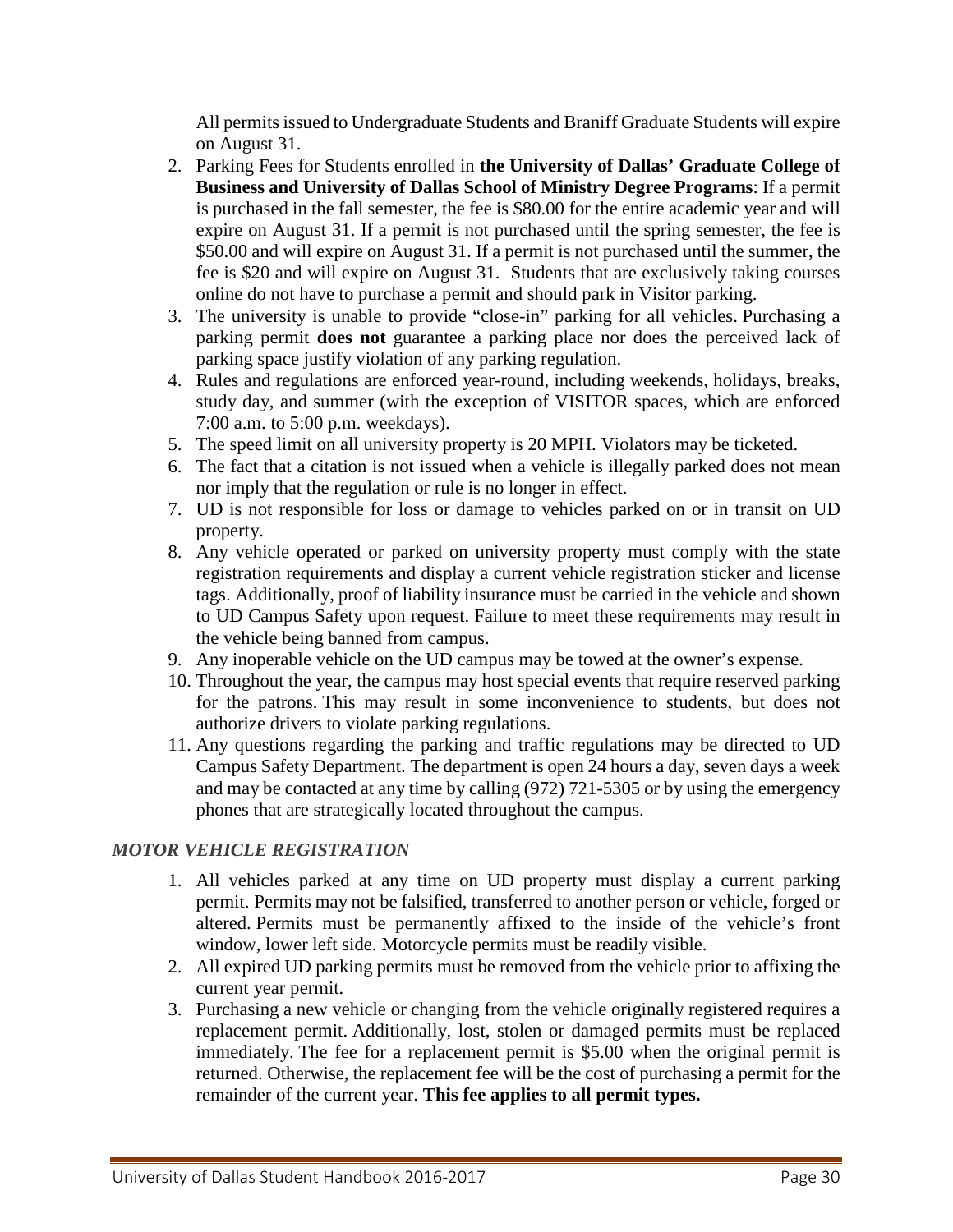4. Temporary permits are available 24 hours a day, 7 days a week at the UD Campus Safety Department for those with a current parking permit. There is no charge for a temporary permit; however, these will be issued for a maximum of 14 days. If another vehicle is being used for longer than 14 days, a permanent permit must be purchased.

### *VISITORS*

- 1. A visitor is defined as one who has no affiliation, association or relationship with UD as a student or employee. Students are not considered visitors during Christmas break, Spring break, and summer or study days.
- 2. Visitors to UD should be given parking guidance by the person or organization inviting them to campus.
- 3. Visitors using vehicles that have a current UD parking permit must comply with the rules and regulations that apply to that permit.
- 4. One-time visitors to the university should use the designated visitor parking spaces located in front of Carpenter Hall and behind the Library. Long-term visitors will be issued a temporary parking pass upon written request from the sponsoring department or office. Guests of the university and other sponsored visitors are given a parking pass to be displayed on the dashboard of their vehicle. These parking passes are issued by the Campus Safety Office upon receipt of a signed written request from the sponsoring on-campus group or department.

#### *FINES*

- 1. If name or permit number are not known, a citation is issued to the owner/operator of the vehicle. Students are responsible for any citation issued to their vehicle.
- 2. Fines must be paid within seven (7) days. Fines can be charged to the student account.
- 3. Campus Safety Officers will issue citations for observed Parking or Traffic violations. A copy of the citation will be attached to the vehicle in violation or, when the violator is present, will be presented to the violator. The Campus Safety Office maintains records of all violations. Citations for violators who cannot be stopped or who will not stop are forwarded to the registered owner of the vehicle. NOTE: Campus Safety Officers are not empowered to void a written citation.
- 4. Unless otherwise posted or published, all traffic and parking rules are in effect seven days per week, 24 hours per day. No deviation from published rules or issue of special parking permits will be made without the prior approval of the Campus Safety Supervisor.

## *APPEALS*

- 1. All citations issued by the Campus Safety Department may be appealed within a reasonable amount of time, preferably within five days of the date of the citation. Only appeals for legitimate discrepancies with regard to the current parking policy will be considered. Appeals must be made by completing the [online ticket appeal form](http://udallas.edu/offices/cso/ticketappeals.html) or the hard copy form located at the Campus Safety Office.
- 2. **Information Regarding Appeals:** You cannot appeal a ticket because you believe it is unfair. If you are illegally parked for any reason, and/or for any amount of time, your appeal will be denied. Opinions that you do not believe the fines imposed or the rules are fair will not be permitted during the ticket appeal hearing. Ticket Appeal Hearing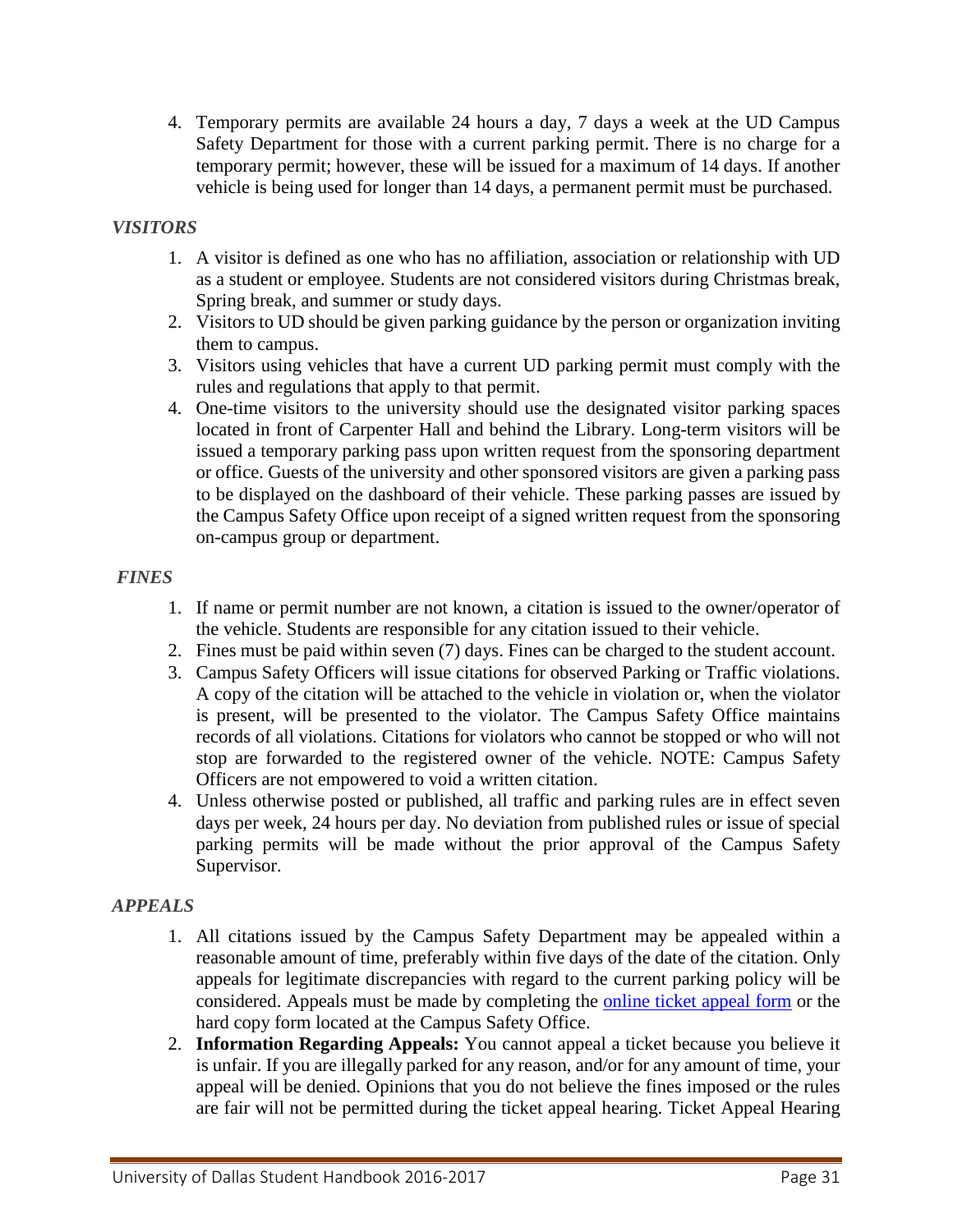Appeals are held by appointment only. You will be required to make a decision to attend the appeal hearing or not. If you choose to attend then you must appear. Failure to appear will result in your appeal being denied. Individuals appealing parking violations will be notified as to when and where to appear. You will receive an email regarding your appeal, which may take up to two weeks to process.

## *IMMOBILIZED (BOOTED) OR TOWED VEHICLES*

- 1. Vehicles that have been charged with three (3) or more citations may be immobilized or towed. There is a \$50 service charge to release an immobilized vehicle. The owner of a vehicle towed from campus is responsible for all costs related to the towing and storage of the vehicle.
- 2. The university shall not, nor shall any of its authorized personnel, be liable or assume any responsibility for any loss or damage resulting from a vehicle being immobilized or towed.
- 3. Vehicles illegally parked (regardless of number of violations) are subject to being immobilized or towed when parked in or obstructing a fire lane, reserved space, handicap or handicap access space, overtime in a loading zone, blocking another vehicle in a parking space or blocking a driveway, aisle, entry or exit to any parking area.
- 4. If a vehicle has been towed or immobilized, the individual seeking release of the vehicle may obtain the necessary information from the UD Campus Safety Department by calling (972) 721-5305.

## *EXCESSIVE VIOLATIONS*

- 1. An excessive number of parking citations will not be tolerated.
- 2. Persons who have been charged with three citations may be notified that their parking privileges are in jeopardy.
- 3. Upon receipt of the sixth citation, parking privileges may be immediately suspended.
- 4. Failure to comply with the terms of the suspension or continued receipt of citations may result in an additional \$100.00 fine along with the offense fine, immediate towing and disciplinary action by the Director of Student Affairs.

## *RESIDENCE HALLS MOVE IN/OUT PROCEDURES*

- 1. Special loading/unloading areas will be designated for fall "move in" and spring "move out" of residence halls and identified by temporary signs.
- 2. Visitors (parents) and students are expected to show courtesy to others by moving vehicles from these zones into other authorized parking spaces as soon as possible.
- 3. Vehicles are forbidden from driving or parking on sidewalks or grass at any time. Violators are subject to having their vehicles towed at owner's expense.

## *MISCELLANEOUS INFORMATION*

- 1. All persons should lock their vehicles while parked on campus.
- 2. Theft of, damage to or accidents involving vehicles should be reported to UD Campus Safety immediately.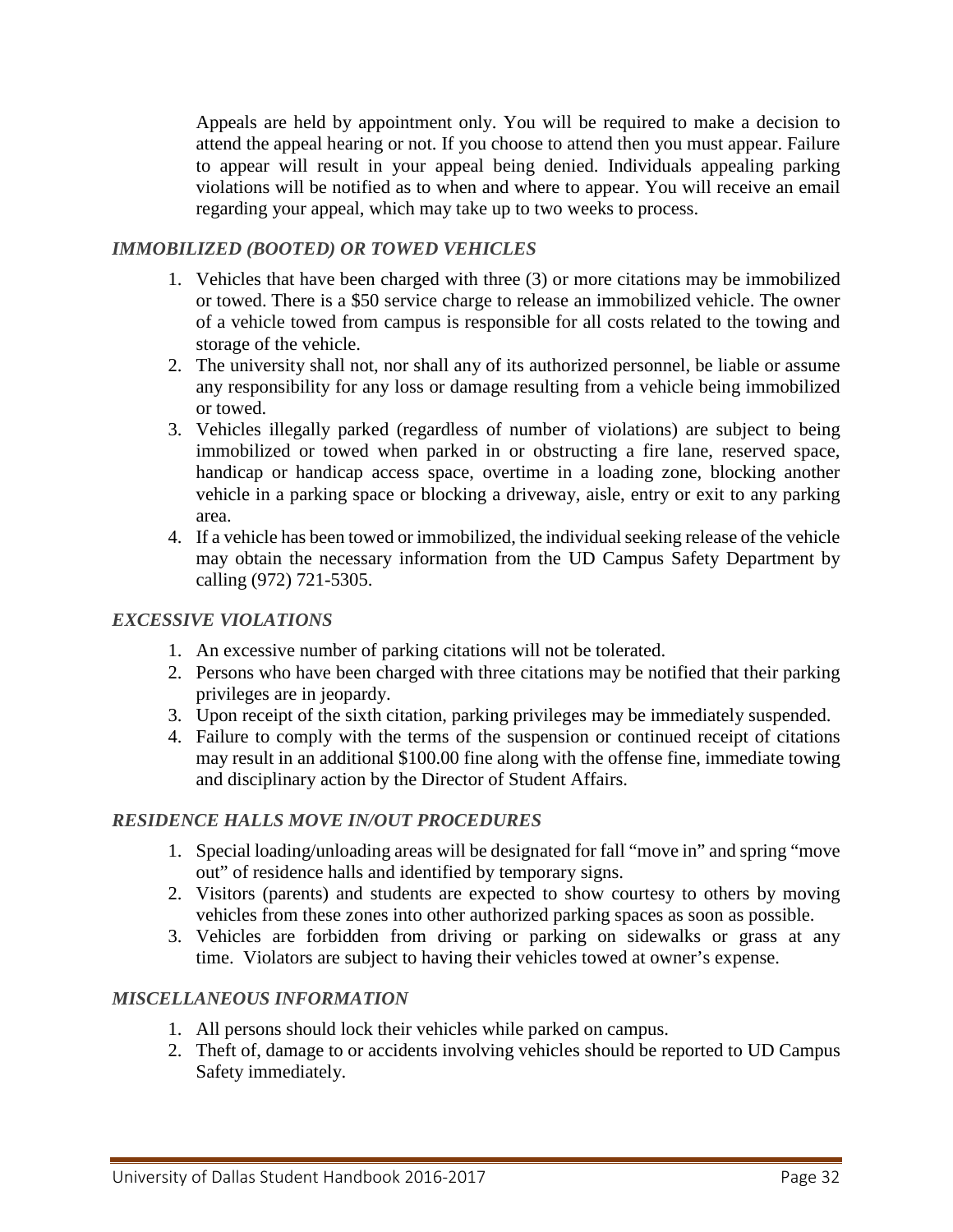- 3. Theft of or damage to personal property or property owned by UD (while on campus) should be reported to UD Campus Safety immediately.
- 4. All lost and found items should be reported to or brought to the UD Campus Safety Department as soon as possible.
- 5. Students may not leave their vehicle on UD property during a semester in which they are not enrolled (including summer) without the consent of the UD Campus Safety Supervisor.
- 6. The University of Dallas strongly discourages students, faculty or staff from leaving vehicles on its property unmoved for any reason. However, should it become necessary to leave a vehicle for longer than 48 hours due to breakdown or other reason, the Campus Safety Office must be advised as to the nature of the problem and the owner's plans to move the vehicle. Vehicles that do not have a current license plate, vehicle inspection sticker or current registration decal may be treated as an abandoned vehicle.
- 7. Registration decals are placed on the inside of the front windshield of the vehicle, above or beside the state mandated stickers, OR in the center of the windshield behind the rearview mirror, below the tinted area. The decal must be clearly visible to a person standing in front of the vehicle. Hang tags must be displayed from the rearview mirror. On motorcycles, attach the decal on the lower left corner of the windshield or on the center line side with the front fork facing outward. It must be visible from the front. Or, the owner may fabricate a metal plate on the rear of the vehicle and attach the decal there.
- 8. *Parking violation citations are issued 24 hours a day, 7 days a week.* A list of the parking violations may be found on the [UD Campus Safety website.](http://www.udallas.edu/offices/cso/parking_rules.html)

## *BICYCLES AND SPECIAL VEHICLES*

- 1. Bicycles should be secured in bicycle racks and registered with the UD Campus Safety Department. Riders must comply with all state and local laws. Pedestrians have the right of way.
- 2. All buses, RVs, trailers and boats must obtain permission from the UD Campus Safety before parking on UD property. NO PERMANENT PARKING ALLOWED FOR THESE VEHICLES.

## *PARKING FOR STUDENTS WITH DISABILITIES*

A number of parking spaces are available on campus for individuals with disabilities. These parking spaces are distinctively marked and regulated by state law. These spaces are for the exclusive use of officially designated persons with disabilities. Students park in specially designated spots if they have a vehicle with a special license plate including the state recognized symbol, a properly displayed disabled parking placard issued in accordance with state law. As a private property owner, the University has designated additional parking spots for use by students who are designated as temporarily disabled through the Student Health Center. Students with approval of the Student Health Center will be issued a placard by the Campus Safety Office that must be displayed on the vehicle dashboard.

## *LOADING DOCK PARKING*

The Haggar Loading dock is strictly reserved for University of Dallas owned vehicles and vendor or service supplier delivery vehicles.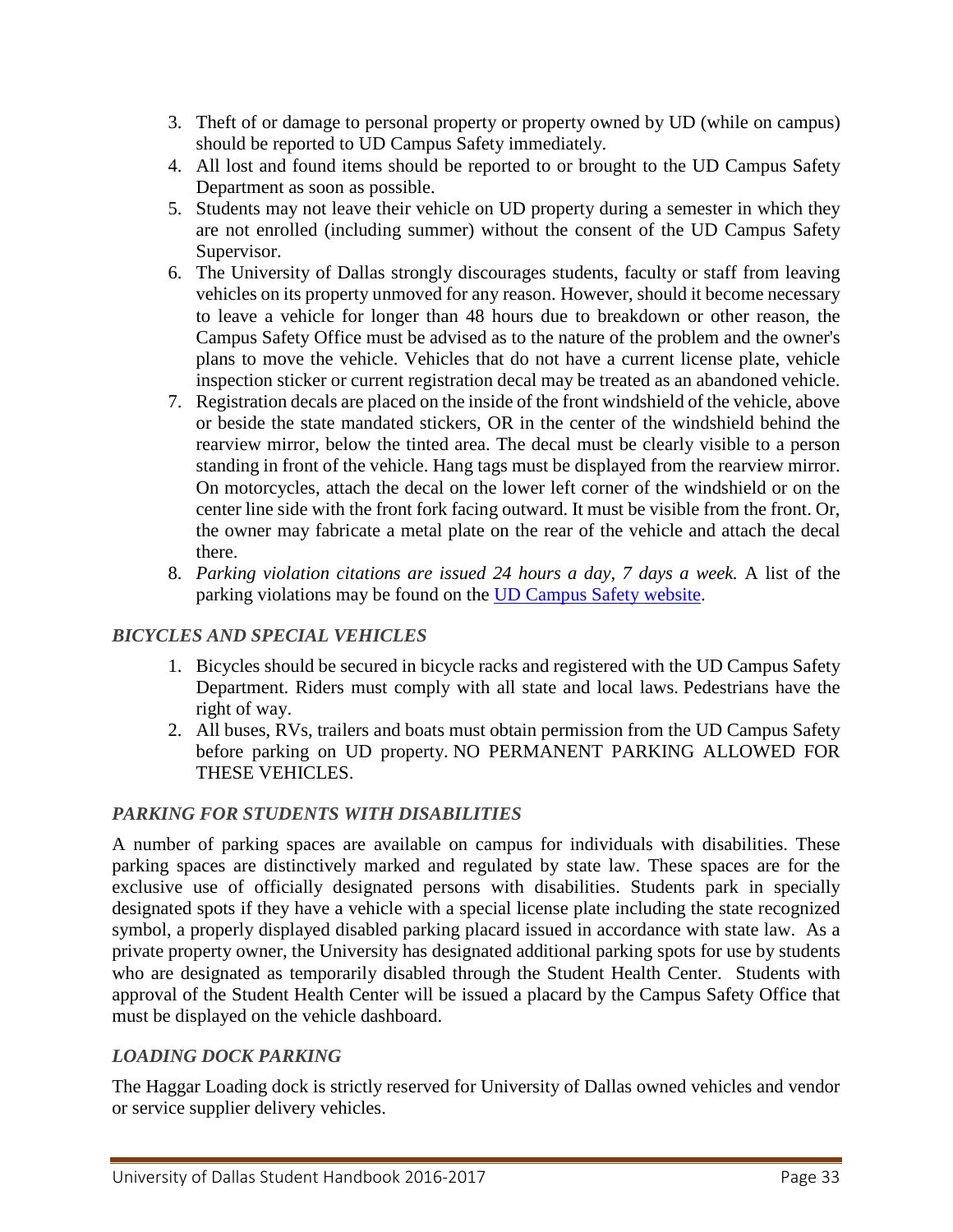#### *VEHICLES ON THE MALL*

No vehicle may be operated on the paved mall area without the explicit written permission of the Campus Safety Supervisor or the Facilities Department.

#### *ABANDONED VEHICLES POLICY*

Although strongly discouraged, should it become necessary to leave a vehicle for longer than 48 hours, the Campus Safety Office must be advised as to the nature of the problem and the owner's plans to move the vehicle. Vehicles that do not have a current license plate, vehicle inspection sticker or current registration decal may be treated as an abandoned vehicle and will be processed according to state law.

#### *TOWING POLICY*

Parked vehicles that create a traffic or safety hazard may be towed at the owner's expense. Hazard areas include but are not limited to: fire lanes, handicapped parking, dumpster areas, loading docks, blocking fire hydrants, etc. Vehicles with three or more unpaid citations may be towed without notice and the vehicle impounded.

#### *VIOLATIONS*

Everyone parking on University of Dallas property is subject to the rules and regulations of the university. Vehicles and persons found to be in violation of the provisions of these rules may be issued written citations from the university. The vehicle owner must make payment of university fines directly to the Campus Safety Office within seven business days of the issuance date of the citation or the fine will be charged to the appropriate university account.

## *COMPUTER & NETWORK USAGE*

<span id="page-33-0"></span>Users of computing resources at the University of Dallas have access to valuable university facilities, to sensitive data and to external networks. Consequently, it is important for all users to act in a responsible, ethical and legal manner. In general, appropriate use means respecting the rights of other computer users, the integrity of the physical facilities and all pertinent license and contractual agreements.

These guidelines apply to all users of UD computing resources. Users include, but are not limited to, staff, faculty, visiting faculty, students and external individuals and/or organizations. UD computing resources are those resources that are owned or managed by UD and include, but are not limited to, central computing facilities and servers, laboratories, campus networking, localarea networks, electronic mail, access to the Internet and departmental workstations.

#### *GUIDELINES FOR APPROPRIATE USE*

The following list, while not exhaustive, provides some specific guidelines for responsible and ethical actions:

1. **Authorization -** Individual students, faculty and staff members of the University of Dallas may be issued a user account to access one or more computing resources. The proper use of a user account is the responsibility of the individual under whose name it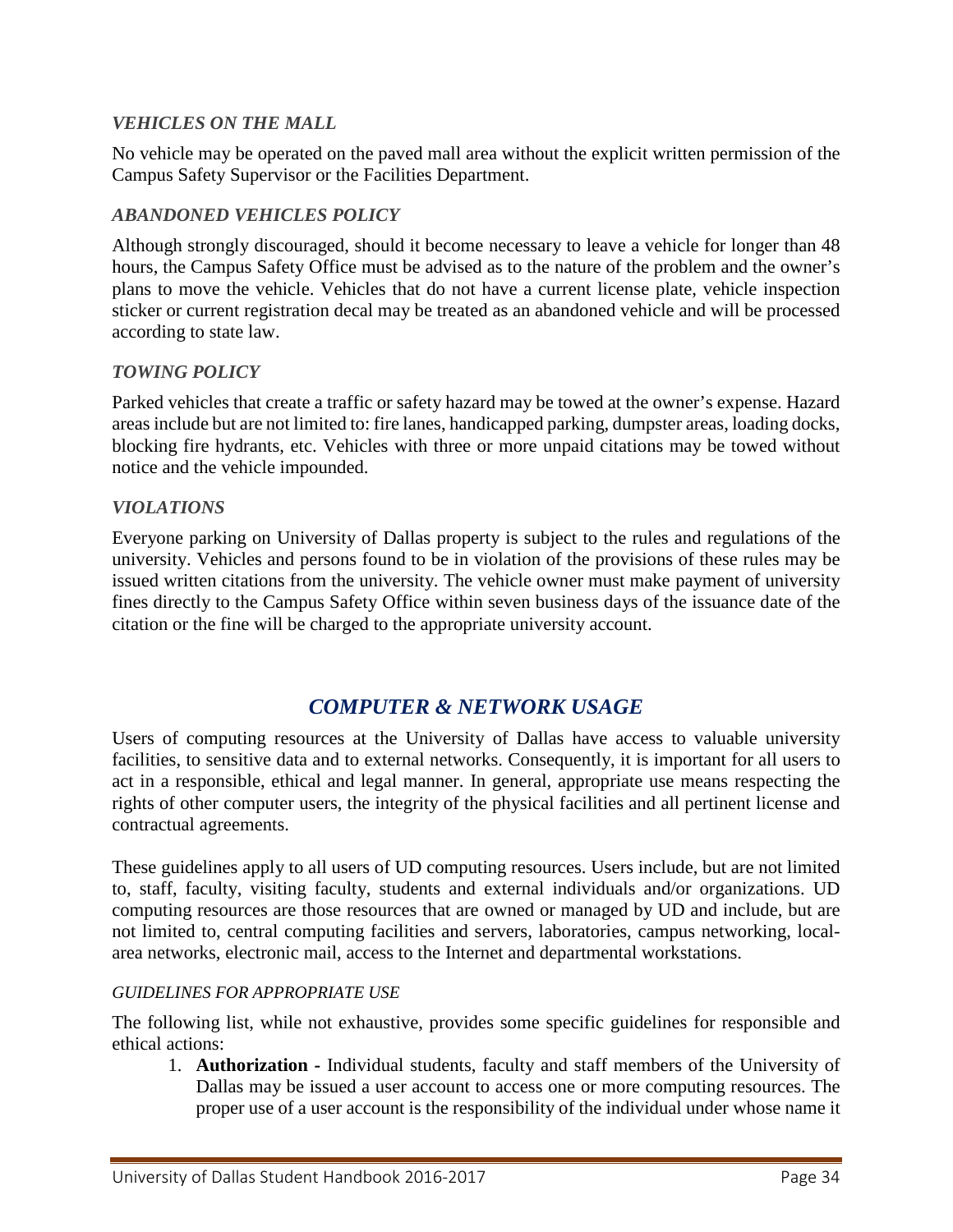has been assigned. Use only the computers, computer accounts and computer files for which you have authorization. Do not use another individual's ID or account, or attempt to capture or guess other users' passwords. Users are individually responsible for all use of resources assigned to them.

- 2. **Access -** Do not attempt to access-restricted portions of the operating system or other software. Accessing University computers without proper authorization is a violation of UD rules of conduct.
- 3. **Use -** Use UD's computing facilities and services for university-related work. Resources may not be utilized for commercial use, product advertisement or any other form of revenue-generating activities unrelated to UD. Users may not participate in computing activities that place an undue burden on UD computer or network resources.
- 4. **Value -** Treat computing resources and electronic information as the valuable university resources that they are. Set an appropriate password and change it regularly. Do not destroy or damage any computing equipment, networks or software.
- 5. **Viruses -** Do not *willfully* introduce computer viruses or other malware into the UD computing environment or into other computing environments via UD's network.
- 6. **Privacy -** Respect the privacy and personal rights of others. Do not access or copy another user's electronic mail, data, programs or other files without permission. Do not use a computer logged in as anyone other than yourself.
- 7. **Civility -** Use appropriate standards of civility when using computing systems to communicate with other individuals. When sending personal messages to other users, always identify you as the sender. Using UD's computing resources to harass other individuals is explicitly prohibited.
- 8. **Copyright -** Abide by all applicable copyright laws and licenses. Both university policies and the law expressly forbid the copying and/or sharing of software or data that has not been placed in the public domain or distributed as "freeware" or "shareware." Several students each month are found sharing copyrighted files such as mp3 files, movies, TV shows and software such as games and office suites from our network. Appropriate action may be taken by UD.
- 9. **Peer-to-Peer File Sharing** Unauthorized distribution of copyrighted material, including unauthorized peer-to-peer file sharing, may result in criminal and civil penalties as well as disciplinary action under the Code of Conduct. Annually students will receive notice from the University informing student that unauthorized distribution of copyrighted material, including peer-to-peer file sharing may subject them to civil and criminal liabilities, summarizing the penalties for violation of Federal copyright laws and describing the University's policies including disciplinary action that may be taken against student who engage in unauthorized distribution of copyrighted materials using the University's information technology systems.
- 10. **Laws -** Abide by all local, state, and federal laws.

#### *RECOURSE*

The appropriate computing department may revoke user privileges of anyone who has abused the computing resources, has gained unauthorized access to computing resources or has otherwise violated these policies. If further actions are deemed appropriate, officials of the University of Dallas and of local, state and federal agencies may be notified.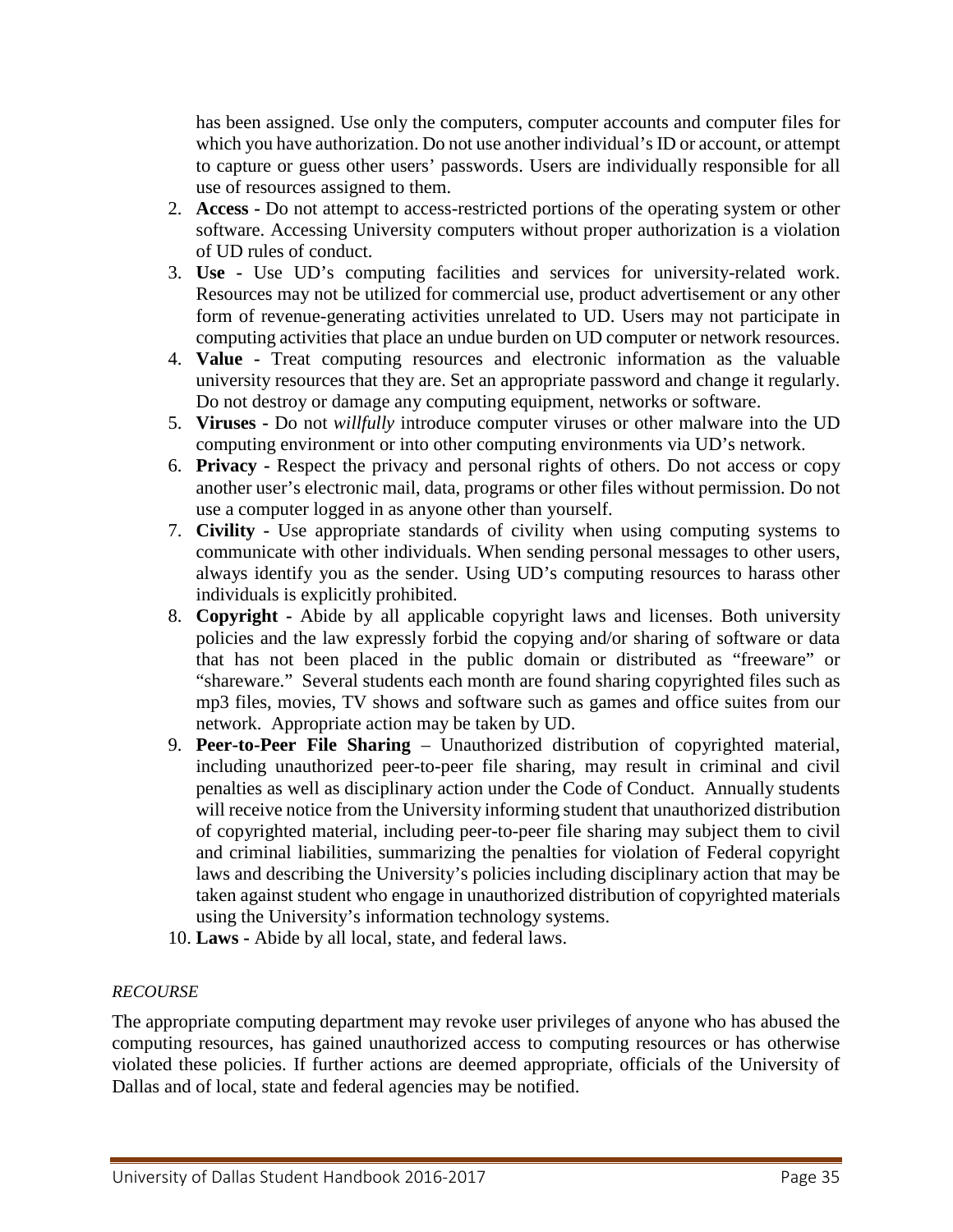#### *STUDENT NETWORK CLASSIFICATIONS*

In an effort to maintain a high level of network availability and usability, the Information Technology Department has broken down the student network usage into three categories. It is our intention to make the network bandwidth available for these types of activities in the following order of importance.

- 1. **Educational Usage** shall be viewed as any activity directly related to students studies at the University. This includes the ability to search the Internet and browse web pages via the standard HTTP protocol. In addition to this, the HTTPS protocol used for viewing secure web pages will also be available.
- 2. **Communications Usage** shall be viewed as any activity directly related to students communication with others either on the UD network or on an outside network using computers, tablets, phones, and other devices that connect to our wired or wireless infrastructure.
- 3. **Entertainment Usage** shall be viewed as any activity that does not fall under the first two categories. IT understands the need for an outlet from the stresses of college life and we know that for many students online gaming and other entertainment is that outlet. With that in mind, IT allows online games that do not have any adverse effects on the networks integrity or bandwidth and that do not interfere or cause reduced performance for those students utilizing the network for educational and communications purposes.

# *FILM/VIDEOS*

<span id="page-35-1"></span><span id="page-35-0"></span>The university reserves the right to prohibit the showing of a film or video which is deemed inappropriate by university staff.

## *FIREARMS AND WEAPONS*

Any object that could potentially inflict injury or cause harm that is used in a threatening, careless or aggressive manner will be considered a weapon. Possession of weapons of any type, including, but not limited to, firearms, ammunition, air guns, gun replicas, incendiary and explosive devices, slingshots, knives and martial arts training materials are prohibited. Possession and/or use will result in immediate confiscation of the item and may result in disciplinary action.

# *FOOD HANDLER POLICY*

<span id="page-35-2"></span>Departments and groups hosting university sponsored events must follow certain guidelines when it comes to providing food to members of the UD community. Aramark is the exclusive caterer for the University of Dallas. Outside caterers on are not allowed to provide their services on campus.

Departments and groups who want to cook, grill, serve, and/or sell pre-prepared food must submit the **Food Permit Approval Form** two weeks prior to the event. A representative from the department or group will be required to meet with various departments to ensure the event will be safely executed. Additional paperwork may need to be filed with each department. All approval forms are reviewed and approved by the Director of Student Affairs or designee.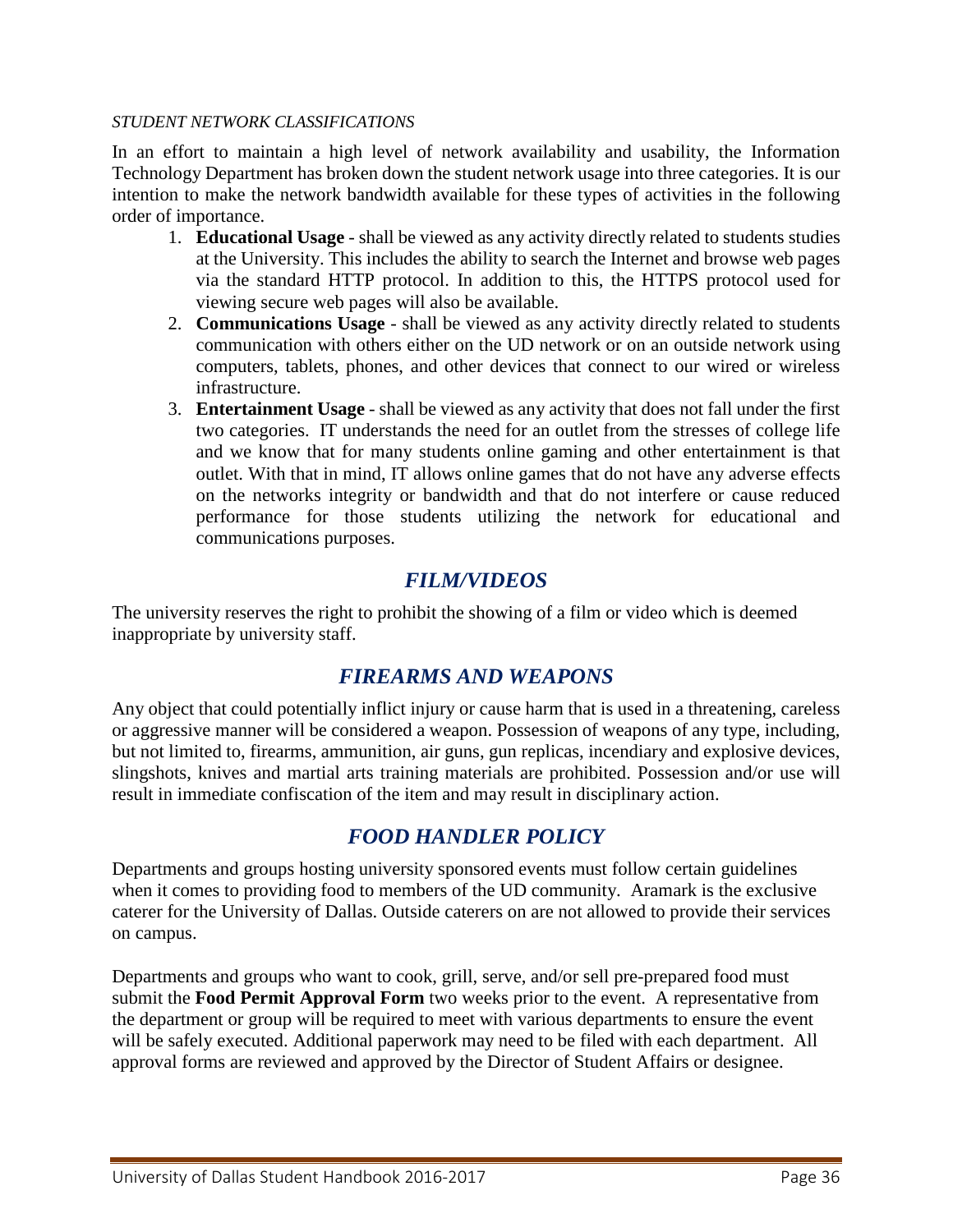Sponsors of events involving food that needs to be cooked or held at a specific temperature must consult with the Director of Dining Services on a case by case basis to determine the best food handling practices. Depending on the method of preparation and what is being served, groups may be required to hire an Aramark food service manager to supervise the event.

Events requesting a grill, open flame, or electricity must consulted with Facilities to ensure fire safety.

Baked goods can be sold in Haggar University Center and on the Mall. Groups are not required to submit a **Food Permit Approval Form** for bake sales.

Failure to comply with these rules will result in the immediate termination of the event and violating groups will cease to remain in good standing with the University.

Food Permit Approval Form - <https://orgsync.com/52859/forms/145412>

#### FUNDRAISING

Recognized student organizations and clubs may sponsor fundraising activities when approved in advance by the Office of Student Affairs and the Office of Institutional Advancement, provided that the following requirements are satisfied:

- 1. The proposed fundraising activity is legal and not contrary to the interests of the University of Dallas.
- 2. The proposed fundraising activity is directly related to the purpose and programs of the sponsoring student organization.
- 3. The proceeds of the fundraiser are dedicated exclusively for the purpose for which the funds were raised.

## IDENTIFICATION CARDS

Student Identification cards are made in the Campus Safety Office in Haggar University Center. Student Identification Cards are required of all university students and are usually obtained during New Student Orientation. Replacements may be obtained from the Campus Safety Office for a fee of \$5.00. Students are expected to carry their university IDs with them at all times and produce it upon request of any university official.

## SOLICITATIONS AND CONCESSIONS

The facilities of the University of Dallas exist for the purpose of supporting the educational programs of the university. As a private institution, the university has the right to restrict the use of the facilities by organizations or groups not associated with the university. Door-to-door canvassing is not permitted on university property. Offices have the right to deny helping outside organizations to advertise to the UD community.

# *TRAVEL AND STUDENT TRIPS*

*TRAVEL*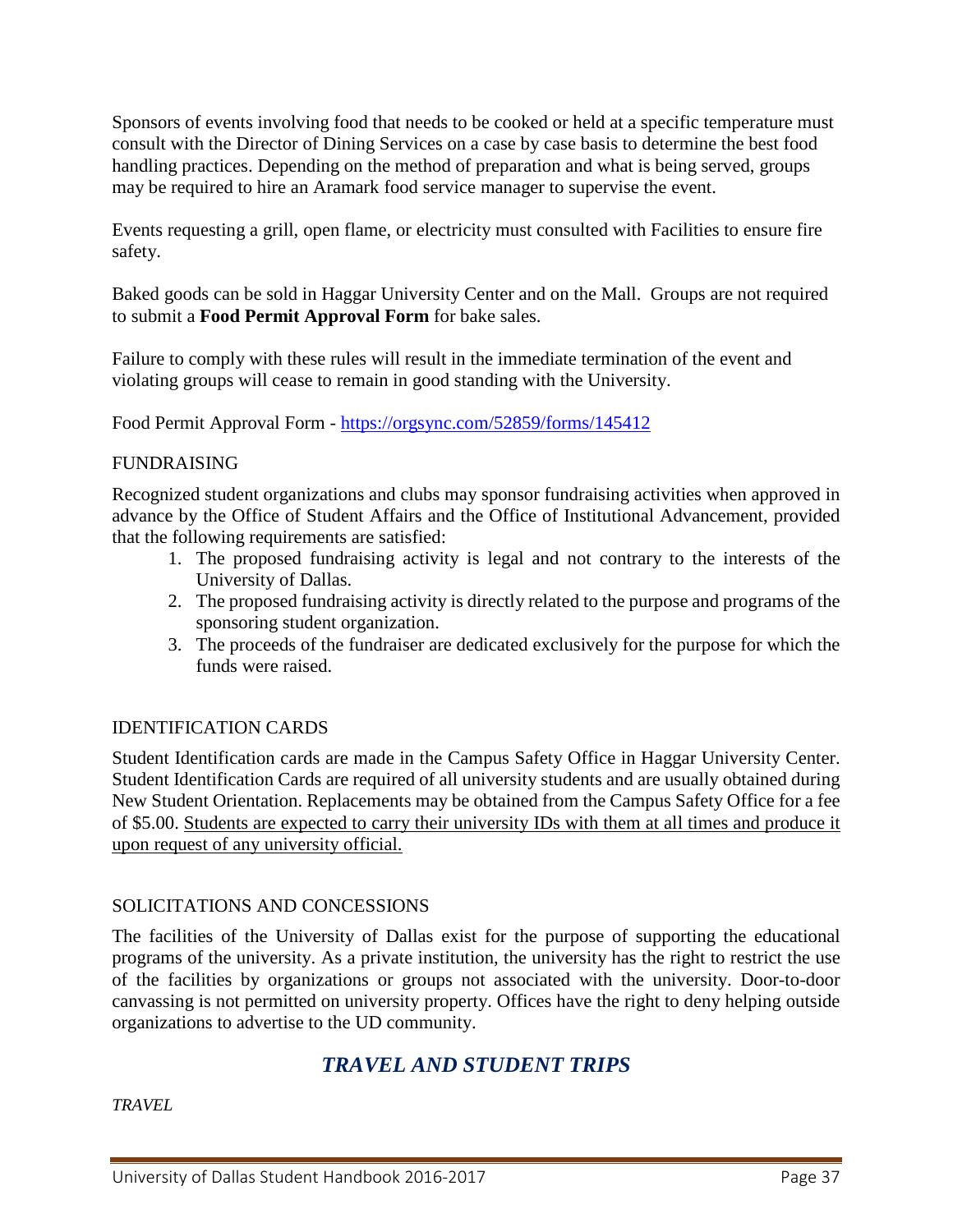Only vehicles owned and/or operated by the University of Dallas are covered by the university's insurance policy.

The University insurance policy does not provide liability or collision coverage if a student causes damage or injury while driving a personal vehicle. In such cases, students travel at their own risk and insurance coverage is the responsibility of the vehicle's operator.

University-registered student organizations must have signed waivers of liability statements (prior to departure) from all who will be traveling in a personal or rented vehicle to any organizationsponsored event. They must also follow all risk management guidelines provided by the university. [Waivers are available online](http://www.udallas.edu/offices/studentactivities/sageneralwaiver.html) and must be submitted each academic year.

## *TRIPS*

Recognized student organizations may make off-campus trips that are approved and deemed worthwhile by the Office of Student Affairs. Trips should support the mission of the University. They should also support the mission of the student organization and support their membership with their associate national organization.

Students and their parents should understand that participation in such off-campus trips and activities is at the student's own risk. If personal injury or accident should occur to students or other persons during the trip, UD will assume no responsibility, financially or otherwise. Faculty and staff advisors, chaperons, and organization officers are urged to take all possible precautions to insure the safety and well-being of all persons participating in the activity.

## *TRIP APPROVAL*

All trips for official University business or when a student organization is representing the University of Dallas must be approved by the Director of Student Affairs or designee at least 4 weeks prior to the trip. Organizations will be required to fill out a trip approval form on Crusader Connect.<https://orgsync.com/52859/forms/144670>

Expenses for trips must be paid through the Office of Student Affairs. This includes charter bus, airfare, and hotels. *Trip payments or associated cost made on personal credit cards will not be reimbursed.* Please plan ahead so that expense can be paid by a University issued check when possible.

## *TRAVEL METHODS*

Students may travel within a 50-mile radius of the DFW Metroplex in personal vehicles. In such cases, students travel at their own risk and insurance coverage is the responsibility of the vehicle's operator. Only vehicles owned and/or operated by the University of Dallas are covered by the university's insurance policy.

Travel <u>outside</u> a 50-mile radius of the DFW Metroplex requires professional transportation provided by a University approved charter bus, coach, or Transportation Company. Fifteen (15) passenger vans may not be used for any university-sponsored trips. Students may travel by airplane if it is safer and more economical than traveling by charter bus.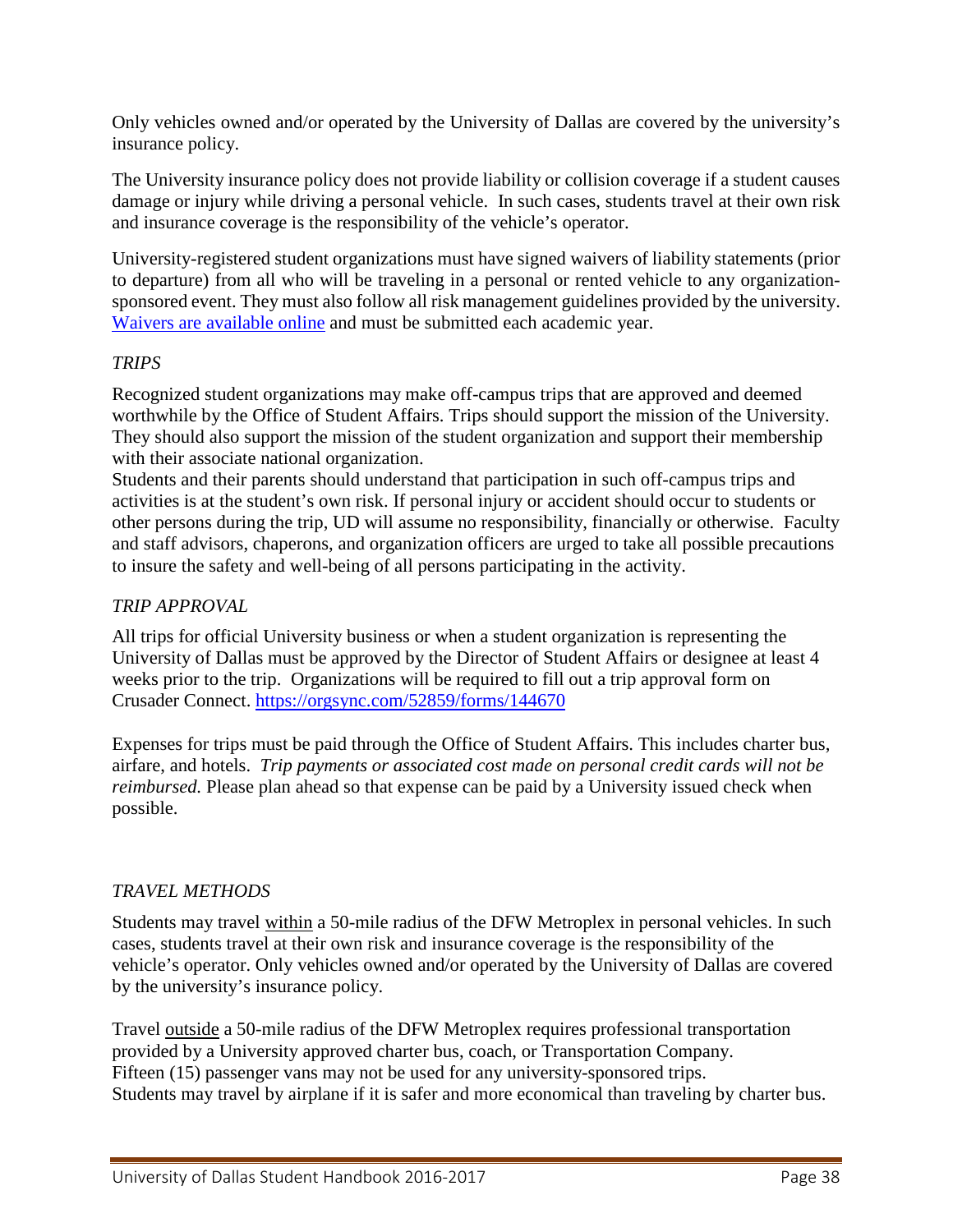#### *OVERNIGHT TRIPS*

All overnight trips must be approved in advance by the Director of Student Affairs or designee. A University-approved chaperon must accompany student organizations making overnight trips. All chaperons must attend Risk Management training through Student Activities and pass a criminal background check through the Office of Human Resource.

Prior to departure, the chaperon will need to provide emergency contact information for each person on the trip.

# *HAZING*

Hazing is defined as any intentional, knowing or reckless act occurring on- or off-campus committed by one or more persons that endangers another student's mental or physical health or safety. This includes, but is not limited to, actions for the purpose of pledging, being initiated into, affiliated with, holding office in or maintaining membership in any organization whose members are or include students.

- 1. Examples of hazing include but are not limited to:
	- a. Requiring new members to perform unnecessary duties not assigned to existing members
	- b. Sleep deprivation
	- c. Required "greeting" of members in a specific manner when seen on campus
	- d. Required carrying of certain items
	- e. Required walking in groups to class, the cafeteria, etc.
	- f. Restriction of communication
	- g. Yelling or screaming
	- h. Personal servitude or chores
	- i. Wearing of embarrassing or uncomfortable clothing
	- j. Assigning pranks such as stealing, painting objects, or harassing other organizations
	- k. Forced confinement
	- l. Capturing or kidnapping
	- m. Total or partial nudity
	- n. Pushing, shoving, tackling, or any other physical contact
	- o. Forced consumption of any liquid or food
	- p. Any activity that intimates or threatens a student with ostracism that adversely affects the mental health or dignity of a student or discourages the student from entering or remaining at the University.
- 2. A student commits an offense if the student:
	- a. Engages in hazing,
	- b. Solicits, encourages, directs, aids or attempts to aid another in the act of hazing,
	- c. Intentionally, knowingly or recklessly permits hazing to occur or
	- d. Has firsthand knowledge of the planning or attempt of a specific hazing incident involving a student and fails to report this information to the Director of Student Affairs or other appropriate official.
- 3. An organization commits an offense if:
	- a. The organization condones or encourages hazing or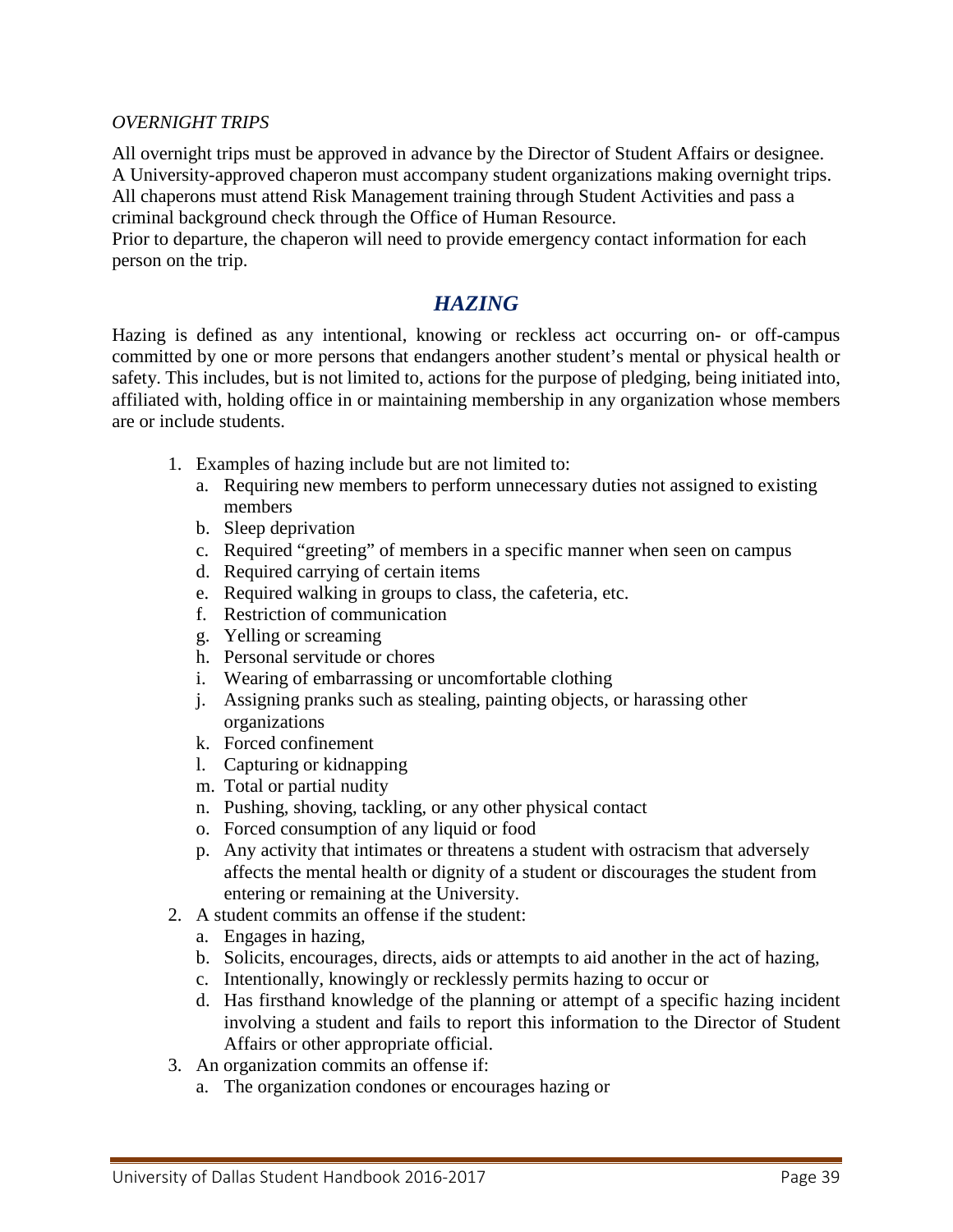b. An officer or any combination of members or alumni of the organization commits or assists in the commission of hazing.

Hazing is a violation of Texas law and the University Of Dallas Student Code Of Conduct. Instances of hazing should be reported to Campus Safety or the Director of Student Affairs.

Students who commit hazing can be held accountable by the University through its disciplinary process as well as by the state through the legal system. The sanction for violating the hazing policy may include suspension or expulsion from the University. Criminal penalties for hazing can include:

- 1. Failing to report hazing: fine up to \$1,000 and/or up to 180 days in jail
- 2. Hazing not resulting in serious bodily injury: fine of \$500-\$1,000 and/or 90-180 days in jail
- 3. Hazing resulting in serious bodily injury: fine of \$1,000-\$5,000 and/or 180 days-one year in jail
- 4. Hazing resulting in death: fine of \$5,000-\$10,000 and/or 1-2 years in jail
- 5. Except where the hazing results in death, the student may be required to perform community service in lieu of confinement to jail

The complete hazing law enacted by the Texas legislature may be viewed in its entirety at the ["Texas Legislature Online"](http://www.legis.state.tx.us/) Web site at: <http://www.legis.state.tx.us/> and select the "Statute" search. Information about hazing may be found in the Texas Education Code, Chapter 37, sections 37.151 through 37.157 and Chapter 51, section 51.936.

During the first 3 weeks of each semester students will receive a summary of state law related to hazing and a list of organizations disciplined for hazing or convicted for hazing on or off campus in the preceding 3 years.

# *MEDICAL CARE*

In the event of a medical emergency, the University may exercise discretion to require a student transport by ambulance or other means to an emergency room or urgent care facility. In the event of a mental health crisis, University professional staff may require that a student seek an immediate evaluation. **Students who present a danger to themselves or others and/or who refuse to obtain proper care may be separated from the University in accordance with established University policy.**

# *PERSONAL AND SEXUAL VIOLENCE*

## **INTRODUCTION**

The University is committed to maintaining of an educational environment which is supportive of its primary educational mission and free from all exploitation and intimidation. The University will not tolerate any form of sexual assault, acquaintance rape, dating violence, domestic violence,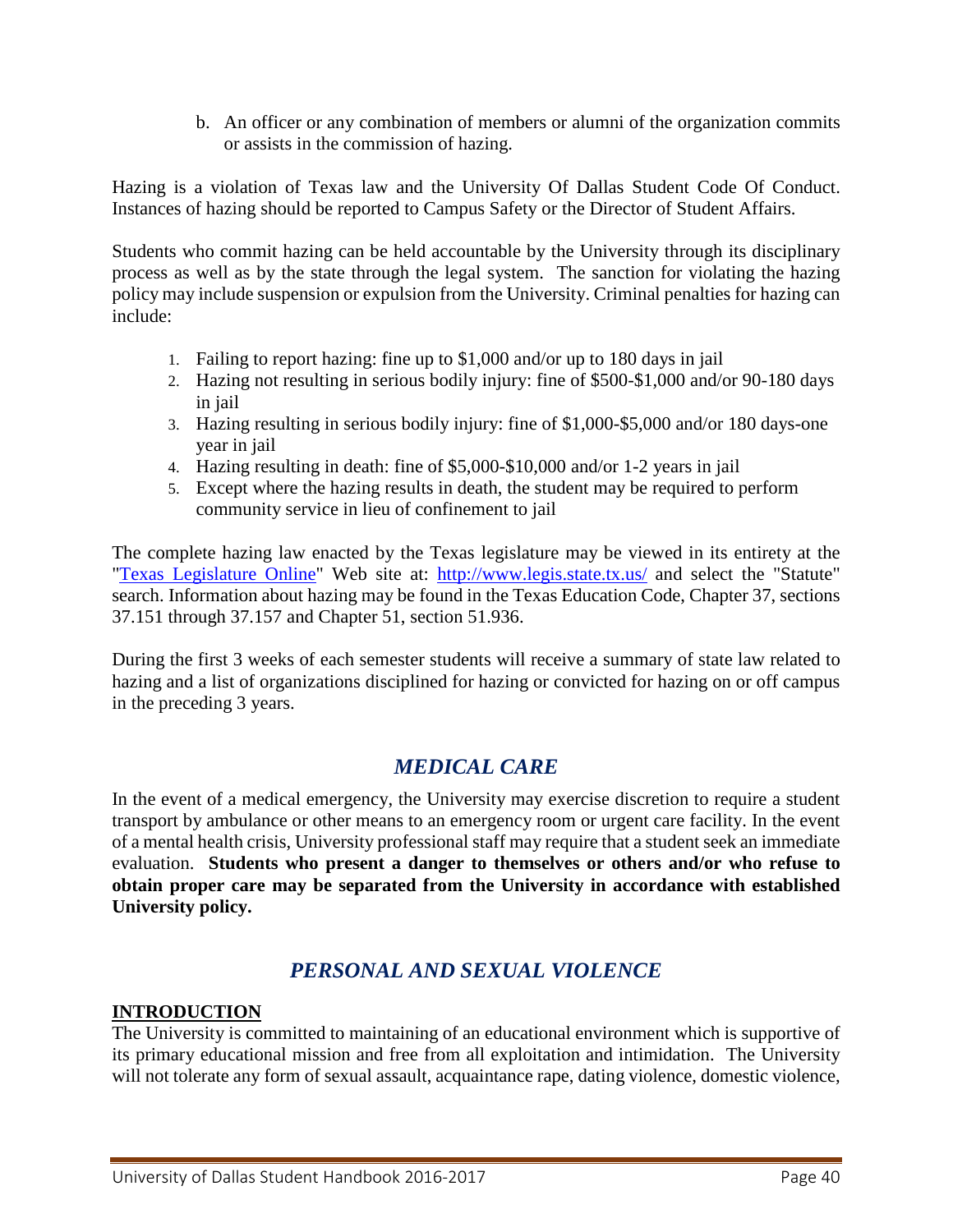stalking or any other form of non-consensual sexual activity. Additionally, the UD is committed to promoting an environment which leads to awareness and prevention of such offenses.

## **PURPOSE**

The procedures outlined in this Policy are designed to achieve the following goals:

- 1. Provide prompt and compassionate support services.
- 2. Provide a comprehensive framework in which the needs and decisions of all parties concerned are central in determining further administrative responses and assistance.
- 3. Create a campus environment that both facilitates and expedites the prompt reporting of sexual violence and stalking, dating violence and domestic violence ("collectively referred to as "relationship violence").
- 4. Cultivate a climate of community empowerment and education in which behaviors that contribute to sexual and relationship violence are not tolerated.
- 5. Ensure that immediate and appropriate steps are followed when sexual and/or relationship violence is reported.
- 6. Establish prompt and effective actions that are reasonably calculated to end sexual violence, eliminate a hostile environment, prevent its recurrence, and, as appropriate remedy the effects of sexual and relationship violence.
- 7. Protect the rights of the Reporting Party, the Accused Party, and other parties involved in or affected by the case.

#### **SCOPE**

This Policy applies to all behavior in which the Reporting Party is a Student. In the event the Accused Party is no longer subject to University policy, the Reporting Party will be referred to local law enforcement. In the event the Accused Party is faculty, staff, or a non-University affiliated party, the reporting procedures and resources are the same as set forth in this Policy, but the University's investigation will be referred to the Office of Human Resources and conducted pursuant to the Sexual Harassment Policy.

#### **DEFINITIONS**

For purposes of this Policy, the following definitions apply:

**Accused Party -** Refers to any individual who is identified by the Reporting Party as the perpetrator of sexual or relationship violence.

**Consent -** Refers to a clear, unambiguous and voluntary agreement between participants to engage in sexual activity. A verbal "no," even if perceived to be indecisive constitutes a lack of consent. A clear, verbal "yes" is necessary evidence of consent.

- 1. The person initiating sexual contact must have the other person's verbal consent. Sexual contact without verbal consent is sexual assault.
- 2. Consent may not be interred from silence or passivity.
- 3. It is the responsibility of the person initiating the sexual activity to obtain the other party's consent throughout the duration of sexual activity. Consent to one form of sexual activity does not imply consent to other forms of sexual activity.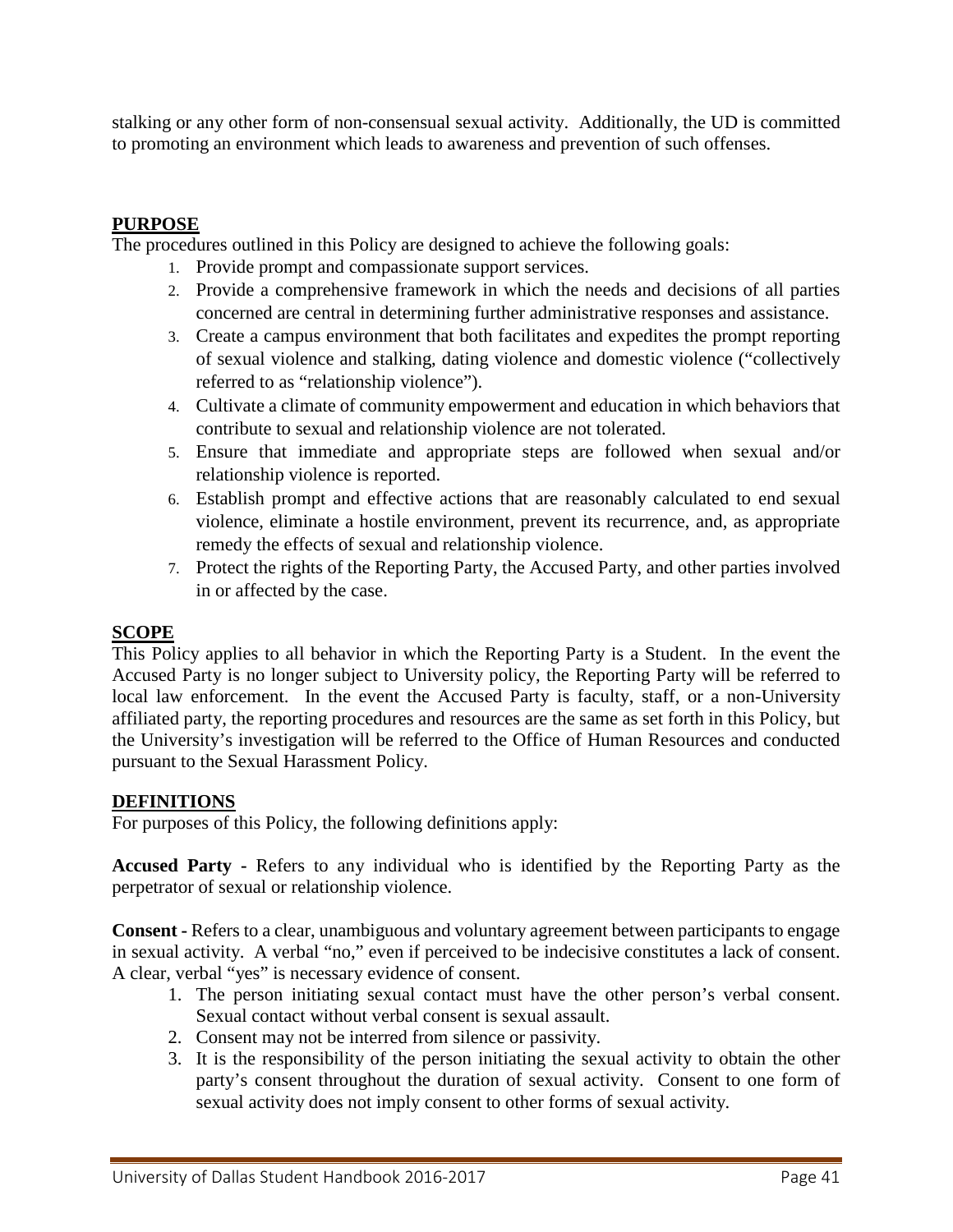- 4. Consent may be withdrawn at any time.
- 5. Consent must be given freely, willingly and knowingly by each participant to any desired sexual contact.
- 6. Consent cannot be obtained from someone who is asleep or otherwise mentally or physically incapacitated, whether due to alcohol, drugs or some other condition. Consent cannot be obtained by threat, coercion or force. Specifically, a person is not able to give valid consent in the following situations:
	- a. When an individual is incapacitated because of alcohol or other drugs: An individual who is incapacitated cannot consent to sexual activity. An individual is incapacitated if he/she is physically helpless, unconscious, or unaware, due to drug or alcohol consumption (voluntarily or involuntarily) or for some other reason. Where alcohol is involved, incapacitation is a state beyond drunkenness or intoxication. Some indicators of incapacitation may include, but are not limited to, lack of control over physical movements, being unaware of circumstances or surroundings, or being unable to communicate for any reason.
	- b. When an individual is sleeping or unconscious.
- 7. Consent cannot be obtained when an individual's ability to freely, willingly and knowingly consent is taken away by another. Specifically, a person is not able to give valid consent in the following situations:
	- a. When an individual is physically forced to participate.
	- b. When an individual is intimidated, coerced, threatened even a perceived threat – isolated or confined.
- 8. A person violates this Policy if he or she has sexual contact with someone he or she knows or should know, to be mentally incapacitated or has reached the degree of intoxication that results in incapacitation. The test of whether an individual should know about another's incapacitation is whether a reasonable, sober person would know about the incapacitation. An accused student cannot rebut a sexual misconduct charge merely by asserting that he or she was drunk or otherwise impaired and, as a result did not know that the other person was incapacitated. Alcohol, drugs or other intoxicants do not dismiss the responsibility of an individual to obtain valid consent.
- 9. Consent cannot be inferred from a current or previous dating or sexual relationship.
- 10. Consent cannot be inferred from an individual's attire or physical appearance.
- 11. Consent cannot be inferred from an individual's offer, acceptance or participation in any form of non-physical sexual activity (e.g. social media forums, date/outing).
- 12. For purposes of this Policy, conduct will be considered "without consent" if no clear verbal consent is given.

**Dating Violence -** Violence committed by a person who is or has been in a social relationship of a romantic or intimate nature with the victim. Whether a relationship exists will be determined based on the Reporting Party's statement and considering the length and type of the relationship, and the frequency of interaction. Dating violence includes, but is not limited to sexual or physical abuse. For purposes of this Policy, "Dating Violence" is included within the collective category of "Relationship Violence".

**Domestic Violence -** Violence committed by a current or former spouse or intimate partner, current or former cohabitant, a person with whom the victim shares a child in common, a person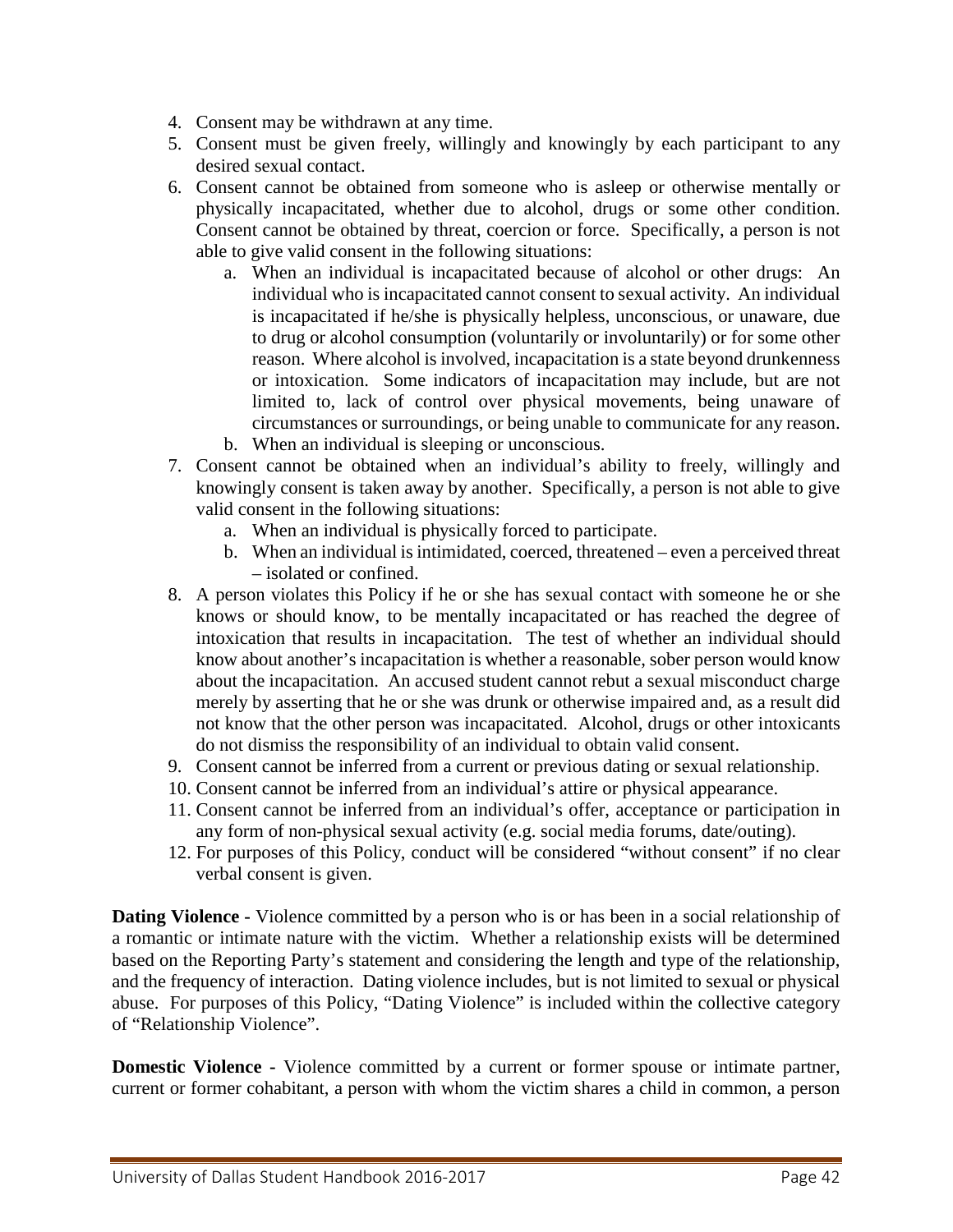similarly situated to a spouse under domestic or family violence law, or anyone else protected under domestic or family violence law. Domestic violence includes any behavior that may intimidate, manipulate, humiliate, isolate, frighten, terrorize, coerce, threaten, blame, hurt, injure or wound someone. For purposes of this Policy, "Domestic Violence" is included within the collective category of "Relationship Violence".

**Responsible Employee<sup>[1](#page-42-0)</sup>**- All professional staff of the University and residence hall staff<sup>[2](#page-42-1)</sup>, except professional counselors in the Counseling Center, medical professionals in the Student Health Center and other designated pastoral personnel are not considered "Responsible Employees".

**Reporting Contact -** Individuals or entities who have been designated to receive a report of sexual or relationship violence. While a person is encouraged to report an incident to a person of his/her choice, the University has designated the following Reporting Contacts to receive reports of sexual or relationship violence. The designated Reporting Contacts have been trained to make the Reporting Party aware of available options and alternatives, to aid the Reporting Party in making an informed decision as to a course of action, and to enable the Reporting Party to follow through in that decision. The designated Reporting Contacts are:

- 1. **Any official in the Office of Campus Safety.** The Office of Campus Safety will provide immediate assistance to a situation on campus and can make contact with other local law enforcement to provide immediate assistance off campus.
- 2. **Any professional in the Office of Student Affairs.**
- 3. **Any professional residence hall staff**
- 4. **Title IX Coordinator**

Although certain individuals or entities are designated Reporting Contacts, all employees who are aware of sex-based harassment, including sexual assault and relationship violence, are required to promptly report the information to a Reporting Contact unless otherwise designated as a confidential resource.

**Reporting Party** - An individual who makes a report about an incident involving sexual or relationship violence. A Reporting Party does not need to be a victim of sexual or relationship violence and may act as a third party to file a report on a student's behalf. To avoid confusion, however, in most contexts within this Policy, "Reporting Party" refers to the person who has experienced the sexual or relationship violence.

<span id="page-42-0"></span> $\overline{a}$ <sup>1</sup> OCR defines a "responsible employee to include "any employee who has the authority to take action to redress sexual violence; who has been given the duty of reporting incidents of sexual violence or any other misconduct by students to the Title IX Coordinator or other appropriate school designee; or whom a student could reasonably believe has this authority or duty."

<span id="page-42-1"></span><sup>2</sup> Whether RAs should be considered "responsible employees" depends on whether they have "general authority to take action to redress misconduct r the duty to report misconduct to appropriate school officials, as well as whether students could reasonably believe that RAs have this authority or duty." Consider specifically whether RAs have a duty to report other violations (drugs alcohol) – if so, they should be considered responsible employees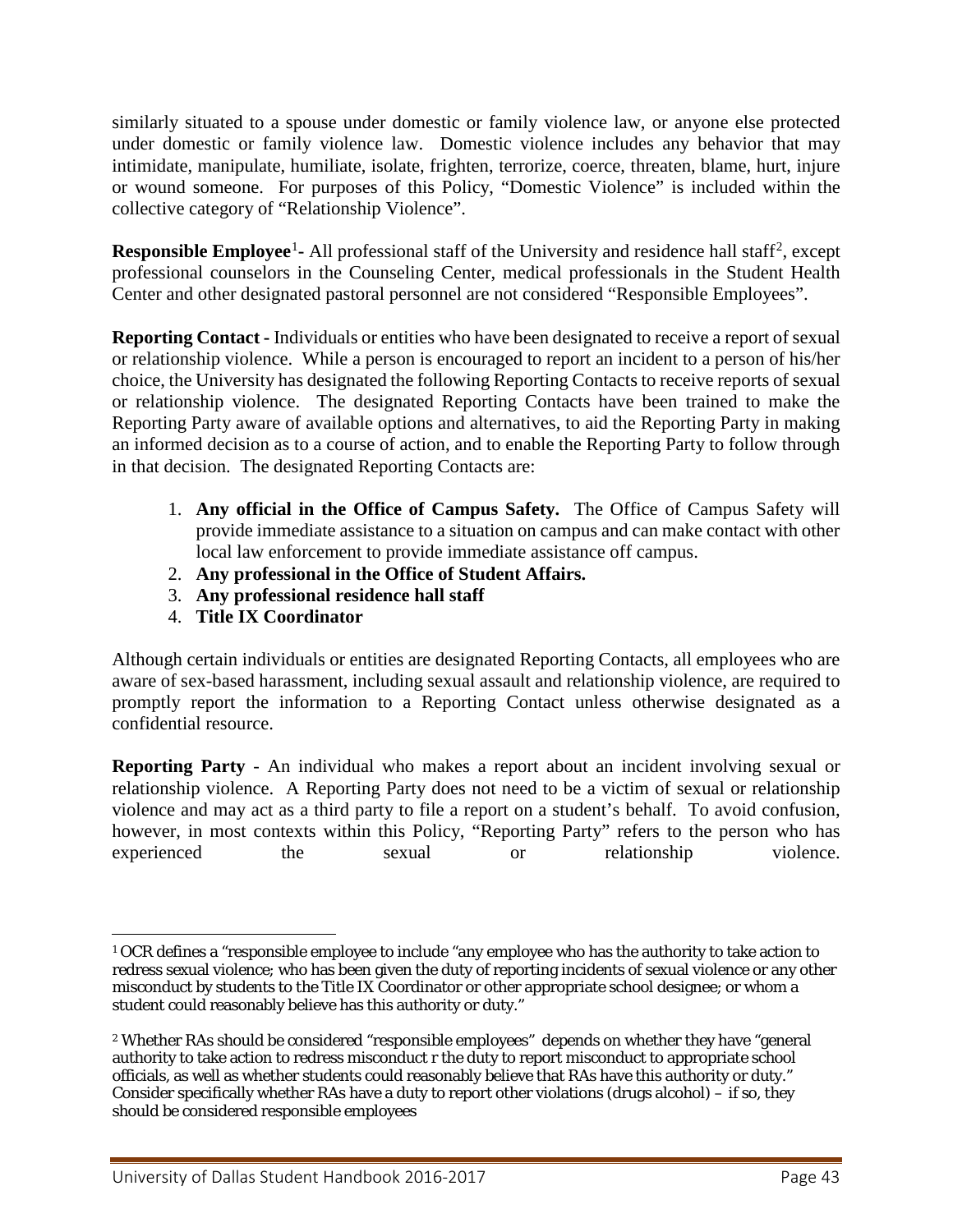**Sexual Violence** - Physical sexual acts perpetrated against a person's will or where a person is incapable of giving consent (e.g., due to the student's age or use of drugs or alcohol, or because an intellectual or other disability prevents the student from having the capacity to give consent). For purposes of this policy sexual violence includes rape, sexual assault, sexual battery, sexual abuse and sexual coercion. Sexual violence is a form of sex discrimination prohibited by Title IX.

**Stalking -** A course of conduct engaged in by a person that is directed at a specific person that would cause a reasonable person to fear for their safety or the safety of others, or to suffer substantial emotional distress.

- 1. Stalking will be evaluated considering whether a reasonable person under similar circumstances, and with similar identity to the victim, would consider the activity "stalking".
- 2. Activity will be considered a "course of conduct" if it involves two or more acts, in which the stalker follows, monitors, observes, surveys, threatens or communicates to or about a person or interferes with a person's property either directly, indirectly or through third parties and by any means. A "course of conduct" can involve any method, device or means including physical stalking or cyber stalking.
- 3. "Substantial emotional distress" results in significant mental suffering or anguish that may, but does not necessarily require medical or other professional treatment or counseling.

**Sexual Assault -** Any sexual act directed against another person, without the consent of the victim, including instances where the victim is incapable of giving consent. The definition includes:

- 1. **Rape** Penetration, no matter how slight, of the vagina or anus with any body part or object, or oral penetration by a sex organ of another person, without the consent of the victim.
- 2. **Fondling** The touching of the private body parts of another person for the purpose of sexual gratification, without the consent of the victim, including instances where the victim is incapable of giving consent because of his or her age or because of his or her temporary or permanent mental incapacity.
- 3. **Incest** Non-forcible sexual intercourse between persons who are related to each other within the degrees prohibited by state law.
- 4. **Statutory Rape** Non-forcible sexual intercourse with a person who is under the statutory age of consent.

**Sexual Harassment -** Unwelcome, unsolicited and offensive conduct that is severe or pervasive and tends to injure, degrade, disgrace, or show hostility toward a person because of a person's gender and may include persons of the same sex. Sexual assault is a severe form of sexual harassment and a single incident of sexual assault may be sufficient to create a hostile environment.

**Title IX Coordinator –** The person responsible for overseeing all sex discrimination, sexual harassment and sexual and relationship violence complaints at the University. The Title IX Coordinator is also responsible for conducting an annual report and review of all complaints to identify and address any patterns or systematic problems within the University community.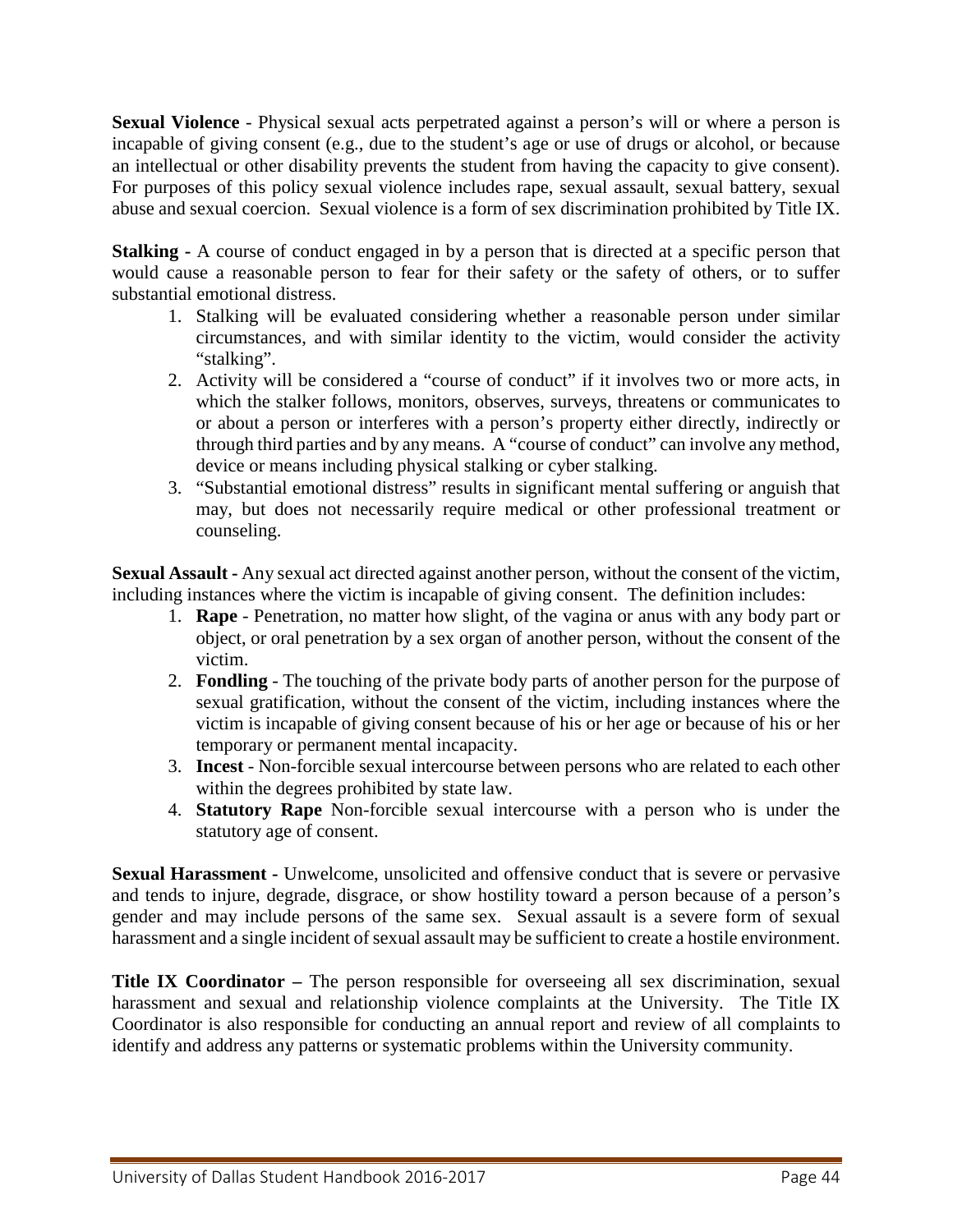## **PROCEDURES FOR REPORTING INCIDENTS OF SEXUAL VIOLENCE AND RELATIONSHIP VIOLENCE**

## *ASSISTANCE AND MEDICAL CARE*

The priority for any victim of sexual or relationship violence is personal safety. The University will help any victim of sexual or relationship violence get to a safe place and will help the victim access immediate medical treatment. Prompt medical attention to treat any medical injuries and to preserve evidence is critical if the victim chooses to pursue a complaint either immediately or at a later date. The first 96 hours after a sexual assault is a critical time for gathering the most complete medical evidence. Prompt intervention can do much to mitigate the trauma associated with sexual or relationship violence and enhance recovery. Students are encouraged to utilize appropriate services whether or not a report is filed. Students in need of resources or assistance relating to any of the matters covered by this Policy are encouraged to contact one of the on campus or off campus resources referenced in this Policy.

A complete list and description of all available campus and community resources is set forth at [http://www.udallas.edu/offices/studentlife/judicial\\_affairs/violence/recovery/](http://www.udallas.edu/offices/studentlife/judicial_affairs/violence/recovery/)

#### *REPORTING AND SUPPORT*

The University encourages the reporting of all incidents of sexual or relationship violence. Any threat of retaliation or other attempts to prevent the report or investigation of an incident of sexual or relationship violence, or to prevent participation in proceedings related to sexual or relationship violence is itself prohibited and will result in disciplinary action.

It is always the victim's choice to decide whether and when to report sexual or relationship violence. Deciding whether to report an incident is a personal and often difficult decision. Reporting sexual or relationship violence is often the beginning of a process by which a person may regain control over their lives. Reporting sexual or relationship violence may also help in preventing future incidents and establishing precedence that may assist other people. Reporting does not mean that the victim must press criminal charges or give the name of the alleged perpetrator. Reporting does offer the opportunity to receive help however.

The following reporting options are available:

## 1. **Confidential Resources and Support**

a. The only University resource that affords complete confidentiality for a Reporting Person is speaking with a licensed counselor in the University Counseling Center, a physician in the Student Health Clinic or a member of the religious community when working in a pastoral capacity, including the Director of Campus Ministry. Speaking confidentially with these individuals may be helpful in deciding how to proceed because these professionals will provide information regarding additional reporting options and available resources. Confidential resources are not required to report any information related to a report of sexual or relationship violence, but they will inform a Reporting Person about their right to file a complaint with the Title IX Coordinator and with local law enforcement and that they are available to assist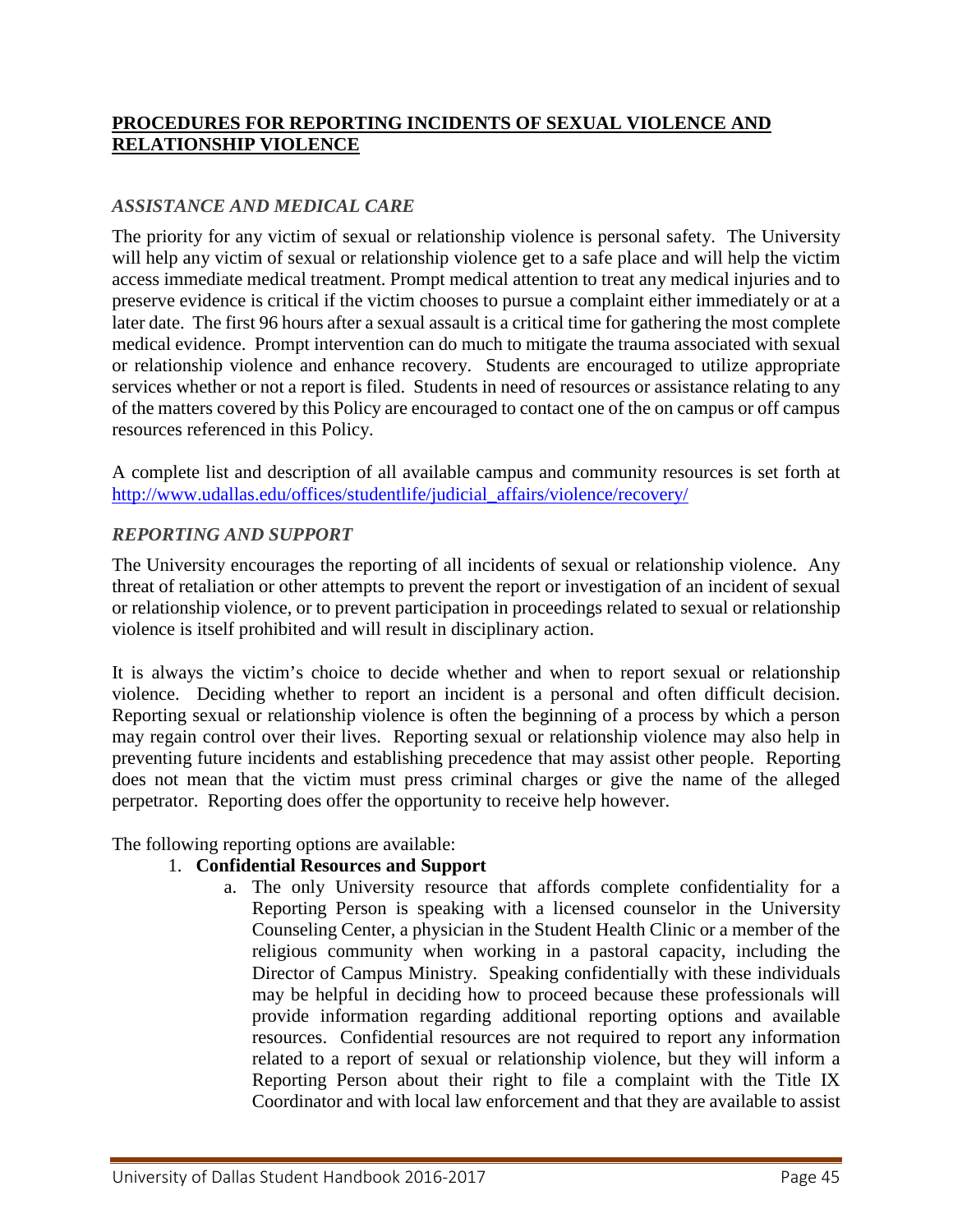the Reporting Person if they elect to file such reports. Confidential Reporters will also explain protections against retaliation and will provide information about available campus and community resources for counseling, medical and academic supports.

## 2. **Other Non-Confidential Reporting Options and Support Resources**

- a. **Reports to a Responsible Employee** When a Reporting Party informs a Responsible Employee about an incident of sexual or relationship violence, the Responsible Party must promptly notify the Title IX Coordinator of the report and provide all relevant details about the alleged incident shared by the Reporting Person, including the names of the alleged Accused Person (if known), the student or other member of the campus community who experienced the alleged misconduct, others who may be involved in the alleged incident and other relevant facts including the date, time and location of the incident. Before a student provides details of an incident to a Responsible Employee, the Responsible Employee will inform the Reporting Party of the employee's reporting obligation and the student's option to request that the University maintain his or her confidentiality. The Responsible Employee will also inform the student of their option to make a confidential report with certain individuals on campus or with off-campus sexual assault resource centers, advocates and health care providers. Reporting Employees will inform a Reporting Party of their right to file a Title IX complaint and to report a crime to local law enforcement.
- b. **Informal Complaint** A Reporting Party may report an incident of sexual or relationship violence directly to the Office of Student Affairs and/or the Office of Campus Safety with specific request that the complaint not be pursued in accordance with the Code of Student Conduct. Reports may be submitted anonymously or without designation of the Responsible Party.

Filing an informal complaint enables the University to help the victim manage the incident's effects on the victim's academic and social relationships. These resources may be helpful in deciding how to proceed because these professionals will provide information regarding additional reporting options and available resources, including the process for filing a formal report, and seeking medical care or counseling.

- c. **Formal Complaint** A formal complaint may be filed with any of the Reporting Contacts described above. When a formal complaint is received, the University will investigate the incident based on the information provided and will determine an appropriate response, in consultation with the Reporting Party. The investigation, conducted in consultation with the Title IX Coordinator, will be prompt, thorough and impartial. In filing a formal complaint, the Reporting Party may choose to pursue the University's conduct process, though there is no obligation to do so.
- d. **Criminal Report** A criminal report may be filed with the City of Irving Police or with local law enforcement from the appropriate jurisdiction. The Office of Campus Safety, the Director of Student Affairs or other campus resources can arrange a meeting place for initial contact with law enforcement. A representative of the University will be available to accompany a victim to meet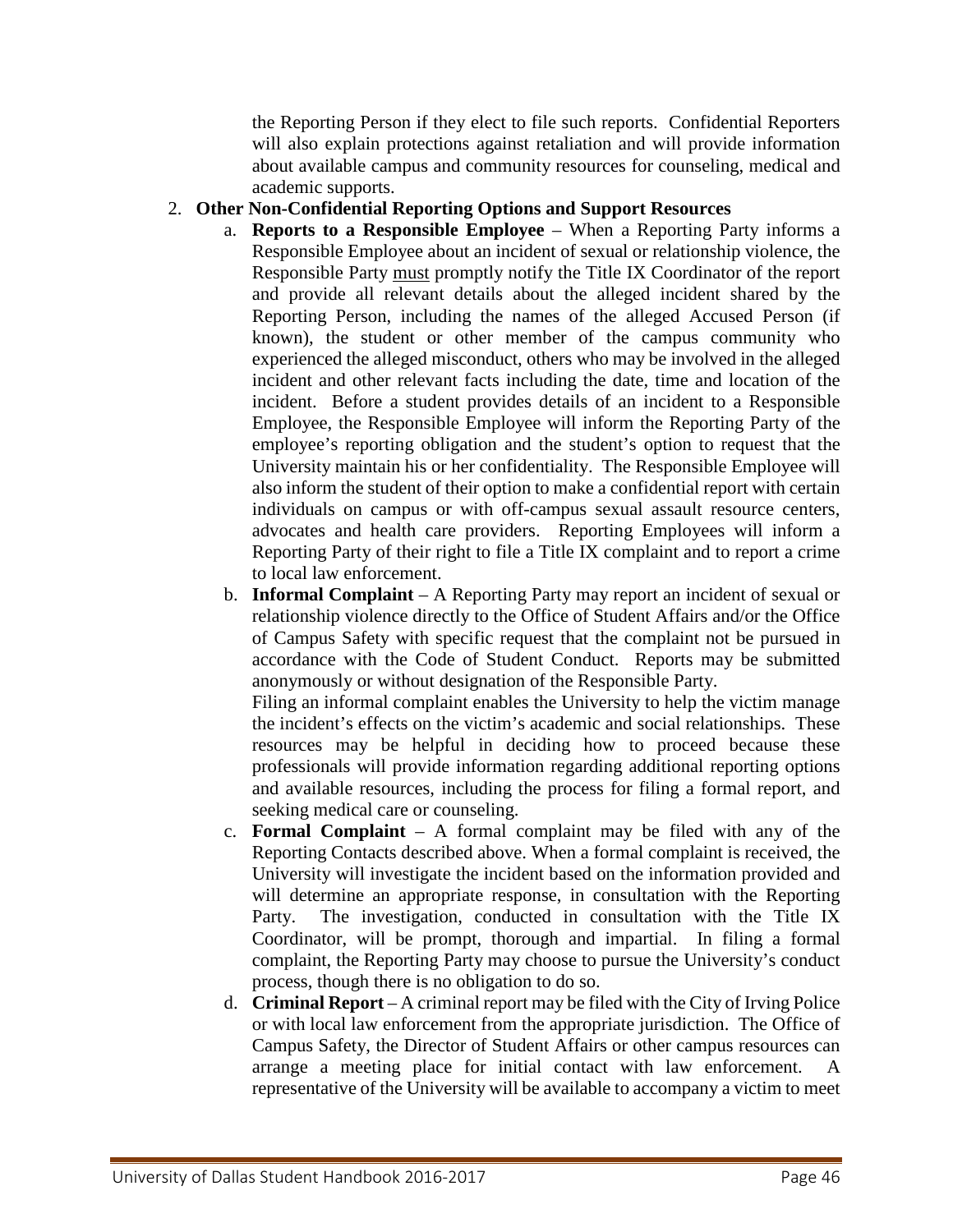with local law enforcement upon request of the victim. The University process and the criminal process are separate and independent courses of action. The filing of a criminal report will not preclude the University from proceeding with its own investigation.

- 3. **Confidentiality of Reports** Upon receiving a report either directly or through a Responsible Employee, the Reporting Contact will review issues related to confidentiality with the Reporting Party. The University will make every effort to respect a Reporting Party's request for confidentiality within the context of the University's responsibility to provide a safe and nondiscriminatory environment for all students.
	- a. If the Reporting Party requests confidentiality or requests that a complaint not be investigated or pursued through the Code of Conduct, the Reporting Contact will take all reasonable steps to investigate the complaint and respond consistent with the Reporting Party's request so long as doing so does not prevent the University from responding effectively to sexual or relationship violence.
	- b. If a Reporting Party insists on remaining anonymous in the investigation, the Reporting Contact will inform the Reporting Party that the request for anonymity will limit the University's ability to respond to the complaint, including taking disciplinary action. The Reporting Contact will explain that University policy protects against retaliation and that the University will not only take steps to prevent retaliation but will also take strong responsive action if retaliation occurs. On-going requests for confidentiality will be reviewed by The Director of Student Affairs in consultation with other appropriate Reporting Contacts to consider whether the University can honor the request for confidentiality while still providing a safe and nondiscriminatory environment for all students, including the Reporting Party. The Director of Student Affairs will weigh the Reporting Party's request for confidentiality against the following factors:
		- i. Any circumstances that suggest there is an increased risk of the Accused Party committing additional acts of sexual or relationship violence.
		- ii. Circumstances that suggest there is an increased risk of future acts of sexual violence under similar circumstances.
		- iii. Whether the sexual violence was perpetrated with a weapon.
		- iv. The age of the student subjected to sexual violence.
		- v. Whether the University has other means to obtain relevant evidence.
		- vi. Any potential threats to community safety.
		- vii. The Accused person's right to receive information under applicable law.
	- c. At all times the University will seek to respect requests for confidentiality. If the Director of Student Affairs determines that it must disclose the Reporting Person's identify to the Accused Person despite a request for confidentiality:
		- i. the Director of Student Affairs will keep the Reporting Person informed about the University's chosen course of action and will take whatever interim measures are necessary to protect the Reporting Party.
		- ii. The Directory of Student Affairs will honor a Reporting Person's request to inform the Accused Person that the decision to proceed was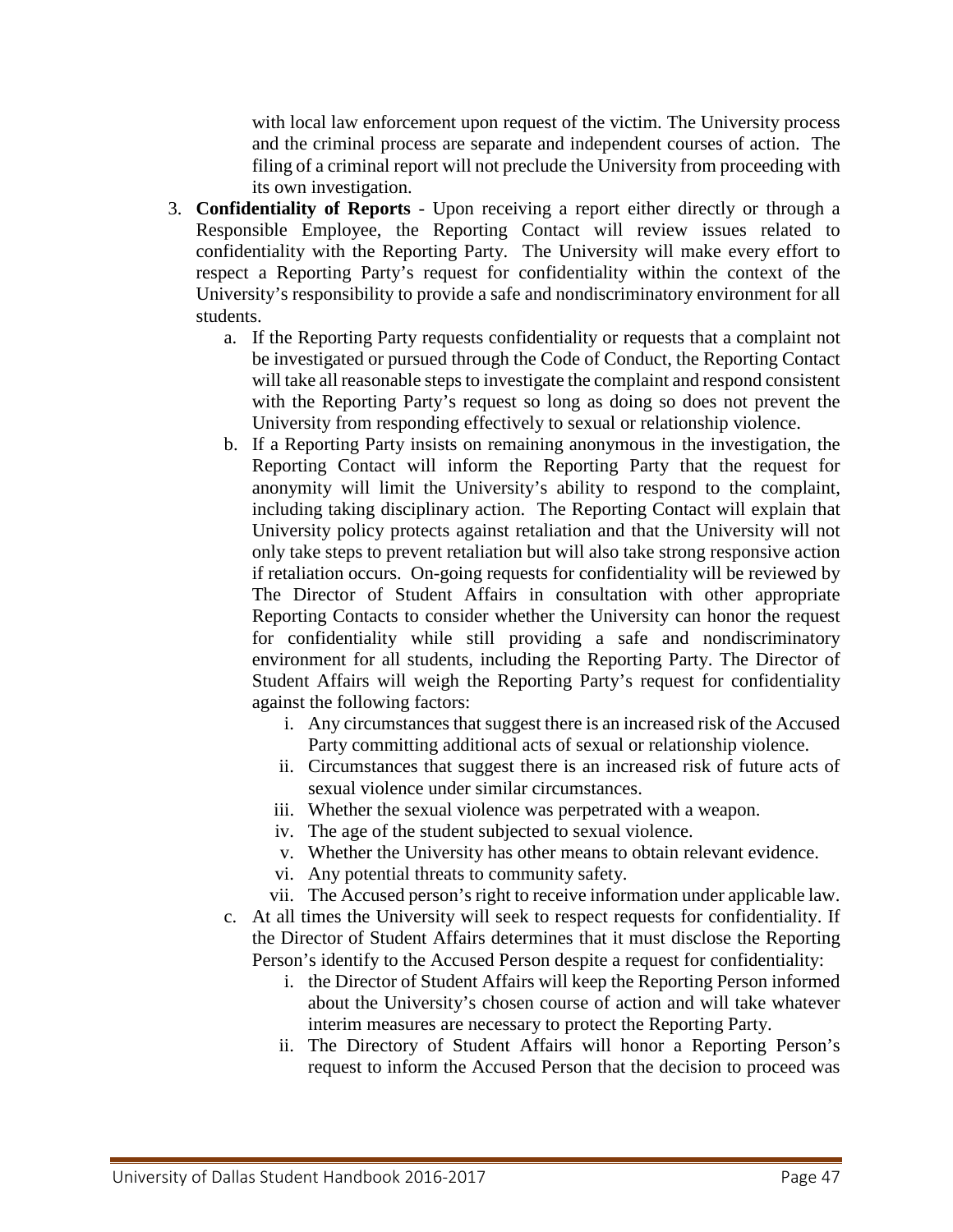made by the University and that the Reporting Party had otherwise requested that the University not investigate or seek discipline.

- d. The Director of Student Affairs will respect a Reporting Party's request for confidentiality in situations where the University has no credible information about prior sexual violence committed by the Accused Party and the alleged sexual violence was not perpetrated with a weapon or accompanied by threats to repeat the sexual violence against the Reporting Party or others or part of a larger pattern at a given location or by a particular group.
- e. Even if the University cannot take action in accordance with the Code of Conduct because of the Reporting Party's request for confidentiality, the University will endeavor to take appropriate steps to limit the effects of the alleged misconduct and to aid in the prevention of its recurrence. The University will also take steps to provide support services to the Reporting Party as necessary to protect the student while keeping their identity confidential.
- f. At any time, a Reporting Party may subsequently request an investigation, even in situations where the University has previously honored a request for confidentiality.
- 4. **Notice of Reporting Options** Upon receiving a report of a sexual or relationship violence, the University will provide the Reporting Party with a complete written list of all reporting options. Making one type of report does not preclude a Reporting Party from making any of the other types of reports at a later time.
- 5. **Privacy Considerations -** The University is committed to protecting the privacy of all individuals involved in a report of sexual or relationship violence. Information related to a report will be kept private by the University unless disclosure is required by law. Reported information and information developed as part of an investigation will only be shared with University officials with a legitimate educational interest in order to assist in the investigation and/or resolution of a complaint. Under no circumstances will the University release the name of the Reporting Person to the general public without the express consent of the Reporting Person.
- 6. **Interim Measures -** Upon receiving a report of sexual or relationship violence, the University will take all necessary steps to protected the Reporting Person, ensure his or her safety during the investigation process and minimize the burden of the incident and investigation on the Reporting Party. Interim measures will include steps that may be necessary prior to the final outcome of the investigation. Interim measures will be provided promptly upon notice of alleged sexual or relationship violence and may include additional academic support, housing reassignment, "no contact" orders, changes to academic or extracurricular schedules, or changes to transportation, dining or working situations as appropriate. The University will ensure that the Reporting Party is aware of his or her Title IX rights and available campus and community resources, and will also ensure that the Reporting Party is aware of their right to file a complaint with local law enforcement.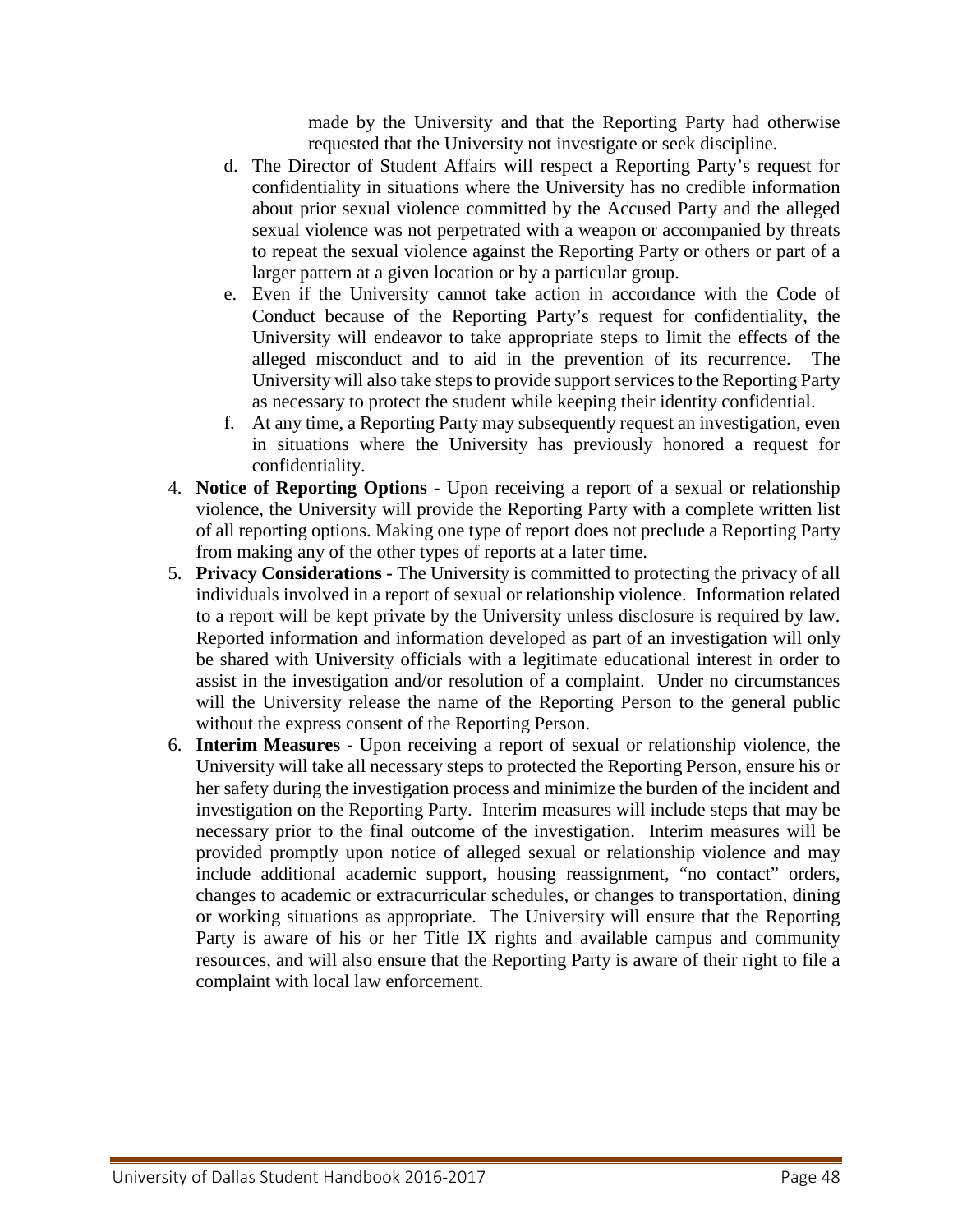#### *UNIVERSITY RESPONSE TO INCIDENTS OF SEXUAL OR RELATIONSHIP VIOLENCE*

The University will respond to all reports of sexual or relationship violence in a timely, effective and consistent manner. Factors the University may consider in determining which response procedures to follow include the timing of the report and request of the Reporting Party. The University's response include, but are not limited to, the following:

- 1. All employees, including Resident Advisors who are aware of sex-based harassment, including sexual assault and relationship violence, are required to report the information to a Reporting Contact unless otherwise designated as a confidential resource.
- 2. All Responsible Employees, including Reporting Contacts, will assist the Reporting Party in getting to a safe place. In doing so, the Reporting Contact will coordinate with the Office of Campus Safety and others as appropriate and necessary.
- 3. All Responsible Employees, including Reporting Contacts, will encourage the Reporting party to seek prompt medical attention for treatment of injuries and preservation of evidence, discuss the reasons why prompt medical treatment is important, and arrange for transportation to the hospital if the Reporting Party agrees to such medical treatment.
- 4. The Title IX Coordinator will coordinate with the Director of Student Affairs and the Office of Campus Safety to provide the name of the Reporting Party and the Responsible Party (if reported) in situations where the confidentiality of the Reported Party has not been requested or assured.
- 5. At the request of the Reporting Party, the Office of Campus Safety will contact local law enforcement in the appropriate jurisdiction. The Reporting Party has the option to file a report with local law enforcement but is under no obligation to do so. Declining to speak with local law enforcement at the time of an initial report does not preclude the Reporting Party from filing a criminal report at a later date.
- 6. Upon request of the Reporting Party, the Reporting Contact will coordinate with the counselor on call for the University Counseling Center.
- 7. The Reporting Contact will provide to the Reporting Party information describing the various reporting options described in this Policy and available resources including victim advocacy, health and mental health services, and legal assistance. The information will be discussed at the time of the initial report and also provided in writing to the Reporting Party.
- 8. If the Reporting Party wishes to pursue a formal complaint through the University Code of Student Conduct, the Reporting Party will arrange for a coordinator in the Office of Student Affairs to contact the Reporting Party within one (1) business day of receiving the report to discuss the process, as well as other available options, including pastoral counseling, academic assistance, alternative housing, or a "no contact" order from the Director of Student Affairs.
- 9. If the Reporting Party does not wish to pursue a formal complaint through the Student Code of Student Conduct, the Reporting Contact will provide a referral to appropriate resources as set forth in this Policy. The Reporting Contact will also provide information on other available options including but not limited to pastoral counseling, academic assistance, alternative housing, or a "no contact" order from the Director of Student Affairs. Even if a Reporting Party chooses not to participate in any conduct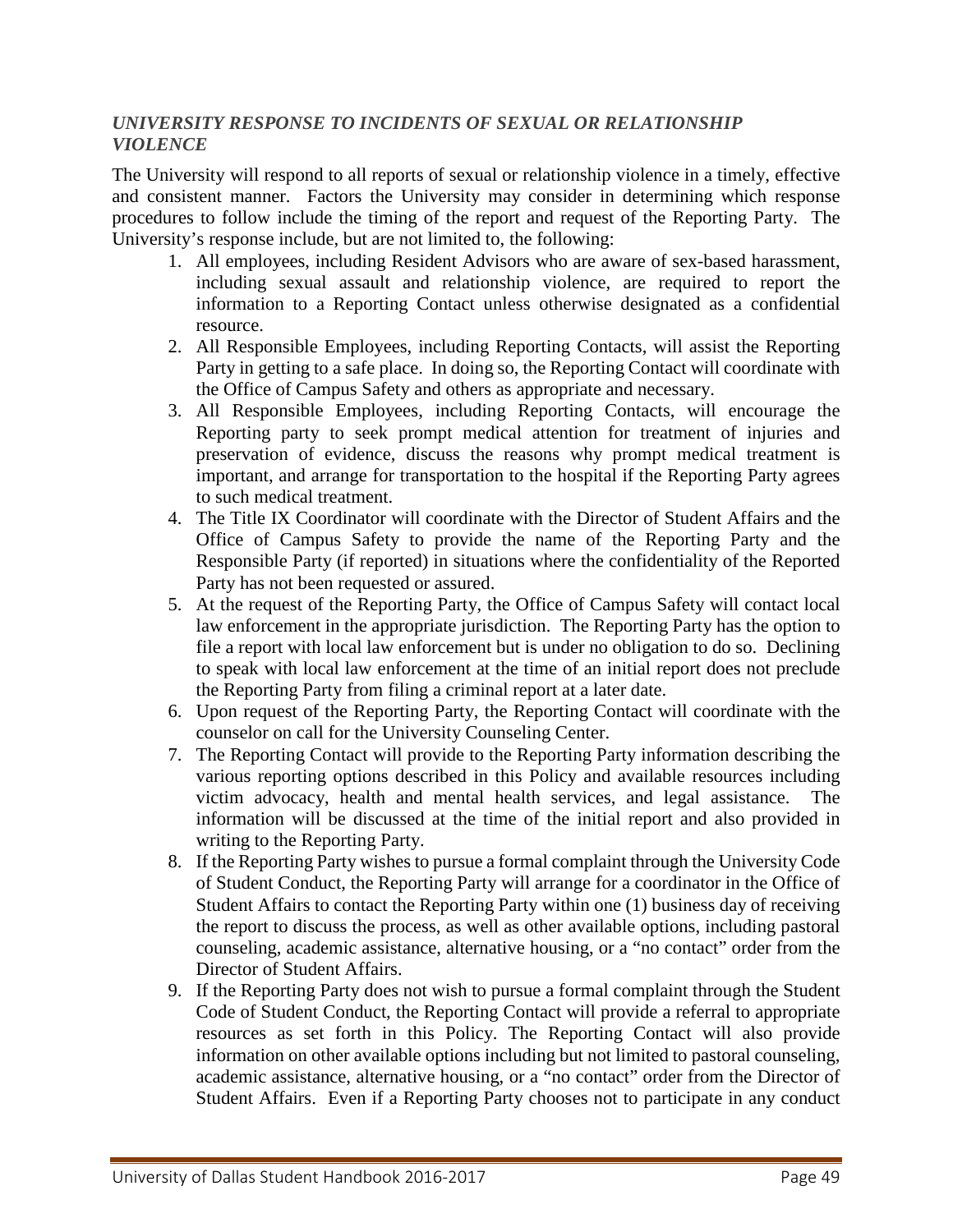process or pursue the report as a criminal matter, the University is under an obligation to investigate the report and may initiate the conduct process if enough information is available.

- 10. The Reporting Contact will arrange for follow-up counseling if requested by the Reporting Party.
- 11. The Reporting Contact will make notifications to appropriate University officials, including the Title IX Coordinator, and, where possible, limit the information provided to such officials by taking the Reporting Party's request for privacy into consideration. The Reporting Contact will also assist, at the request of the Reporting Party, in coordinating follow-up services, including referrals to appropriate resources listed in this Policy.

## *OVERVIEW OF THE STUDENT CONDUCT PROCESS FOR SEXUAL MISCONDUCT*

The University process for investigating allegations of sexual and relationship violence will be prompt, impartial and equitable, and conducted in consultation with the Title IX Coordinator. Mediation is not appropriate for sexual assault cases. Pursuant to this Policy, the Office of Student Affairs, in consultation with the Title IX Coordinator and in cooperation with the Office of Campus Security, will investigate all complaints of sexual assault and relationship violence to determine:

- A. Whether or not the alleged sexual or relationship violence occurred.
- B. If the alleged conduct occurred, what steps are required to end the sexual violence and/or eliminate the hostile environment and prevent its recurrence which may include disciplinary sanctions or other remedies for the Reporting Person or the broader student population.
- 1. **In General -** When an incident of sexual or relationship violence is reported to a Reporting Contact either directly by the Reporting Party or by another Responsible Employee, the Director of Student Affairs will designate an investigator. The Director of Campus Safety or a designee of the Director will typically oversee the investigation of reports of sexual assault and any complaint identifying a student as the Accused Person. The Title IX Coordinator or a designee of the Coordinator will typically oversee the investigation of all other reports (other than sexual violence) involving an Accused Person who is a University employee (faculty or staff). Normally, the investigation will include interviews with witnesses as appropriate, and collecting relevant documentary, electronic or other evidence.

At the conclusion of the fact-finding investigation, the results will be shared with the University authorities empowered to act on the violation of the University Policy. The specific resolution process will be determined based on the role of the Accused Person. Both the Responding Party and the Accused Party will be provided written notification of the outcome of the investigation and a thorough explanation of the subsequent procedures to be followed.

2. **Procedures Specific to Sexual Violence and Relationship Violence -** In cases where the Accused Person is a student, complaints of sexual assault and relationship violence will be addressed through the Student Conduct Procedures set forth in the Student Handbook. To the extent that anything set out in the Student Handbook is inconsistent with this Policy, the process set out in this Policy will apply. These procedures include: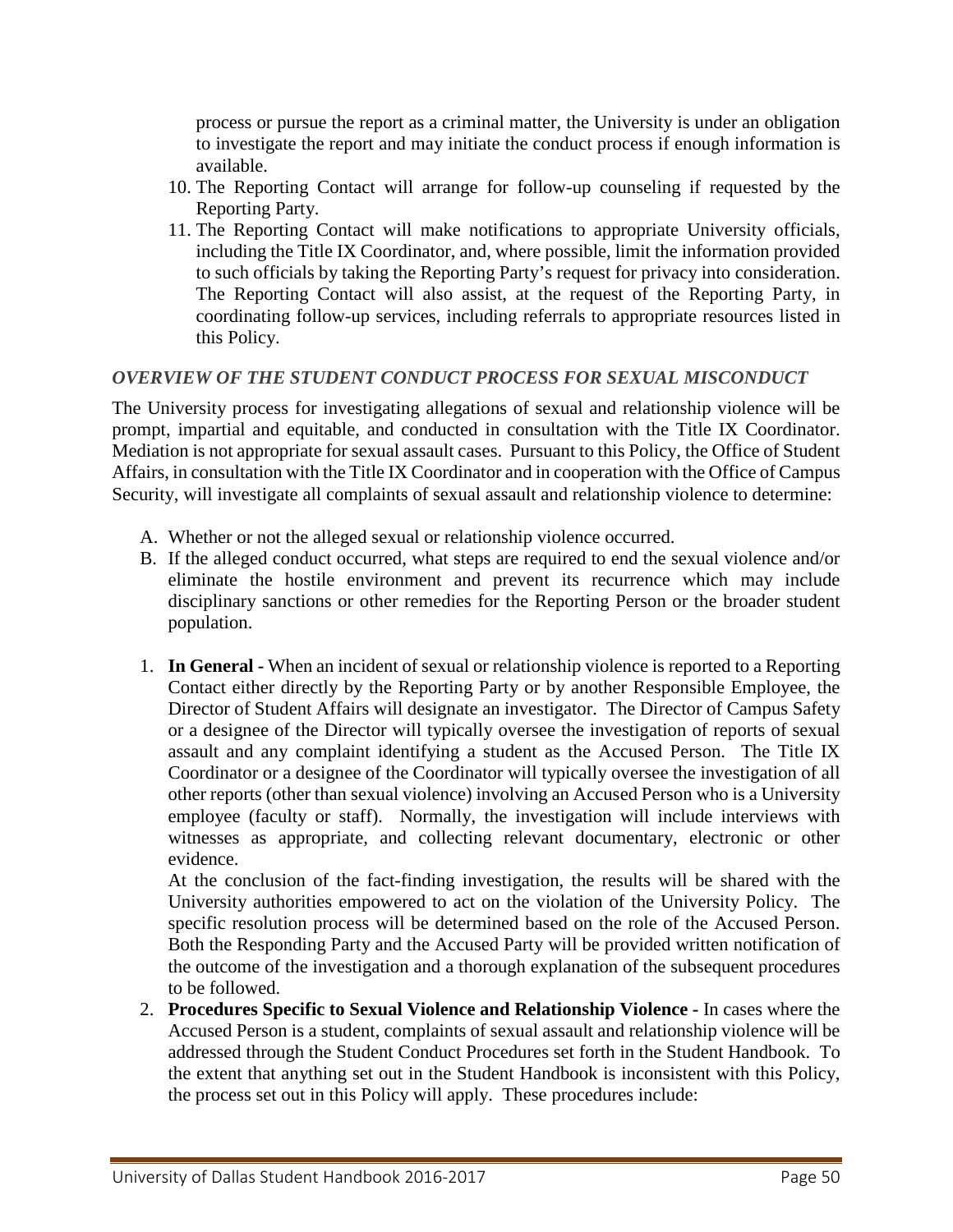All University officials participating in the student discipline process will receive training specific to sexual assault and relationship violence cases, with comprehensive training conducted prior to the beginning of each fall semester and refresher training prior to a hearing.

- a. The Director of Student Affairs or a designee of the Director will advise both the Reporting Person and the Accused Person of available campus and off-campus resources.
- b. The Director of Student Affairs or a designee of the Director may issue a written "no contact" order to all parties identified in a sexual or relationship violence complaint. In consultation with other appropriate University officials, including the Title IX Coordinator, the Director of Student Affairs or a designee will also consider additional interim measures that may be appropriate including but not limited to, counseling, academic assistance and alternative housing.
- c. The Director of Student Affairs or a designee of the Director will give both the Reporting Party and the Accused Party an opportunity to meet with him or her, accompanied by a representative from the University community or a family member. The Reporting Party and the Accused Party will be given advance notice of the alleged misconduct to afford both parties a reasonable opportunity to prepare a response including witness information, documents or other information that will assist the Director or a designee in reviewing the alleged misconduct.
- d. Any opportunity for a meeting will be afforded to both the Reporting Person and the Accused Person.
- e. Both the Reporting Person and the Accused Person will be afforded the same, timely access to any information that the University will consider or review as part of the student disciplinary process.
- f. The Director of Student Affairs or a designee of the Director will determine responsibility for sexual or relationship violence using a preponderance of the evidence standard (i.e., more likely than not that sexual or relationship violence did or did not occur).
- g. Both the Reporting Person and the Accused Person will receive contemporaneous written notice of the final outcome of any University disciplinary proceeding to consider sexual or relationship violence, including a description of the process for any appeal(s). Both will receive notification if changes are made and when the result become final.
- h. In addition to disciplinary sanctions, the University may take other remedial actions including delivery of additional services for the Reporting Party (in addition to those already provided as interim measures) and changes to University services and policies. Any remedies offered or provided to the Reporting Party will not be detailed in the final notice provided to the Accused Party.
- i. In instances in which an appeal is provided by the Student Code of Conduct, the opportunity to seek appeal will be available to both the Reporting Person and the Accused Person.
- j. In general, information regarding a Reporting Party's sexual history and behavior will not be considered in the student conduct process to determine whether an Accused Person is responsible for alleged sexual or relationship violence. However, where the Accused Person and the Reporting Person have a prior intimate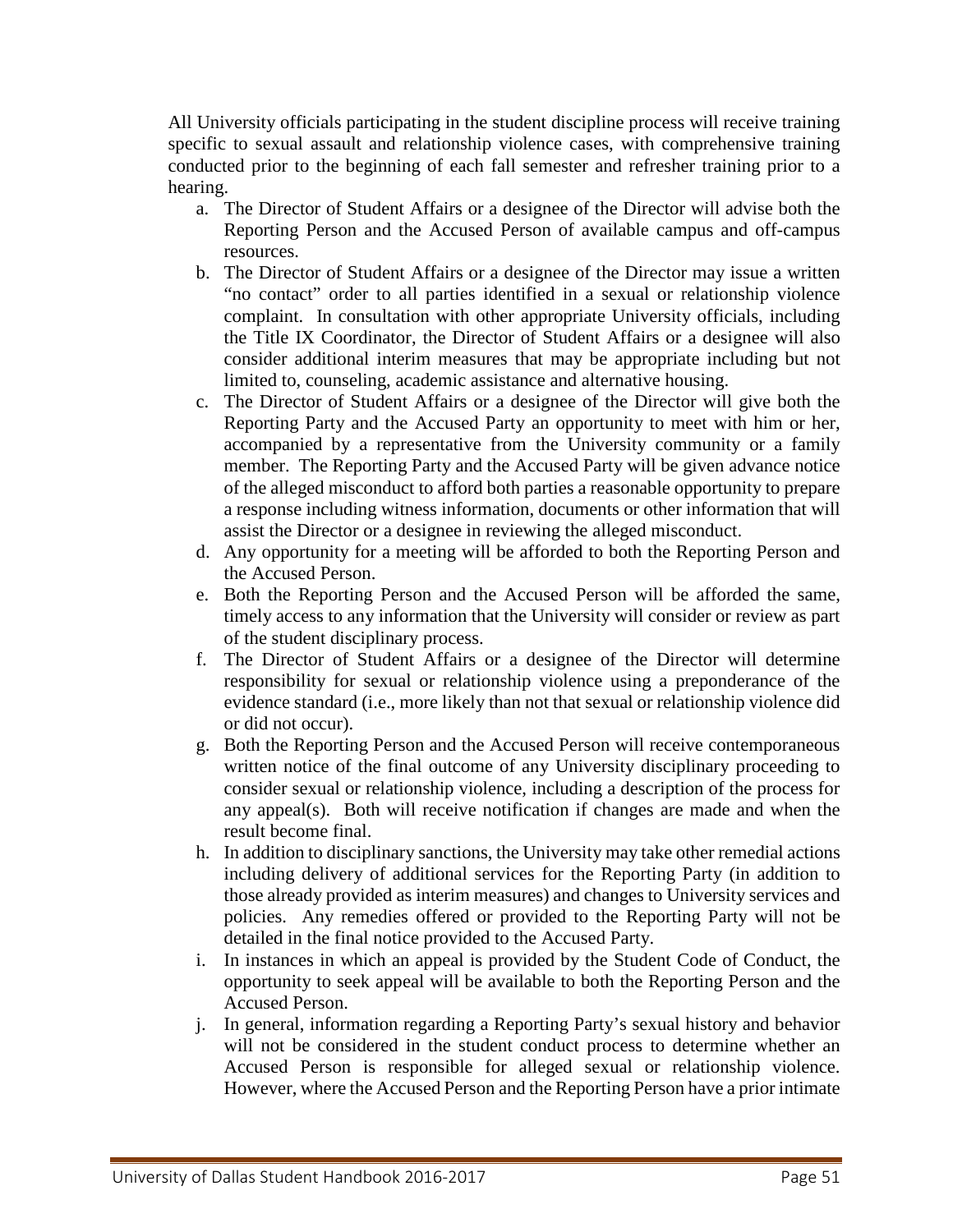or sexual relationship, this information may be deemed relevant to a determination of responsibility.

- k. Information that may demonstrate a pattern of behavior regarding the commission of sexual or relationship violence by an Accused Person may be considered to determine whether the Accused Person is responsible for the current alleged sexual or relationship violence.
- l. Alcohol or drugs use by the Reporting Person at the time of the incident will not be considered a mitigating circumstance.
- 3. **Time Frame for Resolution -** Except in extraordinary circumstances, the University will conclude its investigation and student conduct process (except for any related appeal) within sixty (60) calendar days following receipt of a complaint. Timeframes may be extended based on the complexity of an investigation and the severity and extent of the alleged misconduct. An extension of the stated timeframe will be communicated to the Reporting and the Accused Persons with regular notice to be provide to both regarding the status of the University's investigation.

## *NON-RETALIATION*

The University will not tolerate retaliation against any Student, faculty member, or staff member who makes a report of sexual or relationship violence, participates in an investigation related to a report of sexual or relationship violence, or participates in a student conduct process related to a report of sexual or relationship violence. Examples of retaliation include, but are not limited to, intimidation, threats, stalking, coercion or discrimination because of a person's complaint or participation in an investigation or the student discipline process. Any allegations of retaliation should be reported to the Title IX Coordinator or a designated Reporting Contact and may be subject to the same investigation, hearing and appeal process as set forth above.

#### *WARNING TO THE CAMPUS COMMUNITY (TIMELY WARNING)*

If a report under this Policy discloses a serious or continuing threat to the University campus community, the University may issue a timely warning to protect the health or safety of the broader campus community. Any such warning to the campus community, when determined by the University to be appropriate under the circumstances, is limited to a brief account of the incident, a description of the alleged assailant when needed to apprehend, and the name of any individual who has been arrested and charged with a crime. The name of the Reporting Party will be maintained as confidential and will not be included in the warning.

#### *OBLIGATION TO REPORT CHILD ABUSE*

Texas law requires any person having cause to believe that a child's physical or mental health has been adversely affected by abuse or neglect to make an immediate report to appropriate authorities, including local law enforcement. To the extent that a report of sexual or relationship violence involves a victim under the age of eighteen (18), the individual receiving the report must file an immediate report with appropriate law enforcement agencies in accordance with state law.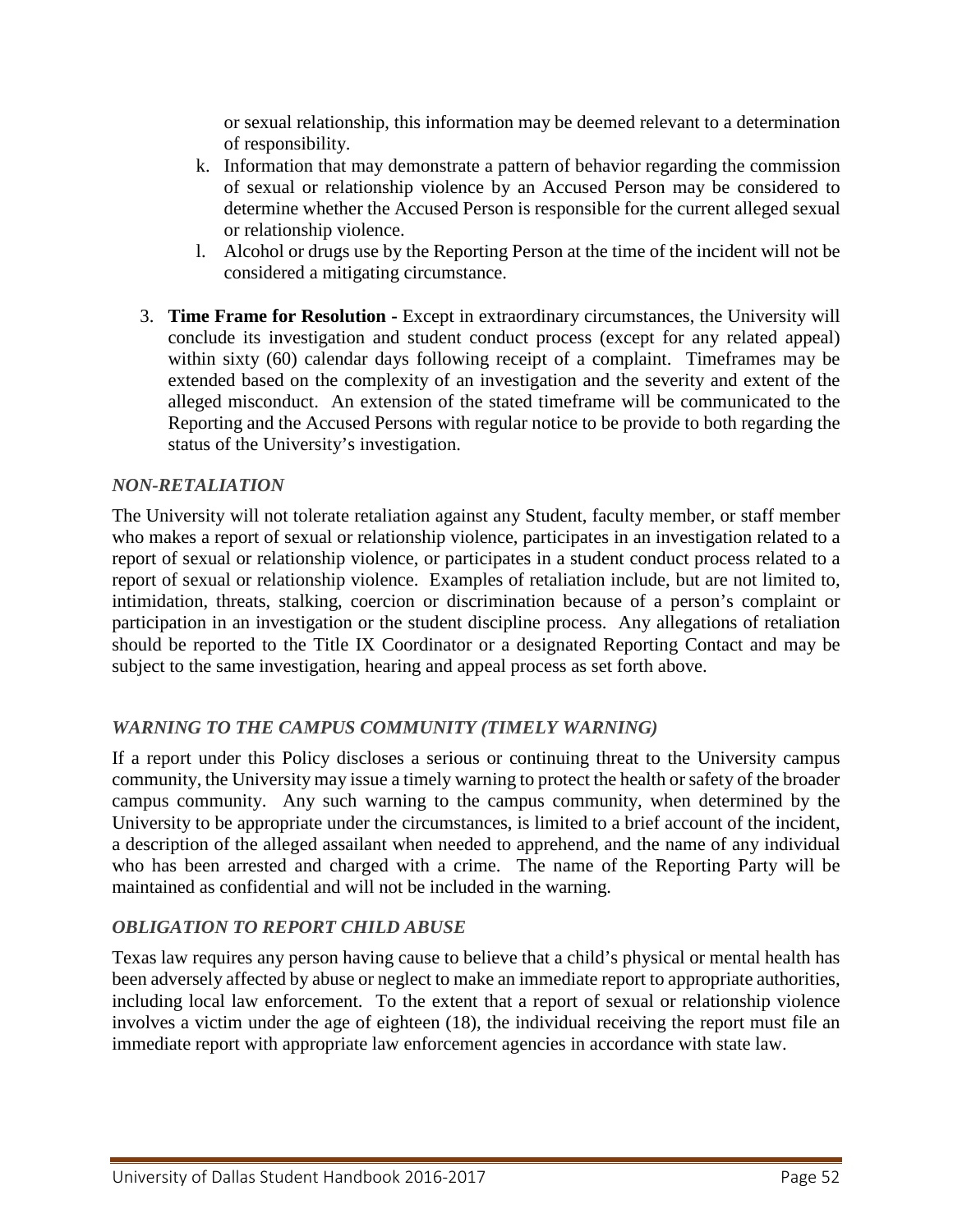## *ANNUAL CAMPUS SECURITY REPORTING*

All reports of sexual assault and relationship violence whether reported to a Responsible Employee or a Reporting Contact are included in the annual crime statistics of the institution. Statistics are reported in an aggregate format without any personal detail or designation.

## *TITLE IX STATEMENT*

The University does not discriminate on the basis of sex in its programs and activities. The University of Dallas has designated a Title IX Coordinator to oversee the University's response to Title IX reports and complaints and to address any patterns or systematic problems revealed by such reports and complaints. The Title IX Coordinator has specific knowledge of the requirements of Title IX, of the University policies and procedures related to sexual harassment and sexual and relationship violence and of all complaints raising Title IX issues at the University. Any person alleged to have been discriminated against in violation of Title IX may present a complaint to the Title IX Coordinator. The Coordinator assists in informal resolutions of complaints or guides the Reporting Party to the appropriate University official or process for resolving the complaint. Questions regarding Title IX may be directed to the designated University of Dallas Title IX Coordinator:

#### [Jeffrey](mailto:jtownsend@udallas.edu) Taylor

Coordinator of Disability Services Blakley Library Office 101A 1845 E. Northgate Drive Irving, TX 75062 (972) 721-5382

Questions related to Title IX may also be directed to the Office for Civil Rights for the United States Department of Education, Region VI, 1999 Bryan Street, Suite 1510, Dallas, Texas 75201- 3136, Telephone (40) 974-9450, Facsimile (214) 661-9594.

Reports of possible violations of the above policy may also be made to:

Director of Student Affairs - (972) 721-4045 Director of Campus Safety - (972) 721-4041

## **AWARENESS PROGRAMS**

All University of Dallas undergraduate students will take an online course about sexual and domestic violence. The course, from Campus Clarity, is titled "Think About It: Traditional Values." This online course contains basic statistics about sexual assault and domestic violence, as well as bystander awareness, situational awareness, what constitutes consent, and the role alcohol plays in sexual assault. The course will first be used by the University of Dallas during the 2016-2017 school year, during which time all undergraduate students will take it prior to their arrival on campus in the fall. In subsequent years, only new students will take the course prior to their arrival on campus.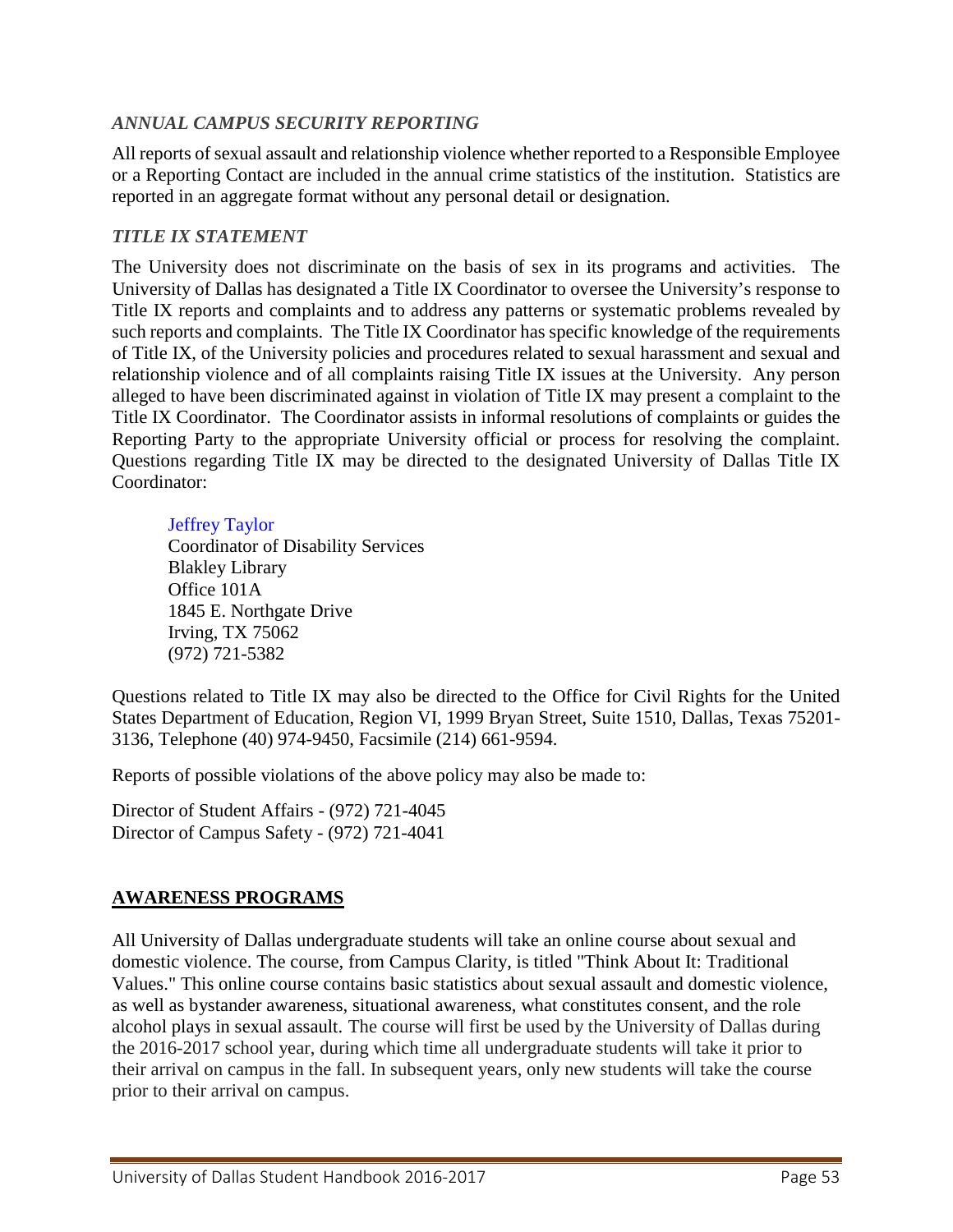The Office of Student Affairs will hold various trainings and awareness events throughout the school year.

More information personal or sexual violence can be found at <http://www.udallas.edu/stoptheviolence>

# *HOUSING*

## **ON-CAMPUS RESIDENCY REQUIREMENT**

The University is committed to establishing continuity between intellectual development and Residence Life. Living on campus contributes to the intellectual, social, emotional and spiritual growth of the individual student and of the other residential students. The University requires currently enrolled full-time undergraduate students with fewer than ninety earned credit hours (senior standing) to live in either the University residence halls or the student apartments. **Living on campus implies acceptance of a residential contract and all related policies** whether or not a contract submission is on file in the Office of Student Affairs.

Students under the residency requirement living off campus without valid commuter status will be billed for a standard room charge. **Students who fall under the residency requirement must actually live on campus.**

Students are not subject to the On-Campus Residency Requirement for the 2015-2016 academic year if they:

- Have earned more than ninety credit hours (senior standing)
- Are twenty-one years of age prior to the first day of class
- Are married (copy of marriage certificate required)
- Are veterans (copy of honorable discharge papers required), **or**
- Are commuters living with their parent/legal guardian claimed on their income tax in the Dallas-Fort Worth Metroplex.

The basis for any of the above must exist prior to the semester the student wishes to live off campus and for which a valid ['Commuter Form'](http://www.udallas.edu/offices/studentlife/forms/commuter.html) has been submitted. Residents who qualify for commuter status mid-semester are subject to a Contract Breakage Fee, as well as the housing refund schedule, as listed in the Bulletin.

On-campus housing is not available for individuals who are not currently enrolled. On-campus housing is not guaranteed to students who do not fall under the residency requirement.

#### **COMMUTER STATUS**

Students who no longer fall under the on-campus residency requirement who wish to cancel their previously confirmed housing reservation must notify the Office of Student Affairs in writing ("Commuter Form") of their intention to cancel the reservation prior to July 1 (Fall semester) or December 1 (Spring semester) in order to qualify for a refund of any housing deposit. Students who withdraw or do not return for any reason will forfeit their housing deposit. The Housing deposit may be reinstated for students who return to a campus residence from an official Leave of Absence or who are readmitted to UD within 2 years. If notice is given after July 1 but prior to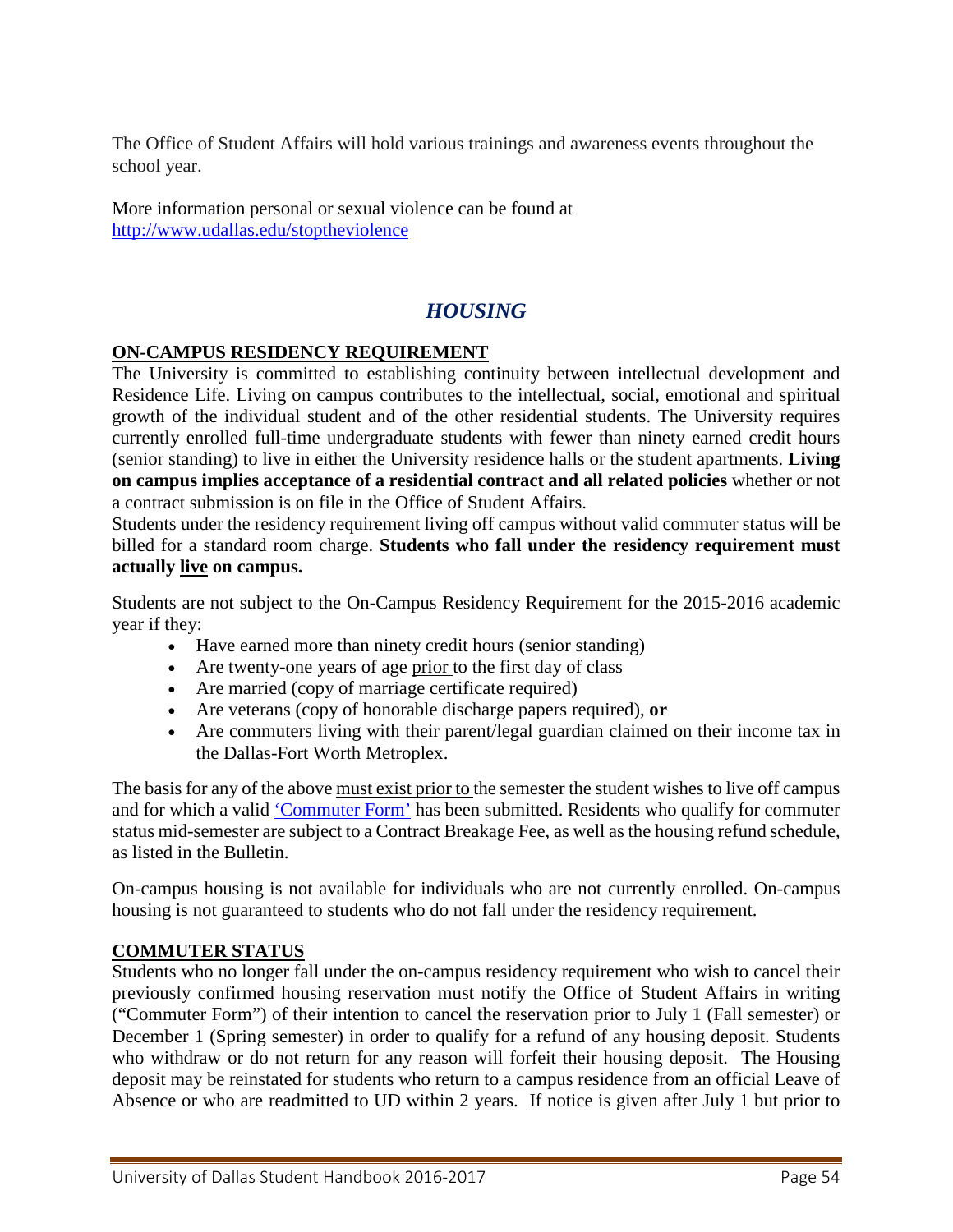August 1, there is an additional \$100 contract breakage fee. After August 1, the fee is \$300 prior to move-in. After the student has moved in and at any point during the fall semester, the Contract Breakage Fee is \$400. For the spring semester, the Contract Breakage Fee is \$600. This fee also applies to fall residents claiming commuter status for the spring semester. This fee is charged based upon the semester of cancellation – not the date of notification. This deposit may also be used to pay down any remaining balance still owed to the University by anyone leaving the University for any reason.

## **HOUSING REGISTRATION**

Undergraduate students subject to the Residency Requirement must submit the appropriate application and housing contract to the Office of Student Affairs by the date designated by the Office of Student Affairs. Requests for a specific roommate must be mutual and submitted at the same time. The Office of Student Affairs will make residential assignments for continuing students based upon classification and credit hours. Mutually confirmed group requests submitted during the official housing registration period will be processed in order of official cumulative credit hours for the entire group. Groups with the highest number of credit hours are assigned first. When there is only one room type remaining to be assigned and more than one group with the same number of cumulative hours has applied, other determining factors such as group average GPA, application submission dates/times, current hours, etc. will be considered.

New incoming students will be placed in one of the 'traditional' halls.

Students with Single or Single-in-Double room preference must indicate a second choice for a double with one roommate. Singles in doubles are not available during Housing Registration. During the roommate consolidation process requiring individual appointments around the third week of each semester, requests for single occupancy in a double room will be granted ONLY if space is available and the student agrees to the additional charge.

Students requesting a medical single must apply for a **Housing/Dining Exemption on Basis of Disability** through the ADA office. Upon approval they will be placed in a single or single in a double at the double rate. Upperclassmen wanting a medical single in a true Clark Hall single will have priority but must pay the Clark Hall single rate. Medical singles in doubles are not available in Clark Hall.

The University may choose not to assign a student to a residence hall room if the student has an unsatisfactory disciplinary record. The University may also decide to change a room assignment based on needs of the community and disciplinary factors.

All on-campus University students are billed a refundable housing deposit at the commencement of their residency. The full amount will be remitted to the student upon departure if proper written notification is given by the posted deadline dates. Students who withdraw or do not return for any reason will forfeit their housing deposit. The deposit may be reinstated for students who return to a campus residence from an official Leave of Absence or who are readmitted to UD within 2 years. "No shows" will be considered as a cancellation and will also forfeit the housing deposit.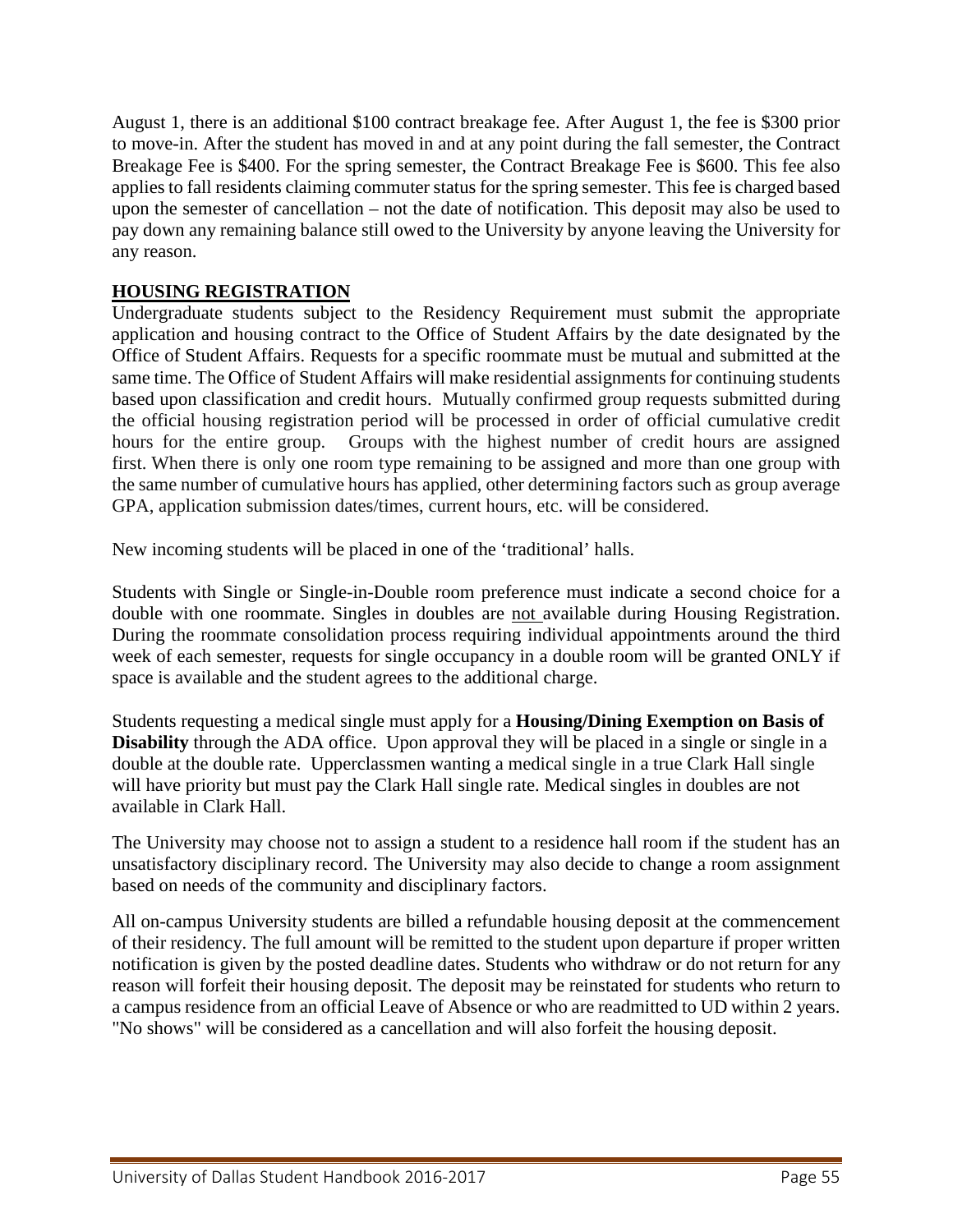#### **CONSOLIDATION**

Occasionally, assigned roommates may choose not to attend the University or withdrawal shortly after the semester begins. As a result, some residents may find themselves in an incomplete room or apartment without a roommate. After the third week of the semester, students residing alone in a room will be required to cooperate with the University to consolidate room assignments. Freshmen living alone will either be required to relocate or to accept a new roommate. Students at the sophomore level and above may request a specific new assignment or roommate or the student may pay for a single room if the student has priority on the single room waiting list.

Students who are unable to make arrangements within the established time frame will be reassigned to a room with a roommate at the discretion of the Director of Student Affairs. This policy applies regardless of date or reason of departure of original roommate.

The Director of Student Affairs will assist with issues that impede this process. Failure to consolidate by either accepting a new roommate or moving in with another resident will result in the University declaring the room as Single-in-a-Double and charging the student the higher published rate. See also "Roommate Conflicts" under the Residence Life section of this handbook.

While we do not enforce consolidation across halls, we do enforce the policy within a hall. *Due to maturity, developmental issues and other issues, freshmen are not housed with upperclassmen.* Students are consolidated regardless of classification or age. Students may request single-indouble room status if there is available room and the student agrees to and signs for the additional room charge. A single room assignment will only be permitted when there is no one left to consolidate and one resident remains without a roommate. No extra charge is assessed to the student. However, no additional charge is assessed with the understanding that the second bed in the room is available for another student should the need arise. OPO status can also be awarded based upon freshman vs. continuing student and documented smoker vs. documented non-smoker stating that they cannot live with a smoker.

During the spring term, returning students are given the opportunity to select a room for the following school year. The annual Housing Registration Week process takes place after Spring Break. There will be advertising to announce specific dates. Incoming freshmen that do not mutually request roommates are assigned roommates.

#### **CONFIRMATIONS AND CANCELLATIONS**

At some point after Housing Registration Week, undergraduate students will receive confirmation of housing and roommate assignment via email. Assignments are subject to change.

Students who no longer fall under the on-campus residency requirement policy and wish to cancel their confirmed housing reservation must formally notify the Office of Student Affairs via the online ['Commuter Form'](http://www.udallas.edu/offices/studentlife/forms/commuter.html) of their intention to cancel the reservation. Standard Contract Breakage Fees apply. No-shows will be considered as cancellations and will be billed as such. The University may separate students from on-campus housing if they have not properly cleared for enrollment with the Business Office or Financial Aid.

#### **BREAKS AND VACATIONS**

University residence halls are **closed** over breaks and vacations. Absolutely no entrance is allowed in the halls during breaks. The residence halls will close for Thanksgiving on Saturday, November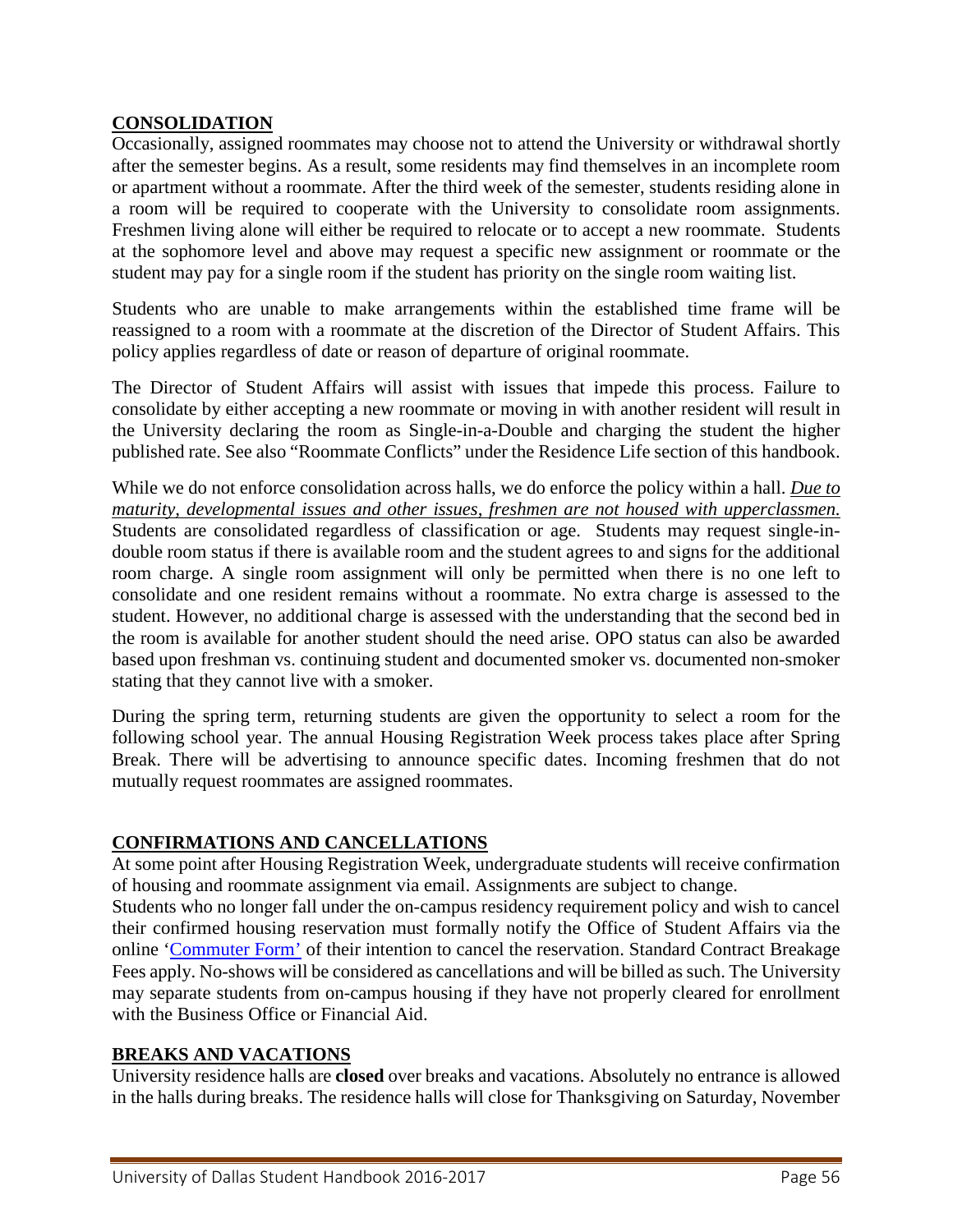19 at 10 a.m. and will reopen on Sunday, November 27 at 8 a.m., and for fall 2016 term on Friday, December 16 at 10 a.m. and will reopen at 8 a.m. on Sunday, January 17. Halls close for Spring Break in the spring 2017 term at 10 a.m. on Saturday, March 5 and will not reopen until 8 a.m. on Sunday, March 13. The halls and student apartments will close for the year at 10 a.m. on Friday, May 12, at 10 a.m.

Apartment residents with a valid contract may stay in their designated apartments during the breaks and vacations, but must move out at the end of the year by the same date and time as hall residents. Apartment residents are cautioned to leave the heat and hot water heaters on during vacations. A temperature setting of 50-60˚ F is suggested. Freezing temperatures can cause water pipes to burst and flood an apartment. Charges for damage resulting from frozen pipes bursting will be assessed to apartment residents.

# *RESIDENCE LIFE*

## **ABANDONED PROPERTY**

Residents who have not properly cleared for enrollment or that have officially approved midsemester room changes have two business days to remove **all** personal possessions from their originally assigned room. After this time, remaining items will be considered abandoned property and disposed of accordingly. The University is not responsible for storage of abandoned property. This policy also applies to items left in community areas (such as laundry rooms, bathrooms, lounges, etc.) and items left behind during check-out at the end of the year or due to mid-year withdrawal.

#### **ABSENCE FROM CAMPUS**

Residents should notify the University if they expect to be absent from campus for more than three days. Notice should be given to the appropriate Resident Assistant or to the Office of Student Affairs.

#### **AIR CONDITIONING/HEATING**

Upon documented agreement by the majority of hall residents, the maintenance staff will switch the hall air conditioning/heating systems in the traditional halls.

## **ANTENNA**

External antennae in any form (including satellite dishes) may **not** be attached to the roofs or ledges, or extend outside room or apartment windows because of possible damage to the building and danger from electrical storms. Cable TV is available in the on-campus student apartments at an additional cost.

## **BICYCLES**

Bicycles may not be stored in Residence Hall stairwells, hallways, doorways, or storage areas. Bicycle racks are provided outside residence halls for bike storage. Bicycles found inside residence halls may be confiscated.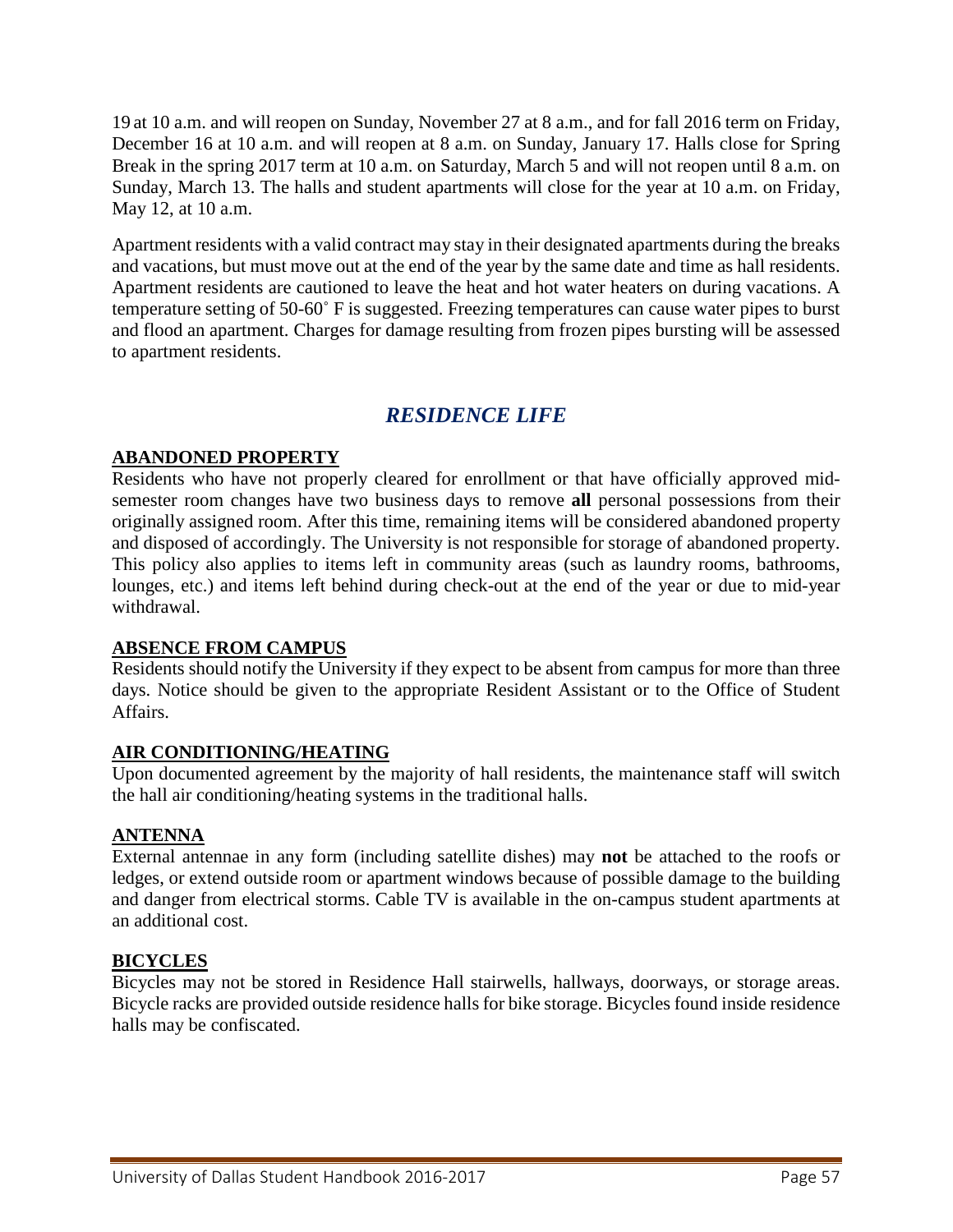## **BOARD**

As part of the Contract for Residence, students living in residence halls are required to purchase a residential meal plan. Those living in the student apartments are not obligated to purchase a meal plan. No refunds are given for only partial usage.

#### **CHECK-IN**

Each resident of **Clark Hall** and the **traditional halls** is required to complete a Room Inventory check-in form upon initial move-in for the year or any time during a semester that a room change is approved by the Office of Student Affairs. The initial Room Inventory must be turned in to the resident's RA by 5 p.m. on the first Friday after the first day of classes. If you move in the middle of the year, the resident must turn the Room Inventory in to his/her RA within three days of moving in. The Room Inventory allows each resident to insert notes regarding any room/furniture damages. Upon move-out and visual verification by staff (RAs or RCs), notes regarding any damages or missing furniture are compared to those made during the check-in process. Any discrepancies between the two, other than normal 'wear-and-tear' are then billed to student accounts. Damages or missing furniture noted at check-in protect the resident against unwarranted charges. Failure to complete and turn in the Room Inventory by the announced deadline date after move-in will result in an improper check-in fine.

Each resident of the student apartments is required to complete an online check-in form. The form can be found [HERE](http://udallas.edu/offices/residencelife/forms/hall_check_in.php) and at the link emailed to each resident at the beginning of the year. Failure to complete the online check-in form by the announced deadline after move-in will result in an improper check-in fine. Each resident of the student apartments is also required to complete an online check-out form. The form can be found [HERE](http://udallas.edu/offices/housing/forms/apt_check_out.php) and at the link emailed to each resident at the end of the semester/year. Failure to complete the online check-out form by the announced deadline will result in an improper check-out fine.

#### **CHECK-OUT**

Residents must follow announced check-out procedures when they change rooms any time during a semester or depart school at the end of a semester or academic year. **Residents who fail to checkout properly will be fined and held accountable for the condition of their room. A proper check-out in the traditional halls and Clark Hall will include an in-person walk of the resident's room with each resident. No in-person walkthrough will be completed in the student apartments. However, Student Affairs staff will examine each Student Apartment after check-out to inspect the room and assess fines for damages as necessary.**

The room should be left in broom-clean condition and all fixtures (i.e. the sink) should also be clean. **NO** personal property may be left in the room or in the hall. Failure to clean the room properly or to remove all personal items will result in fines. Any damage not listed on the room inventory check-in form will be charged to the residents (or to an individual if it is possible to ascertain who is individually responsible). Any issued room keys should be left with the RA to avoid additional fines. Complete instructions for both the residence hall and student apartment inventory check-out procedures and forms may be found on the [Student Affairs Forms & FAQs](http://udallas.edu/offices/housing/forms-information.php)  [web page.](http://udallas.edu/offices/housing/forms-information.php)

At the close of the fall semester, hall residents who will be returning to the same room in the spring may leave behind personal items but are also required to complete and submit a "Fall Semester Closing Checklist" form. Emails will be sent to residents and RAs will provide information before the end of the semester on this process. Failure to follow instructions will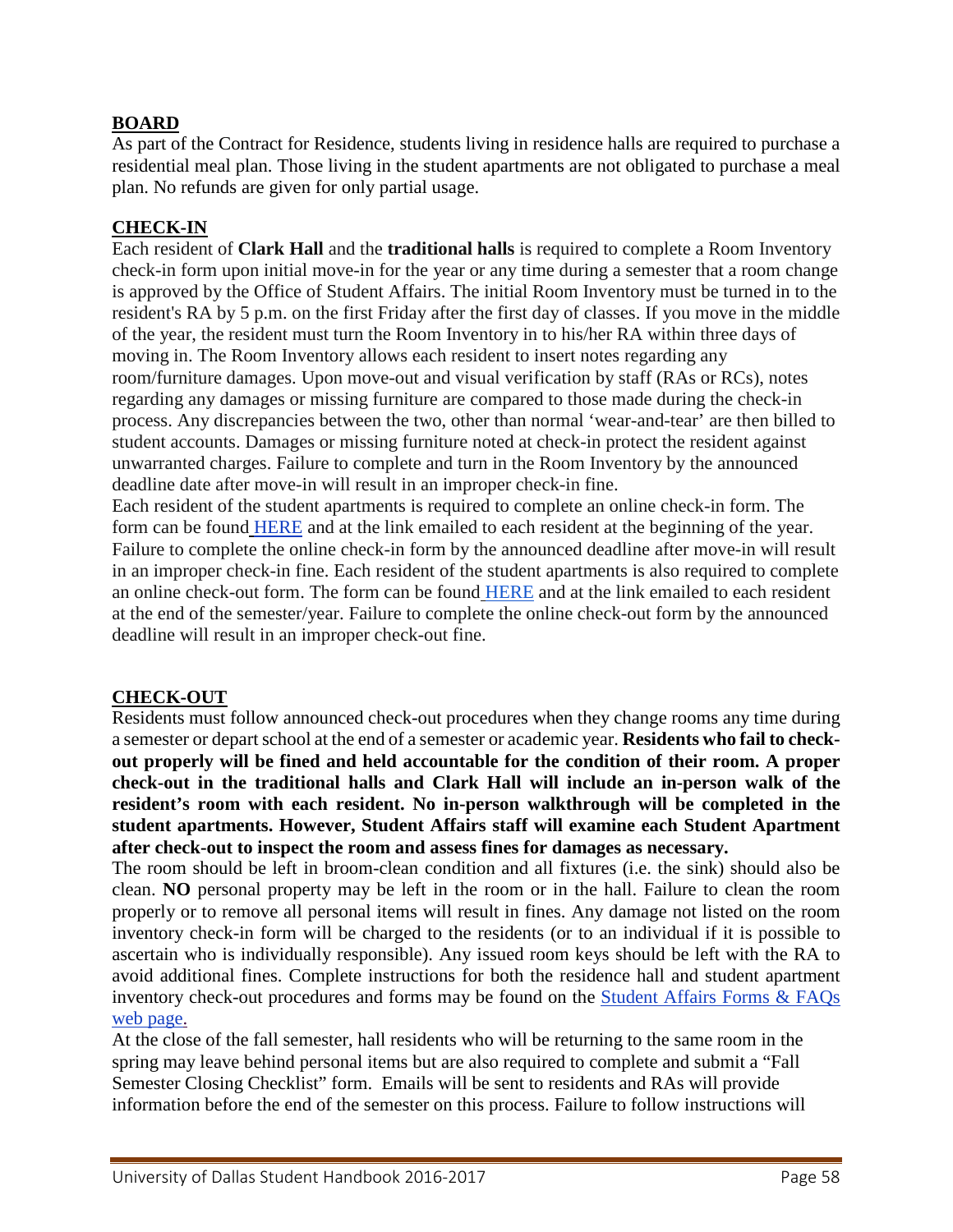result in a fine. After completion, Residence Life staff will conduct a brief inspection to make sure that the windows are secure and check for fire hazards. The doors will then be dead-bolted until halls are re-opened in the spring.

## **CHEMICALS**

The storage of dangerous chemicals or chemicals that may be combined into a volatile compound is strictly prohibited in any campus residence.

## **CLEANING AND CUSTODIAL SERVICES**

Residents are responsible for cleaning their assigned rooms/apartments. The custodial staff will clean public areas (corridors, stairs, lobbies, lounges and central bathrooms). Residents are expected to be considerate in the way they leave public areas. Rooms or apartments will be checked to determine if unsanitary or unsafe conditions exist. If such conditions are found, residents will be asked to correct the condition immediately. Failure to comply may result in a cancellation of the Contract for Residence or a substantial fine for cleaning services.

## **COHABITATION**

Cohabitation is a violation of the housing contract and is not permitted in any University housing. Cohabitation is defined as unauthorized living in a residence hall or apartment space and/or prolonged or patterned visits, which extend beyond the normal understanding of visitation. Also see the **Guest** policy below.

#### **CONTRACT FOR RESIDENCE**

Residents are required to complete a Housing Contract, which is an agreement between the individual student and the University. This is a binding legal document that sets forth the conditions and term of occupancy and may not be assigned to another person in any way. Each resident is fully responsible for meeting the conditions and terms of occupancy which are set forth in the document. Before submitting the contract, students are advised to read it carefully. Living on campus without a Housing contract on file implies acceptance of all conditions set forth in the contract. *Students who fall under the residency requirement and have an assigned room must actually reside on campus.*

#### **COOKING**

Fire and health hazards prevent the preparation of food that requires the use of an open heating element in the residence hall rooms. Those preparing food in the kitchenettes are responsible for cleanup. Use of personal portable grills or hibachis on patios, balconies, ledges, on or under any portion of a structure is prohibited. Portable grills or hibachis, when used, must be a minimum of ten feet away from any structure. Residents will be charged restitution for any damages and subject to any fines imposed by the Irving Fire Department and the Office of Student Affairs.

#### **DAMAGES IN PUBLIC AREAS**

It is the collective responsibility of those living in the residence halls or student apartments to report individuals who cause damage to community areas or property. Damage beyond normal wear and tear that is not accountable to individuals may be billed in equal amounts to the group having responsibilities for those public areas. Other actions may be taken to protect common areas.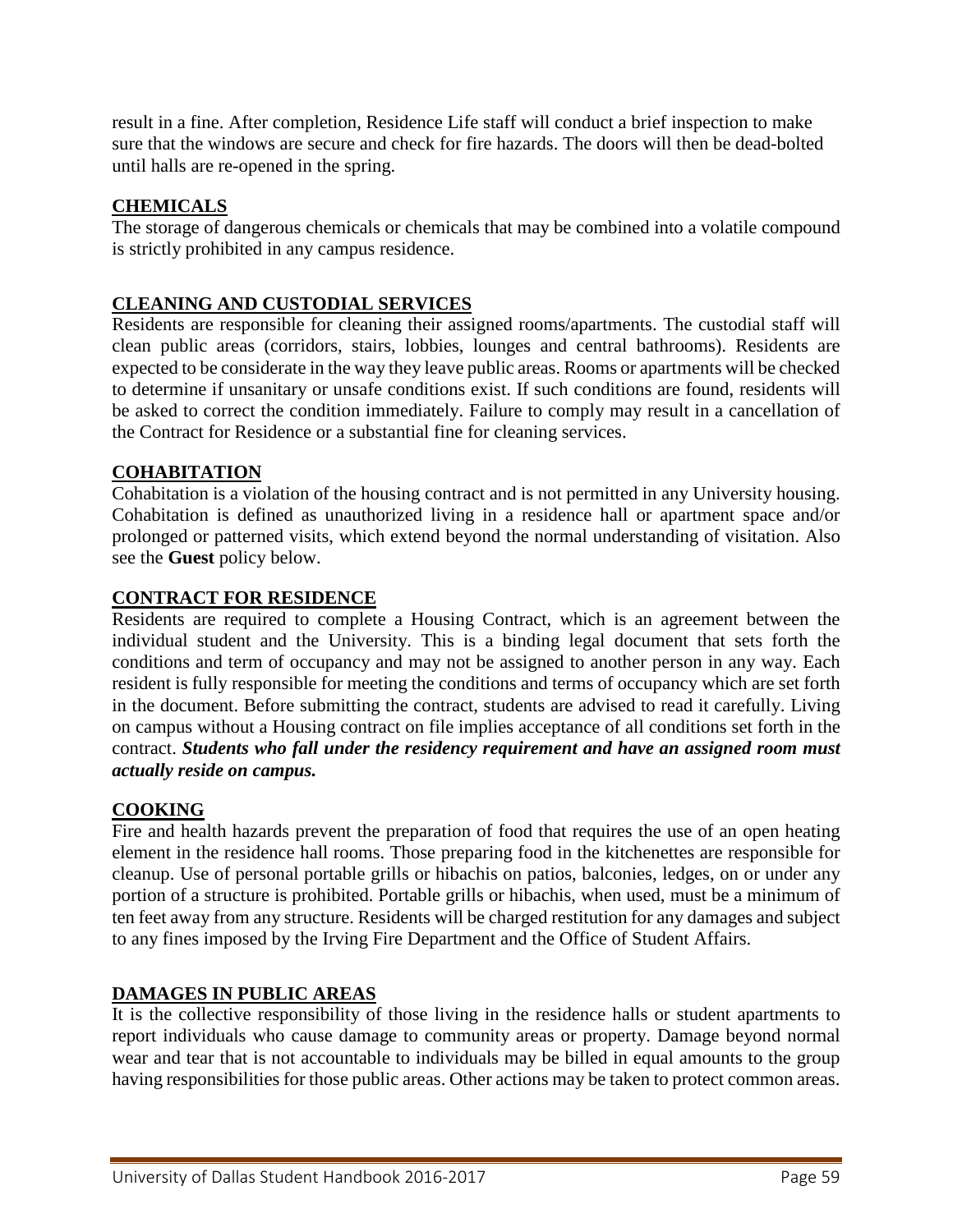## **DAMAGES IN STUDENT ROOMS/APARTMENTS**

Occupants of each room or apartment are responsible for keeping their room and its contents in good order and free from damage beyond normal wear and tear. At move-in, room/apartment condition reports must be completed by each resident by a given deadline date. After a resident checks out, the room/apartment is checked by staff for damage that may have occurred during the occupant's residency. Damages to the room that are clearly beyond reasonable use will be billed to the responsible individual. If individual responsibility cannot be established, all occupants of the room/apartment will be billed equally. Extraordinary cleaning required because of abuse of facilities and excess trash left in the room or in the hall will be at the expense of the residents.

Charges for repair of damages are determined by the Facilities Department on the basis of labor and material costs. Bills for damages will be charged to the account(s) of those responsible. Failure to pay damage charges may result in a Business Office hold being placed on the student's records, termination of the Housing Contract or denial of the opportunity to live in University residential facilities.

#### **DART BOARDS**

Dart boards are prohibited.

## **DECORATION OF ROOMS**

Residents may personalize their room or apartment in a manner approved by the Office of Student Affairs. Nudity or offensive decorations are not allowed. Please refer to below chart to determine wall damage from decorations for which residents will be held financially accountable. Permanent fixtures, construction, paint or wallpaper may not be added to any hall, room or apartment. Residents may not use large nails, screws, two-side tape, plastic-tack products, glues or permanent adhesives on any wall, furniture or floor surfaces. The use of dry-erase or other markers and pens is prohibited on resident hall door surfaces. Students are not permitted to make holes in the walls, woodwork or floors of the room or apartment, nor will the student make any alterations, additions or improvements to any portion of the room or apartment. If this occurs, residents will be charged restitution for damages and/or return to the original condition of the room/apartment.

| <b>Item</b>                  | Augustine, Gregory, Madonna,<br>O'Connell & Theresa Halls | West Hall, Jerome Hall & Campus Apts.                          |
|------------------------------|-----------------------------------------------------------|----------------------------------------------------------------|
| Large Nails                  | Not permitted                                             | Not permitted                                                  |
| Small nails with metal hook  | Not permitted                                             | Permitted                                                      |
| Thumbtacks, pushpins         | Not permitted                                             | Permitted                                                      |
| <b>Staples</b>               | Not permitted                                             | Not permitted                                                  |
| 3M hooks                     | Permitted                                                 | Only permitted if left on wall for proper removal<br>by staff. |
| Masking tape                 | Not permitted                                             | Not permitted                                                  |
| Double sided tape, pads      | Not permitted                                             | Not permitted                                                  |
| Cellophane tape              | Not permitted                                             | Not permitted                                                  |
| Blue or green painter's tape | Permitted                                                 | Permitted                                                      |

All residence hall and apartment decorations, especially seasonal (Christmas, etc.) will be subject to safety evaluation by a Student Affairs staff member and/or a member of the Office of Campus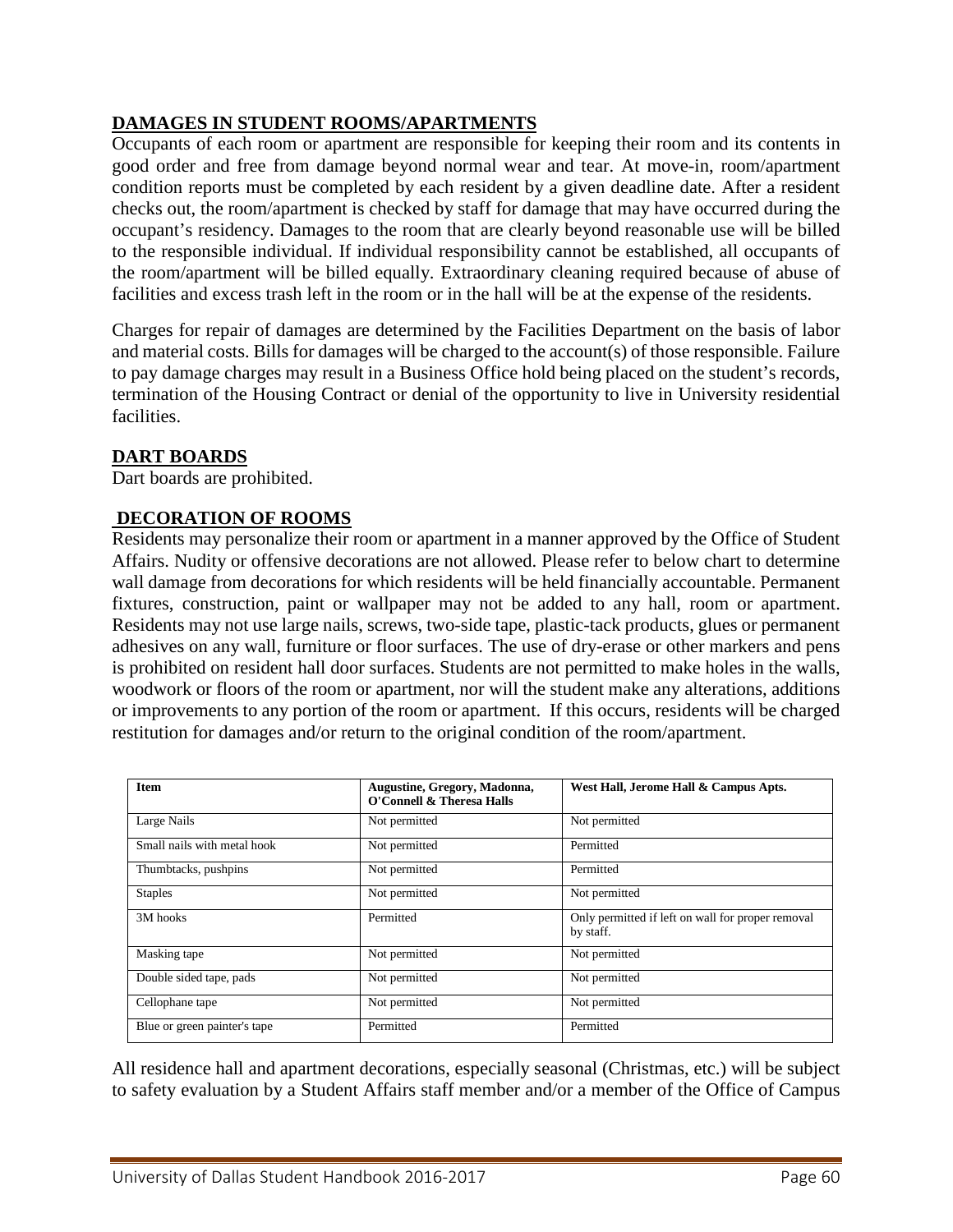Safety. Any flammable decorations must be removed immediately at the request of the University. No live greenery is permitted (trees, wreaths, garlands, etc.). All wires must be taped down. Wires cannot be pinched under closed doors.

Students should consult a RC or RA if they have questions about the appropriateness or safety of their decorations.

## **EARLY ARRIVALS**

The only residents allowed to arrive early at the start of any term are those that are requested to do so by the University of Dallas. Other students requesting early arrival not at the request of the University of Dallas and approved to do so will be billed an additional nightly housing charge. Approvals are at the sole discretion of the Office of Student Affairs.

## **ELECTRIC SERVICE IN STUDENT APARTMENT**

A \$25 administrative fee will be billed to students' accounts when the Office of Student Affairs must pay an electric bill due to the students' failure to establish and/or maintain an electrical account. This is in addition to any monthly usage bills sent to the Office of Student Affairs for payment.

## **TERMINATION OF HOUSING PRIVILEGES**

The University may terminate housing privileges for students who have not properly cleared for enrollment with the Business Office, Financial Aid or are under suspension of residence life privileges due to disciplinary issues.

## **FIRE SAFETY GUIDELINES**

#### **Approved Items**

| Curling/flat iron (with auto shut off) | Surge protectors            |  |
|----------------------------------------|-----------------------------|--|
| Small stereos/radios                   | Microwave (under 700 watts) |  |
| Refrigerators (4.6 cu. ft. or under)   | Hair dryer                  |  |
| Iron (with auto shut off)              | George Foreman Grills       |  |

#### **Not Approved Items**

| Candles                                  | Explosives/gunpowder   |  |
|------------------------------------------|------------------------|--|
| Burning incense inside building          | Hot pots/plates        |  |
| All flammable/combustible liquids        | Toasters/toaster ovens |  |
| Smoking (inside buildings)               | Extension cords        |  |
| Halogen and Lava lamps                   | Space heaters          |  |
| Chemicals (other than cleaning supplies) | Fireworks              |  |

• **Alarms -** The setting of false fire alarms is a particularly grievous act which seriously compromises the safety of other residents and may result in disciplinary sanctions. Students who fail to evacuate during a fire drill or alarm or to obey promptly the direction of a University or civil official during an emergency will be subject to disciplinary action.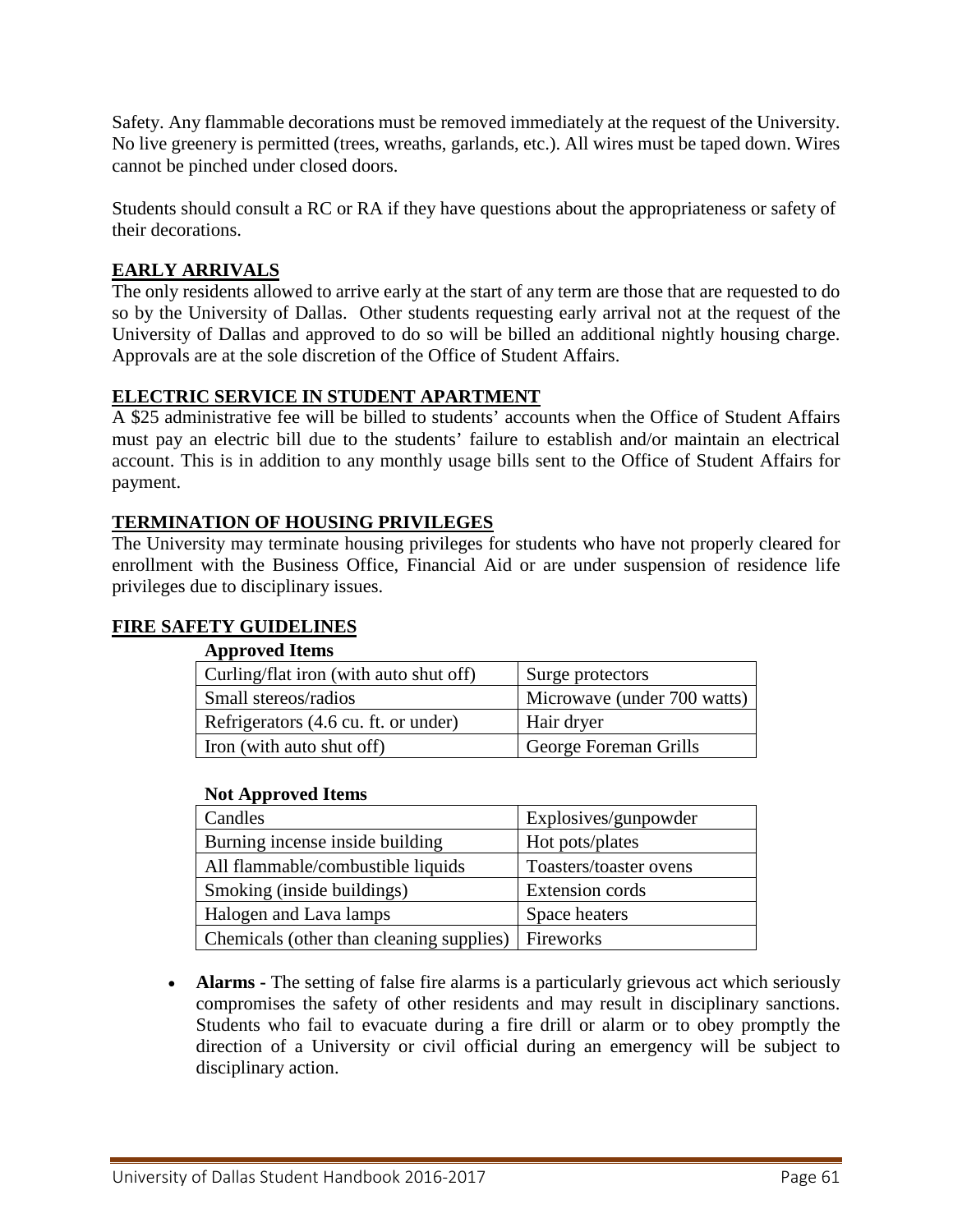- **Decorations** Posters or decorations with flammable materials (paper, photos, etc.) on the room doors may be prohibited if deemed a fire safety hazard (C.I.F.C. 11.204). Items which have been laminated or otherwise made fireproof may be used as decoration.
- **Electrical Guidelines** The electrical circuitry of residence hall rooms is not designed to handle electrical appliances that draw strong current. The use of electrical equipment in the residence halls is prohibited unless the following criteria are met: appliance is rated less than 6 amps (700 watts); appliance meets OSHA-approved laboratory standards; and appliance does not contain an exposed heating element. Approved electrical appliances must be used with extreme caution and in accordance with manufacturer's instructions. Residents are responsible for using electrical equipment in a safe manner. Illegal appliances will be confiscated and held until the resident leaves University housing. Please see the chart with approved and prohibited appliances. Christmas lights must be appropriately rated for indoor use. Outdoor lights are not permitted. Lights may be checked by Facilities for safety.
- **Equipment Tampering** A student who tampers with fire safety equipment or uses any firefighting equipment (such as fire extinguishers, fire alarms, smoke detectors, exit signs) improperly will face a minimum automatic fine of \$100. If there is damage to the fire safety equipment or other circumstances that make the violation more severe, additional sanctions may be assigned.
- **Safety Inspections** Safety inspections are conducted at least once per semester by University staff. The primary purpose of inspections is to ensure safety and to enforce policies including fire safety regulations. Additionally, University maintenance personnel will enter the students' rooms during breaks to ensure that things are in working order. Should items be found missing, inoperative or dismantled in any way, they will be repaired immediately and charges will be assessed to the residents of the respective room.
- **Setting Fires** Burning any substance, including candles and incense, or setting fires in the halls, to include setting fire to fliers or other posted materials, is a very serious breach of fire safety regulations and is not permitted under any circumstances. Violations of the fire safety policy will result in severe disciplinary sanction and may lead to a report submitted to the local Fire Marshal, who has the authority under Texas state law to file criminal charges against the violator.

## **FIREARMS AND WEAPONS**

Any object that could potentially inflict injury or cause harm that is used in a threatening, careless or aggressive manner will be considered a weapon. Possession of weapons of any type, including, but not limited to, firearms, ammunition, air guns, gun replicas, incendiary and explosive devices, slingshots, knives and martial arts training materials are prohibited. Possession and/or use will result in immediate confiscation of the item and may result in disciplinary action.

#### **FURNISHINGS**

Room and apartment furniture and other furnishings must be left in a student's room or apartment at all times. Residents will be responsible for damage caused to the furniture left outside or on the balconies. Under no circumstances is lounge furniture to be moved from the lounge area in the residence halls. Violation of this regulation may be considered theft and lead to disciplinary action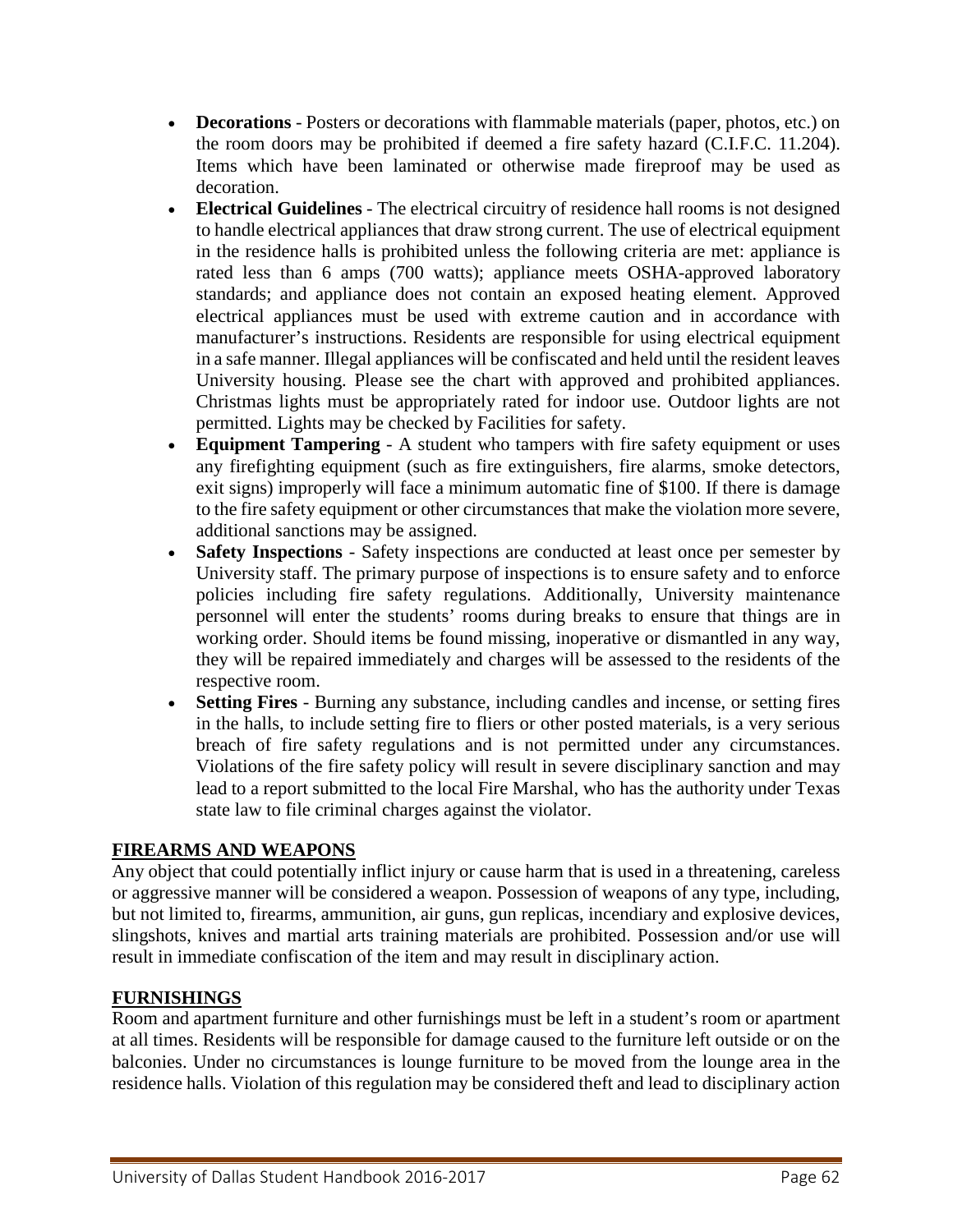and/or a fine. Personal furnishings which may cause damage or present a safety hazard are prohibited. Personal furnishing must be removed by the resident upon departure.

## **GUESTS**

The right to sleep and study in one's own room or apartment takes precedence over the right of a roommate to entertain a guest in the room or apartment. Occasional overnight guests of the same sex may stay free of charge in the student host's room up to three (3) nights, provided the host's roommate agrees. Guests may not stay in unoccupied beds without the consent of the student whose bed is to be used. Guests may stay with friends of the student host provided all parties agree. Guests are not permitted to sleep in residence hall lounges. Resident Assistants must be informed of all guests whether expected or unexpected.

While guests are on campus, the student host is fully responsible for the guest's actions. Guests are expected to abide by all University rules and regulations. Failure to do so will result in the guest being asked to leave campus immediately. Hosts for authorized guests staying beyond three nights will be billed a guest fee of \$20 for each additional night.

Any person living in University housing without permission from the Director of Student Affairs and without a valid contract is trespassing. Hosts will be subject to a minimum charge of \$25 per day during the entire period of improper occupancy by the unauthorized guest, and may be subject to criminal charges of trespassing or loitering.

## **HALL SPORTS**

Activities such as soccer, running, frisbee, football, baseball, golf, skating, etc., or shaving cream and water fights, are not permitted inside University housing areas. Hall sports may injure residents or guests. Engaging in these activities may also cause damage in housing areas, especially to fire safety equipment.

## **KEYS**

Residential keys to the 'traditional' halls are issued by the Office of Student Affairs. Students are responsible for those keys until keys are returned at the time of room check out. All issued keys remain the property of the University and may not be duplicated, modified in any way, or loaned to other persons. Possession of keys to University property by anyone other than the individual to whom the keys were issued by the Office of Student Affairs will be considered unauthorized possession. Unauthorized possession and/or use of keys to University property will result in immediate confiscation and may result in disciplinary action.

In the event of a lost or stolen room key, residents must consult with the Office of Student Affairs to requisition a lock core and key change for the room/apartment. The cost of \$25 for the core change and key replacement will be billed directly to the resident who lost the key. Broken keys must be reported to and turned in at the Office of Student Affairs. Residents will not be charged to replace a broken key. Hall residents who lose mailbox keys should inform the Mail Room staff immediately for key replacement.

After room check-out, all keys must be returned in person to the Resident Assistant on the floor or directly to the Office of Student Affairs. Failure to return the keys at the time of departure will result in a lock core change and charge. Duplicate keys will not be accepted when you check out. Students will be billed for lock changes if this occurs.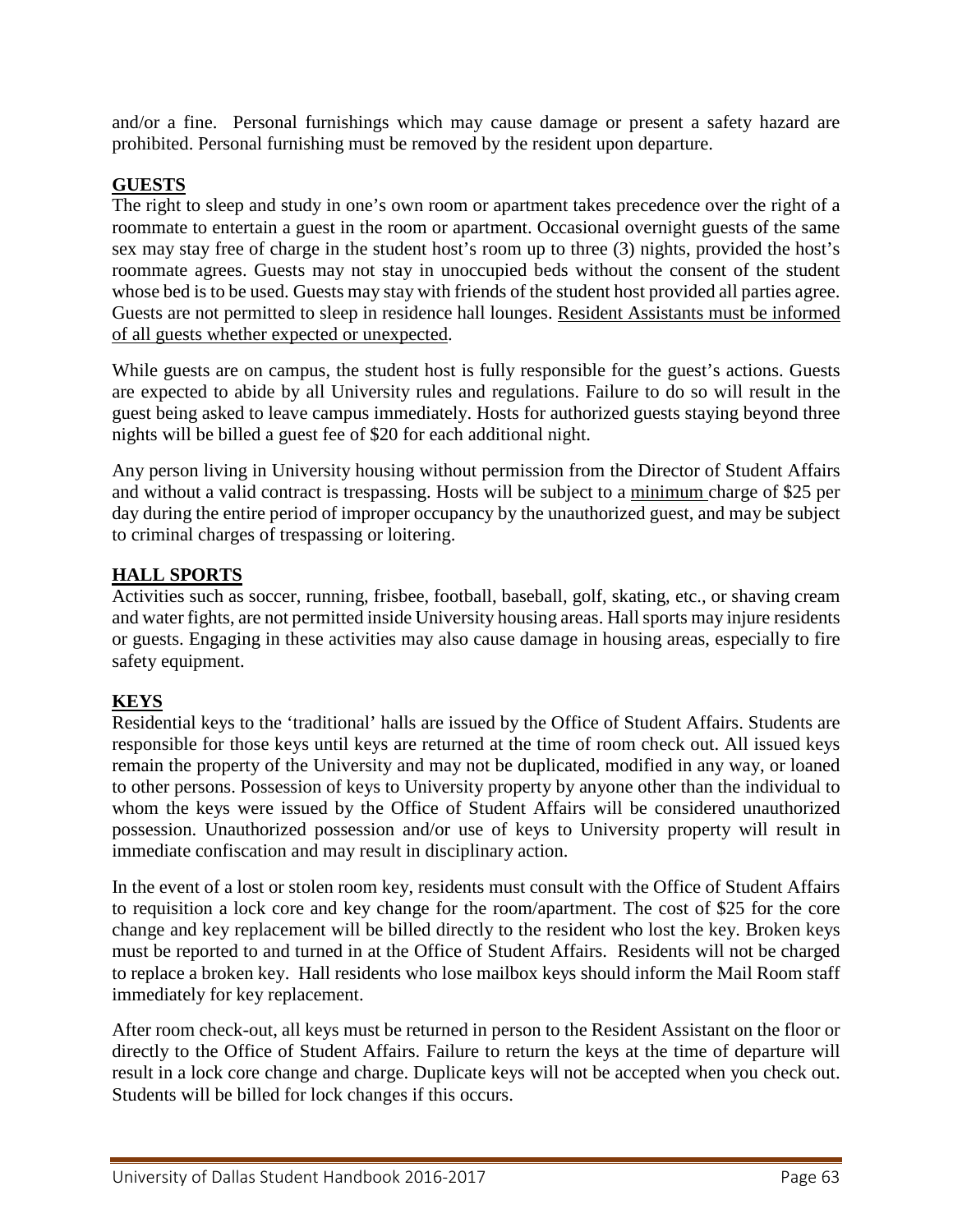**Residents should keep their room doors locked and keep their keys with them at all times**. If the key is locked in the room, the resident should seek assistance from the roommate or Residence Life Staff member. Campus Safety may be contacted as a last resort.

## **LATE DEPARTURES**

The only residents allowed late departure at the end of any term are those that are officially requested to do so by the University of Dallas (i.e., graduating seniors). Other students requesting late departure not at the request of the University of Dallas nor for academically related reasons yet approved to do so will be billed an additional nightly housing charge. Approvals are at the sole discretion of the Office of Student Affairs.

## **LOFTING**

Lofts may not be used in the residence halls or student apartments due to the potential safety hazard from possible collapse. Risers approved by Residence Life staff will be allowed. Risers may not exceed six inches.

## **MAINTENANCE REQUESTS**

Maintenance staff works closely with the Office of Student Affairs in making routine repairs within the Residence Halls and Student Apartments from 7:00 a.m. to 4:00 p.m., Monday through Friday. Service request forms are available online from the Facilities web pages. When the student submits a Service Request, the student has authorized a maintenance person to enter the room and complete the repair. This will occur even if the student is not present. Maintenance personnel should leave a notification in the room upon their departure. The student is informed when some repairs require special attention or equipment.

Emergency repairs, especially in the evening hours or on weekends, must be reported immediately to the Office of Campus Safety, which will contact the appropriate service personnel. Emergency maintenance problems will take first priority. Repairs that occur as a result of damage or neglect will be billed to the residents of that room.

#### **NOISE**

Noise can easily be heard in another room, the sound level must be lowered to a level where it is no longer a disturbance.

Usually, the level of acceptable noise is best handled between residents themselves. Hall staff may be of help in working out an acceptable compromise. Blatant or repeated incidents involving unacceptable levels of noise will be treated as a disciplinary matter.

## **OCCUPANCY CONDITIONS**

Residence hall rooms are assigned based on the occupants' sex. The co-educational residence halls are separated by floor or wing. The Student Apartments are designed as independent living units by sex that accommodate up to two students in the one-bedroom apartments and up to four students in the two bedroom apartments.

#### **OCCUPANCY ELIGIBILITY**

Occupancy in residence halls and Student Apartments is open to full-time undergraduate students of the University. The conditions governing occupancy are stated in the "Terms and Conditions" section of the housing contract. A student living on campus must be enrolled during the semester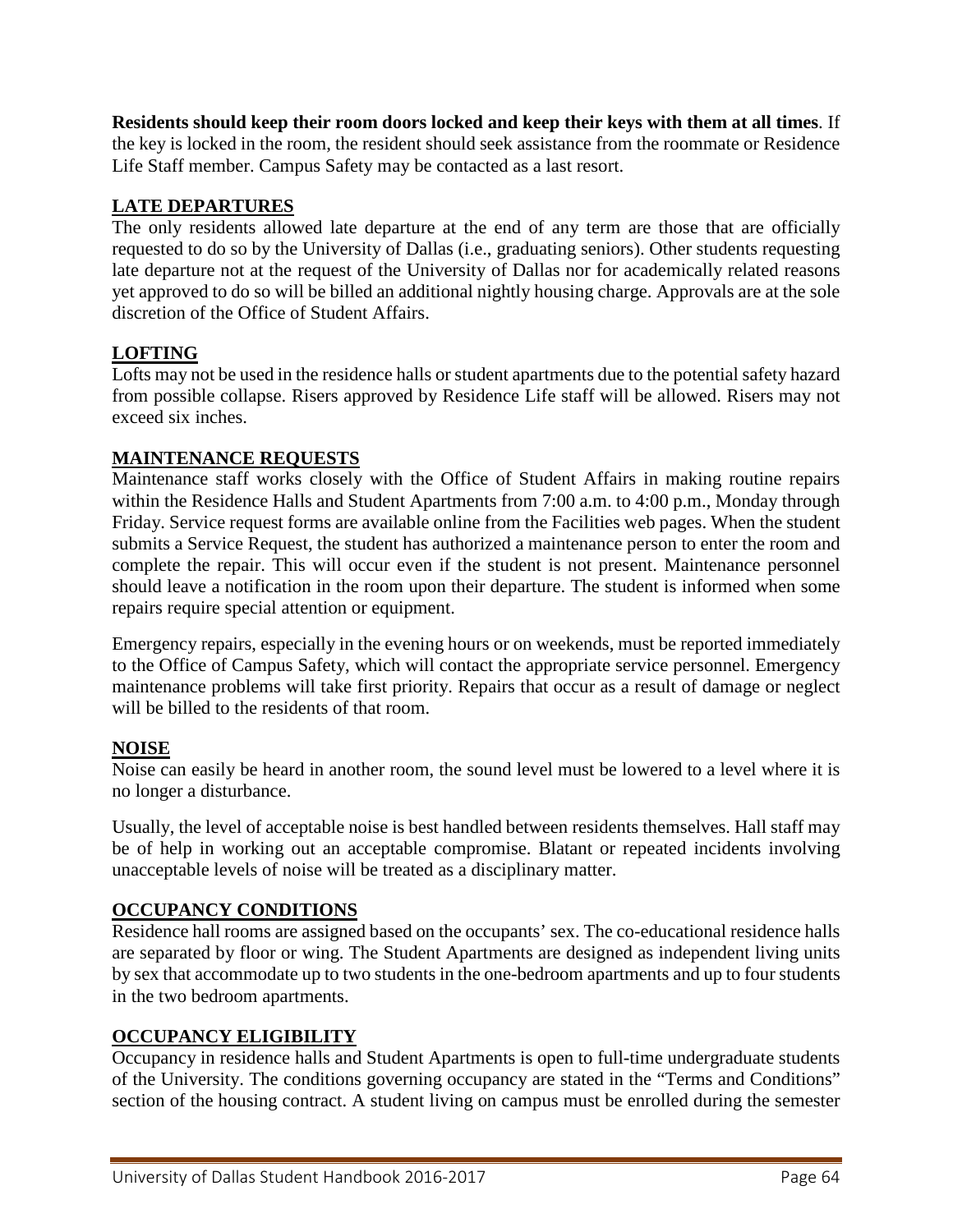of residence unless granted an exception by the Director of Student Affairs. Priority is given to undergraduate students who fall under the residency requirement.

#### **OCCUPANCY TERM**

The term of occupancy shall be for the fall and spring semester of the academic year. Occupancy during Fall II, Mayterm and the summer semesters is independent from the above and charged separately. The specific dates of occupancy and conditions governing them are stated in the "Terms and Conditions" section of the housing contract, as well as on the web site. Any student occupying a residence hall room or student apartment after the contract period will be liable for a late checkout fee on an hourly basis until the premises are vacated.

## **OPEN HOUSE HOURS**

The primary purpose of the University of Dallas' residential visitation hours (**Open House Hours**) is to assist in the development of positive interpersonal relationships in a setting which provides for some privacy and the need to place strong emphasis on mature, responsible social behavior within the Catholic mission of the institution. **Open House Hours** are those times when members of the opposite sex may be on the floor of a residence hall (i.e. in the hallway or individual rooms). **Open House Hours** only apply to residence halls; they do not apply to student apartments.

The **Open House Hours** for all University of Dallas residence halls are as follows:

1:00 p.m. — 10:00 p.m. Monday through Thursday  $12:00$  p.m.  $-1:00$  a.m. Friday and Saturday 12:00 p.m. — 10:00 p.m. Sunday

During Open House Hours, room doors are to remain bolted open while a visitor of the opposite sex is in the room (the door is opened and the dead bolt is placed in the locked position). The door may then be allowed to shut as far as it will. This policy applies to both men's and women's traditional residencehalls.

Open house hours are enforced throughout the entire year including all breaks, holidays, Fall Reading Day, Dead Day, and any snow days. Resident Assistants and other residence life staff monitor the Open House/Bolt Policy.

#### **PEST CONTROL**

Although residence hall rooms and Student Apartment are sprayed for insects by professional exterminators on a regular schedule, room and kitchen cleanliness is the best form of pest control. The key to controlling roaches and other pests is to eliminate possible breeding grounds and other attractions such as unwrapped food. Empty cans and bottles should be discarded immediately.

#### **PETS**

With the exception of small fish and emotional support or service animals approved as a specific student accommodation, no pet animals of any kind are permitted in the residence halls or the Student Apartments. The policy is necessary for reasons of health and sanitation. Violators of the pet policy are subject to disciplinary action and violators will be charged the cost of extermination and/or deodorizing.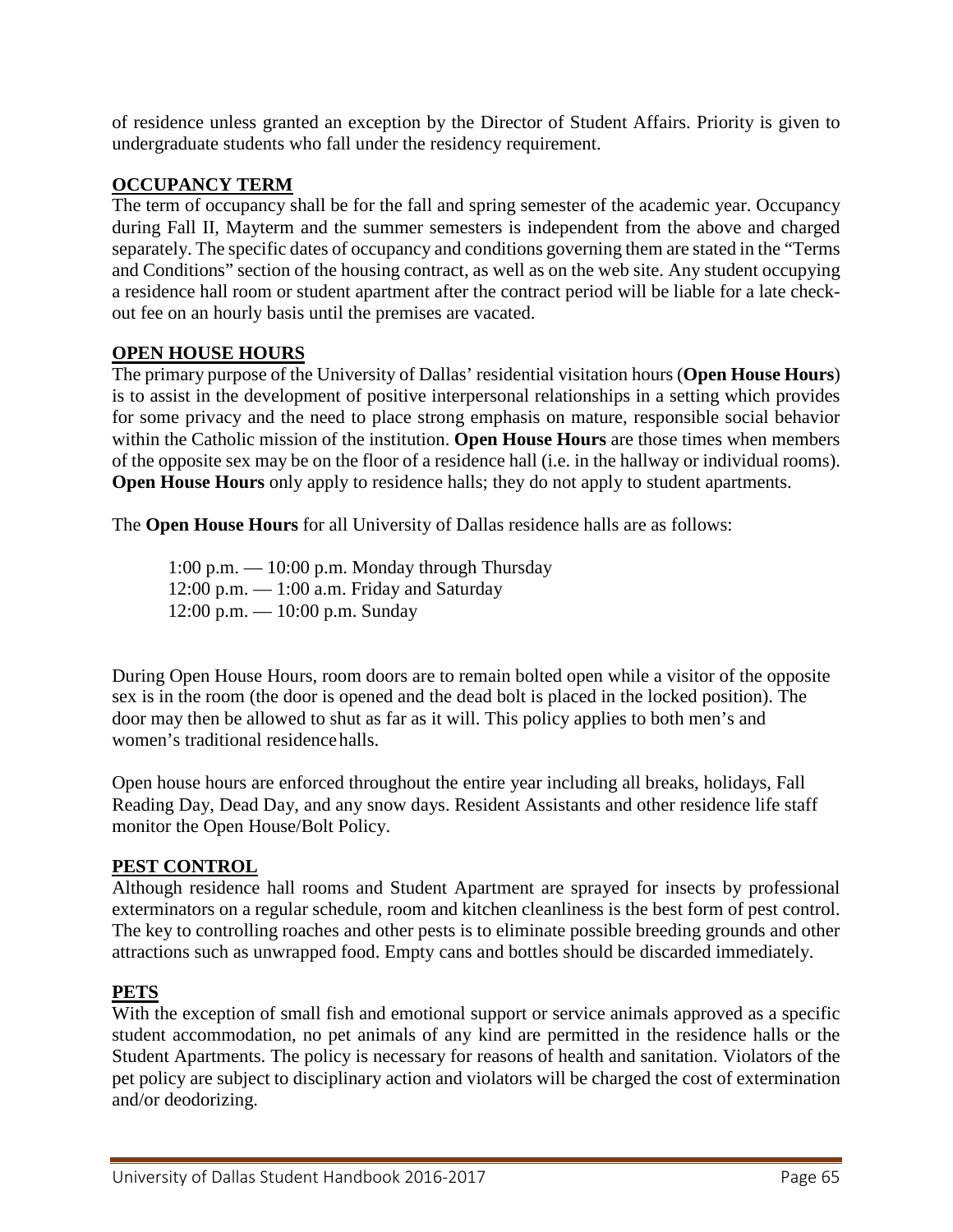#### **PROPERTY INSURANCE**

The student assumes the risk of theft, loss, damage or destruction of personal property that occurs in a residence hall or the Student Apartments. It is highly recommended that a student's personal property be covered on the family's homeowner's insurance policy or with a separate policy specifically designed for students.

## **PULL UP BARS**

Pull up bars are not allowed in any residential area on campus. These bars are dangerous and, in many cases, cause significant damage to door frames. If discovered, a pull up bar is subject to confiscation. Residents will also be subject to disciplinary action and possible fines.

## **QUIET HOURS**

Quiet hours are in effect from 10:00 p.m. to 10:00 a.m. daily. 24-hour quiet hours are in effect during examination periods. If the noise level is excessive or problematic, the offender should be asked courteously to reduce the noise level. If abuse of quiet hours continues, a member of the hall staff should be notified. See the **Noise** policy above.

## **RESIDENCE HALL LOUNGES**

Residence hall lounges are provided for the primary use of the residents of that particular hall. The Residence Coordinator must approve parties, get-togethers, and small gatherings in advance. All University policies and regulations apply to the use of the lounge and adjoining kitchen. Sponsors of approved events are expected to clean up afterwards.

#### **ROOF AREAS**

Students and their guests are not permitted on the roof or ledges of University buildings. Violations of this policy will result in disciplinary action.

## **ROOMMATE CONFLICTS**

Roommates are primarily responsible for resolving their own conflicts. The Residence Life Staff is available to assist, if necessary. Roommates in conflict MUST first consult their RA before a roommate change can be considered. Except in extraordinary circumstances, NO roommate changes are considered until after the first two weeks of class in any semester. Only changes based on extenuating and/or irreconcilable circumstances will be considered and must be approved by the Director of Student Affairs.

When a mutually agreed upon move between roommates and rooms is requested, each person must:

- Complete a [Room Change Request Form](http://www.udallas.edu/offices/studentlife/pdf/roomchangerequestform1516.pdf)
- Meet with and obtain signature from Resident Assistant on Room Change Request Form.
- Complete online inventories for both old room upon check-out and new room upon check-in. Resident must also contact current RA for physical check-out from old room.
- Where applicable, obtain the keys for the new room and return the old room keys.

No changes can be made until the Office of Student Affairs gives final approval. Unauthorized moving and switching keys is not permitted. If this occurs, a \$150 improper room change fee will be assessed.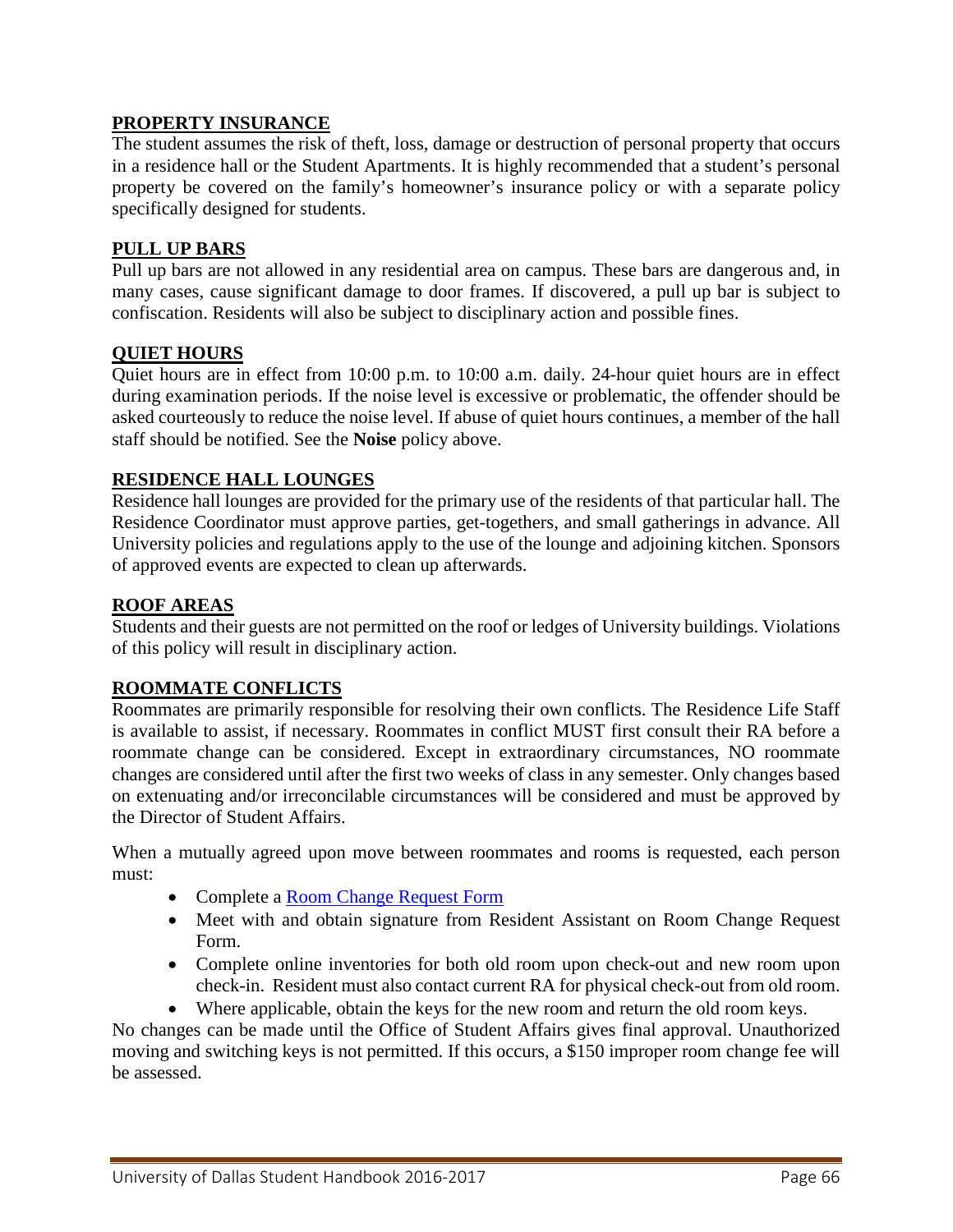## **ROOM INSPECTION, ENTRY AND SEARCH**

The University reserves the right to have a designee from the Office of Student Affairs enter a student's residence hall room or Student Apartment at any time to assure it is properly maintained, to provide for the health and safety of the hall residents, and to investigate possible violations of the Student Code of Conduct. Entry may be with or without the expressed consent or immediate presence of its residents and residents may be asked to provide access to closed containers and other items. A student living in a residence hall or Student Apartment is not immune from a legal search by law enforcement officers. All rooms are periodically checked for safety purposes and to secure each building during the academic year and breaks.

## **SALES AND SOLICITATION**

Individuals representing off-campus organizations may not sell or solicit within residence halls or student apartments. Such activity should be reported immediately to the Office of Campus Safety. On-campus organizations must have prior approval from the Office of Student Affairs.

#### **SCREENS**

Residence hall rooms are equipped with locking security screens. Screens may only be opened for emergency escape. Students will be charged \$125 for replacement of screens removed from windows or repair of screens damaged by improper use and abuse. Under NO circumstances except for a fire or other emergency are the windows to be used as an exit. Disciplinary action and a \$100 fine will be imposed.

#### **SECURITY**

Exterior doors MUST remain locked at all times. Under no circumstances may doors be propped open and individuals should not be permitted to enter unless properly authorized. Students living in any residential area on campus are provided a swipe card to the outside doors. Campus Safety Officers patrols the parking lots continually and the Residence Hall living areas during late evening hours. It is essential that residents are alert to strangers in the residence halls and the Student Apartments and immediately report any unusual occurrence to the Office of Campus Safety at (972) 721-5305. **It is important that locked doors are not compromised in any way. Propping open exterior doors in the residence halls is an automatic \$100 fine.**

#### **SMOKING**

Smoking, including cigarettes, cigars, electronic cigarettes, vapor cigarettes and similar products, are strictly prohibited inside any Residence Hall and the Student Apartments. Smoking is also prohibited outdoors within 25-feet of all exterior doors of the Residence Halls. Smoking is permitted on the patios and balconies of the Residence Halls and Student Apartments. Click here for the [FULL POLICY.](http://udallas.edu/offices/cso/smoking_policy.html)

#### **STORAGE**

Limited storage is available to campus residents only during the semester of enrollment. Current residents wishing to store items in any available residence hall storage closets do so at their own risk and are limited to two clearly marked items of trunk size or smaller. Upon departure at the end of each semester, students may not store any personal property anywhere on campus. This also applies to departing spring Romers and those who break housing contracts at mid-year. Summer storage is prohibited. See also 'Abandoned Property' section.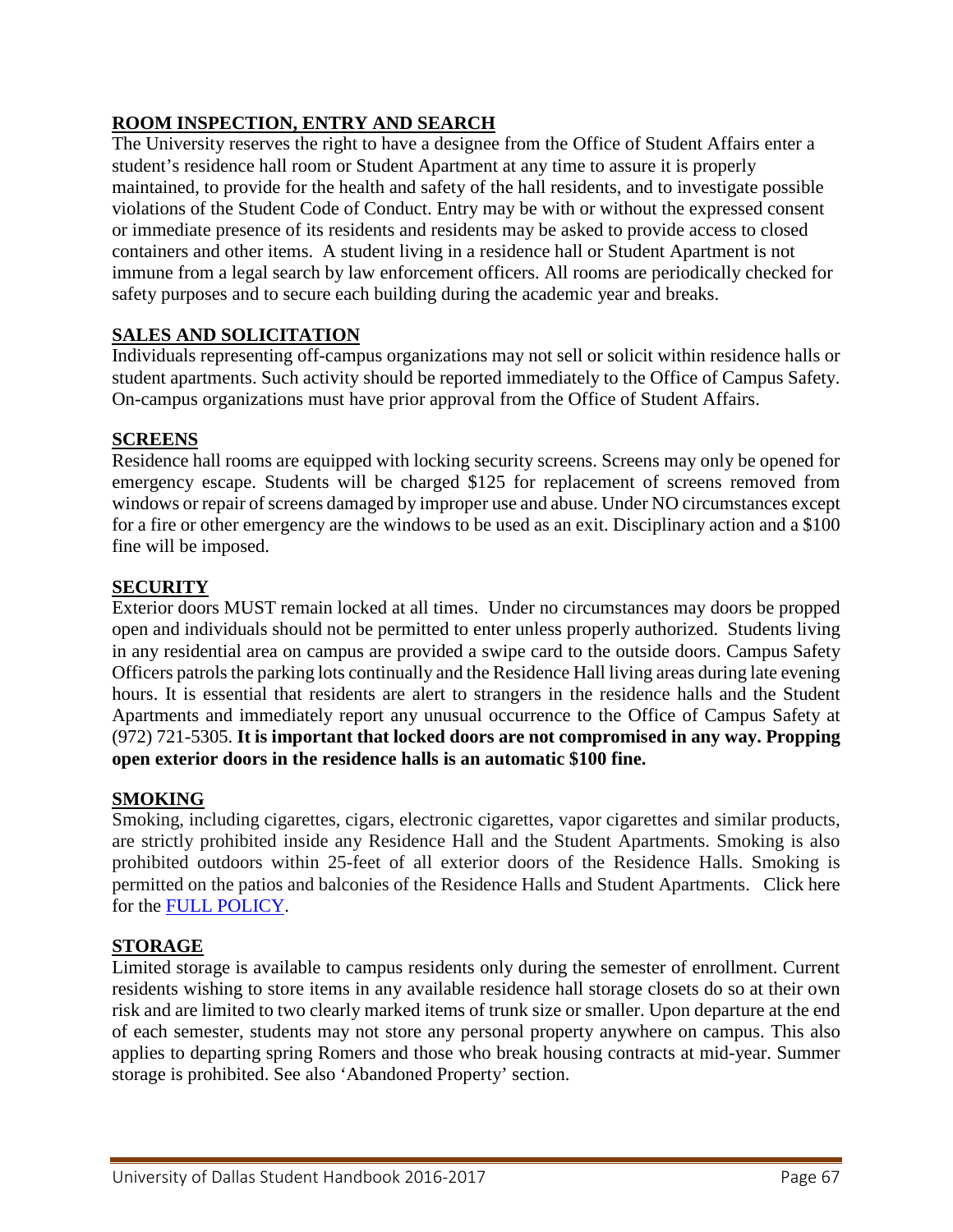## **THEFT OF SERVICE**

Theft or aiding others in the theft of services from the cafeteria or laundry rooms is a violation of the Code of Conduct maybe punishable by a minimum \$100 fine.

#### **THEFT PREVENTION**

The best security against the possibility of theft is for residents to keep their room doors and windows locked at all times. Before opening the door to callers, the resident should ask callers to identify themselves. Window blinds or draperies should be closed after dark, even when someone is in the room.

Residents are advised not to keep large amounts of money in their rooms or on their persons. Credit cards should be canceled immediately if lost or stolen. Expensive personal property, such as jewelry, should be kept in a locked trunk or security box, which may be kept in the room.

All clothing should be marked distinctly and not loaned to other persons.

It is unwise to leave clothing unattended in a laundry room.

Electronic equipment and other personal property with a serial number should be recorded and filed for reference purposes. Automobiles should be locked at all times and registered with the Office of Campus Safety.

Should a theft occur, the incident should be reported immediately to the Office of Campus Safety and to the Director of Student Affairs.

#### **TRASH**

Students are required to place all trash in the University-provided trash receptacles within and around the residence halls. Small amounts of trash can be disposed of in the trash receptacles located in each residence hall. Trash should not be left outside a residence hall door, beside a residence hall trashcan or in a stairwell. University staff will remove trash according to the building cleaning schedule. Large amounts of trash waste or unwanted items must be disposed of in nearby dumpsters. West Hall residents should dispose of their larger trash items in the dumpster located next to the southwest stairwell (next to the Student Apartments).

#### **VACATION PERIODS**

Halls are closed during vacation periods as announced in the University Calendar. During this time Residence Life Staff are not available and meals are not served. Students do not have access to their rooms, which are checked and dead-bolted for safety and security reasons. Students that attempt unauthorized hall access during holiday periods will be charged a \$100 fine.

Prior to leaving for vacation, residents will be given a 'Fall Semester Closing Checklist' and are required to:

• Unplug all electrical appliances from the wall outlets (including defrosting and emptying fridge)

- Lock the windows, lower blinds halfway and turn off the lights
- Secure valuable items or take them home
- Empty trash cans

#### **Failure to do so will result in a \$50 fine per room resident**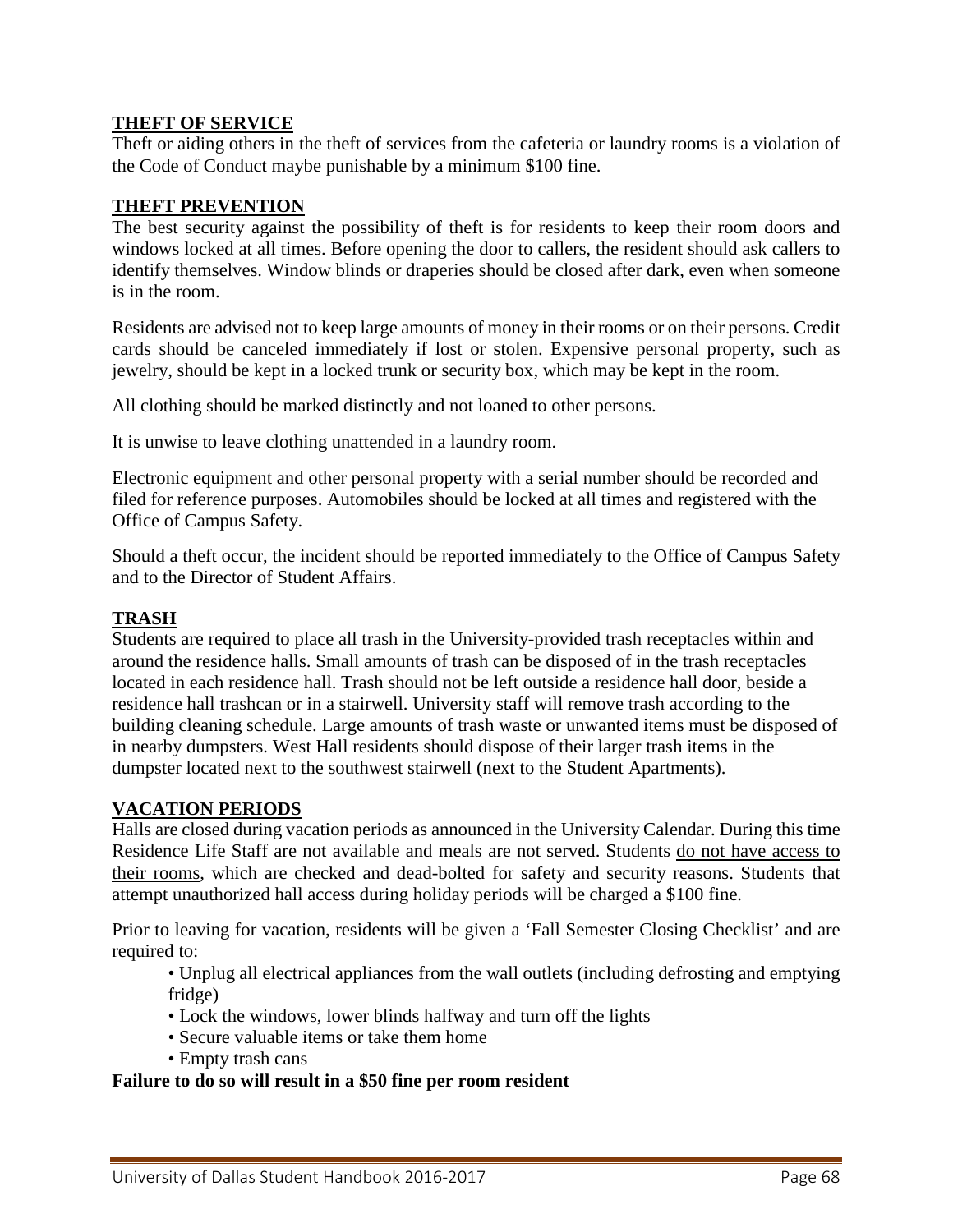#### **VISITATION**

Residents in University housing areas are granted the privilege of visiting and receiving guests in their rooms under specific conditions. The privilege of visitation carries with it the responsibility to consider the rights, feelings and moral principles of others. Visitors and hosts/hostesses who violate this policy are subject to disciplinary action. Non-student visitors will be escorted from the campus and/or subject to the charge of trespassing.

# **UNIVERSITY OFFICES, DEPARTMENTS AND SERVICES**

# *[ACADEMIC SUCCESS OFFICE](http://www.udallas.edu/offices/academicsuccess/index.html)*

The Academic Success Office at the University of Dallas equips students with the tools to formulate plans, improve study habits, establish priorities and communicate with faculty, staff and their peers more effectively. We also reach out to students who are showing academic challenges with low grades, inconsistent performance or lack of academic direction. We are committed to maximizing student success and facilitating the successful progression of students from orientation to graduation.

#### **Services include:**

- Supporting college transition assistance
- Assisting with time management skills
- Assessing study strategies and suggesting skill enhancements
- Providing one-on-one advising
- Increasing organizational skills
- Enhancing awareness of campus resources and events
- Collaborating on graduate and professional school applications

Visit the Academic Success Office Monday-Friday, 8:00 a.m.-5:00 p.m. in Augustine 114. For more information, visit www.udallas.edu/offices/academicsuccess or call (972) 721-5056.

# *[ANSELM CAMPUS MINISTRY CENTER](http://www.udallas.edu/offices/campusministry/)*

The Anselm Campus Ministry Center is located on the second floor in the west end of the Anselm building. The center is equipped with a full kitchen and comfortable living-room type atmosphere. It serves as a meeting place for various campus ministry events and dinners, as well as a place for students to gather and socialize. All are welcome.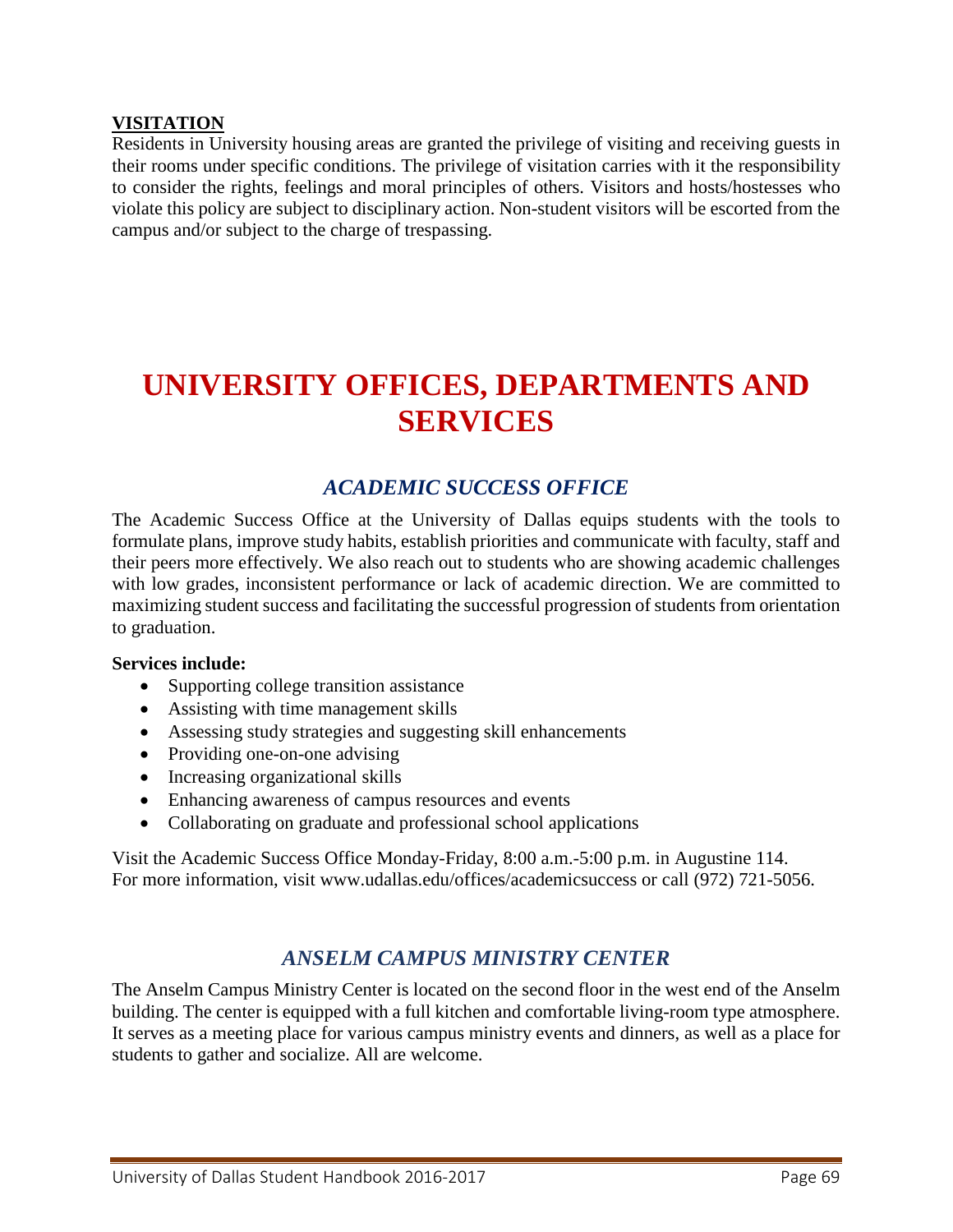## **CAMPUS MINISTRY ACTIVITIES & PROGRAMS**

The Campus Ministry Office offers student-directed activities that provide opportunities for community volunteer work, personal and spiritual growth, faith sharing and formation in liturgical ministry. All students are invited and encouraged to participate actively regardless of their religious affiliation.

#### **COMMUNITY OUTREACH**

A number of programs are available for students to volunteer their time and skills on a weekly, monthly and annual basis. These include Alternative Spring Break, Crusaders for Life and Best Buddies. Contact Campus Ministry at (972) 721-5375.

#### **LITURGICAL MINISTRY**

The Church calls all the baptized to a full and active participation in a life of prayer. Those Catholic students who wish to respond to this call as musicians, lectors, extraordinary ministers of the Eucharist or hospitality ministers are welcome to be spiritually and technically trained through the Office of Campus Ministry. Interested students should contact the Director of Campus Ministry at (972) 721-5168.

#### **MINISTRY**

Men's Ministry and Women's Ministry meet in Anselm 230 during the academic year.

#### **RETREATS**

The Office of Campus Ministry arranges a variety of retreats throughout the year. Each fall, a Freshman Retreat is held and the UD Awakening Retreat happens each spring. Spiritual direction is available year-round.

#### **CONFIRMATION**

Classes for Catholic students seeking the Sacrament of Confirmation are available during the academic year. Contact the Director of Campus Ministry at (972) 721-5168.

#### **RITE OF CHRISTIAN INITIATION OF ADULTS (RCIA)**

Inquiry classes for those of other faith traditions seeking to learn more about the Catholic Church begin in September. There is absolutely no obligation to convert to the Catholic faith on the part of those who come to inquire. Contact the Director of Campus Ministry at (972) 721-5168.

#### **PRAISE AND WORSHIP**

This is an ecumenical meeting of students who gather to lift their hearts and voices in joyful song. Each semester the students choose a time and day to come together. The setting for this gathering is the Church of the Incarnation. Please call the Campus Ministry Office at (972) 721-5375 for more information.

#### **SACRAMENTAL LIFE**

The center of sacramental life on the University of Dallas campus is the Church of the Incarnation.

#### **CELEBRATION OF THE EUCHARIST**

#### • **Daily Mass**

o Monday - Friday throughout the year at 12:05 p.m.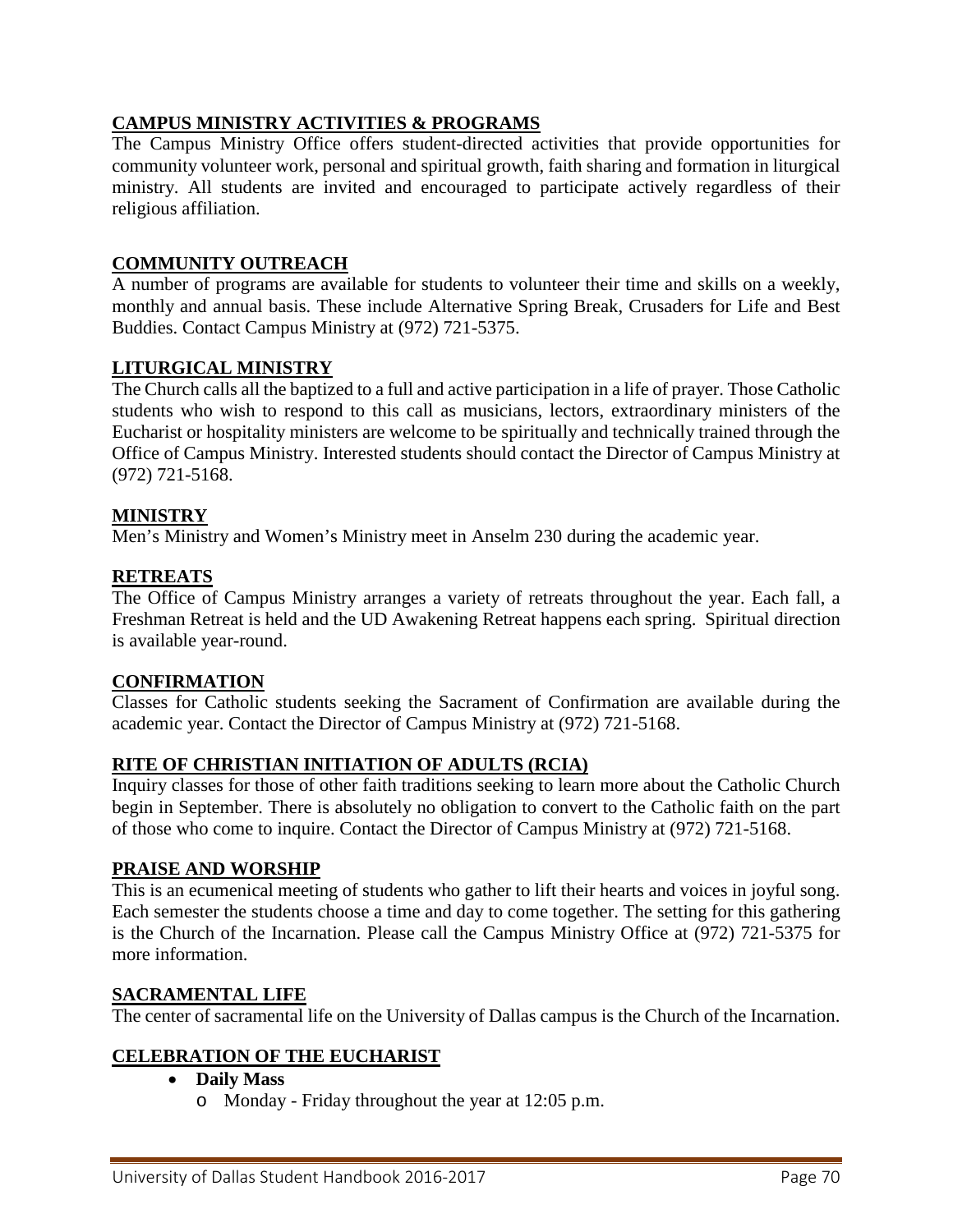- o Monday Thursday during the academic year at 5:00 p.m.
- **Anticipatory Mass**
	- o Saturday at 5:00 p.m.
- **Sunday Mass**
	- o 9:00 a.m. and 11:00 a.m.
	- o 7:00 p.m. Mass offered during academic year.

## **SACRAMENT OF RECONCILIATION**

Please check the schedule in the church posted next to the Reconciliation Room for current times.

Advent and Lenten Communal Penance Services with individual Confession are celebrated as well. Confession is also available by appointment or by simply walking into Campus Ministry and asking to see the Chaplain. Call the Chaplain at (972) 721-5118.

The Eucharist is also celebrated at:

- **Dominican Priory**
	- o Monday Friday at 7:15 a.m.
- **Holy Trinity Seminary**
	- o Saturday at 9:15 a.m.
	- o Sunday at 11:15 a.m.
	- o Sundays at 9:15 a.m. (During academic year)
- **Cistercian Abbey**
	- o Monday Saturday at 6:30 a.m.
	- o Sunday at 9:00 a.m.

#### **IRVING AREA PLACES OF WORSHIP**

| <b>Assembly of God</b> | <b>Calvary Church</b>                    | 4401 North State HWY<br>161 | $(972)$ 261-1919 |
|------------------------|------------------------------------------|-----------------------------|------------------|
| <b>Baptist</b>         | <b>MacArthur Blvd. Baptist</b><br>Church | 8001 Mustang Drive          | $(972)$ 373-9833 |
| <b>Christian</b>       | <b>Irving Bible Church</b>               | 2435 Kinwest Parkway        | $(972)$ 560-4600 |
| <b>Episcopal</b>       | <b>Church of the Redeemer</b>            | 2700 Warren Circle          | $(972)$ 255-4171 |
| Hindu                  | <b>DFW Hindu Temple</b>                  | 1605 N. Britain Road        | $(972)$ 445-3111 |
| <b>Methodist</b>       | <b>Oak Haven Methodist Church</b>        | 1600 N. Irving Heights      | $(972)$ 438-1431 |
| <b>Islam</b>           | <b>Islamic Center of Irving</b>          | 2555 N. Esters Road         | $(972)$ 812-2230 |
| <b>Jewish</b>          | <b>Temple Emanu-El</b>                   | 8500 Hillcrest Road         | $(214)$ 706-0000 |
| Lutheran               | <b>Holy Trinity: ELCA</b>                | 2901 N. O'Connor Blyd       | $(972)$ 659-1387 |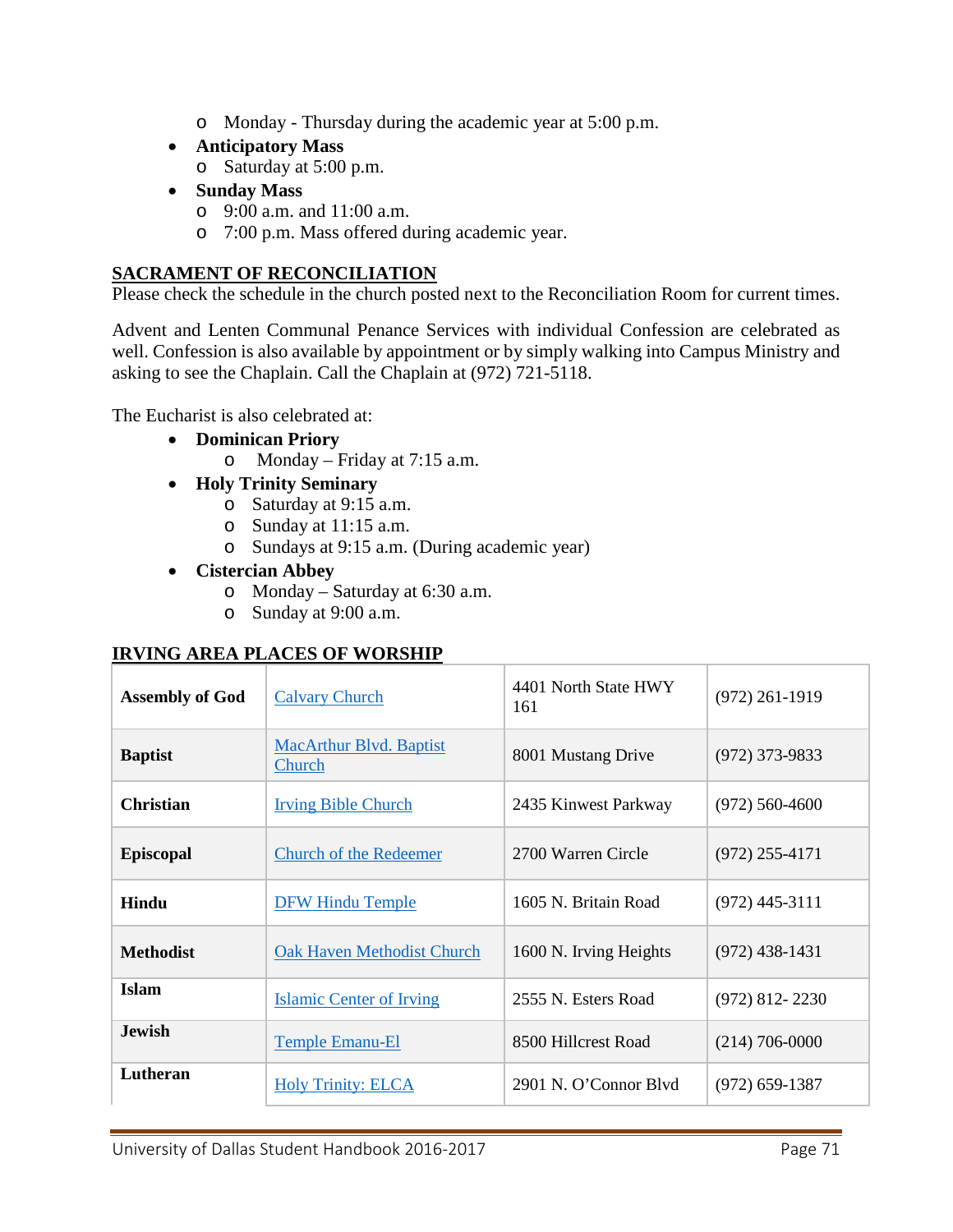| Presbyterian | <b>Park Cities Presbyterian</b> | 4124 Oak Lawn Ave | $(214)$ 224-2500 |
|--------------|---------------------------------|-------------------|------------------|

# *[BOOKSTORE](http://www.bkstr.com/webapp/wcs/stores/servlet/StoreCatalogDisplay?storeId=10278&langId+-1&catalogId=10001)*

The University of Dallas Bookstore is located on the first floor of Haggar University Center, by the Cappuccino Bar.

| <b>Hours of Operation</b> |                         |
|---------------------------|-------------------------|
| Monday – Thursday         | 7:30 a.m. $-6:30$ p.m.  |
| Friday                    | 7:30 a.m. $-$ 5:00 p.m. |
| Saturday                  | 10:00 a.m. to 2:00 p.m. |
| Sunday                    | Closed                  |

The bookstore features University of Dallas insignia gifts and sportswear, school and office supplies, snacks, beverages, laundry supplies and personal care items.

Textbooks for classes are available both in the store and online a[t www.udallas.bkstr.com.](http://www.udallas.bkstr.com/) Students should bring their course schedules when shopping for textbooks to reference the correct course number and section.

The bookstore accepts cash and credit/debit cards. A generic ATM is located outside the bookstore and does charge a small service fee for transactions.

# *[COUNSELING CENTER](http://udallas.edu/offices/healthservices/counseling/index.html)*

The UD Counseling Center provides counseling services for all undergraduate students, as well as for those graduate students who are enrolled full time and completing coursework. The services provided include counseling related to all late adolescent and early adulthood issues (for example, personal identity and social and relationship concerns), all college life issues (coping with the various challenges of university life, such as managing time and interacting with new social groups) and psychological issues such as depression and anxiety. There is no cost for counseling services.

The most frequent concerns brought to counseling at UD are depression, relationship issues, family, anxiety, stress and coping, social skills and sexuality issues. No problem is too big or too small for counseling.

The Counseling Center is located in upstairs Haggar and staffed Monday through Friday, typically from 9:00 a.m. to 5:00 p.m. Meetings outside that timeframe may be arranged directly with a counselor. Students typically contact a counselor directly through phone or email.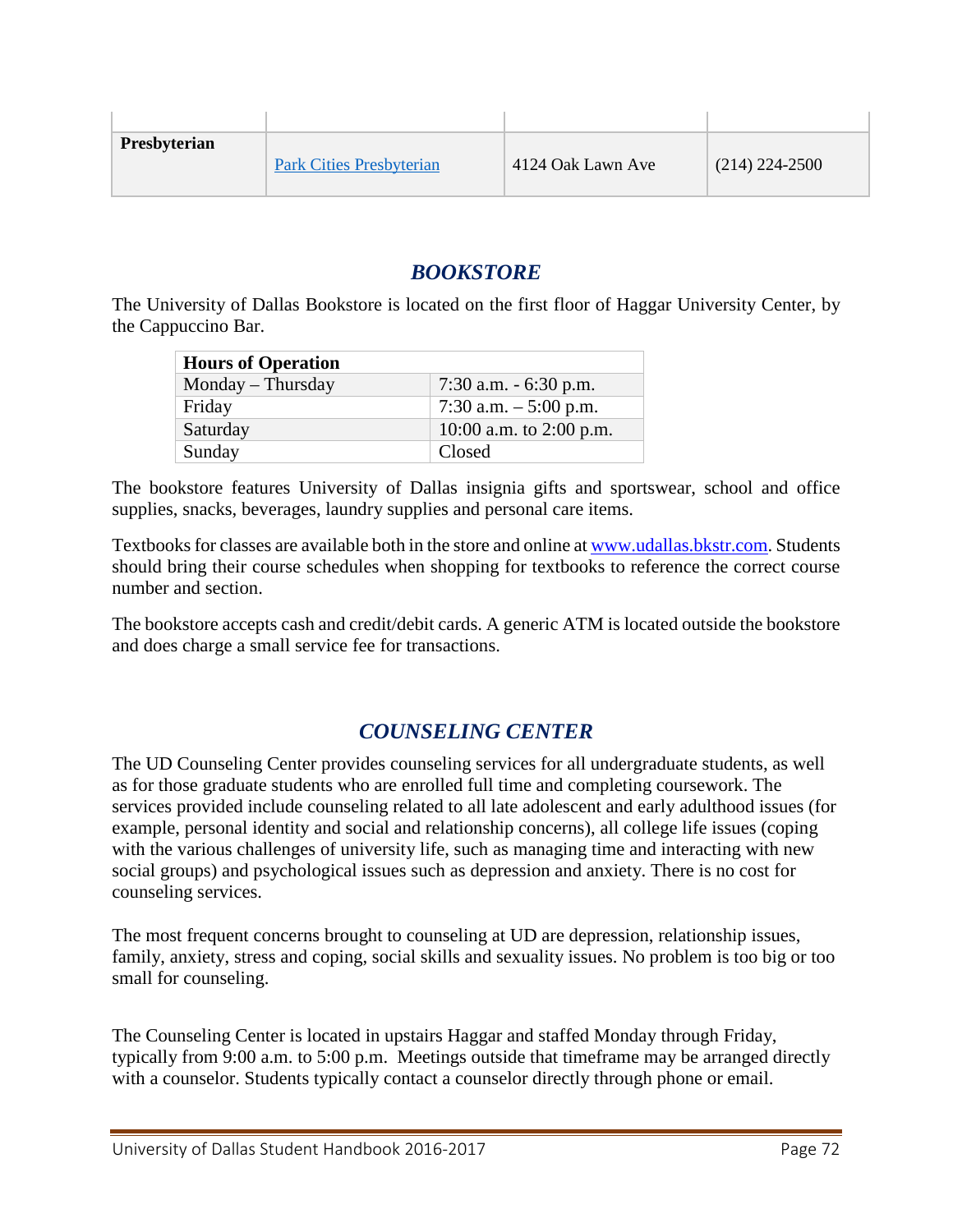Because of the nature of the counseling relationship, counselors are both ethically and legally bound to honor the confidentiality of their clients.

To make an appointment, contact Michael L. Brock, LPC, at (214) 364-4154 or [mike@mikebrock.org,](mailto:mike@mikebrock.org) or Mary Armstrong, LPC, LCDC, at (972) 935-3691 or [alexandraarmstrong@sbcglobal.net,](mailto:alexandraarmstrong@sbcglobal.net) or Doug Scott at (214) 998-1742 or [dougscottudcounseling@yahoo.com.](mailto:dougscottudcounseling@yahoo.com)

# *[DINING SERVICES](http://udallas.edu/offices/diningservices/index.html)*

### **MEAL PLANS**

Dining services are provided by Aramark, which provides regular meal service through the Haggar Cafe, the Rathskeller, and special catered events. All hall residents are required to participate in a residential meal plan. All freshmen and sophomores are automatically placed on the "All Access Plus" Meal Plan. Continuing juniors and seniors living in a residence hall will automatically be placed on the standard "All Access" Meal plan.

All hall residents may upgrade to the "All-Access Plus" or "All-Access Premium". Freshman and sophomores are not eligible to downgrade. Contact the Office of Student Affairs or Dining Services for more information.

At the beginning of each semester, students who have paid their board bill will have access to Dining Services via the student's University identification card. The identification card must be presented at each meal. Failure to present the identification card will result in the student being denied entrance to Haggar Café or the Rathskeller. Only the student to whom the card is issued may use the card. Attempted use by another person may result in disciplinary action and a fine.

Students on a residential meal plan have a declining balance that may be used in the Rathskeller. Any amount left in declining balance at the end of the fall semester will be added to the spring declining balance as long as the student is still enrolled in a residential meal plan for the spring semester. Otherwise, any declining balance left at the end of the fall is forfeited. No exceptions are allowed. Any amount remaining at the end of the spring semester will be forfeited.

For students whose class schedule or campus job conflicts with meal service hours, ARAMARK offers a meal equivalency option. ARAMARK will also prepare a "sick tray" when requested.

Meals are not served during the Thanksgiving recess, Christmas break, Easter recess or Spring Break.

Students found responsible for taking food from the Café or Rathskeller without using their meal plan, declining balance, or without any form of payment will be subjected to an automatic "Theft of Services" fine of \$100.

### **DINING SERVICES AND CAFETERIA POLICIES**

The following dining service policies are in effect:

1. Food, dining trays, china, glassware and silverware are not to be removed from the Café. Food and/or beverages may only be removed from the cafeteria when a "to go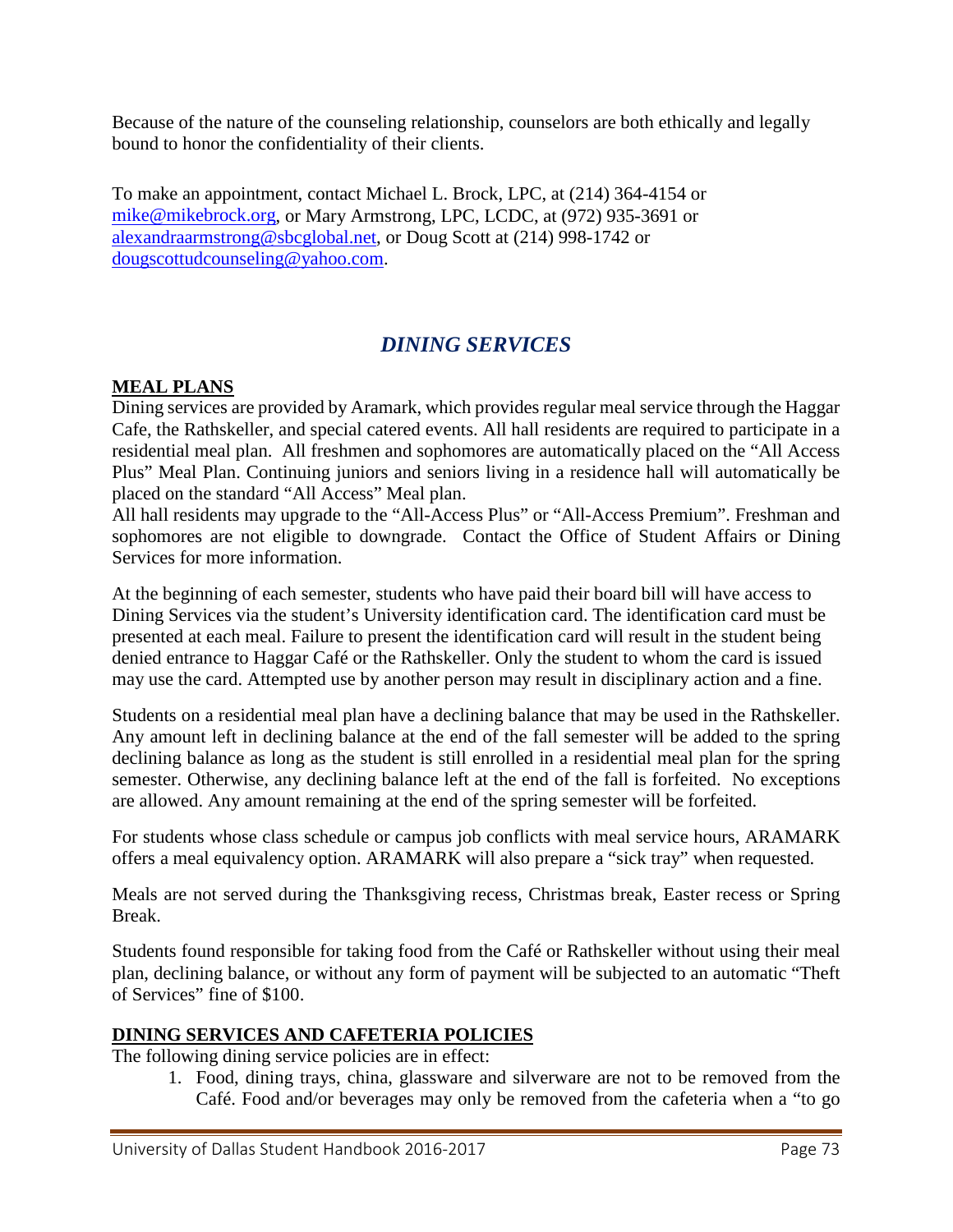meal" has been purchased. The "to-go meal" policy may be obtained from the office of Dining Services.

- 2. Dining trays, china, glassware and silverware should be returned to the dish room after meals.
- 3. The throwing of food, china, glassware, silverware or paper products is prohibited.
- 4. Meal cards are not transferable under any circumstances.
- 5. Students not participating in a meal option must pay in advance and have a receipt available during their meal. Any students found with cafeteria food without a meal purchase of any type will be charged \$100 for "Theft of Services."
- 6. Anyone found aiding others in "Theft of Services" will also be charged a \$100 fine.

Violation of these dining service policies may result in disciplinary action, which includes the possible restriction or denial of student meal privileges.

### **HEALTH AND SPECIAL DIETARY CONCERNS**

If students have any special health or dietary concerns they contact the Director of Dining Services. The Director of Dining Services will schedule a meeting with the student to discuss the needs of the student. They will provide advice or make specific arrangements to see that reasonable requirements of the diet are met. Dining Services offers consultations with their Registered Dietitian to also discuss and support any student's health or dietary concerns. If the dietary needs are due to a disability, the student should visit the ADA coordinator.

# *[FITNESS CENTER](http://www.udallas.edu/offices/fitnesscenterandpool/index.html)*

The University of Dallas Fitness Center is a 3,000 square-foot fitness facility that opened in the fall of 2003. Adjacent to the Fitness Center is an outdoor pool, open seasonally. The Fitness Center is open seven days a week during the academic year. Consult [www.udallas.edu/offices/fitnesscenterandpool](http://www.udallas.edu/offices/fitnesscenterandpool) for more information and hours of operation.

All full-time undergraduate students, faculty and staff may utilize the Fitness Center by presenting their University ID. Part-time undergraduates, graduate students, alumni and immediate family of faculty and staff may purchase a membership to the Fitness Center through the Office of Student Affairs.

# *INFORMATION TECHNOLOGY*

### **COMPUTER LAB**

The university has computers for student academic use in Gorman Lecture Hall – Room H. They are available for use 24 hours a day, year-round.

### **OFFICES**

The IT department is located in Lower Gorman rooms F, G, and H, and is open from 8-6, M-F.

*See COMPUTER AND NETWORK for more information.*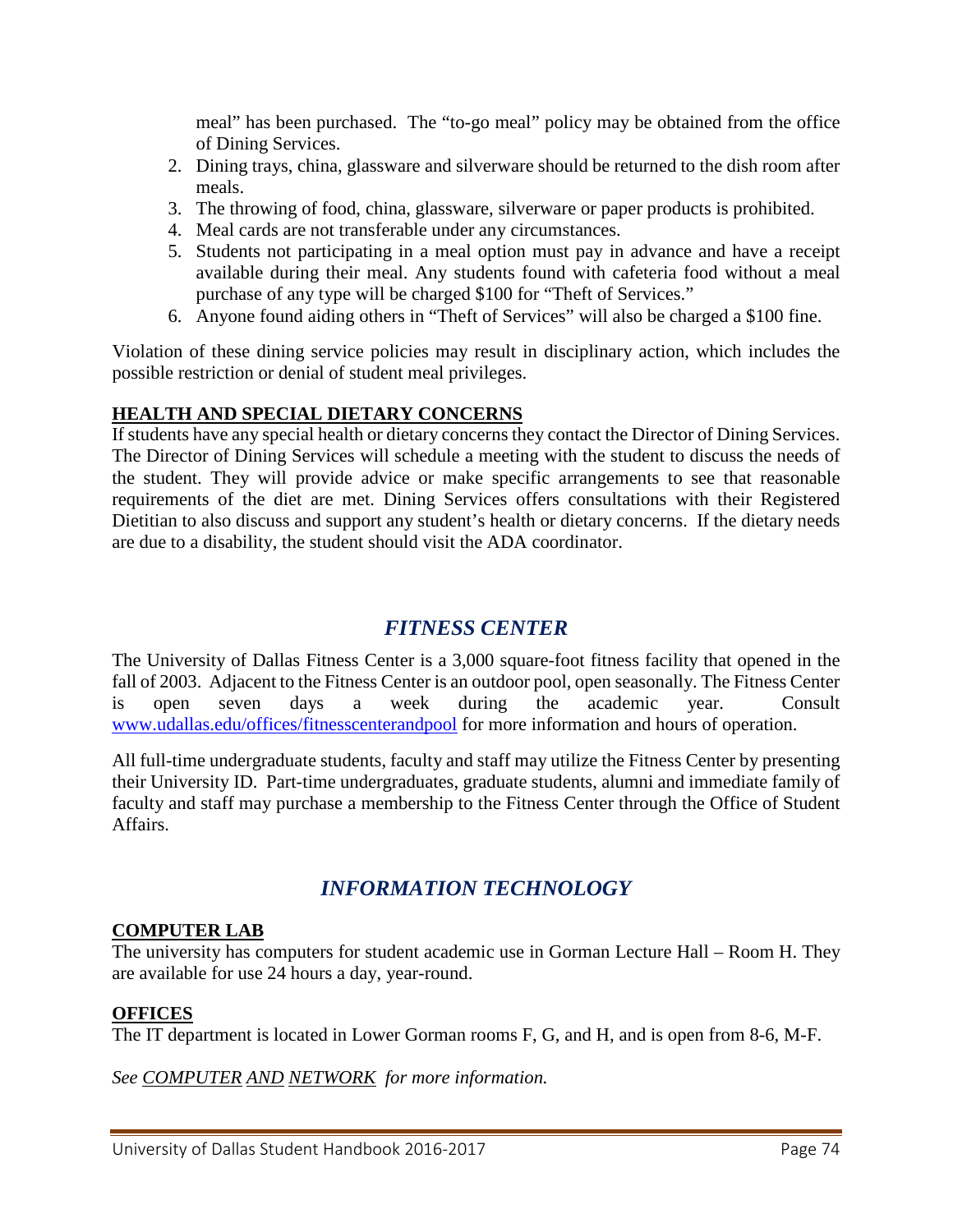# *[INTERNATIONAL STUDENT SERVICES](http://udallas.edu/offices/iss/index.html)*

The International Student Service Office and Welcome Center is located on the main floor of Braniff Graduate Building. The International Student Service Office provides a variety of services to international students at the University of Dallas. These include assisting students with immigration matters, providing pre-arrival and orientation information and assisting with housing arrangements. The International Student Office brings students of all nationalities together through social programming, sports tournaments and other activities throughout the year.

Undergraduate and College of Business students attending on F-1 student visa status are placed on an appropriate health insurance policy upon arrival in the U.S... Students, who are able to document other insurance coverage, may apply for a waiver of the University provided policy with the International Student Services Office.

# *[HEALTH SERVICES](http://udallas.edu/offices/healthservices/index.html)*

### **UNIVERSITY STUDENT HEALTH SERVICES**

The University of Dallas houses a doctor's office in the Haggar University Center on the second floor. Student Health Services provides medical care for University students only. The hours are Monday-Friday, 9 am - 4 pm, phone [\(972\) 721-5322](tel:%28972%29%20721-5322) and FAX [\(972\) 721-5124.](tel:%28972%29%20721-5124) It is preferable that students call for an appointment, although walk-ins are also accommodated.

The following services are provided:

- Treatment of acute illnesses such as sinus infections, ear infections, skin infections, flu, pneumonia, urinary tract infections, rashes, asthma exacerbations, etc.
- Minor emergency care, including evaluation and management of sprains and fractures, lacerations, and concussions
- Management of chronic conditions, such as asthma, allergies, acne, diabetes, ADD/ADHD, etc.
- TB screening and routine and travel vaccinations, including for tetanus, meningococcus, Hepatitis A and B, and the Flu shot
- Collaboration with counseling services for care of mental health, e.g. anxiety, depression, substance abuse
- Referral to specialists for care as needed
- On-campus Class D pharmacy for routine medications
- Coordination of care with local emergency rooms for serious injuries or illnesses

Most medication prescriptions written by the on-campus physician are available through the University Clinic's Class D pharmacy. Other prescriptions can be filled at area pharmacies. Samples of over-the-counter medications are available free of charge at the clinic.

In order to access services, students must have the University of Dallas Admission History and Physical Form on file, which includes the required record of immunization. If the student is less than 18 years of age, a parent or guardian must have signed the consent section on the Admission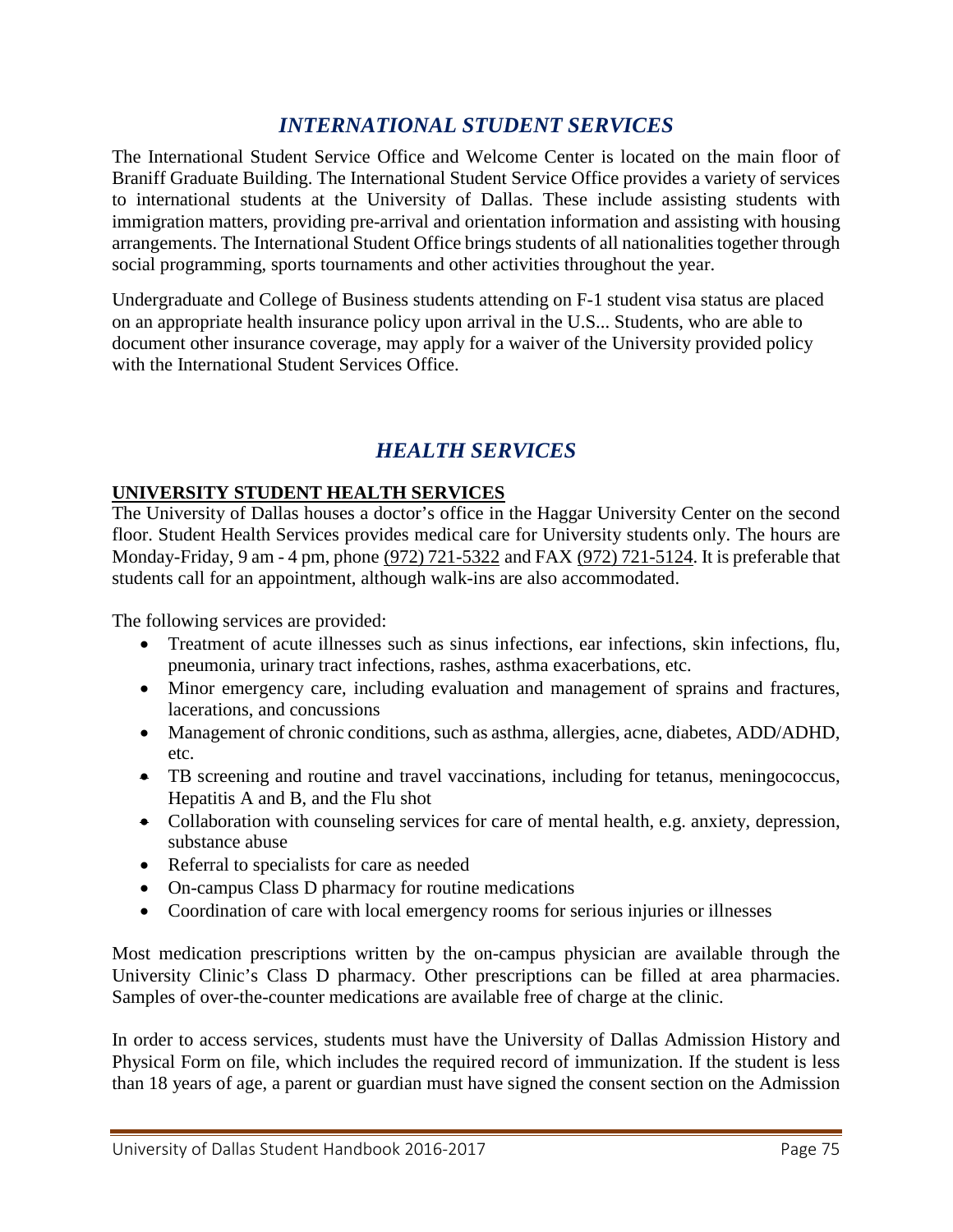History and Physical form before treatment can be administered. Failure to submit this form will result in a hold on the student's account that will prevent registration.

A student's medical information is held private in accordance with the Health Insurance Portability and Accountability Act (HIPAA), a US law designed to protect a patients' medical records and other health information. Parents/guardians are welcome to call the clinic should they have concerns about their student. However, until the student has signed a consent form allowing disclosure, the physician will not be able to discuss specific medical information.

Payment for services is based on the copay as determined by each student's insurance plan. All insurances are accepted; thus, students should bring their current insurance card to the clinic for each visit.

During evening hours and on weekends, medical care is available through local urgent care centers and emergency rooms. If a student has an emergency at any time, Campus Safety Office (972) 721-5305 should be called as first responder. CSO will then coordinate all 911 calls should ambulance services be needed.

### **FEES AND CHARGES**

Services that are usually rendered by a school nurse, including provision of over the counter medications, will be free of charge.

The Student Health Center is able to bill insurance for outpatient visits with Dr. Rodriguez. Students will be responsible at the time of the visit for the co-pay as determined by their insurance, which can be paid with cash, check, or charged to the University student account. The copay is reduced for students who have the university sponsored health insurance via UnitedHealthcare.

It is very important that students ensure that their insurance will cover medical care in Texas and that all students have a copy of their insurance card when they come to the clinic.

In addition to the copay for the visit, there may be additional fees for medications ordered by Dr. Rodriguez and filled in the clinic pharmacy.

### **STUDENT INSURANCE**

**All full-time undergraduate students are required to have medical insurance**, either coverage provided from home or through the University endorsed plan. Each year, all degreeseeking full-time undergraduate students including international students with an F-1 visa are automatically enrolled the university sponsored student insurance plan. Participation in the annual insurance plan may be waived by enrolled fall students directly with the insurance company upon successful completion of an online waiver form. There is no 'paper' equivalent for this waiver form. This is an annual process. Waivers submitted for previous academic years do NOT count towards the upcoming academic year.

If you successfully submit an accepted annual waiver by the fall deadline, then you will NOT need to complete one for the Spring term. However, fall students who do not waive by the fall deadline are not eligible to waive in the spring. Only newly enrolled spring students (or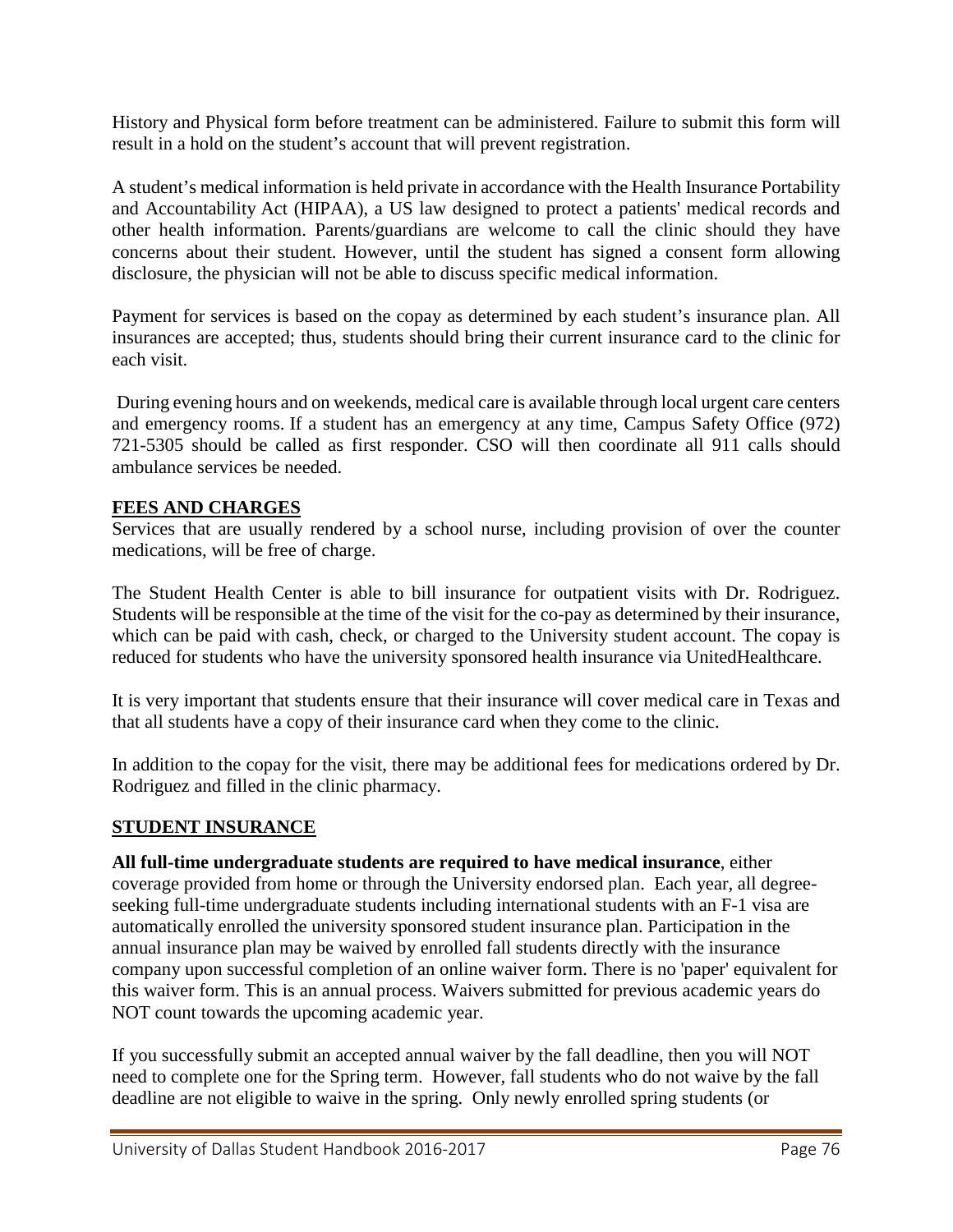continuing students returning from a fall leave of absence) are eligible to waive by the spring deadline.

### **The Annual online waiver deadline for the 2016-2017 academic year is September 10th, 2016. NO EXCEPTIONS.**

A mass email with information about the student insurance program and how to waive the coverage was sent to all students with this **[LINK](https://udallas.myahpcare.com/)** on June 1st to be followed throughout the summer with additional emails.

Absence of a successfully completed waiver form by the deadline date implies your acceptance of the program and related charges.

### **NOTICE OF PRIVACY PRACTICES**

The University Clinic is committed to the privacy and protection of students' medical information. In order to provide students with quality and confidential care, the on-campus clinic follows all legal regulations for the use and disclosure of medical information. In the keeping of their medical records, students also have certain rights and duties regarding the use and disclosure of medical information.

### **OUR LEGAL DUTY**

The University Clinic abides by the following legal requirements:

- 1. The privacy of medical information.
- 2. Affording the student due notice and a detailed description of the University Clinic's legal duties, privacy practices, and the students' rights regarding medical information.
- 3. Follow the terms of the current notice.

The University Clinic has the right to:

- 1. Change privacy practices and the terms of this notice at any time, provided that the changes are permitted by law.
- 2. Make the changes in privacy practices and the new terms of notice effective for all medical information, including information previously created or received before the changes.

Notice of Change to Privacy Practices:

1. The University Clinic will change this notice and make a new notice, available upon request, before making an important change in privacy practices.

### **USE AND DISCLOSURE OF YOUR MEDICAL INFORMATION**

The University Clinic uses and discloses medical information in several different ways. Not every use or disclosure will be listed. The University Clinic will not use or disclose medical information for any purpose not listed below, without the student's specific written authorization. The student may revoke his/her specific authorization at any time by submitting a written request to the Clinic.

### *FOR TREATMENT:*

The University Clinic may use private medical information in order to provide a student with medical treatment or services. In addition, medical information about the student may be disclosed to doctors, nurses, technicians, medical students, or other care givers. The student's medical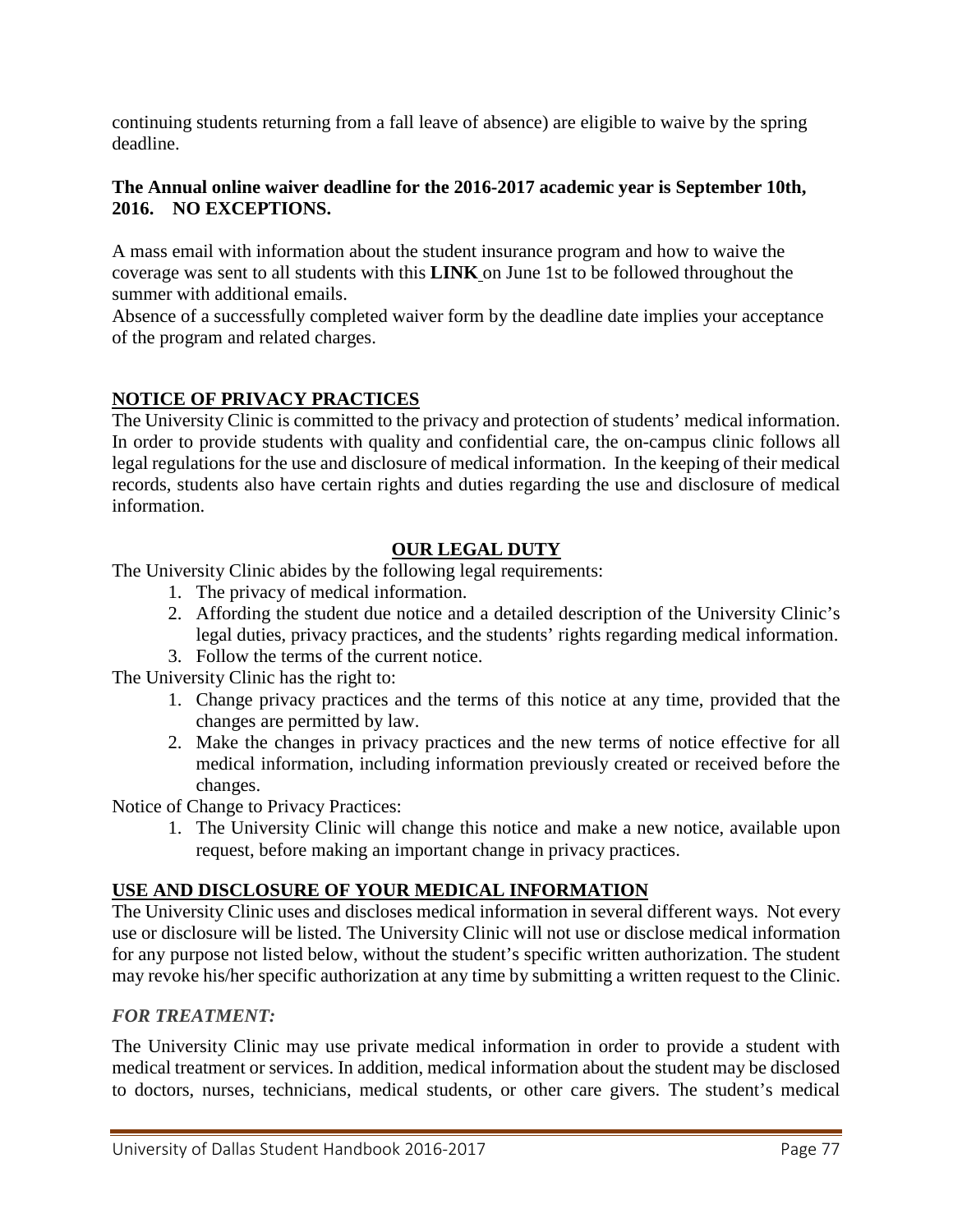information may also be shared with health care providers to assist in proper and informed treatment.

### *FOR PAYMENT*

Medical information can also be used and disclosed for payment purposes. A bill may be sent to the student or a third-party payer. The information on or accompanying the bill may include personal medical information.

### *FOR HEALTH CARE OPERATIONS*

Medical information may be used and disclosed for health care operations. This might include measuring and improving quality, evaluating the performance of employees, conducting training programs, and getting the accreditation, certificates, licenses and credentials needed to provide better health care.

### **ADDITIONAL USES AND DISCLOSURES**

In addition to using and disclosing medical information for treatment, payment, and health care operations, the University Clinic may use and disclose medical information for the following purposes.

### *NOTIFICATION*

The University Clinic may use and disclose medical information to notify or help notify: a family member, personal representative or another person responsible for care. Information will be shared about a student's location, general condition, or death. If student is present, the clinic will get request permission if possible before sharing information, or give the student the opportunity to refuse permission. In case of emergency, and if the student are not able to give or refuse permission, the University Clinic will share only the health information that is directly necessary for immediate health care as informed through professional judgment. Professional judgment will also be used to make decisions in the student's best interest in regards to, allowing someone to pick up medicine, medical supplies, x-ray or medical information for the student.

### *FUNERAL DIRECTOR, CORONER, MEDICAL EXAMINER*

For the sake of fulfilling duties, the medical information of a person who has died may be shared with a coroner, medical examiner, funeral director, or an organ procurement organization.

### *COURT ORDERS AND JUDICIAL AND ADMINISTRATIVE PROCEEDINGS*

The University Clinic may disclose medical information in response to a court or administrative order, subpoena, discovery request, or other lawful process, under certain circumstances. Under limited circumstances, such as a court order warrant, or grand jury subpoena, medical information may be shared with law enforcement officials.

### *PUBLIC HEALTH ACTIVITIES*

As required by law, the University Clinic may disclose medical information to public health or legal authorities charged with preventing or controlling disease, injury or disability, including child abuse or neglect. Medical information may also be disclosed to persons subject to jurisdiction of the Food and Drug Administration for purposes of reporting adverse events associated with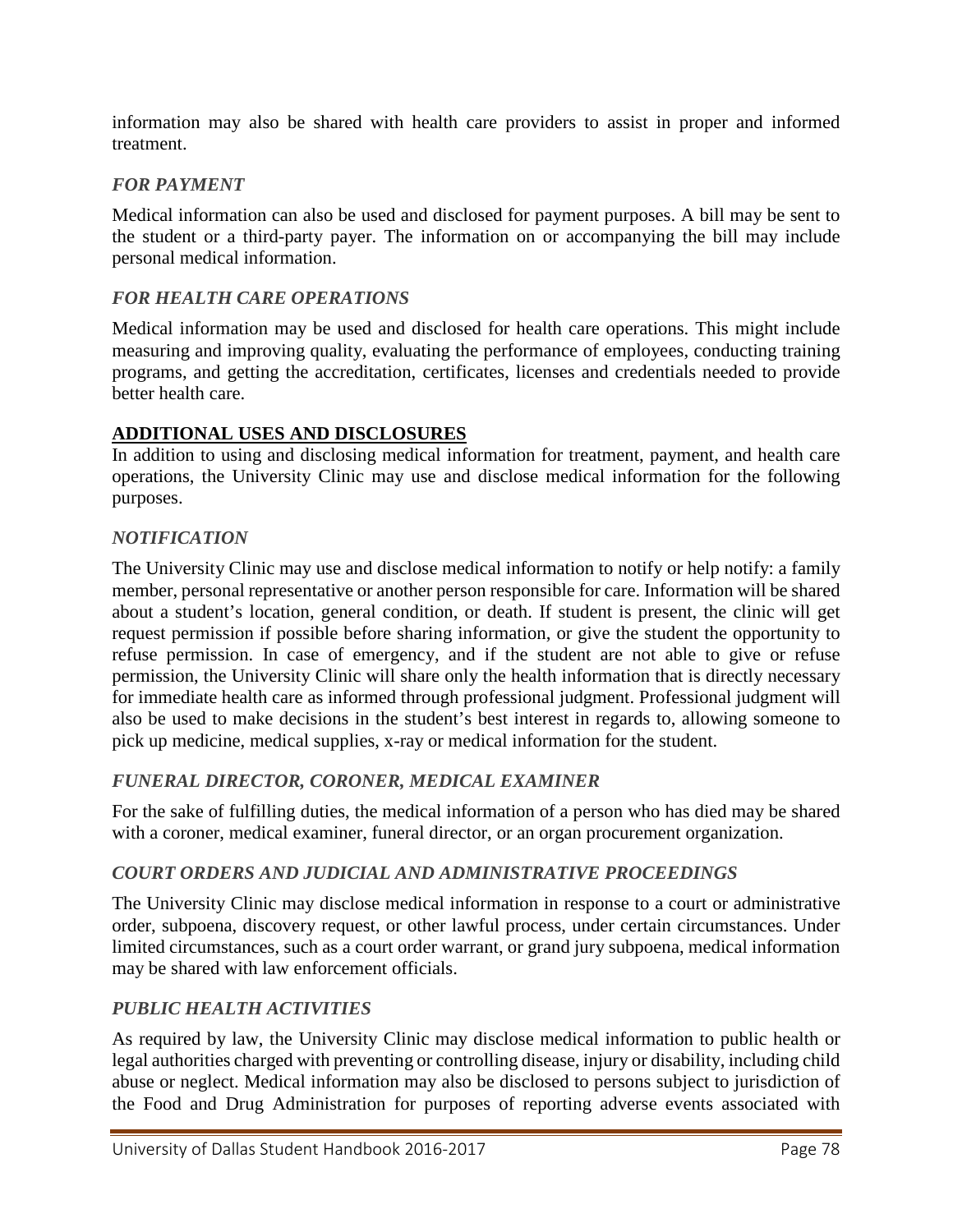product defects or problems, to enable product recalls, repairs or replacements, to track products, or to conduct activities required by the Food and Drug Administration. The University Clinic may also, when we are authorized by law to do so, notify a person who may have been exposed to a communicable disease or otherwise be at risk of contracting or spreading a disease or condition.

## *VICTIMS OF ABUSE, NEGLECT, OR DOMESTIC VIOLENCE*

The University Clinic may use and disclose medical information to appropriate authorities if we reasonably believe that a student is a possible victim of abuse, neglect, or domestic violence or the possible victim of abuse, neglect, or domestic violence or the possible victim of other crimes. The University Clinic may share medical information if it is necessary to prevent a serious threat to a student's health or safety or the health or safety of others.

### *WORKERS COMPENSATION*

The University Clinic may disclose health information when authorized or necessary to comply with laws relating to workers compensation or other similar programs.

### *LAW ENFORCEMENT*

Under certain circumstances, The University Clinic may disclose health information to law enforcement officials. These circumstances include reporting required by certain laws (such as reporting of certain types of wounds), pursuant to certain subpoenas or court orders, reporting limited information concerning identification and location at the request of a law enforcement official, reports regarding suspected victims of crimes at the request of a law enforcement official, reporting death, crimes on University grounds, and crimes in emergencies.

### *Alternative and Additional Medical Services*

The University Clinic may use and disclose medical information to furnish a student with information about health-related benefits and services, and to describe or recommend treatment alternatives.

### **INDIVIDUAL RIGHTS**

Every patient has the Right to:

- 1. Look at or get copies of certain parts of personal medical information. Students may request copies in a format other than photocopies. The format requested will be used unless it is not practical to do so. Requests must be made in writing. Students may ask the receptionist for the form needed to request access. There may be charges for copying and for postage if mailed copies are requested. Ask the receptionist about the University Clinic fee structure.
- 2. Receive a list of all the times the University Clinic or business associates shared medical information for purposes other than treatment, payment, and health care operations and other specified exceptions.
- 3. Request that the University Clinic place additional restrictions on use or disclosure of personal medical information. The University Clinic is not required to agree to these additional restrictions, but if an agreement is reached, is will be honored (except in the case of an emergency).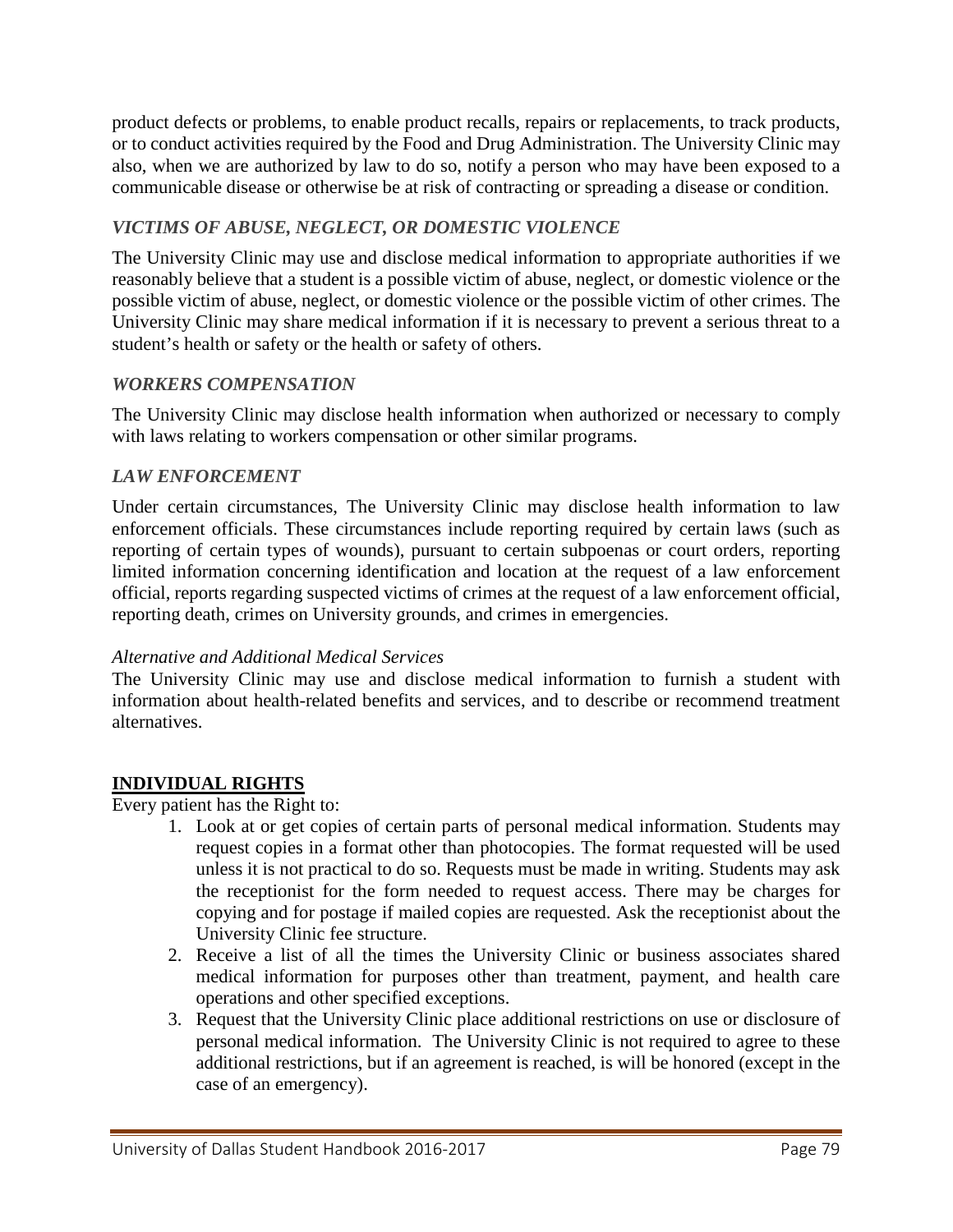- 4. Request that the University Clinic communicate with student about medical information by different means or to different locations. Request for communicate of medical information to by different means or at different locations must be made in writing to the Privacy Officer.
- 5. Request that the University Clinic change certain parts of medical information. Requests may be denied if the information was not created by the University Clinic. If request is denied, a written explanation will be provided. Student may respond with a statement of disagreement that will be added to the information you wanted changed. If the University Clinic accepts the request to change information, reasonable efforts will be made to tell others, including people personally specified, of the change and to include the changes in any future sharing of that information.
- 6. Students wishing to receive a paper copy of this privacy notice, have the right to obtain a paper copy by making a request in writing to our Privacy Officer.

### **AFTER HOURS ASSISTANCE**

After hours, the following community resources are available for medical care on an urgent basis outside of clinic hours:

### **URGENT CARE CENTERS**

#### **Integra Urgent Care**

7447 N. MacArthur Blvd., Ste. 190 Irving, TX 75063 972-581-9537 M-Fr: 8 a.m. - 8 p.m.; Sat-Sun: 8 a.m. - 5 p.m.

#### **EMERGENCY ROOMS/HOSPITALS**

#### **Las Colinas Medical Center (ER)** 6800 N. MacArthur Blvd

Irving, TX 75039 (972)969-2000

### **Baylor Scott & White Medical Center at Irving**

1901 N. MacArthur Blvd Irving, TX 75061 (972)579-8100

#### **QUESTIONS AND COMPLAINTS**

Students with questions about this notice, please ask a Student Health Services Receptionist to speak to our Privacy Officer.

If concern remains regarding the violation of privacy rights, students may speak to the Clinic's Privacy Officer and submit a written complaint. To take action, please inform the Student Health Services Receptionist and contact the Privacy Officer or request a complaint form. Students may submit a written complaint to the U.S. Department of Health and Human Services; the University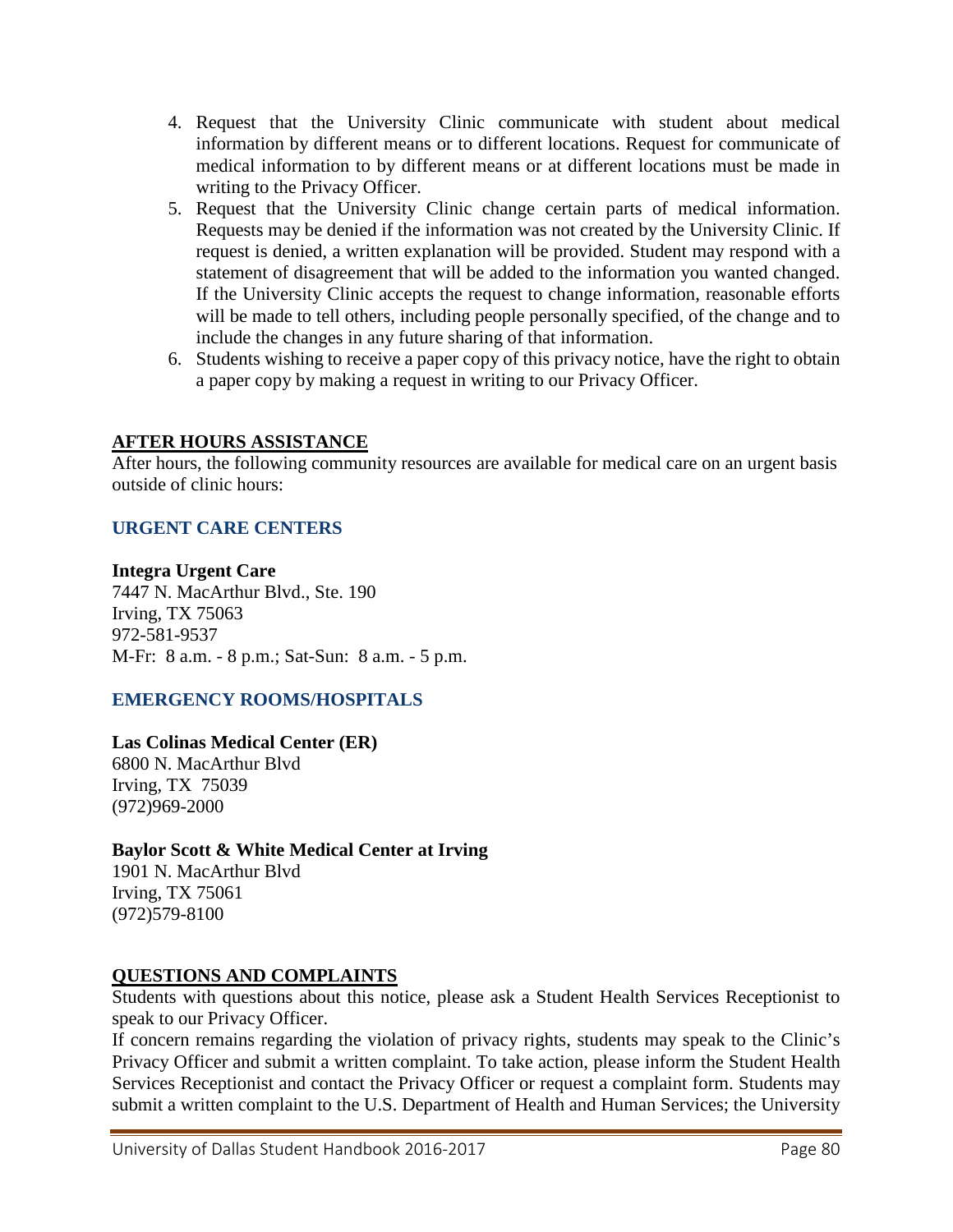Clinic will provide the student with the address to file you complaint. The University Clinic will not retaliate in any way if a student chooses to file a complaint.

# *PRINTING AND POSTAL*

### **COPY SERVICES**

Black and white and color copiers, located at Printing and Postal Services in the lower level of Haggar University Center, are available Monday through Thursday from 8:00 a.m. to 6:00 pm. and Friday from 8:00 a.m. to 5:00 p.m. Students can also print and bind documents and purchase printer paper through the Printing and Postal Services.

### **POSTAL SERVICES**

Postal services are offered in the lower level of the Haggar University Center Monday through Thursday, 8:00 a.m. to 6:00 p.m. and Friday, 8:00 a.m. to 5:00 p.m... Campus mailboxes, stamps and shipping of mail and packages are available. Postal Services handles the assignments of boxes and keys. Items mailed to students should be addressed as follows:

> Student Name University of Dallas Box # 1845 E. Northgate Drive Irving, TX 75062-4736

### **MAIL AND PACKAGES**

Mail is placed in student mailboxes Monday through Friday. **All students are expected to check their mailboxes at least every other day during the week.** Official letters from the university are distributed to students via their campus mailboxes. Students can also receive packages at the Printing and Postal Services window during normal operating hours.

#### **FAX MACHINES**

Domestic and international fax services are available at Printing and Postal Services. The university's fax number is (972) 721-5332.

# *REGISTRAR*

#### **PRIVACY & DISCLOSURE POLICY**

The Family Educational Rights and Privacy Act of 1974 (Buckley Amendment) ("FERPA") allows the student to determine who will have access to that student's education records. Every student will have this determined annually, by the Office of the Registrar. Persons desiring information pertaining to this act should contact the Office of the Registrar.

At the University, all academic records of students who enroll are kept in accordance with the provisions of The Family Education Rights and Privacy Act (FERPA) (20 U.S.C.§1232g; 34 CFR Part 99).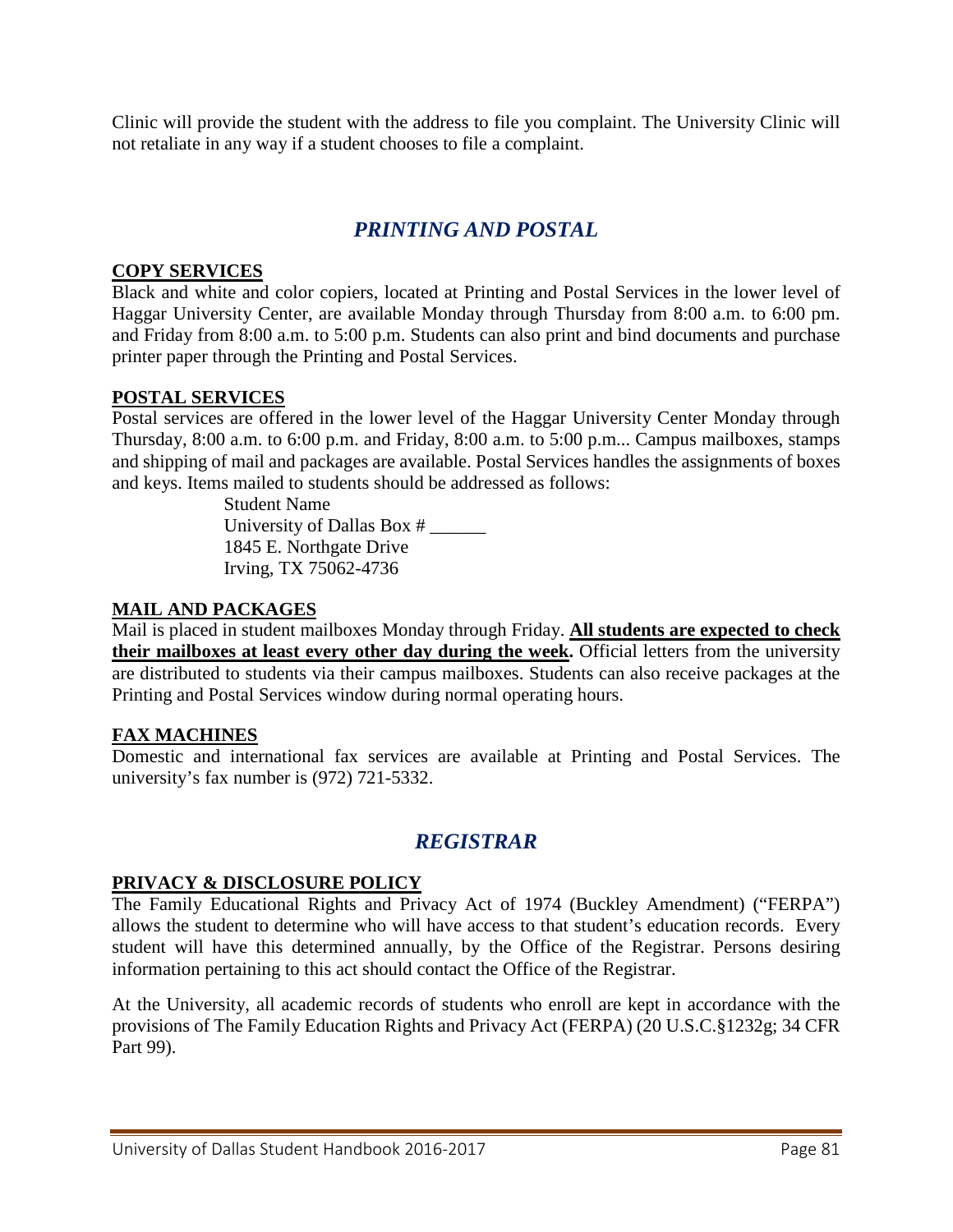All registered students have the right to inspect and review their education records maintained by the school. Schools are not required to provide copies of records unless it is impossible for parents or eligible students to review the records otherwise. Schools may charge a fee for copies.

There are some records to which the student has no right of access. These are: financial records of parents; confidential letters and recommendations written prior to January 1, 1975; those confidential letters and recommendations for which a waiver of rights to access has been signed, provided the student is given the names of those writing letters; doctors' and psychiatrists' records (these may, however, be reviewed by the student's own physician).

Eligible students have the right to request that a school correct records that they believe to be inaccurate or misleading. If the school decides not to amend the record, the student then has the right to a formal hearing. After the hearing, if the school still decides not to amend the record, the student has the right to place a statement with the record setting forth the student's view about the contested information.

A school is not required to consider requests for amendment under FERPA that seek to change a grade or disciplinary decision, or seek to change the opinions or reflections of a school official or other person reflected in an education record.

Generally, schools must have written permission from the student in order to release any information from a student's education record. However, FERPA allows schools to disclose those records to the following parties or under the following conditions (34 CFR § 99.31): school officials with legitimate educational interest; other schools to which a student is transferring; appropriate parties in connection with financial aid to a student or the result of a judicial or quasijudicial hearing; organizations conducting certain studies for or on behalf of the school; to comply with a judicial order or lawfully issued subpoena; and state and local authorities, within a juvenile justice system, pursuant to specific state law. The University has the right, in accordance with FERPA, to notify the parents of students under the age of 21 who violate University policies or civil laws pertaining to alcohol or drugs.

Schools may disclose, without consent, "directory" information such as a student's name, address, email address, telephone number, date and place of birth, major field of study, classification, degrees, honors and awards, enrollment status and dates of attendance. However, schools must allow eligible students a reasonable amount of time to request that the school not disclose directory information about them. Students who would like directory information to be withheld from the public must go in person to the Office of the Registrar by the  $12<sup>th</sup>$  class day in fall and spring semesters to sign a "Request to Prevent Disclosure of Directory Information." For more information about the University's FERPA policy, please see: [http://udallas.edu/offices/registrar/privacyanddisclosurepolicy.html.](http://udallas.edu/offices/registrar/privacyanddisclosurepolicy.html)

### **CONDUCT RECORDS**

The Office of Student Affairs is responsible for maintaining student conduct records

A routine disciplinary record is expunged 7 years after graduation or after a student has withdrawn from the University. Conduct records will be permanently retained for any student who is dismissed, expelled or when such records are deemed to be of a serious nature. A student may request that permanent conduct records be destroyed by submitting a written request to the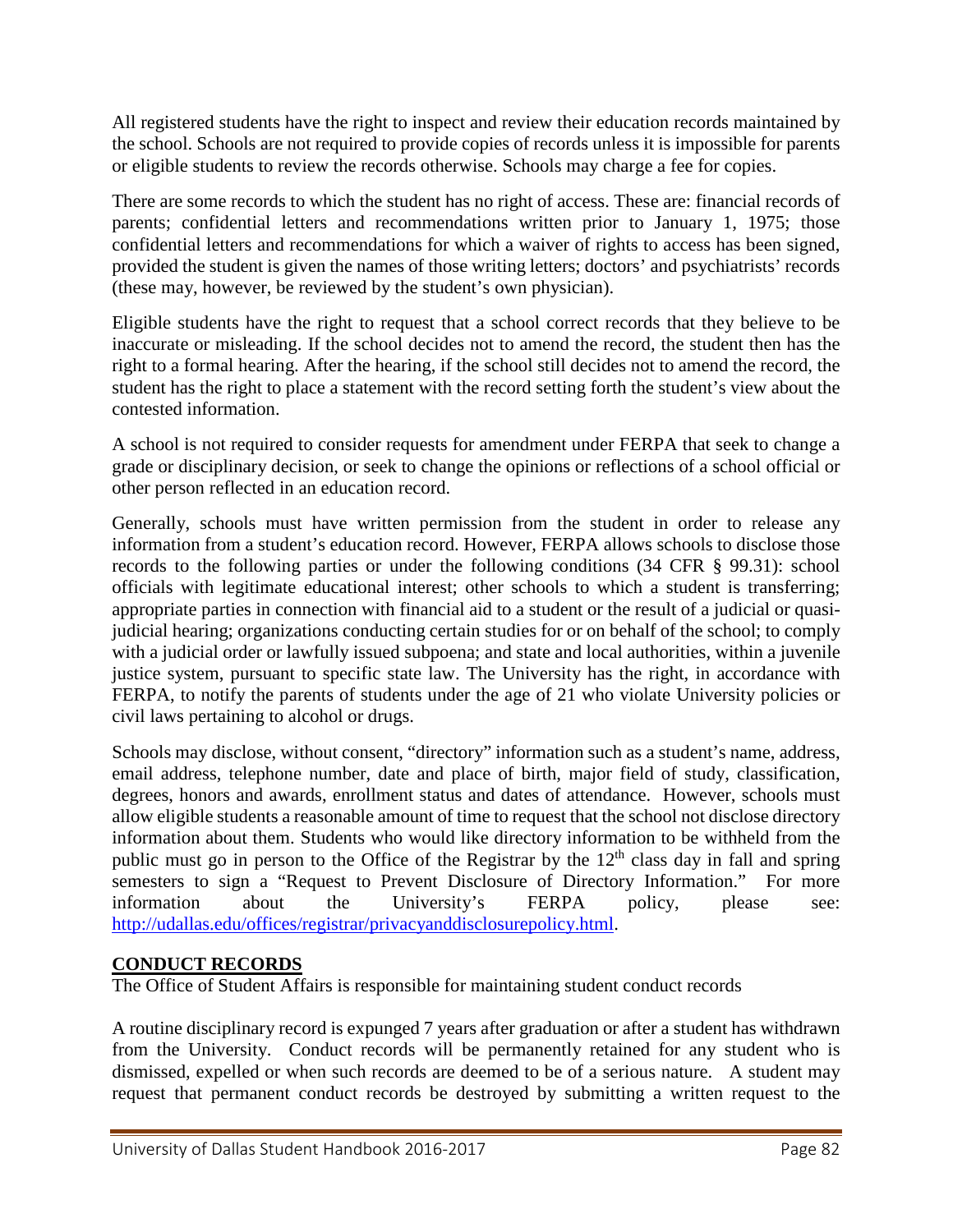Director, including the specific basis for the request. The Director will evaluate requests on a caseby-case basis and the decision of the Director is final.

# *ROME OFFICE*

All disciplinary policies in effect on the Irving campus apply on the Eugene Constantin Campus in Rome. Additionally, the Rome Campus Dean/Director/VP institutes policies for the efficient operation of that campus. Students who present serious or repeated disciplinary problems or are a danger to themselves or others may be dismissed from the Rome Program.

### **DISCIPLINARY CLEARANCE**

A student's disciplinary records will be reviewed by the Director of Student Affairs for clearance to participate in the Rome program. Students with serious or repeated violations of the Student Code of Conduct will not be permitted to participate in the Rome Semester until they clearly demonstrate the personal maturity to study abroad.

### **HEALTH CLEARANCE**

Medical conditions are not an automatic obstacle to studying abroad. The University makes reasonable accommodations on an individualized basis for students with medical conditions to make participation in the Rome Program possible.

**Health Requirements:** Health clearance requires that chronic health conditions must be stable under current treatment for at least 4 months, including at least one full semester on the Irving campus, with an expectation of ongoing stability under current treatment for the next 6 months. The student must be able to travel, carry a heavy backpack, and adjust to rigorous academic and physical activity. Ongoing treatment must be able to be administered on Rome campus and during travel periods.

**Rome Applications:** Both fall and spring Rome applicants apply for Rome the February prior to the year they wish to go to Rome. A complete application for students attending Rome in fall 2016 or spring 2017 includes a passport valid through September 2017. Students without this passport by March 1, 2016 will be wait-listed for Rome. If you do not have a passport, apply for one before Christmas. Passports issued to people under 17 expire every five years. If you do have a passport, be sure to check your expiration date and renew your passport before Christmas.

**Rome Courses:** Rome course prerequisites are the Literary Tradition I and Philosophy and the Ethical Life. The Literary Tradition II and Understanding the Bible are strongly encouraged. The courses offered in Rome include the Literary Tradition III, Western Civilization I, The Human Person and Western Theological Tradition. Do not take these courses in Irving; save them for Rome.

**Summer Rome:** There is a summer Rome term for those who cannot attend the full semester. For further information please see the Rome and Summer Programs section of the University bulleting and visit [www.udallas.edu/rome](http://udallas.edu/rome/) or [www.udallas.edu/romesummer.](http://www.udallas.edu/romesummer)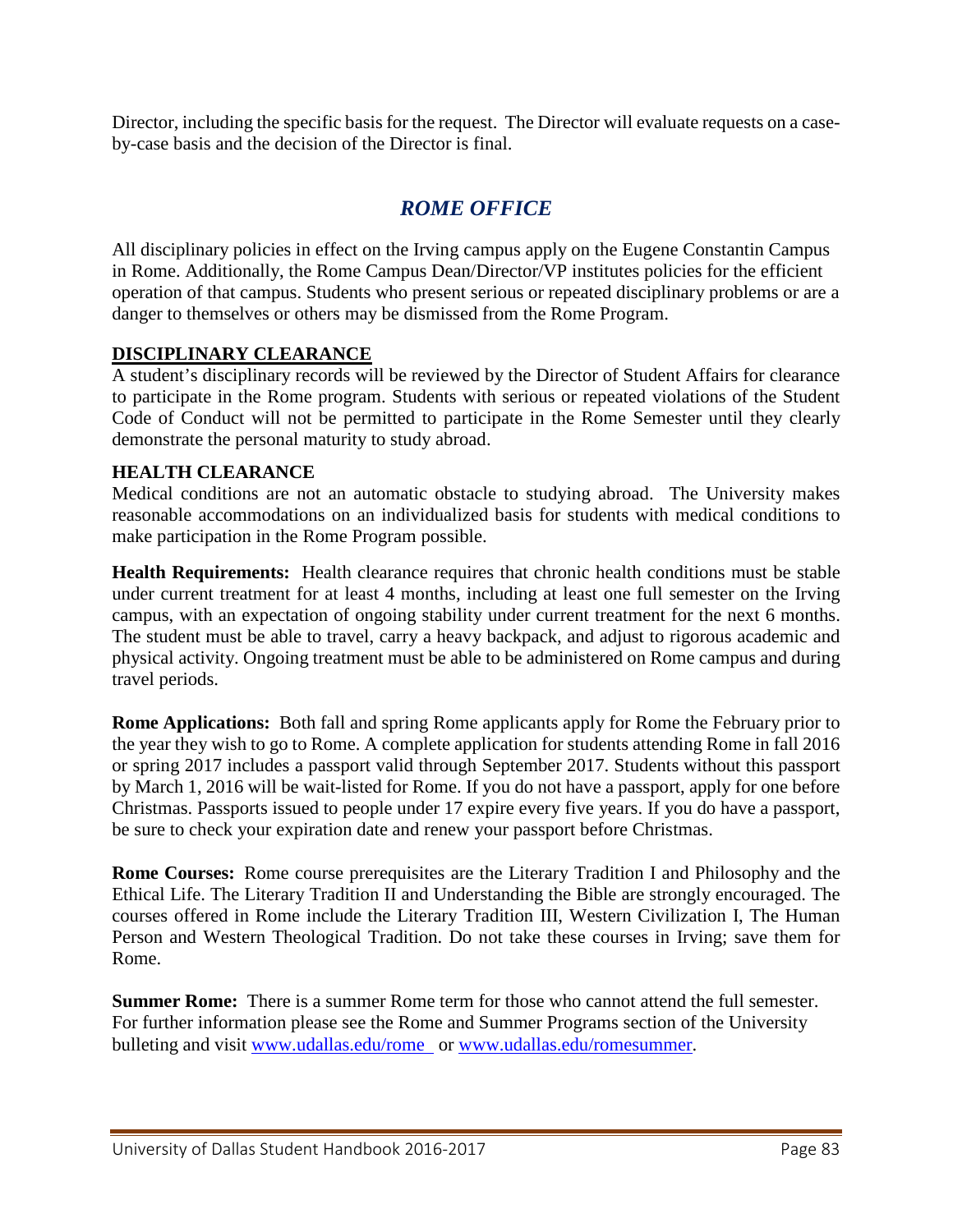# *SERVICES FOR STUDENTS WITH DISABILITIES*

Certain provisions have been made for students with disabilities following federal regulations. Go to <http://www.udallas.edu/offices/hr/adaaa/accommodations.html> for further information on obtaining accommodations.

# *[STUDENT ACCOUNT SERVICES](http://www.udallas.edu/offices/sas/index.html)*

The mission of Student Account Services (SAS) is to help students and parents/guardians to pay their financial obligations while attending the University of Dallas. SAS staff is eager to try to help answer any questions concerning the charges and payments on a student's account.

The Student Account Services department is located in the Business Office in Carpenter Hall on the first floor in room 100. The office hours are Monday-Friday, 8:00 a.m. to 5:00 p.m.

To contact this office, call (972) 721-5244, email [bursar@udallas.edu](mailto:bursar@udallas.edu) or go to [www.udallas.edu/sas.](http://www.udallas.edu/sas)

### **SERVICES**

### *PERSONAL CHECKS*

Personal checks (\$200 max) from the student's own bank account, parents or grandparents can be cashed in the Business Office. Second or third party checks will not be cashed in the Business Office.

#### *PLEASE NOTE OUR CREDIT CARD POLICY*

All credit card payments for tuition, fees and room/board will be subject to a 2.75% convenience fee. We accept cash, check, electronic check, Visa, MasterCard, Discover or American Express. There are no fees charged for electronic checks. For more information on the convenience fee and payment options, visit our website at: <http://udallas.edu/offices/sas/creditcard.html>

The Business Office does not accept credit or debit card payments in person or by telephone. For the convenience of our students, payment kiosks have been set up outside the Business Office.

### *PAYMENT IN FULL*

Students have the option to pay their accounts in full at the time of registration. The University of Dallas offers a web-based credit card and electronic check payment option. A student wanting to use this option must login into Banner Web, and click "Manage Your Account via CASHNet payment service." Student Account Services will also accept cash or checks in person or by mail. Student Account Services will not accept credit cards by mail or phone. All credit card payments must be made online through [CASHNet.](https://commerce.cashnet.com/cashnetb/selfserve/ebilllogin.aspx?client=UDALLAS_PROD&)

If you are mailing in a check to the Business Office, please include the student ID# on the check to ensure that the check is posted correctly to the student's account. All checks must be received by the tuition payment arrangement due date. For more information on the Tuition Due Dates, visit our website at: <http://udallas.edu/offices/sas/importantdates.html>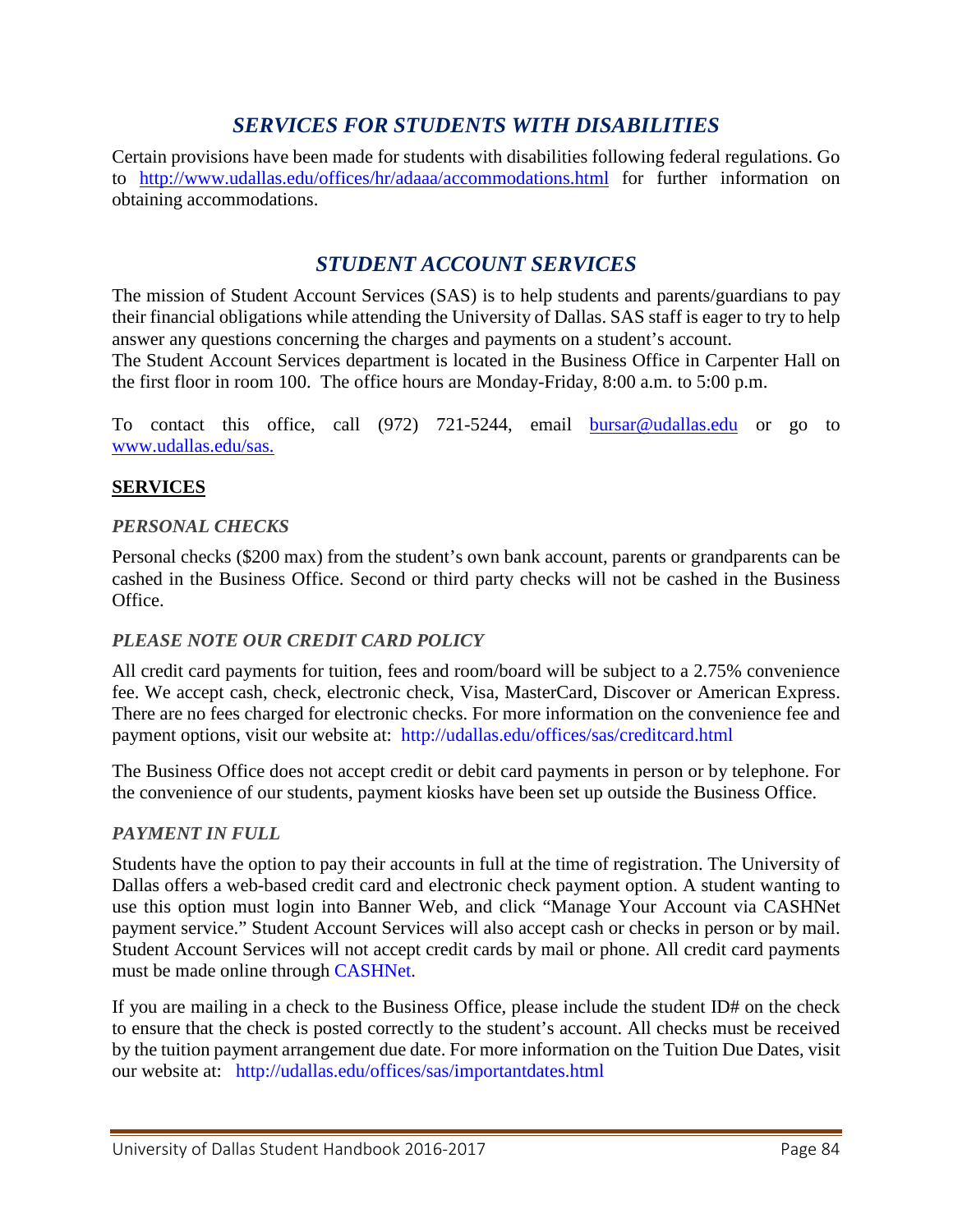Please make all checks payable to University of Dallas.

Business Office University Of Dallas 1845 East Northgate Drive Irving, TX 75062-4736

### *EBILLS*

Online statements are uploaded to CASHNet on a regular basis. Students will be notified by email when a new statement is available. Students should view each new statement to verify changes to their student account.

### *UNIVERSITY OF DALLAS PAYMENT PLAN*

Students have the option to use the UD Payment Plan. The UD Payment Plan allows you to divide the balance due into installments. Students wishing to use the UD Payment Plan can sign up for it by logging onto Banner Web. The instructions for enrollment for the Payment Plan can be found at:<http://udallas.edu/offices/sas/plans.html>

### *REFUNDS*

A refund will be issued when there is a credit balance from an over payment of financial aid on a student's student account. Refunds are processed through a third party called Higher One. The Higher One refund program allows students to get their refunds electronically – either to an existing bank account or through the one allowed with Higher One. More information can be found on our website at: <http://udallas.edu/offices/sas/onedisburse.html>

- [Book Voucher:](http://udallas.edu/offices/sas/bookvoucher/index.html) Students may receive a book voucher if their financial aid creates a credit balance on their account. Book vouchers are only issued to students receiving financial aid and can only be utilized at the University of Dallas Bookstore. The Book Voucher form can be found on our website at http://www.udallas.edu/offices/sas/bookvoucher/index.html.
- [Parent Sign On:](http://udallas.edu/offices/sas/parentinfo.html) Students can give their parents/guardians access to much of their financial information online by issuing their parents/guardians a login and password. Please contact Student Account Services in the Business Office if you have any questions or visit our website for more information at <http://www.udallas.edu/offices/sas/parentinfo.html>

### **HELPFUL HINTS**

- Students should know the deadline for payment arrangements. This can be found on the [SAS website.](http://udallas.edu/offices/sas/importantdates.html)
- Students should know how to find their account information online.
- Students should be familiar with how to make payments online.
- Students should verify that there are no holds on their student account before each registration period.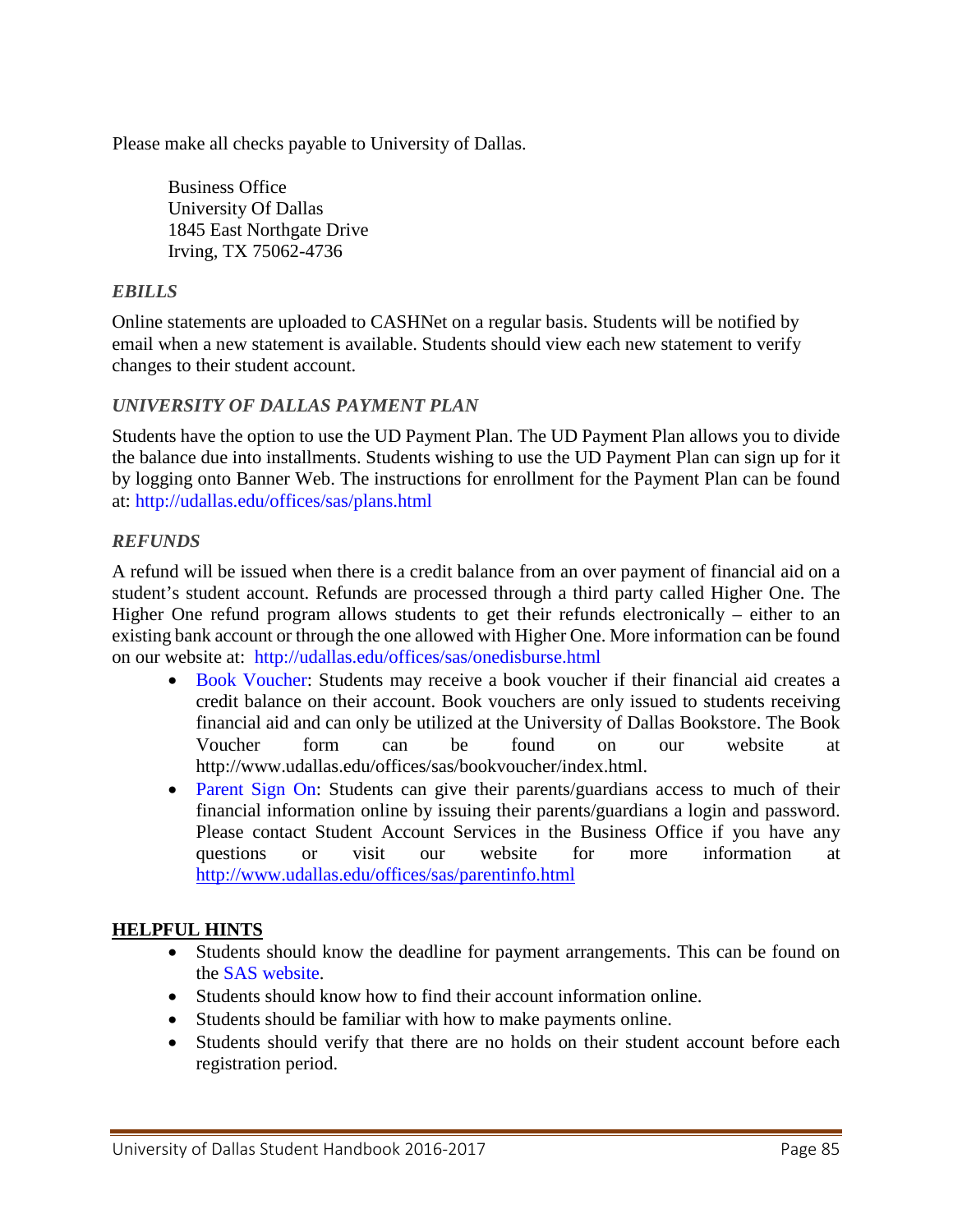Any student or parent/guardian having questions concerning any of these areas is welcome to contact Student Account Services located in the Business Office.

# *[STUDENT AFFAIRS](http://www.udallas.edu/offices/studentlife/index.html)*

The Student Affairs program is an integral part of the education offered by the University. Its goal is to foster the development of mind, body, and spirit in a manner that is complementary to the academic program.

The Student Affairs staff wishes to challenge and support students in their effort to become mature and liberally educated adults. Through active participation in the co-curricular program, it is hoped that students will learn to make intelligent and responsible use of their abilities in the context of Catholic principles.

### **[CRUSADER DAYS ORIENTATION](http://www.udallas.edu/offices/studentlife/newstudents/orientation.html)**

The University's Crusader Days Orientation program for new students is designed to make new students at UD welcome and help them succeed. Under the direction of the Offices of Enrollment and Student Affairs, Orientation Leaders sponsor a variety of social and educational programs to integrate new students into the UD community every fall.

### **[RESIDENCE LIFE](http://udallas.edu/offices/studentlife/residence_life/)**

One of the distinctive characteristics of the University of Dallas is its Residence Life program. By living on campus, students become members of a residential community. As community members, students have a chance to shape their living environment through participation in a wide variety of cultural, academic and social activities and programs. Living in community also helps facilitate discussions that begin in the classroom. Through a strong Residence Life program, it is hoped that students will develop new interests, broader perspectives and learn the virtues required for community life.

Successful group living is dependent on cooperation and the responsible exercise of personal freedom. Each member of a community needs to be aware of the responsibilities, rights and privileges that are associated with community living, and be prepared to act in a manner that does not infringe on the rights and privileges of others. The right to study and sleep in one's own room has a high priority at all times.

### **[RESIDENCE HALL ASSOCIATION](http://udallas.edu/offices/studentlife/residence_life/rha/)**

The Residence Hall Association is committed to developing community and leadership through programming in the residence halls. RHA also aims to foster interaction between faculty, staff and students. Members are elected from each residence hall on campus by their fellow residents. RHA is advised by the Residence Life Coordinator - Leadership.

### **DINING SERVICES ADVISORY COMMITTEE**

The Dining Service Advisor Committee is dedicated to enhancing Dining Services on the University of Dallas campus. Members of the DSAC act as a clearinghouse between the student body and Dining Services. Members work in conjunction with Dining Services to create food themed events. The DSAC provides a voice for students to express concerns related to campus food to Dining Service and UD Administration.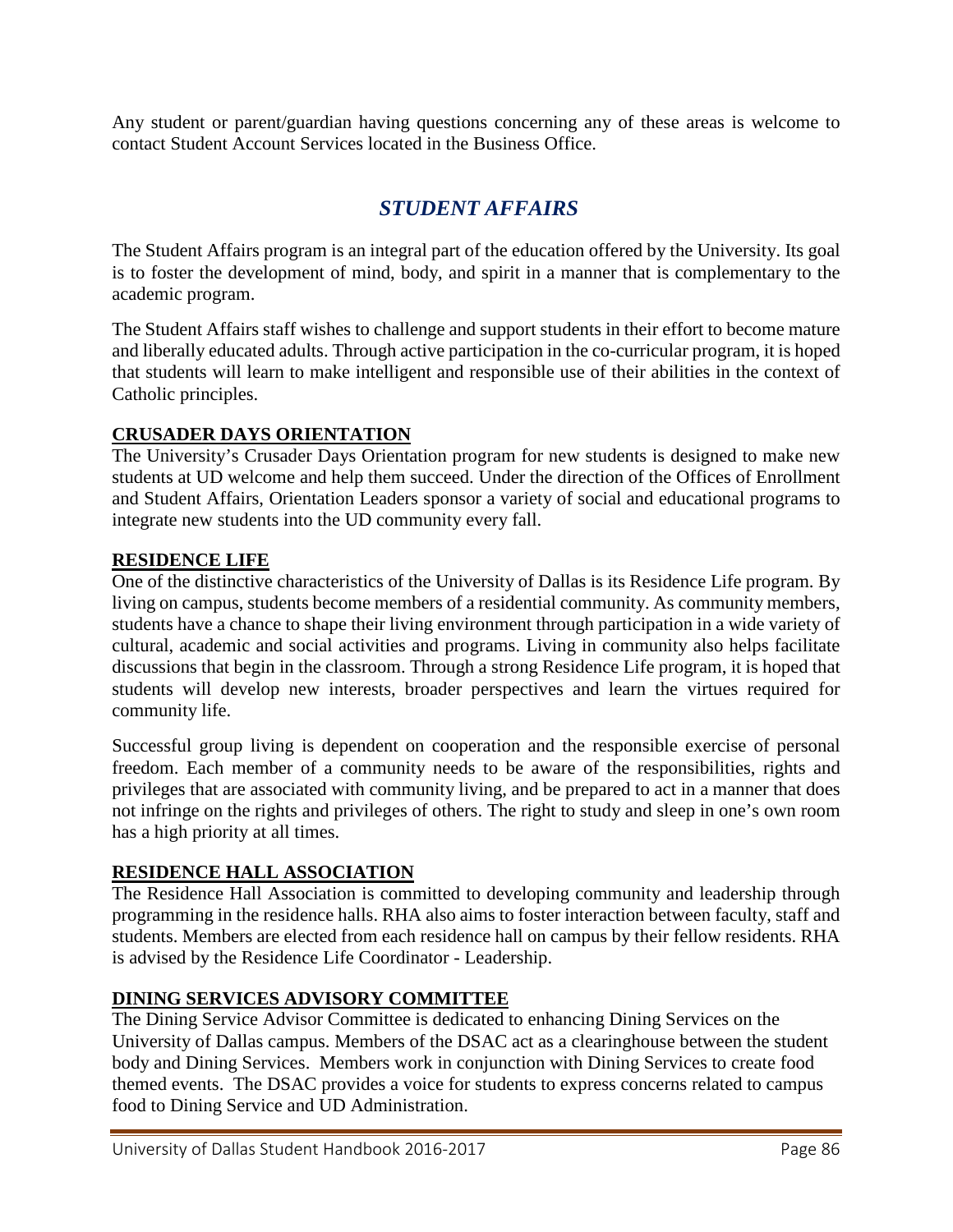Membership is comprised of students elected from each residence hall, the student apartments, commuter students, and one faculty and/or staff member. All meetings are open to any student or faculty member. DSAC meetings are held on the  $1<sup>st</sup>$  and  $3<sup>rd</sup>$  Monday of each month.

### **[STUDENT ACTIVITIES AND LEADERSHIP CENTER](http://www.udallas.edu/offices/studentactivities/index.html)**

The Student Activities and Leadership Center (SALC) complement the academic mission of the University by creating opportunities for undergraduate students to become more active members of the campus and community. Working in collaboration with faculty and staff, the SALC offers a variety of educational, cultural, social and recreational programs that foster student learning and development. Contact the Student Activities and Leadership Center at (972) 721-5273, [studentactivities@udallas.edu](mailto:studentactivities@udallas.edu) or visit it in the Haggar University Center. Student Activities coordinates the following activities and services:

### **DALLAS YEAR PROGRAM**

The mission of Dallas Year Program to promote the overall, well-being of the University of Dallas student, particularly the newest members of the UD community. Dallas Year encourages students to engage in the community, to familiarize themselves with the Dallas/Fort Worth Metroplex, and to appreciate the local culture alongside their peers through events and programming efforts. Dallas Year is a unique program for UD undergraduate students providing popular outings to museums, operas, symphonies, sporting events, concerts, dance events, zoos, theater productions and more. These events are offered at a nominal fee. Transportation is provided.

### **[REGISTERED STUDENT ORGANIZATIONS](https://orgsync.com/login/university-of-dallas)**

Students are encouraged to form and belong to organizations and clubs that develop common interests compatible with the University's mission statement and whose activities are consistent with University policies and regulations. Recognition of a student organization or club does not imply the University's approval or endorsement of a student organization's particular point of view. Activities of recognized student groups are circumscribed by the student organization or club's mission statement as stated in the group's approved constitution. University policy supersedes any policy established by local, regional or national organization with which campus groups may be affiliated.

Recognized student organizations and clubs may use campus facilities and services provided the group is properly registered with the Student Activities & Leadership Center. Organizations and clubs are obligated to register at the beginning of each academic semester. Failure to register will result in the student group being placed on inactive status with the loss of privileges that accompany University recognition.

Students interested in forming a new campus organization or club should confer with the Director of Student Activities and Recreational Services. The procedure for seeking University recognition requires the submission of a written constitution that clearly states the purpose of the organization, membership criteria, leadership structure and the by-laws by which the group will conduct its business.

Student Government's Charters, Appropriations Committee, Director of Student Activities and Recreational Services, and organization officers will review the proposed constitution and goals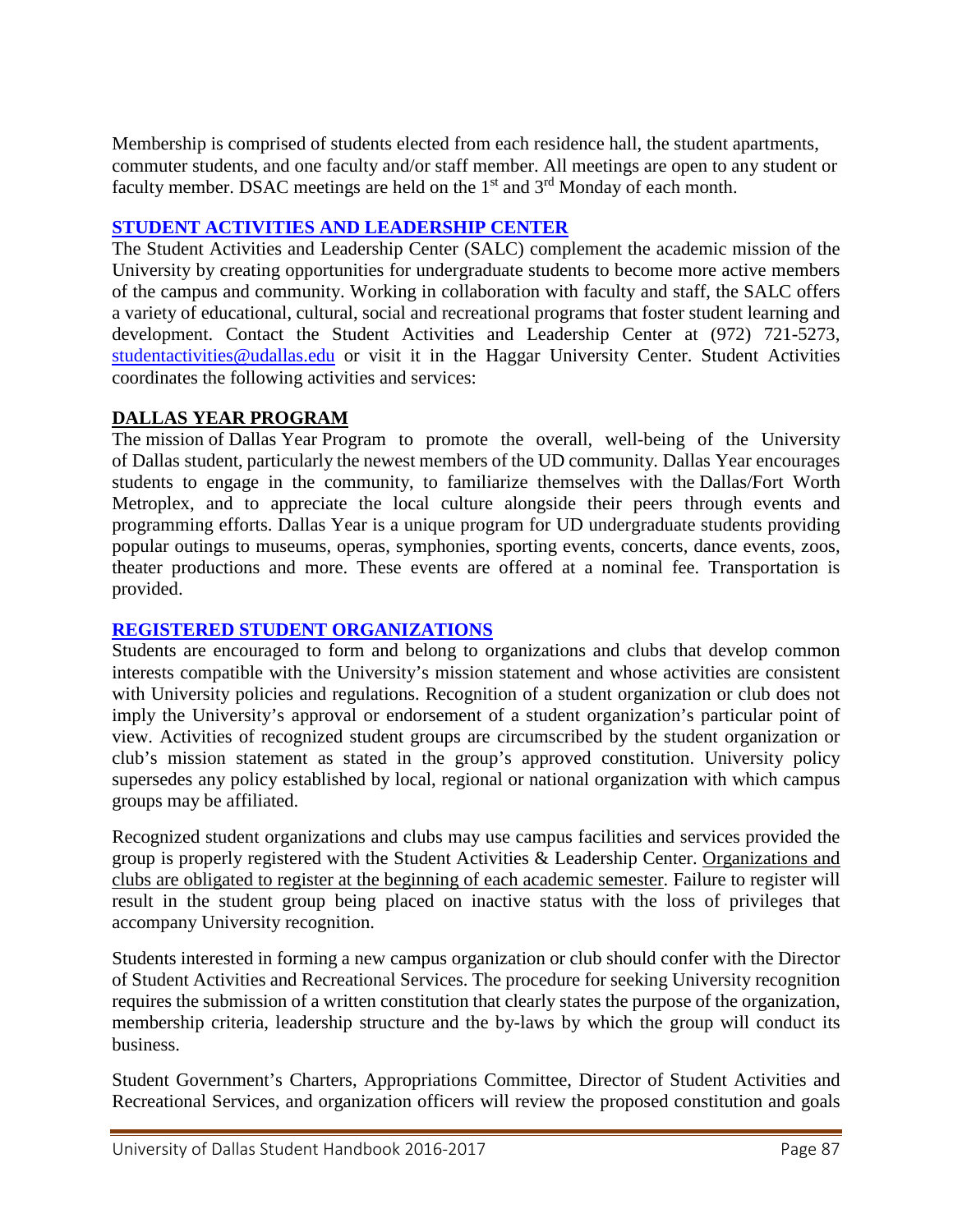of the organization or club. Following this review, the Director of Student Affairs will make a decision regarding the awarding of campus recognition. Any group classified as a religious or service group by the Student Activities and Leadership Center must also seek the approval of the Director of Campus Ministry.

Membership in a recognized organization or club is limited to currently enrolled students, faculty, and staff. Membership must be open to all eligible individuals who meet the prescribed criteria without respect to race, sex, creed, national origin or religion. The group's officers and members are responsible for their individual and collective actions on or off campus. Organization, club or member recognition may be terminated immediately if the group fails to abide by their approved constitution or violates the Student Code of Conduct, state or federal law.

Officers or individual members are **NOT** authorized to sign a purchase order, contract, or represent themselves as agents of the University of Dallas. When goods or services are purchased with University funds, the Director of Student Activities and Recreational Services and/or Student Activities Coordinator must approve authorization of expenditures in advance. Receipts for approved purchases must accompany all requests for reimbursements. Purchases or other contract agreements made contrary to the above may result in personal liability for the individuals involved. All approvals must be sought through the Director of Student Activities and Recreational Services.

All registered student clubs and organizations are required to submit a budget request at the beginning of each semester in order to qualify for funding. Late or incomplete funding requests will not be accepted. Along with the Student Government Charter and Appropriations Committee, the Director of Student Activities and Recreational Services will review all funding requests and allocate available funds appropriately. The funds are disbursed at the discretion of the Director of Student Activities and Recreational Services. University funds may not be used by a student organization to purchase or provide alcohol. See the Clubs and Organizations Handbook for more information about funding.

Faculty and administrative staff may choose to serve as a resource to student organizations and clubs by providing general advice and counsel to group officers. Faculty or staff serving in this capacity are expected to provide guidance to help the club or organization carry out its mission within the parameters of the mission, rules and regulations of the University of Dallas and applicable federal, state and local laws. For more information, consult the Clubs and Organizations Handbook.

For more information about student clubs and organizations registration and funding, please see the [Crusader Connect.](https://orgsync.com/login/university-of-dallas)

### **RISK MANAGEMENT TRAINING**

All advisers and officers of University organizations are required to participate in risk management training. This training is mandated by Texas law. No organization will receive recognition from the University unless all pertinent members and the adviser have undergone the mandated training. The Director of Student Activities will arrange the training sessions at the beginning of the fall and spring semesters.

For a list of currently registered undergraduate Clubs and Organizations, visit the Crusader [Connect.](https://orgsync.com/login/university-of-dallas)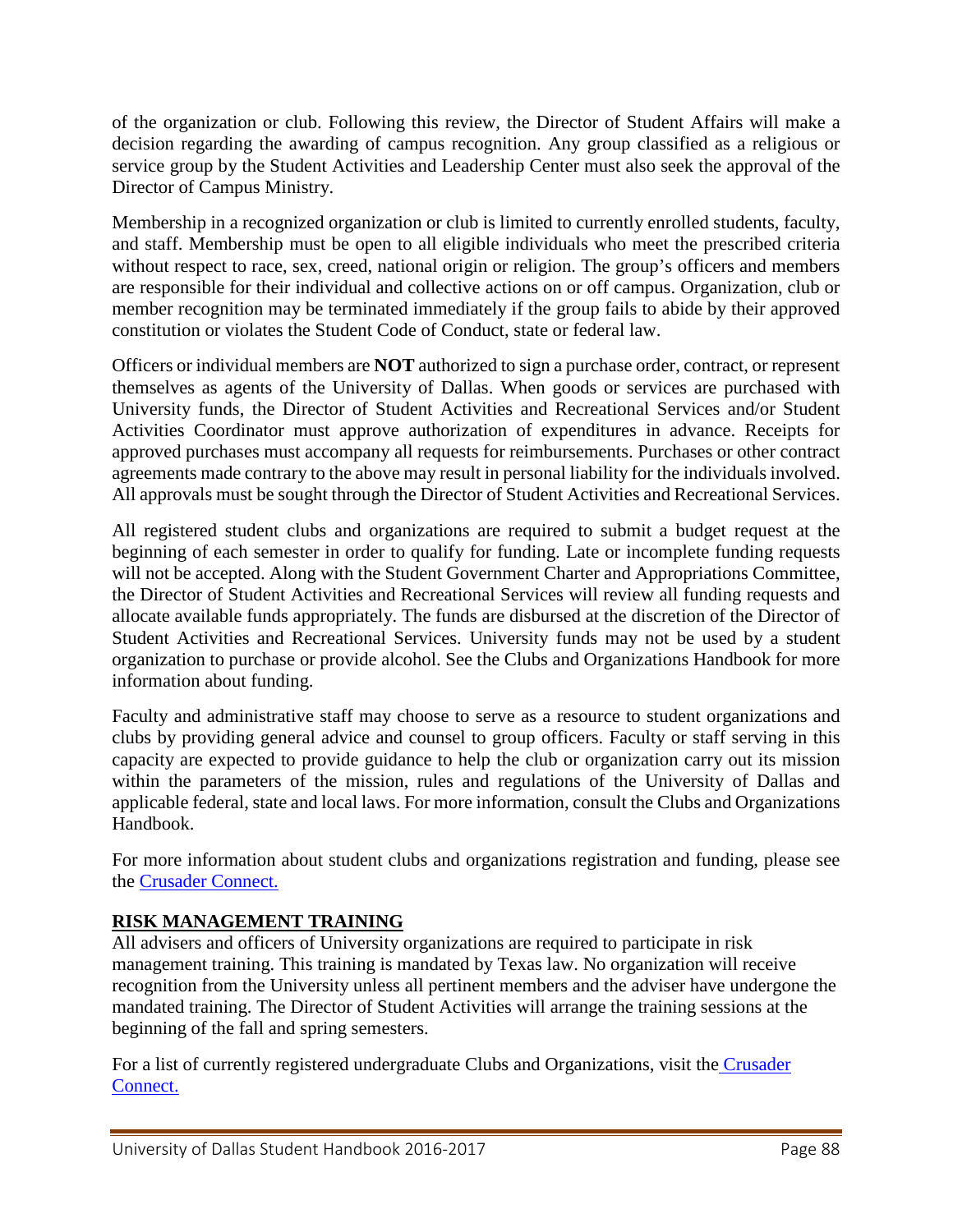### **[STUDENT GOVERNMENT](http://www.udallas.edu/offices/studentactivities/studentgov/index.html)**

The University of Dallas Student Government functions as the representative assembly of the UD student community. The purpose of UD Student Government is threefold:

- 1. Promote the general welfare of the University and the student body through its support of the University's mission, ideals, and values.
- 2. Communicate student concerns and interests to appropriate University committees and to the University administration.
- 3. Sponsor programs and services to enhance campus life.

Student Government consists of three distinct but connected branches: the Senate, Student Programming and the Executive Council. All matriculating students of the Constantin College of Liberal Arts, the Satish and Yasmin Gupta College of Business, and the School of Ministry are members of the student body.

The Senate consists of:

- Four class representatives elected at large from each class.
- One representative elected from the student apartments, one from each traditional residence hall and one from each floor of Clark Hall.
- One representative from the Holy Trinity Seminary.
- One commuter representative.
- The Executive Council: President, Vice-President of the Senate, Director in charge of Student Programming, Secretary and Treasurer.

The Executive Council members, with the exception of the Director in charge of Student Programming, are elected in the spring for the following academic year. The Director in charge of Student Programming is appointed by the Director of Student Activities and Recreational Services and the Student Government President. Class and hall representatives are elected in the fall of each academic year.

Student liaisons are appointed to various university committees each fall by the Executive Council and confirmed by the student Senate. The university committee liaisons inform the student Senate of upcoming agenda items and provide them with approved minutes of that particular committee's meetings.

The Director of Student Activities and Recreational Services or Assistant Vice President, and a faculty member advise Student Government. Information about elections and copies of the SG Constitution are available on the [Student Government web page.](http://www.udallas.edu/offices/studentactivities/studentgov/index.html)

### **STUDENT PROGRAMMING FOR THE UNIVERSITY OF DALLAS (SPUD)**

SPUD is a branch of Student Government and helps fulfill the goal of promoting the general welfare of the University and the student body by sponsoring programs and services which enhance campus life. SPUD is responsible for much of the academic, social and educational programming at the University of Dallas, including major events like TGIT, Oktoberfest, Groundhog, Mallapalooza and Spring Formal. It has a committee structure with chairs appointed by the SG Director in charge of Student Programming. SPUD is made up of the Director in charge of Student Programming and a team of coordinators: Associate Director, Academics, Musical Entertainment, Publicity, Associate Publicity, Social Media, Socials, Sound, Associate Sound,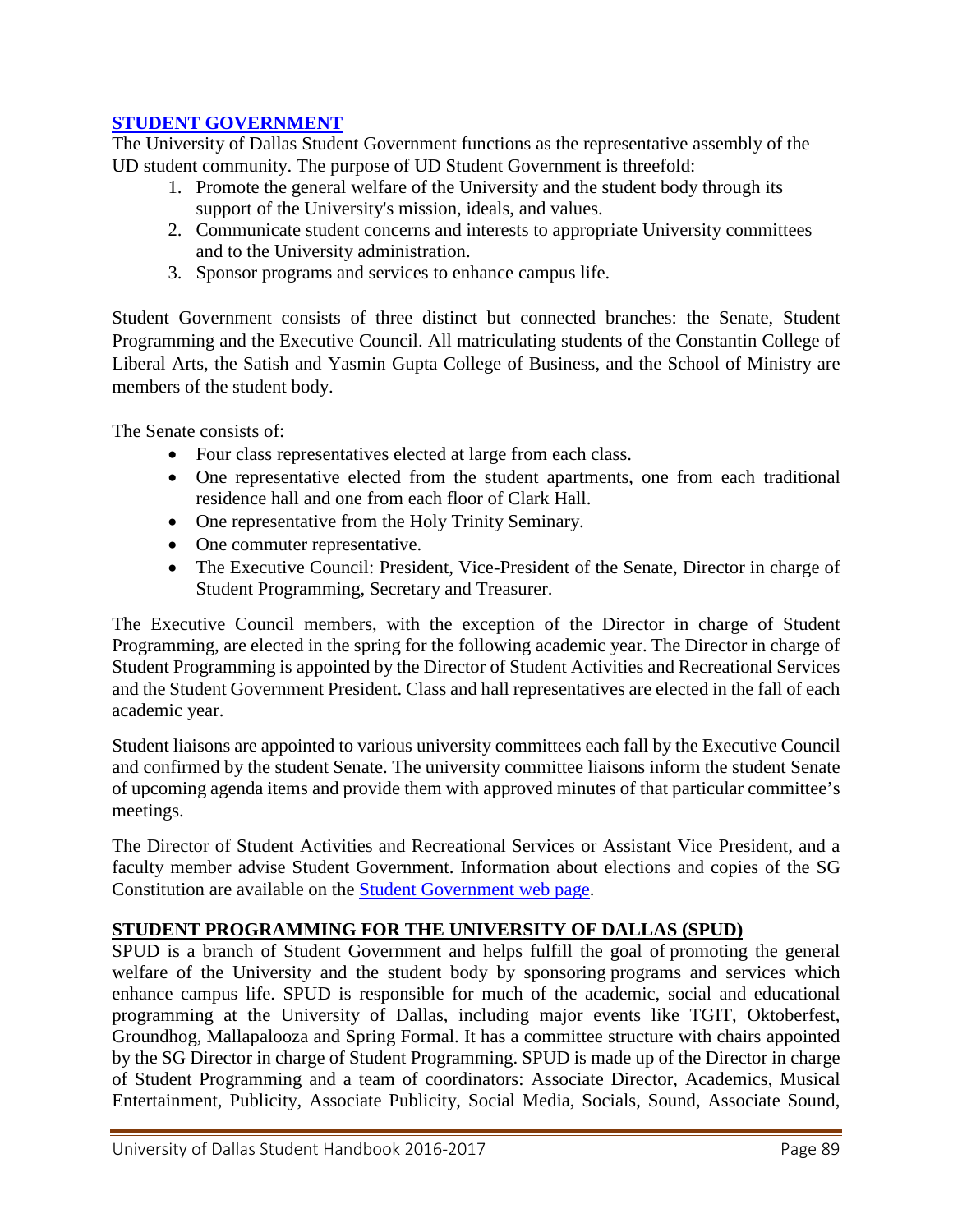TGIT, and Traditions. Hiring for the following academic year's SPUD Directors are held in the spring semester.

### **RECREATIONAL SPORTS**

The mission of the Recreational Sports Program is to promote the well-being of the University of Dallas student through physical activity. Recreational Sports provides the student with multiple opportunities to meet exercise needs through activities such as Intramural Sports, Athletic Clubs, and Recreational Classes. In doing so, we establish a wholesome community, build camaraderie, and facilitate the formation the holistic person.

A variety of intramural sports are offered, including co-ed volleyball, men's basketball, co-ed softball, co-ed soccer, and men's flag football. Regular events without full seasons are also offered and vary each semester. Student participation in intramurals makes it one of the largest on-campus activities outside the classroom. The Recreational Programming Office may be contacted at (972) 721-4101 or [studentactivities@udallas.edu.](mailto:studentactivities@udallas.edu) For more information about rec programs and intramural sports, including the schedule of events, please visit [Crusader Connect.](https://orgsync.com/login/university-of-dallas)

### **RECREATIONAL PROGRAMMING**

The Office of Student Activities offers extracurricular recreational classes each semester. The classes offered vary, but most are 8-16 class sessions with a cost of \$10-\$25 per semester. Most classes meet in the recreation room located in the lower level of Jerome Hall. Classes are subject to change. Register for classes in the Student Activities & Leadership Center. For more information about what Rec Classes are offered, please visit [Crusader](https://orgsync.com/login/university-of-dallas) Connect.

#### **CHARITY WEEK**

Every fall the Student Activities and Leadership Center sponsors Charity Week, an event almost as old as the University itself. Charity Week is coordinated by the junior class and is meant to bring the University together while raising money to donate to local and regional charities. Charity Week is a two-fold benefit for the University of Dallas, providing the opportunity for growth in faith and leadership within our student body as well as fulfilling the university's commitment to social justice.

# **STUDENT COMPLAINTS**

# *STUDENT RIGHTS AND RESPONSIBILITIES*

The University of Dallas is a learning community designed to foster collaboration, open communication, mutual respect and inclusiveness among students, faculty and staff as they engage in the education process. As members of this community, all students are entitled to certain rights and privileges. In order to protect the rights and privileges of all students, there are guidelines for conduct that are intended to facilitate the desired environment and educational goals of the university.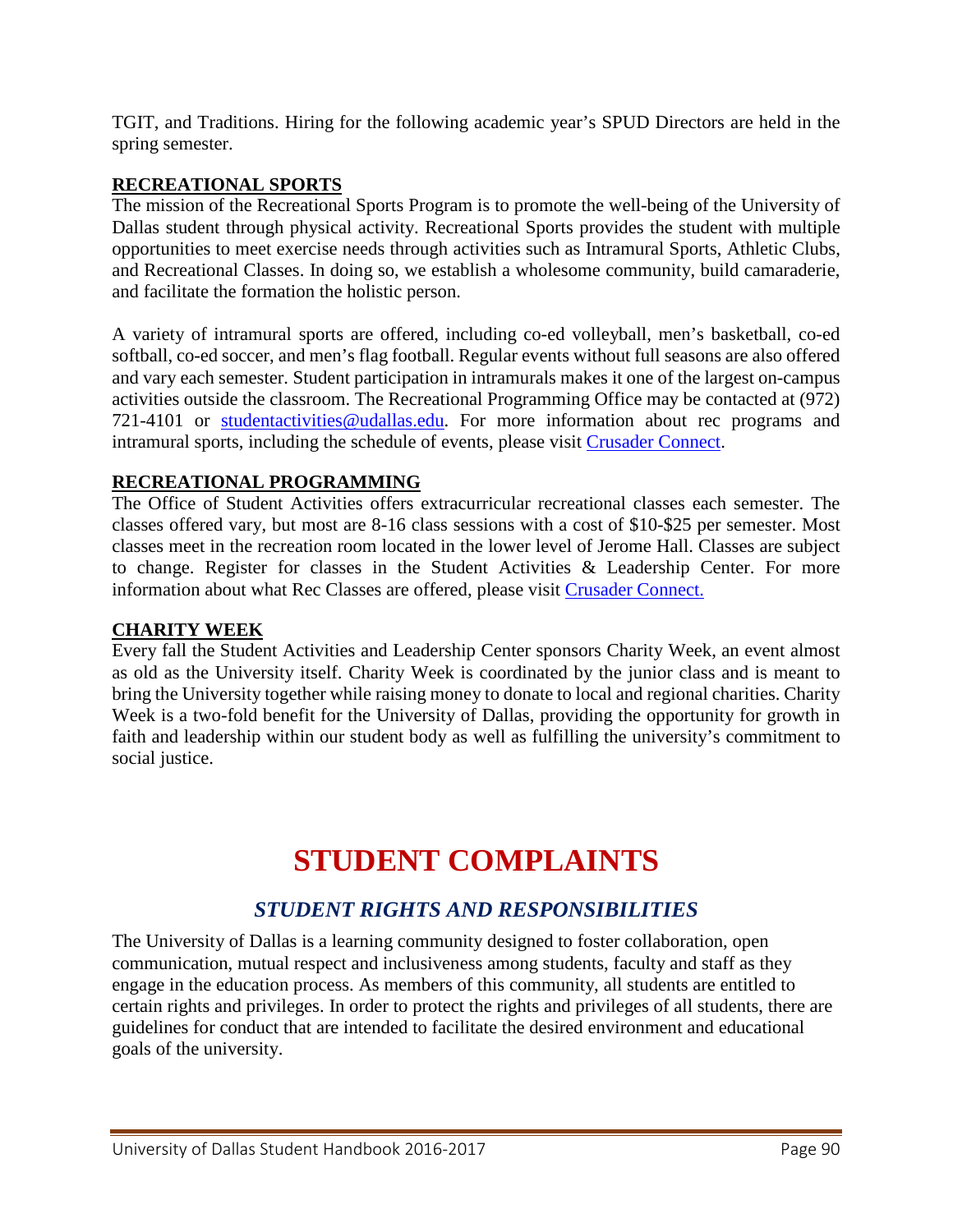### *STUDENT RIGHTS*

- 1. The right of respect for personal feelings, freedom from indignity and to expect an education of the highest quality.
- 2. The right to participate in self-governing student bodies which provide channels of communication and means for using democratic processes to solve problems.
- 3. The constitutional rights of freedom of expression and assembly.
- 4. The right to hear and participate in dialogue and to examine diverse ideas.
- 5. The right to a learning environment free from harassment, discrimination or violence.
- 6. The right to due process in disciplinary procedures in accordance with the rules and procedures prescribed in the Student Code of Conduct.

#### *STUDENT RESPONSIBILITIES*

- 1. The responsibility of assuming the consequences of one's actions.
- 2. The responsibility for knowledge and observance of established university policies presented in official university publications.
- 3. The responsibilities that free discussion represent the scholarly nature of the learning community.
- 4. The responsibility to ensure that no student organization, constitution or other organizational document include discriminatory clauses.
- 5. The responsibility to respect the rights and privacy of others.

# *STUDENT COMPLAINT PROCEDURES*

The University of Dallas is committed to treating all students fairly and respectfully. The University's policies that apply to students are published annually in the UD Bulletin and in the UD Student Handbook. These publications are available online on the UD website. In an instance of perceived violation of a University policy, a student may file a complaint. The student complaint policy provides two avenues for pursuing a complaint: an Informal Resolution Procedure and a Formal Resolution Procedure. The procedures are described on the UD website <http://www.udallas.edu/studentcomplaints>

Students may utilize either or both procedures.

#### *INFORMAL RESOLUTION PROCEDURE*

The student arranges a meeting with the person involved with the complaint and/or with the direct supervisor of the person involved. For example, a student who believes an unfair grade has been given on an assignment should meet with the faculty member who assigned the grade. In this example, the meeting with the faculty member may be followed up with a meeting with the department chair or the original meeting might be with the department chair. Another example would be a complaint in the Business Office involving the Bursar. The student would meet with the Bursar and/or the Director of Finance.

If the informal process does not resolve the complaint, the student may utilize the formal complaint procedure.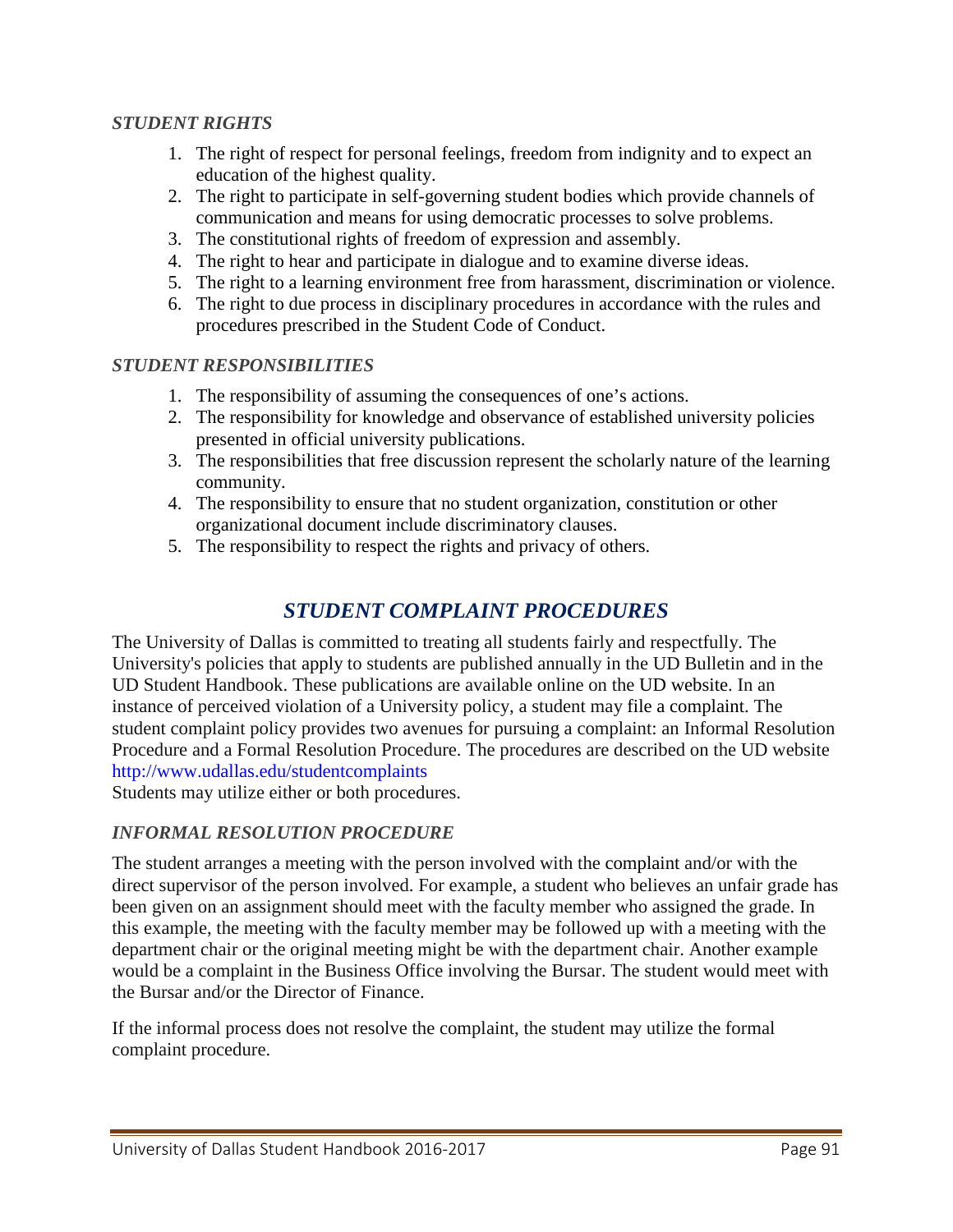### *FORMAL RESOLUTION PROCEDURE*

A formal complaint is in writing and sets forth a statement of the issue, the University policy or procedures violated and the specific remedy sought. The complaint is normally submitted using an online form<http://www.udallas.edu/studentcomplaints/complaintform.html>found on the UD website on the Student Complaints page. The complaint can also be submitted on paper to the appropriate office.

In every instance, the appropriate individual will investigate the complaint, seek an equitable solution and respond to the student in a timely manner.

# **NONDISCRIMINATION STATEMENT**

The University does not discriminate on the basis of race, color, national origin, sex, disability or age in its programs and activities. The following person has been designated to handle inquiries regarding the nondiscrimination policies:

### [Jeffrey](mailto:jtownsend@udallas.edu) Taylor

Coordinator of Disability Services \* Section 504/ ADA Coordinator \* Title IX Coordinator \* Age Discrimination Act Coordinator Blakley Library Office 101A 1845 E. Northgate Drive Irving, TX 75062 (972) 721-5382

# **SECTION 504 AND AMERICANS WITH DISABILITIES ACT**

The University will not exclude or impede an individual from participation in University programs and activities solely based on a handicapping condition. The University will provide reasonable accommodations to facilitate applicants, students, employees and guests with qualifying conditions access to and participation in University programs, events, classes and administrative activities.

The Coordinator is charged with ensuring that the University complies with Section 504 of the Rehabilitation Act of 1973 and the Americans with Disabilities Act (ADA) Amendment Act. Employees and students who complain of any alleged violations may present their complaint to the Section 504 Coordinator, Jeffrey Taylor.

Students requesting accommodations should submit their request, along with their supporting documentation online at [http://www.udallas.edu/offices/hr/adaaa/accommodations.html.](http://www.udallas.edu/offices/hr/adaaa/accommodations.html) Once submitted, the Student Accessibility Committee will review the petition to determine if the student has a qualifying condition under Section 504/ADAAA. The committee will also verify that a credentialed professional substantiates the student's request and that the assessment has been conducted within the past three years.